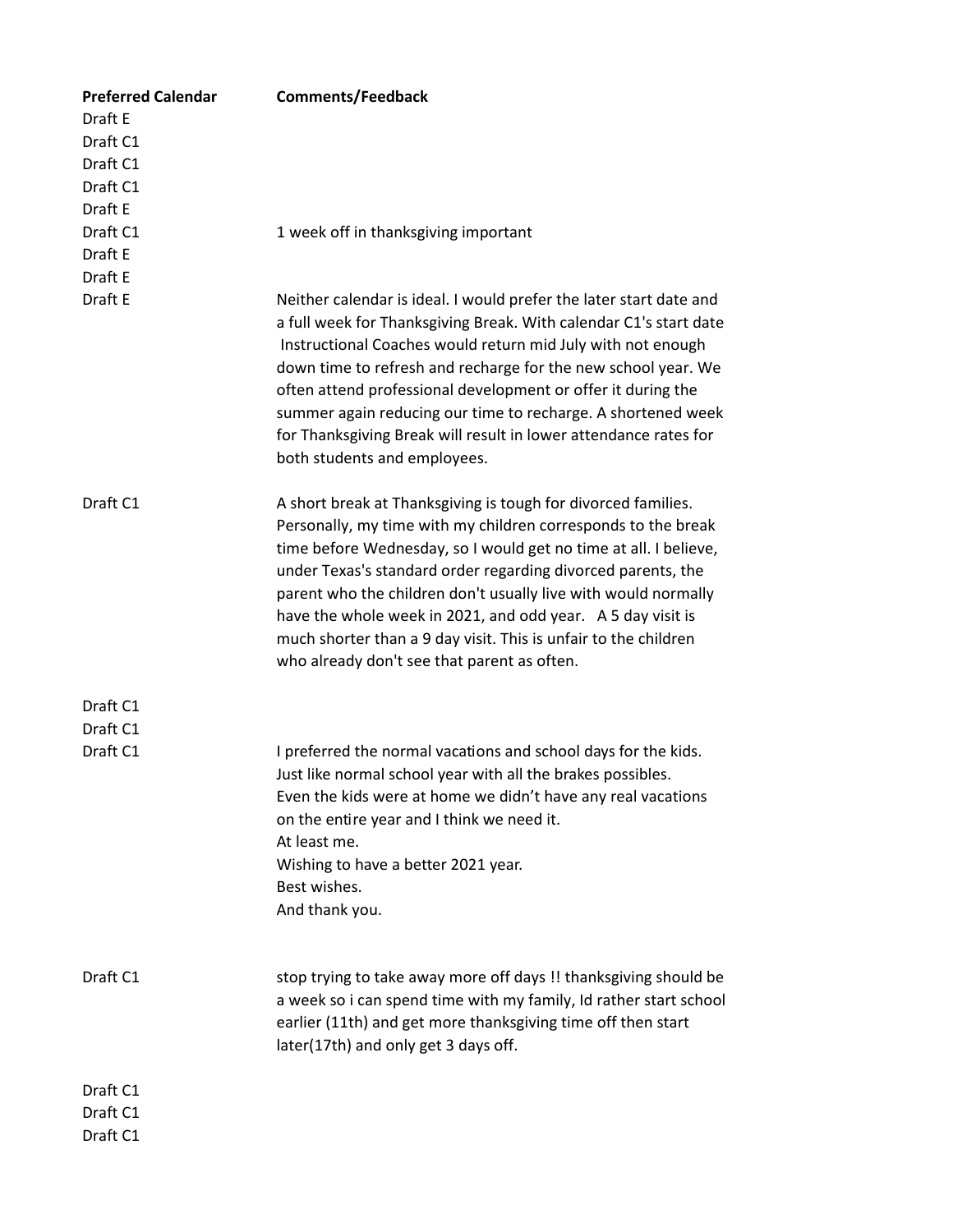| Draft E              |                                                                                                                                                                                                                                                                                                        |
|----------------------|--------------------------------------------------------------------------------------------------------------------------------------------------------------------------------------------------------------------------------------------------------------------------------------------------------|
| Draft C1             | I really like the week at Thanksgiving and the 4 day weekend for                                                                                                                                                                                                                                       |
|                      | Easter. By having the 4 days at Easter, we can travel to see<br>family and actually spend Easter together since we can travel                                                                                                                                                                          |
|                      | home on Monday.                                                                                                                                                                                                                                                                                        |
| Draft C1             |                                                                                                                                                                                                                                                                                                        |
| Draft C1             |                                                                                                                                                                                                                                                                                                        |
| Draft E              | I prefer a later start date in August with less days off during the<br>year.                                                                                                                                                                                                                           |
| Draft C1             |                                                                                                                                                                                                                                                                                                        |
| Draft E              |                                                                                                                                                                                                                                                                                                        |
| Draft C1             |                                                                                                                                                                                                                                                                                                        |
| Draft E              |                                                                                                                                                                                                                                                                                                        |
| <b>United States</b> |                                                                                                                                                                                                                                                                                                        |
| <b>United States</b> |                                                                                                                                                                                                                                                                                                        |
| <b>United States</b> |                                                                                                                                                                                                                                                                                                        |
| Draft C1             |                                                                                                                                                                                                                                                                                                        |
| Draft E              |                                                                                                                                                                                                                                                                                                        |
| Draft E              |                                                                                                                                                                                                                                                                                                        |
| Draft C1             |                                                                                                                                                                                                                                                                                                        |
| Draft C1             | A full week off for Thanksgiving break.                                                                                                                                                                                                                                                                |
| Draft C1             |                                                                                                                                                                                                                                                                                                        |
| Draft E              |                                                                                                                                                                                                                                                                                                        |
| Draft C1             | I prefer C1 calendar so that students start on a Wednesday,<br>rather than on a Tuesday as per Calendar E. I also like the full<br>week off for Thanksgiving (C1 Calendar). I also prefer the C1<br>Calendar because the number of days in the first and second<br>semesters are more evenly balanced. |
| Draft C1             | Need a full week off at Thanksgiving                                                                                                                                                                                                                                                                   |
| Draft C1             |                                                                                                                                                                                                                                                                                                        |
| Draft E              |                                                                                                                                                                                                                                                                                                        |
| Draft C1             | Need a full week off at Thanksgiving                                                                                                                                                                                                                                                                   |
| Draft C1             |                                                                                                                                                                                                                                                                                                        |
| Draft C1             | I believe that staff and students NEED a week off for<br>thanksgiving!                                                                                                                                                                                                                                 |
| Draft C1             |                                                                                                                                                                                                                                                                                                        |
| Draft C1             |                                                                                                                                                                                                                                                                                                        |
| Draft E              |                                                                                                                                                                                                                                                                                                        |
| Draft E              | Plan E works better for working parents. Thanks                                                                                                                                                                                                                                                        |
| Draft E              |                                                                                                                                                                                                                                                                                                        |
| Draft E              | Draft E seems to accommodate working parents best. Thanks<br>for allowing us to provide input.                                                                                                                                                                                                         |
| Draft C1             |                                                                                                                                                                                                                                                                                                        |
| Draft C1             |                                                                                                                                                                                                                                                                                                        |
| Draft E              |                                                                                                                                                                                                                                                                                                        |
| Draft E              |                                                                                                                                                                                                                                                                                                        |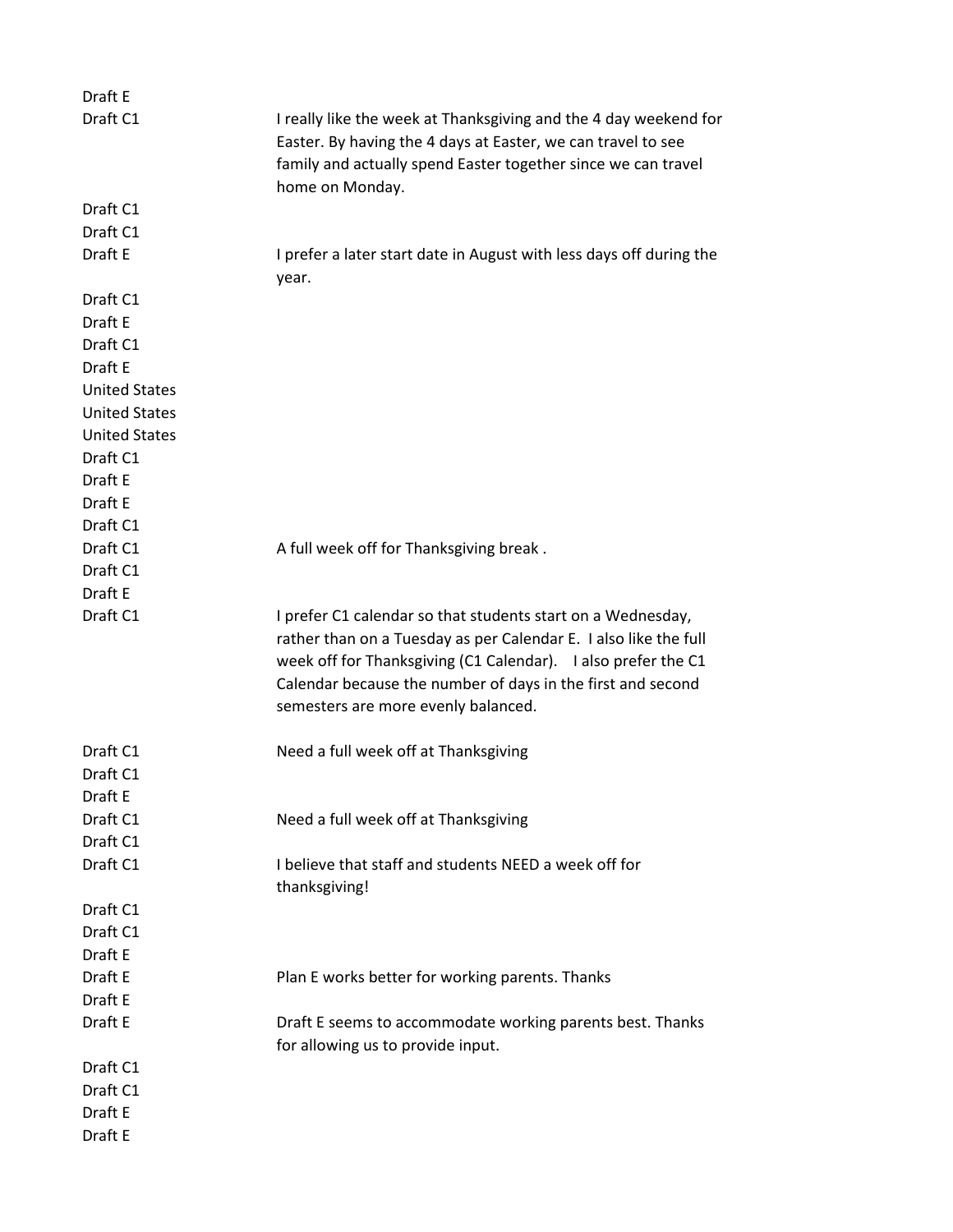| Draft C1<br>Draft C1<br>Draft C1<br>Draft E<br>Draft C1<br>Draft C1<br>Draft C1 | It seems like every year now we start earlier in August.<br>Students and teachers need a full week of thanksgiving break.                                   |
|---------------------------------------------------------------------------------|-------------------------------------------------------------------------------------------------------------------------------------------------------------|
| Draft C1                                                                        |                                                                                                                                                             |
| Draft C1                                                                        |                                                                                                                                                             |
| Draft E                                                                         | I usually take my daughter back to school the first week in<br>August, so I like not having to worry about taking off staff<br>development time to do that. |
| Draft C1                                                                        |                                                                                                                                                             |
| Draft C1                                                                        | 1 week off in thanksgiving important                                                                                                                        |
| Draft C1                                                                        | None                                                                                                                                                        |
| Draft C1                                                                        | too many parents have gotten use to the full week at<br>Thanksgiving and make plans accordingly.                                                            |
| Draft C1                                                                        |                                                                                                                                                             |
| Draft C1                                                                        |                                                                                                                                                             |
| Draft C1                                                                        | Full week at thanksgiving is a necessity.                                                                                                                   |
| Draft C1                                                                        | If we don't get the full week at Thanksgiving I'll have to take off<br>Monday and Tuesday                                                                   |
| Draft C1                                                                        |                                                                                                                                                             |
| Draft C1                                                                        |                                                                                                                                                             |
| Draft C1                                                                        |                                                                                                                                                             |
| Draft C1                                                                        |                                                                                                                                                             |
| Draft C1                                                                        | Teachers need the week off at Thanksgiving                                                                                                                  |
| Draft C1                                                                        | I want the week off for Thanksgiving so we can visit family we<br>were unable to see this year because of COVID                                             |
| Draft C1                                                                        | My wife is a teacher and we both need the week off at<br>Thanksgiving to spend with our children and extended family.                                       |
| Draft E                                                                         |                                                                                                                                                             |
| Draft C1                                                                        |                                                                                                                                                             |
| Draft C1                                                                        |                                                                                                                                                             |
| Draft C1                                                                        | Our family prefers starting school a little earlier if it means<br>getting full Thanksgiving week off and Easter long holiday off to<br>be with family.     |
|                                                                                 | Thank you.                                                                                                                                                  |
| Draft C1                                                                        |                                                                                                                                                             |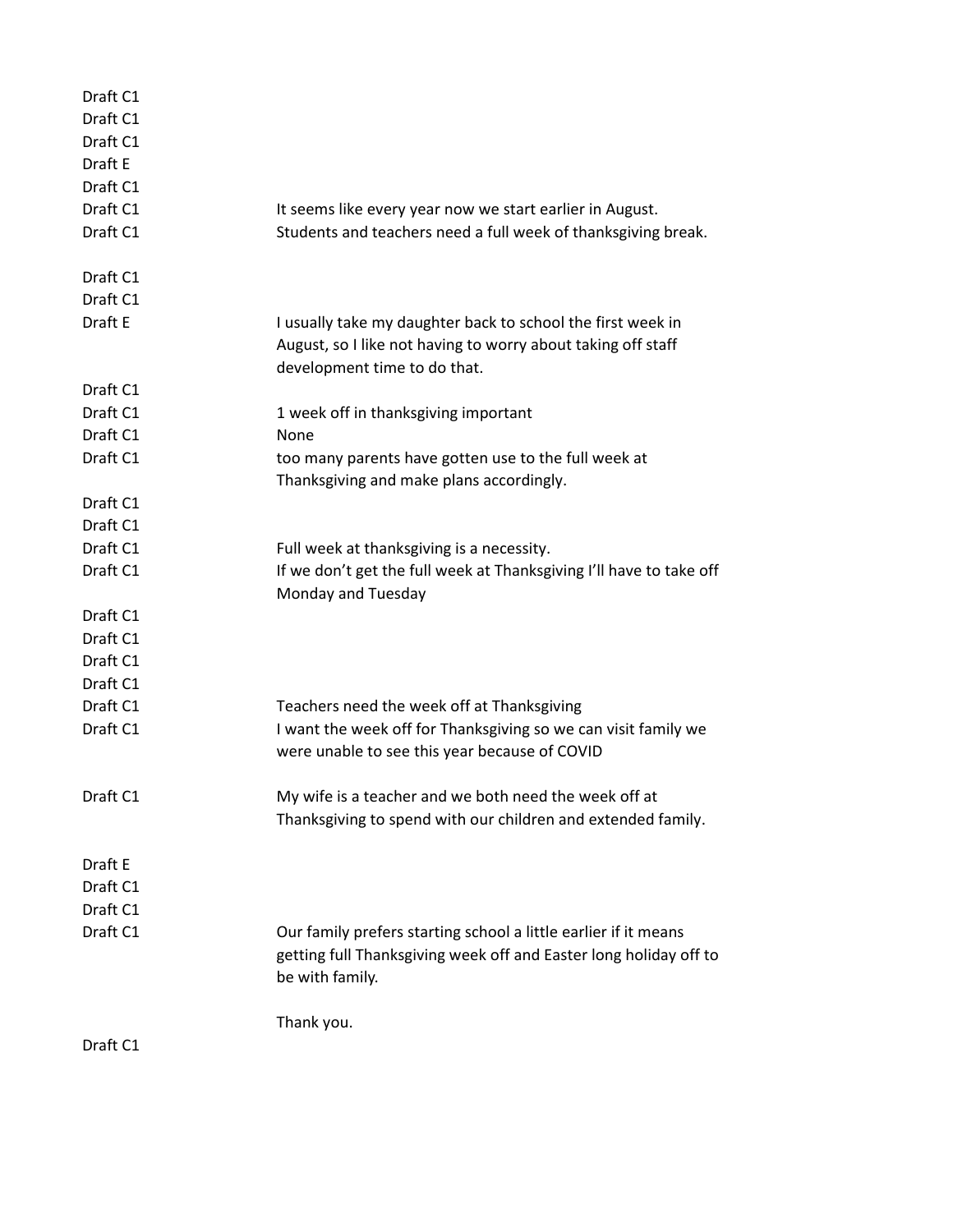| Draft C1             | I prefer to continue with a week off for Thanksgiving due to<br>sharing custody of my son. I would think most divorced parents<br>would want this one as well. Changing the calendar to not<br>having a full week off, as we have had for years, disrupts the<br>holiday schedule for coparents. Taking away holiday break days<br>makes less time to be with family. After a year in which I made<br>the choice to not be around my family due to the pandemic I<br>would enjoy hopefully having that time during the 2021<br>holidays. |
|----------------------|------------------------------------------------------------------------------------------------------------------------------------------------------------------------------------------------------------------------------------------------------------------------------------------------------------------------------------------------------------------------------------------------------------------------------------------------------------------------------------------------------------------------------------------|
| Draft C1             |                                                                                                                                                                                                                                                                                                                                                                                                                                                                                                                                          |
| Draft E              |                                                                                                                                                                                                                                                                                                                                                                                                                                                                                                                                          |
| Draft C1             |                                                                                                                                                                                                                                                                                                                                                                                                                                                                                                                                          |
| Draft C1             | I would love to see a calendar option that starts school later in<br>August and makes up for that time by not having so many days<br>off before Christmas.                                                                                                                                                                                                                                                                                                                                                                               |
| Draft E              | Like the later start date and ending before Memorial Day.                                                                                                                                                                                                                                                                                                                                                                                                                                                                                |
| Draft C1             | I like the idea of a later start day but Thanksgiving break is the<br>biggest factor                                                                                                                                                                                                                                                                                                                                                                                                                                                     |
| Draft C1             | By August 11, the students will be ready to see there friends.                                                                                                                                                                                                                                                                                                                                                                                                                                                                           |
|                      | A week off at Thanksgiving gives people time to travel out of<br>town. I think people might pull their children out of school<br>during that week for different reasons leading up to the holiday.                                                                                                                                                                                                                                                                                                                                       |
| Draft C1             |                                                                                                                                                                                                                                                                                                                                                                                                                                                                                                                                          |
| Draft E              |                                                                                                                                                                                                                                                                                                                                                                                                                                                                                                                                          |
| Draft E              |                                                                                                                                                                                                                                                                                                                                                                                                                                                                                                                                          |
| Draft E              |                                                                                                                                                                                                                                                                                                                                                                                                                                                                                                                                          |
| Draft E              |                                                                                                                                                                                                                                                                                                                                                                                                                                                                                                                                          |
| Draft C1             | Looking to go on a cruise during Thanksgiving break this next<br>school year, so draft C1 would accommodate for that for both<br>my daughter and myself, so that neither of us would need to<br>miss school or work.                                                                                                                                                                                                                                                                                                                     |
| Draft E              | I think draft E would be best but cut two days from spring break<br>and add it to the break for thanksgiving so we can have a full<br>week.                                                                                                                                                                                                                                                                                                                                                                                              |
| <b>United States</b> |                                                                                                                                                                                                                                                                                                                                                                                                                                                                                                                                          |
| Draft E              |                                                                                                                                                                                                                                                                                                                                                                                                                                                                                                                                          |
| Draft E              | It would be great to have a little more time in August to spend<br>on vacation, I have never understood why Conroe starts in early<br>August, it is still the middle of the summer! Please please push it<br>back! Many thanks.                                                                                                                                                                                                                                                                                                          |
| Draft E              |                                                                                                                                                                                                                                                                                                                                                                                                                                                                                                                                          |
| Draft C1             |                                                                                                                                                                                                                                                                                                                                                                                                                                                                                                                                          |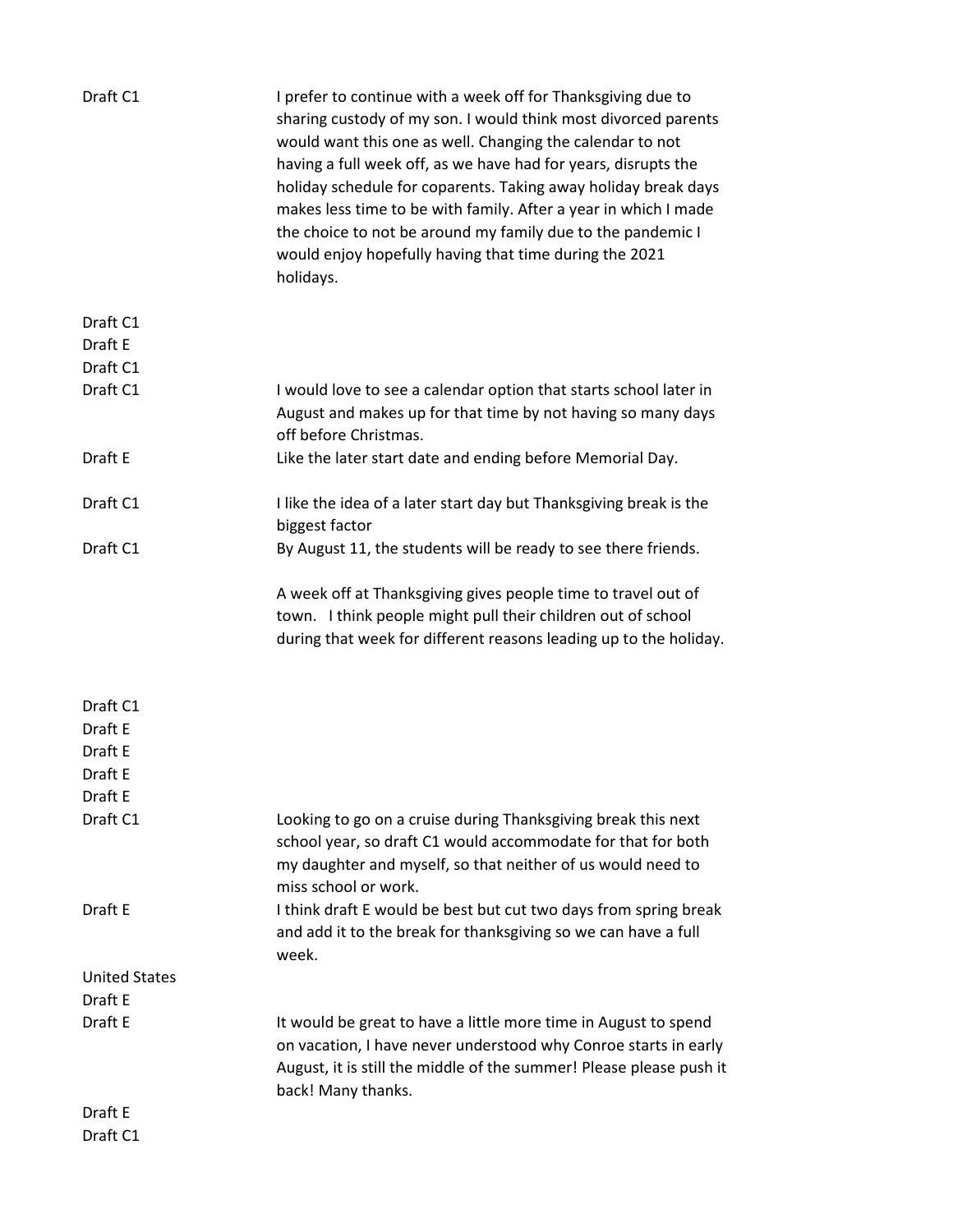| Draft C1 | I wish we could go back to having 3 weeks off for Christmas.                                                                                                                                                                                                                                                                                                                       |
|----------|------------------------------------------------------------------------------------------------------------------------------------------------------------------------------------------------------------------------------------------------------------------------------------------------------------------------------------------------------------------------------------|
| Draft E  |                                                                                                                                                                                                                                                                                                                                                                                    |
| Draft E  | Better to start school later with less hot days for kids so they<br>can go outside for recess sooner.                                                                                                                                                                                                                                                                              |
| Draft C1 | I preferred the normal vacations and school days for the kids.<br>Just like normal school year with all the brakes possibles.<br>Even the kids were at home we didn't have any real vacations<br>on the entire year and I think we need it.<br>At least me.<br>Wishing to have a better 2021 year.<br>Best wishes.<br>And thank you.                                               |
| Draft C1 |                                                                                                                                                                                                                                                                                                                                                                                    |
| Draft C1 |                                                                                                                                                                                                                                                                                                                                                                                    |
| Draft E  | August 11th is too early to start the school year                                                                                                                                                                                                                                                                                                                                  |
| Draft C1 |                                                                                                                                                                                                                                                                                                                                                                                    |
| Draft C1 | If we return to a partial week over Thanksgiving, we will see<br>attendance suffer on those days. Furthermore, assuming it is<br>safe to travel again at that point, is it fair to expect people<br>would not be wanting to travel across the country to see family<br>they may have been missing this year for the holidays? Let<br>families do it up big next year, God willing. |
| Draft C1 | I like the idea of starting school earlier and allowing for more<br>breaks/holidays for students and teachers throughout the<br>school year. I think C1 is the best option of the two shown to<br>help prevent student and teacher burnout.                                                                                                                                        |
| Draft C1 | Keep the full week of Thanksgiving and start midweek in August.                                                                                                                                                                                                                                                                                                                    |
| Draft C1 | please dont take away thanksgiving week vacation from the kids<br>and families. we need this!                                                                                                                                                                                                                                                                                      |
| Draft E  | Draft E much preferred. 8-11 is too early to start the kids &<br>there's too much break time in the middle of the year.                                                                                                                                                                                                                                                            |
|          | Suggest 12-17 be a full day, and honestly winter break can start<br>on 12-23, with the 22nd being a half day.                                                                                                                                                                                                                                                                      |
| Draft C1 | I like the idea of the kids starting school later in August as in<br>Draft E but I DO NOT like the idea of shortening their<br>Thanksgiving break. For families that travel away for those<br>holidays I think you'll see a spike in numbers of students missing<br>school that Monday and Tuesday. Because of that I'm choosing<br>Draft C1. Thank you.                           |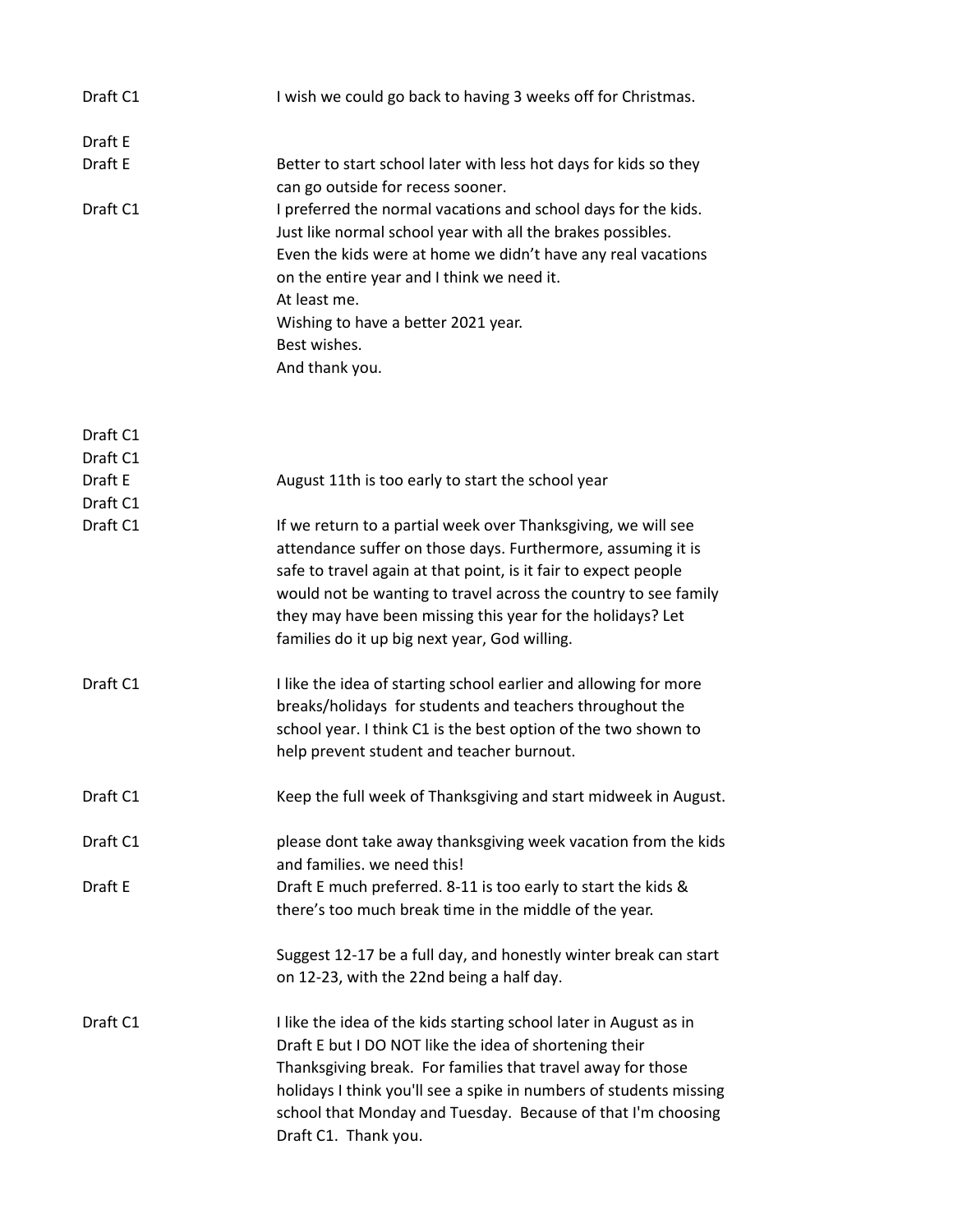| Draft C1 | For parents who coparent, C1 is most feasible as it provides<br>equal time for vacation over Thanksgiving.                                                                                                                                                               |
|----------|--------------------------------------------------------------------------------------------------------------------------------------------------------------------------------------------------------------------------------------------------------------------------|
| Draft E  | We need the extra time as a family to prep for the beginning of<br>school                                                                                                                                                                                                |
| Draft E  |                                                                                                                                                                                                                                                                          |
| Draft C1 | Getting used to full week off for Thanksgiving vs. kids going 2-3<br>days that week. A few more breaks throughout the year seems<br>to be optimal even if it warrants an earlier start.                                                                                  |
| Draft E  | Prefer starting later in August and fewer days off in both<br>November and April. This schedule makes it easier on<br>households with 2 working parents.                                                                                                                 |
| Draft C1 |                                                                                                                                                                                                                                                                          |
| Draft C1 |                                                                                                                                                                                                                                                                          |
| Draft E  | We need the extra time as a family to prep for the beginning of<br>school                                                                                                                                                                                                |
| Draft C1 | We need the week of Thanksgiving off. Most students take that<br>week any way.                                                                                                                                                                                           |
| Draft C1 |                                                                                                                                                                                                                                                                          |
| Draft C1 |                                                                                                                                                                                                                                                                          |
| Draft C1 |                                                                                                                                                                                                                                                                          |
| Draft E  | I would definitely be willing to have less of a thanksgiving break<br>for more of a summer. Especially because winter break is only a<br>fee weeks after. Also, since its not a full week of break, our                                                                  |
|          | brains are still in school mode and this can help us prepare for<br>finals.                                                                                                                                                                                              |
| Draft C1 | I don't want to lose a week off for Thanksgiving!                                                                                                                                                                                                                        |
| Draft C1 | I see no need for the truncated days off schedule of Calendar E.                                                                                                                                                                                                         |
| Draft C1 | We like the earlier start with the full week at Thanksgiving.                                                                                                                                                                                                            |
| Draft E  |                                                                                                                                                                                                                                                                          |
| Draft C1 |                                                                                                                                                                                                                                                                          |
| Draft C1 | I think it's smart to start later next year, BUT I can't wrap my<br>head not having a full week break at Thanksgiving.                                                                                                                                                   |
| Draft C1 | We like the earlier start with the full week at Thanksgiving.                                                                                                                                                                                                            |
| Draft C1 |                                                                                                                                                                                                                                                                          |
| Draft C1 | Draft E could be better if start date is 2 days earlier with a 5 day<br>Thanksgiving.                                                                                                                                                                                    |
| Draft E  |                                                                                                                                                                                                                                                                          |
| Draft E  |                                                                                                                                                                                                                                                                          |
| Draft E  | I would like to offer our strong endorsement for the E calendar.<br>Anything that does not have our children going back earlier in<br>August would be a blessing. Please please go with the later start<br>date. It's so so early for family summer vacations. Thank you |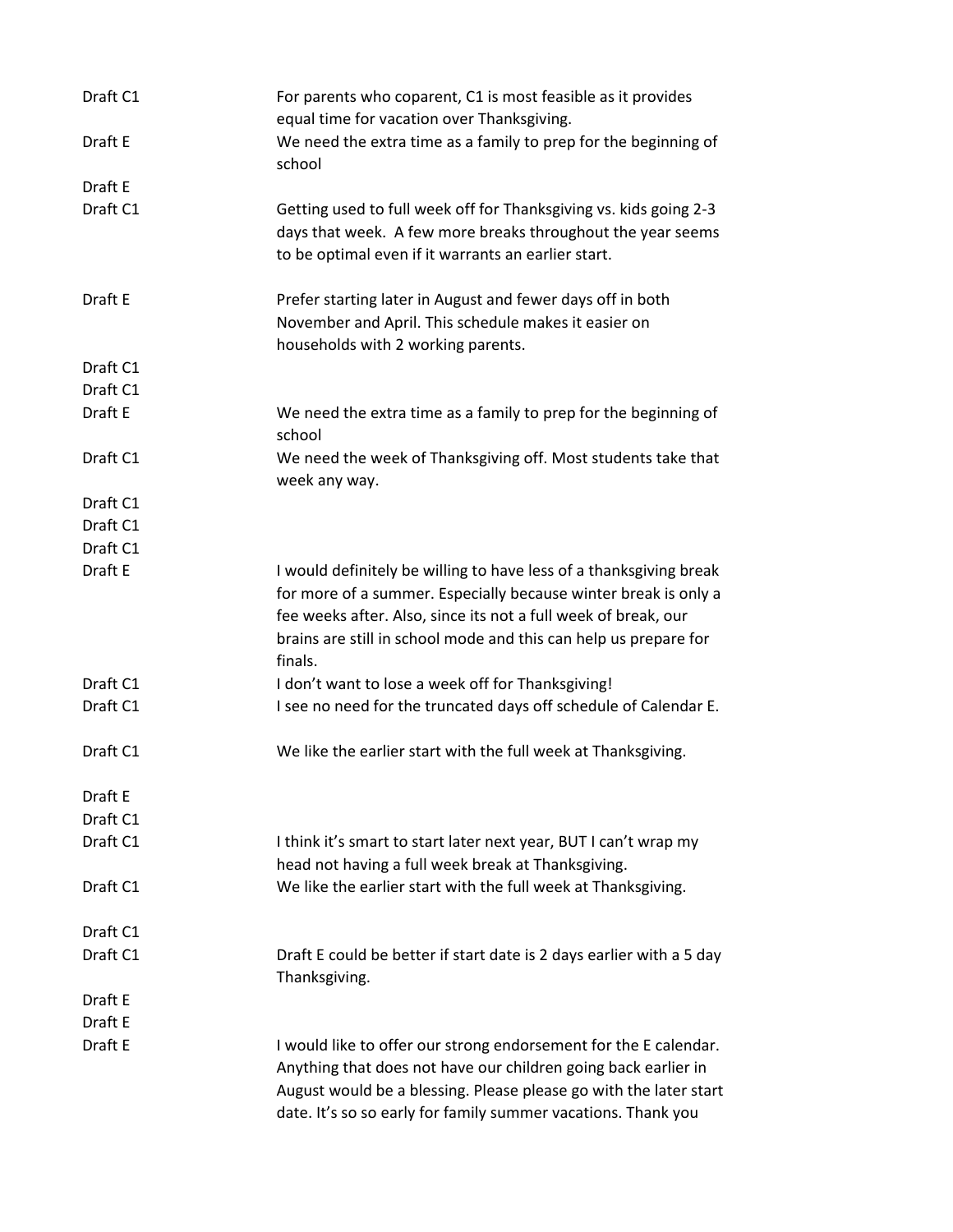| Draft C1<br>Draft C1<br>Draft C1<br>Draft C1<br>Draft C1<br>Draft C1<br>Draft C1<br>Draft C1<br>Draft C1 | The students deserve a whole week off for Thanksgiving and the<br>earlier the students start the sooner they will end their year.                                                                                                                                                                                                                                                                                                                                                                                                        |
|----------------------------------------------------------------------------------------------------------|------------------------------------------------------------------------------------------------------------------------------------------------------------------------------------------------------------------------------------------------------------------------------------------------------------------------------------------------------------------------------------------------------------------------------------------------------------------------------------------------------------------------------------------|
| Draft E                                                                                                  | I would like this calendar because I like my kids starting later<br>August. Starting so early only has them sitting in a classroom all<br>day because it is too hot to go outside. If they start later they<br>can at least swim in the pool, enjoy public pools/splash pads or<br>at least play outside for smaller intervals. At school they are not<br>given a choice and are stuck inside. I have 3 kids of differing<br>ages, they will be a 9th, 6th and 3rd grader next year. I feel a<br>later start is the best option for all. |
| Draft C1                                                                                                 |                                                                                                                                                                                                                                                                                                                                                                                                                                                                                                                                          |
| Draft C1                                                                                                 |                                                                                                                                                                                                                                                                                                                                                                                                                                                                                                                                          |
| Draft C1                                                                                                 | It would be great to have more half days on Fridays especially<br>during long extended periods when students have not had<br>breaks. I know the district has to have a certain amount of mins<br>or days the students have to be at school, so to compensate for<br>more half days school should end in June on the C1 calendar.<br>Probably make June 2nd a half day.                                                                                                                                                                   |
| Draft C1                                                                                                 | It would be great to have more half days on Fridays especially<br>during long extended periods when students have not had<br>breaks. I know the district has to have a certain amount of mins<br>or days the students have to be at school, so to compensate for<br>more half days school should end in June on the C1 calendar.<br>Probably make June 2nd a half day.                                                                                                                                                                   |
| Draft C1                                                                                                 |                                                                                                                                                                                                                                                                                                                                                                                                                                                                                                                                          |
| Draft C1                                                                                                 | Your overview of the differences says April 2 and 5 (which are a<br>Saturday and Tuesday), but it should be referencing April 15 and<br>18.                                                                                                                                                                                                                                                                                                                                                                                              |
| Draft C1                                                                                                 |                                                                                                                                                                                                                                                                                                                                                                                                                                                                                                                                          |
| Draft E                                                                                                  |                                                                                                                                                                                                                                                                                                                                                                                                                                                                                                                                          |
| <b>Fall break</b>                                                                                        | A fall break (perhaps as opposed to a long Thanksgiving holiday<br>week) would help families get away when the weather is nice<br>and travel is more affordable.<br>I believe humble isd has a similar calendar                                                                                                                                                                                                                                                                                                                          |
| Draft C1                                                                                                 |                                                                                                                                                                                                                                                                                                                                                                                                                                                                                                                                          |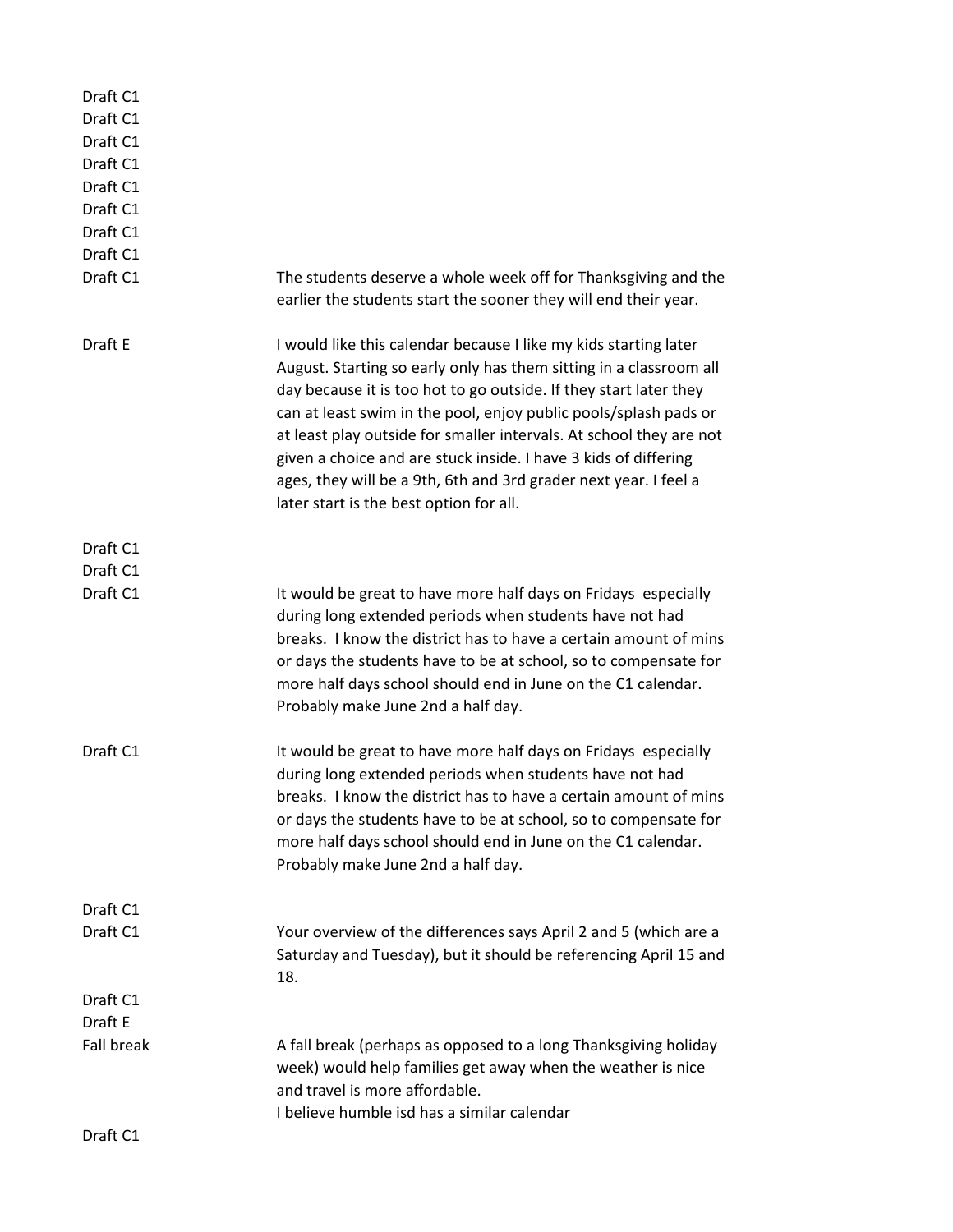| Draft E  |                                                                 |
|----------|-----------------------------------------------------------------|
| Draft C1 |                                                                 |
| Draft C1 |                                                                 |
| Draft C1 |                                                                 |
| Draft C1 | The whole week of Thanksgiving makes a world of difference!     |
|          |                                                                 |
| Draft C1 |                                                                 |
| Draft C1 |                                                                 |
| Draft C1 |                                                                 |
| Draft C1 |                                                                 |
| Draft C1 |                                                                 |
| Draft C1 |                                                                 |
| Draft C1 | Prefer the whole week off for Thanksgiving. Thank you.          |
| Draft C1 |                                                                 |
| Draft E  | I like more time for the Vaccine to get distributed in the      |
|          | summer. Also, we do not need the full week of thanksgiving off. |
|          |                                                                 |
| Draft C1 |                                                                 |
| Draft C1 |                                                                 |
| Draft E  |                                                                 |
| Draft E  |                                                                 |
| Draft C1 |                                                                 |
| Draft C1 |                                                                 |
| Draft C1 |                                                                 |
| Draft C1 |                                                                 |
| Draft E  |                                                                 |
| Draft C1 |                                                                 |
| Draft C1 | I prefer a full week of Thanksgiving off.                       |
| Draft C1 |                                                                 |
| Draft C1 | As a teacher I like having a week for thanksgiving              |
| Draft C1 | Prefer the week off for Thanksgiving.                           |
| Draft C1 |                                                                 |
| Draft E  | Teachers deserve a longer break after this crazy year           |
| Draft E  |                                                                 |
| Draft C1 |                                                                 |
| Draft C1 |                                                                 |
| Draft C1 |                                                                 |
| Draft C1 |                                                                 |
| Draft C1 |                                                                 |
| Draft C1 | The full week off during Thanksgiving is needed.                |
| Draft C1 |                                                                 |
| Draft C1 |                                                                 |
| Draft C1 | Please keep the calendar with the week off at Thanksgiving as   |
|          | we all need this break at this time.                            |
|          | Thank you!                                                      |
| Draft C1 |                                                                 |
| Draft C1 |                                                                 |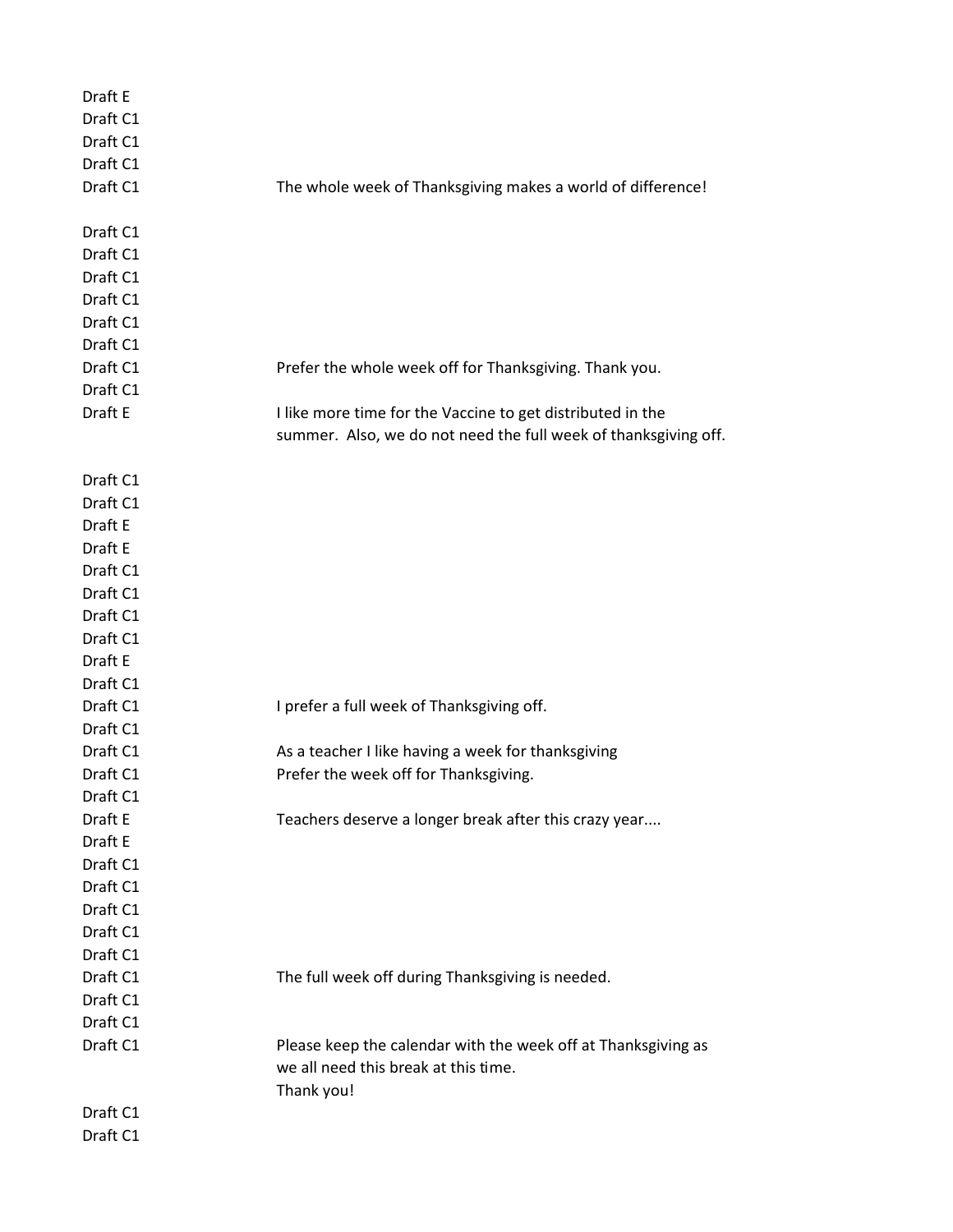| Draft C1<br>Draft C1<br>Draft C1<br>Draft C1<br>Draft C1<br>Draft C1<br>Draft C1 |                                                                                                                                                                                                                                                                                                                                                                                                                                                       |
|----------------------------------------------------------------------------------|-------------------------------------------------------------------------------------------------------------------------------------------------------------------------------------------------------------------------------------------------------------------------------------------------------------------------------------------------------------------------------------------------------------------------------------------------------|
| Draft C1                                                                         | We need the full week at Thanksgiving to travel.<br>Thanks for reaching out for CISD's calendar feedback.                                                                                                                                                                                                                                                                                                                                             |
|                                                                                  | Draft C1 Calendar-Advantage: the full-week of Thanksgiving<br>allows educators to catch up with dental and medical<br>appointments, and any other personal needs they might try to<br>accomplish during the regular work week.                                                                                                                                                                                                                        |
|                                                                                  | Thanks                                                                                                                                                                                                                                                                                                                                                                                                                                                |
| Draft C1                                                                         | This is so much better because of the full week for Thanksgiving<br>and that we start earlier in August when the weather is<br>sweltering and too hot to be outside.<br>the only thing I would change is that Spring Break needs to be<br>the last week in March or in April. I now some people want to<br>go skiing in March but the majority of teachers and students are<br>not that affluent and the current dates are too cold to be<br>outside. |
| Draft C1                                                                         |                                                                                                                                                                                                                                                                                                                                                                                                                                                       |
| Draft C1                                                                         |                                                                                                                                                                                                                                                                                                                                                                                                                                                       |
| Draft C1                                                                         |                                                                                                                                                                                                                                                                                                                                                                                                                                                       |
| Draft C1                                                                         |                                                                                                                                                                                                                                                                                                                                                                                                                                                       |
| Draft C1                                                                         |                                                                                                                                                                                                                                                                                                                                                                                                                                                       |
| Draft C1                                                                         |                                                                                                                                                                                                                                                                                                                                                                                                                                                       |
| Draft E                                                                          | I would rather have the start day be on Aug.17 with a shorter<br>Thanksgiving break.                                                                                                                                                                                                                                                                                                                                                                  |
| Draft C1                                                                         | The students and staff need a whole week off at Thanksgiving                                                                                                                                                                                                                                                                                                                                                                                          |
|                                                                                  | due to travel plans.                                                                                                                                                                                                                                                                                                                                                                                                                                  |
| Draft C1                                                                         |                                                                                                                                                                                                                                                                                                                                                                                                                                                       |
| Draft E                                                                          |                                                                                                                                                                                                                                                                                                                                                                                                                                                       |
| Draft C1                                                                         |                                                                                                                                                                                                                                                                                                                                                                                                                                                       |
| Draft C1                                                                         |                                                                                                                                                                                                                                                                                                                                                                                                                                                       |
| Draft C1                                                                         | With cutting Thanksgiving break short many students will not<br>attend that week. To play it safe it's better to have the full week<br>off an prevent having many absences from students the week of<br>Thanksgiving.                                                                                                                                                                                                                                 |
| Draft C1                                                                         |                                                                                                                                                                                                                                                                                                                                                                                                                                                       |
| Draft C1                                                                         |                                                                                                                                                                                                                                                                                                                                                                                                                                                       |
| Draft C1                                                                         |                                                                                                                                                                                                                                                                                                                                                                                                                                                       |
| Draft C1                                                                         |                                                                                                                                                                                                                                                                                                                                                                                                                                                       |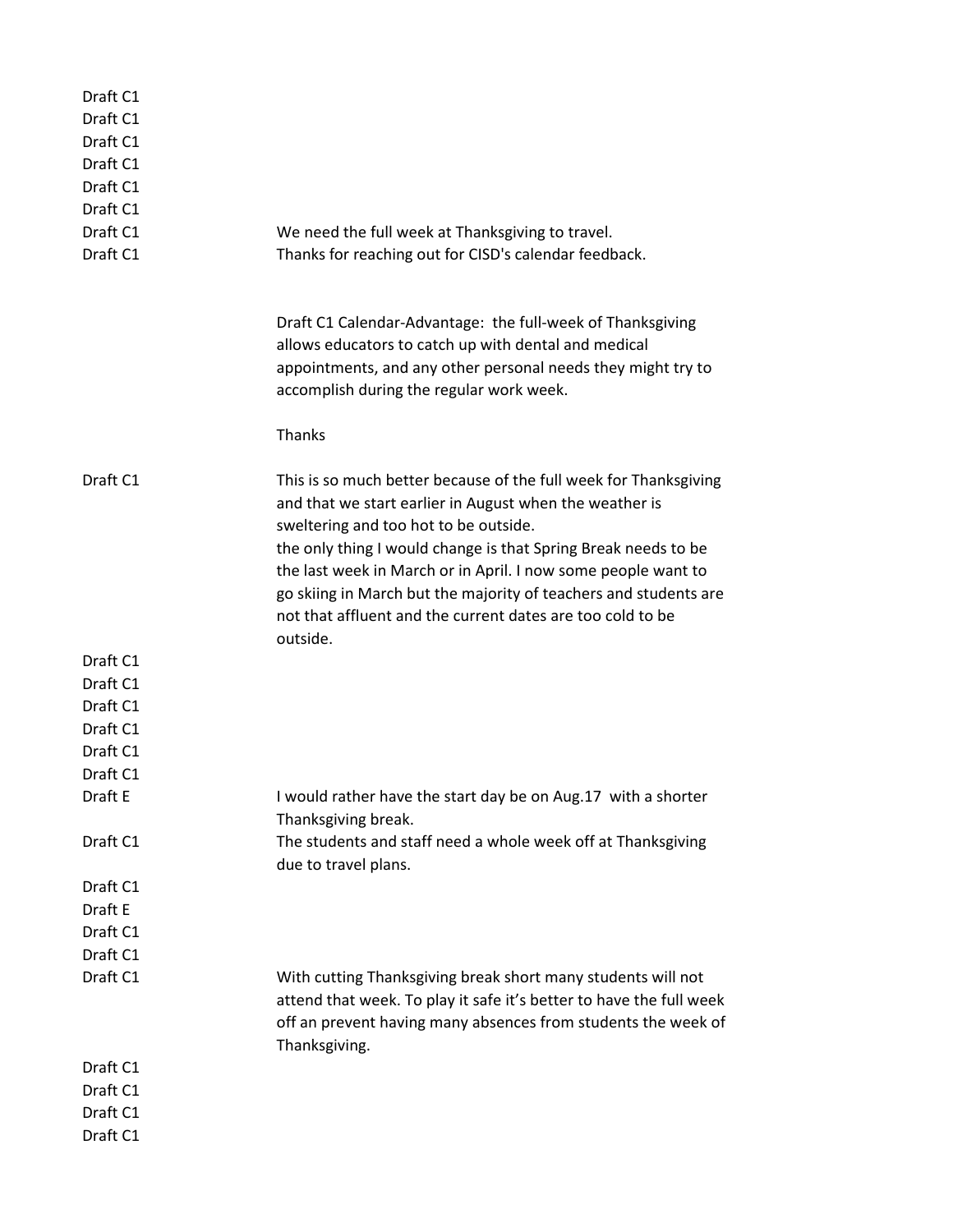| Draft C1<br>Draft C1<br>Draft C1<br>Draft C1<br>Draft C1<br>Draft E<br>Draft C1<br>Draft E<br>Draft C1 | Many families spend the week of Thanksgiving together, often<br>times travelling. Our extended family of 14 people take a week                                                                                                                                                                                                                                                                                                                                               |
|--------------------------------------------------------------------------------------------------------|------------------------------------------------------------------------------------------------------------------------------------------------------------------------------------------------------------------------------------------------------------------------------------------------------------------------------------------------------------------------------------------------------------------------------------------------------------------------------|
|                                                                                                        | long vacation every year during Thanksgiving break. This has<br>become a tradition going back many years and I, personally, do<br>not want this enjoyable time together with our families to end<br>due to this change in the CISD calendar. That week is a really<br>nice time for families and is a much deserved break for the<br>teachers. Thank you for your consideration.                                                                                             |
| Draft E<br>Draft C1                                                                                    | Why changing the days and why adding more holiday?<br>Still like the whole week of Thanksgiving off, so people can<br>easily travel if they desire to do so. Kids might not come to<br>school on that Monday and Tuesday as they would be traveling.<br>Like starting a bit earlier to be able to have the whole week of<br>Thanksgiving off.<br>Otherwise the calendar looks great                                                                                          |
| Draft C1<br>Draft C1<br>Draft C1                                                                       |                                                                                                                                                                                                                                                                                                                                                                                                                                                                              |
| Draft C1                                                                                               | We prefer the week long Thanksgiving break.                                                                                                                                                                                                                                                                                                                                                                                                                                  |
| Draft C1                                                                                               | We prefer the week long Thanksgiving break.                                                                                                                                                                                                                                                                                                                                                                                                                                  |
| Draft C1                                                                                               |                                                                                                                                                                                                                                                                                                                                                                                                                                                                              |
| Draft C1                                                                                               |                                                                                                                                                                                                                                                                                                                                                                                                                                                                              |
| Draft C1                                                                                               |                                                                                                                                                                                                                                                                                                                                                                                                                                                                              |
| Draft C1<br>Draft C1                                                                                   | I believe C1 is the best option for you the school calendar but I                                                                                                                                                                                                                                                                                                                                                                                                            |
|                                                                                                        | do believe for the week before winter break, students should<br>only have that Friday as a half day and not the last three as                                                                                                                                                                                                                                                                                                                                                |
| Draft C1                                                                                               | some parents need to work.<br>Many families take trips during the week of Thanksgiving,<br>including teachers. It is also important for teacher's mental<br>health to have time off during a busy time of the year. Students<br>will end up taking those days off and it will hurt our attendance<br>ratings. I would rather start early than lose Thanksgiving. With<br>that being said, our summers are getting shorter and shorter.<br>Going back August 3 is VERY early. |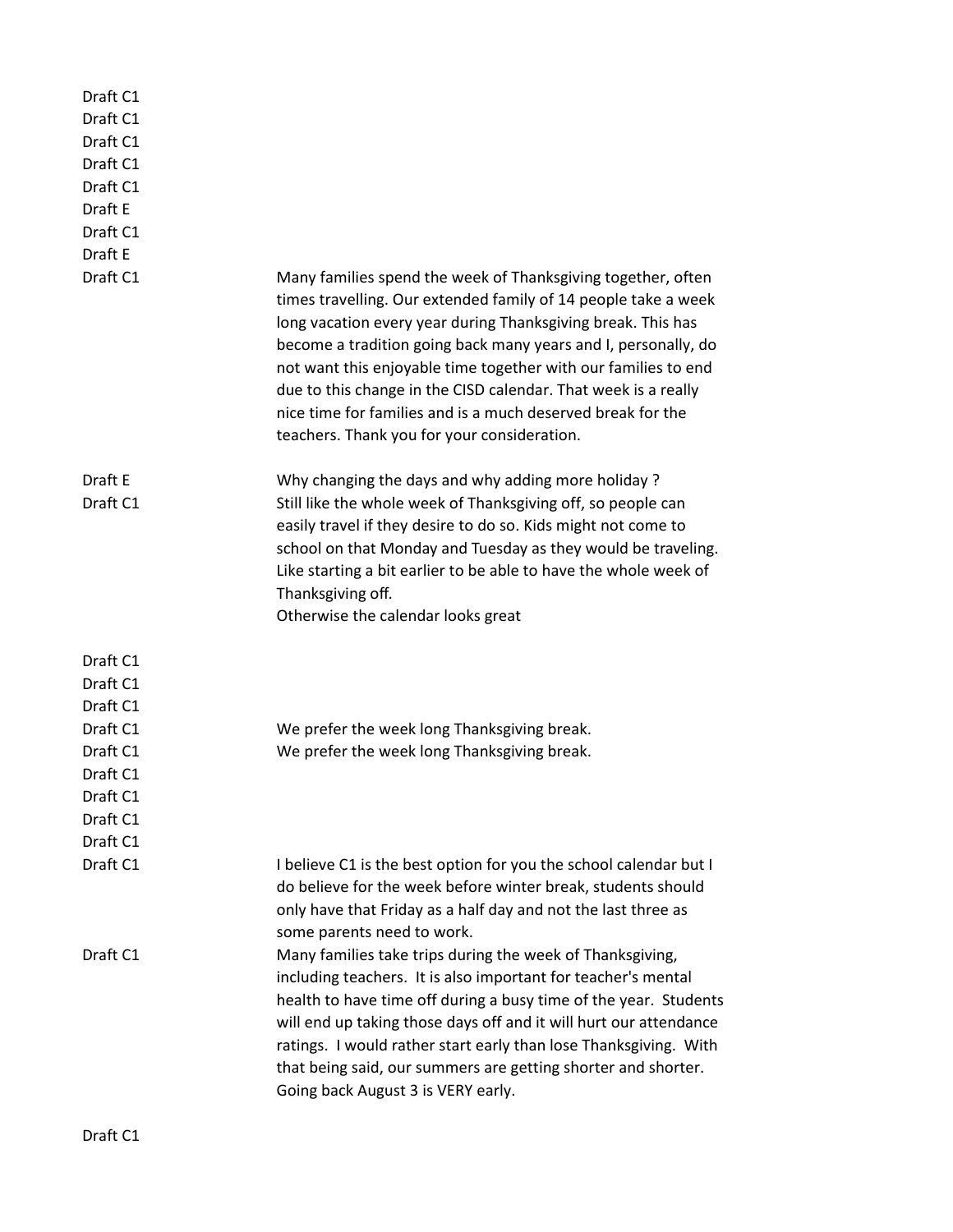| Draft C1             | I'm not sure why we would be given a calendar choice that does<br>not allow for a full week off at Thanksgiving if the early feedback<br>indicated an 80% response in favor of one full week. As a<br>teacher and a mom of 3 boys in CISD that week is a must!                                                                                                                        |
|----------------------|---------------------------------------------------------------------------------------------------------------------------------------------------------------------------------------------------------------------------------------------------------------------------------------------------------------------------------------------------------------------------------------|
| Draft C1             |                                                                                                                                                                                                                                                                                                                                                                                       |
| Draft C1             |                                                                                                                                                                                                                                                                                                                                                                                       |
| Draft E              |                                                                                                                                                                                                                                                                                                                                                                                       |
| Draft C1             |                                                                                                                                                                                                                                                                                                                                                                                       |
| Draft C1             |                                                                                                                                                                                                                                                                                                                                                                                       |
| Draft E              |                                                                                                                                                                                                                                                                                                                                                                                       |
| Draft C1             | I think it's important for kids to be off an entire week for<br>Thanksgiving vs only 3 days.                                                                                                                                                                                                                                                                                          |
| Draft C1             |                                                                                                                                                                                                                                                                                                                                                                                       |
| Draft C1             | We need the week of Thanksgiving off. Most students take that<br>week any way.                                                                                                                                                                                                                                                                                                        |
| Draft C1             |                                                                                                                                                                                                                                                                                                                                                                                       |
| Draft C1             |                                                                                                                                                                                                                                                                                                                                                                                       |
| Draft C1             |                                                                                                                                                                                                                                                                                                                                                                                       |
| Draft C1             |                                                                                                                                                                                                                                                                                                                                                                                       |
| Draft C1             | You all are doing a great job. I currently prefer the full week off<br>at Thanksgiving, but can understand the thoughts on potentially<br>shortening that timing. However, at this time I prefer the<br>earlier start in August with a full week off at Thanksgiving. I<br>think this is helpful for the teachers and staff as well as they<br>prepare for their family celebrations. |
|                      | Thank you for all that you do for us and our kids as you think<br>about these schedules. It is all greatly appreciated.                                                                                                                                                                                                                                                               |
| Draft C1<br>Draft C1 |                                                                                                                                                                                                                                                                                                                                                                                       |
| <b>United States</b> | As a teacher, having more time for thanksgiving and breaks                                                                                                                                                                                                                                                                                                                            |
|                      | during the school year is vital for mental health and the ability                                                                                                                                                                                                                                                                                                                     |
|                      | to recharge whatever battery we have left.                                                                                                                                                                                                                                                                                                                                            |
|                      |                                                                                                                                                                                                                                                                                                                                                                                       |
| Draft C1             | Really enjoy the week off for thanksgiving                                                                                                                                                                                                                                                                                                                                            |
| Draft E              |                                                                                                                                                                                                                                                                                                                                                                                       |
| Draft C1             |                                                                                                                                                                                                                                                                                                                                                                                       |
| Draft C1             | I just care about preserving the thanksgiving week off. We take<br>an annual road trip and prefer that time of the year. Indifferent<br>to other schedule changes.                                                                                                                                                                                                                    |
| Draft E              |                                                                                                                                                                                                                                                                                                                                                                                       |
| Draft C1             | I think the students should be out of school the entire week of<br>thanksgiving for purposes of out of town family gatherings                                                                                                                                                                                                                                                         |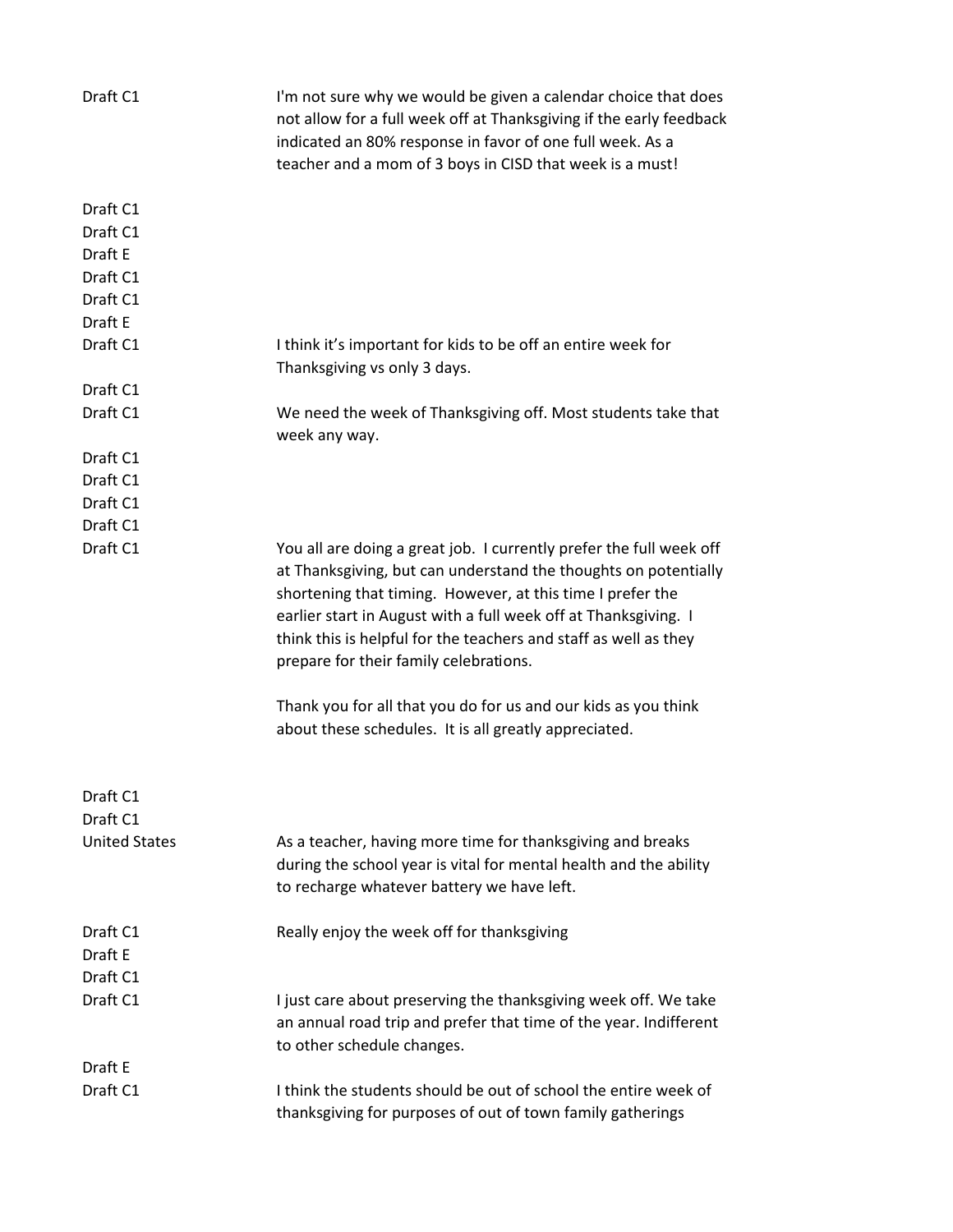| Draft C1 |                                                                                                                                                                                                                                                                                                          |
|----------|----------------------------------------------------------------------------------------------------------------------------------------------------------------------------------------------------------------------------------------------------------------------------------------------------------|
| Draft E  |                                                                                                                                                                                                                                                                                                          |
| Draft E  |                                                                                                                                                                                                                                                                                                          |
| Draft C1 | I don't think it's worthwhile to have the students go to school<br>for two days the week of Thanksgiving. What productivity is<br>actually going to happen? Also, some families travel for the<br>Thanksgiving break and it allows for time to spend with<br>extended relatives. Thank you for your time |
| Draft E  |                                                                                                                                                                                                                                                                                                          |
| Draft C1 |                                                                                                                                                                                                                                                                                                          |
| Draft C1 | In this community where the majority of people are not from<br>here it is very important to have a full week off for Thanksgiving<br>to allow for traveling to see family                                                                                                                                |
| Draft C1 |                                                                                                                                                                                                                                                                                                          |
| Draft C1 | I wouldn't mind E if we got the whole week of Thanksgiving off.                                                                                                                                                                                                                                          |
| Draft E  |                                                                                                                                                                                                                                                                                                          |
| Draft C1 |                                                                                                                                                                                                                                                                                                          |
| Draft C1 |                                                                                                                                                                                                                                                                                                          |
| Draft C1 |                                                                                                                                                                                                                                                                                                          |
| Draft C1 | Full week off for thanksgiving break!                                                                                                                                                                                                                                                                    |
|          | Thanks:)                                                                                                                                                                                                                                                                                                 |
| Draft C1 |                                                                                                                                                                                                                                                                                                          |
| Draft C1 |                                                                                                                                                                                                                                                                                                          |
| Draft C1 | Please C1. Please!                                                                                                                                                                                                                                                                                       |
| Draft C1 |                                                                                                                                                                                                                                                                                                          |
| Draft C1 |                                                                                                                                                                                                                                                                                                          |
| Draft E  |                                                                                                                                                                                                                                                                                                          |
| Draft C1 | C1 allows for travel at Thanksgiving. I also appreciate the small<br>breaks throughout the year to rejuvenate.                                                                                                                                                                                           |
| Draft C1 |                                                                                                                                                                                                                                                                                                          |
| Draft C1 |                                                                                                                                                                                                                                                                                                          |
| Draft C1 |                                                                                                                                                                                                                                                                                                          |
| Draft C1 |                                                                                                                                                                                                                                                                                                          |
| Draft C1 |                                                                                                                                                                                                                                                                                                          |
| Draft C1 |                                                                                                                                                                                                                                                                                                          |
| Draft C1 |                                                                                                                                                                                                                                                                                                          |
| Draft E  |                                                                                                                                                                                                                                                                                                          |
| Draft C1 |                                                                                                                                                                                                                                                                                                          |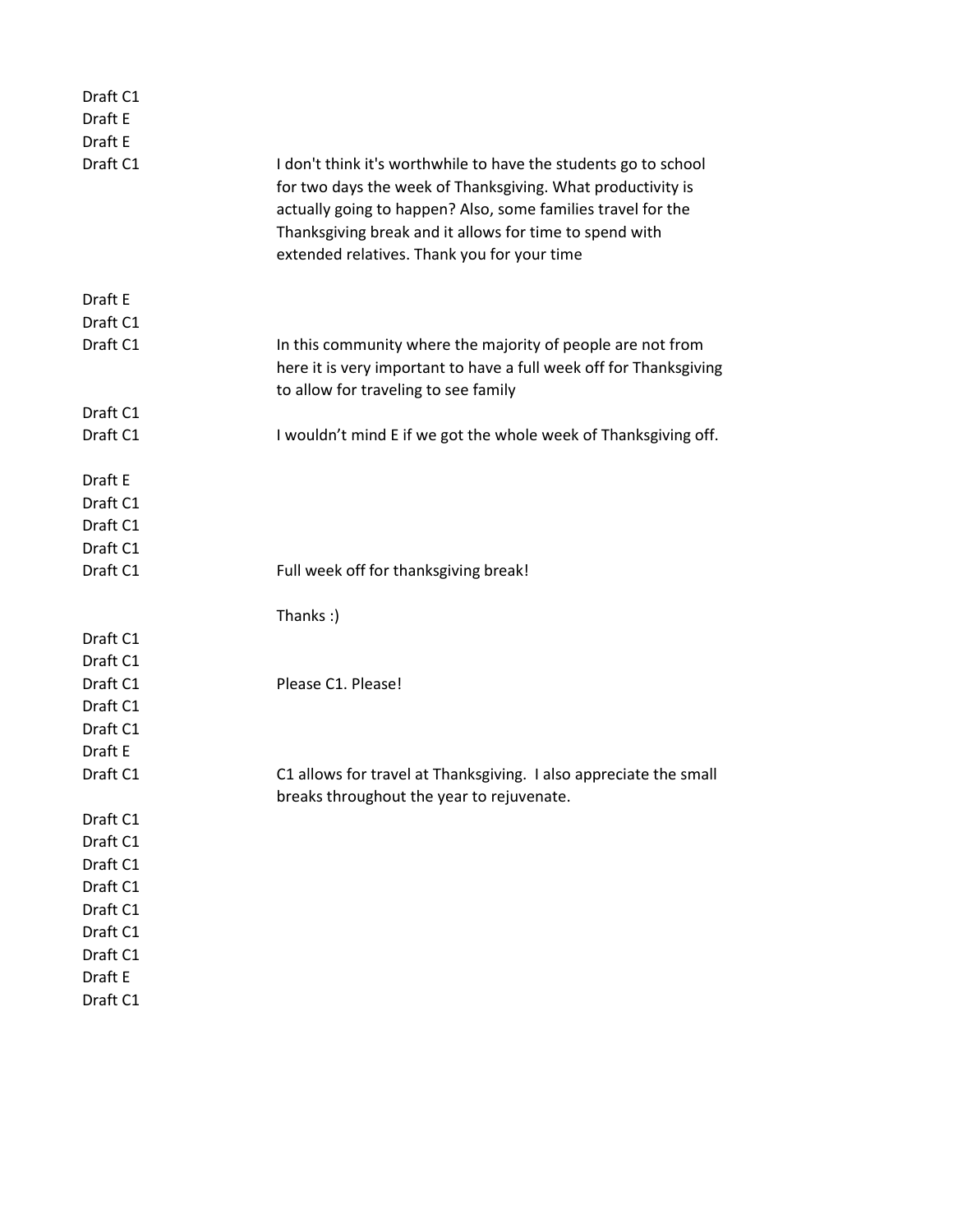| Draft E              | My 10th grader is in band. With the school schedule starting<br>August 17th, the summer band rehearsal schedule would not<br>conflict with our other summer travel and camp plans. The<br>earlier schedule would present difficulties due to summer<br>camps in which we have already enrolled our daughters because<br>band rehearsal would start in mid-July. Therefore, we prefer<br>schedule E. |
|----------------------|-----------------------------------------------------------------------------------------------------------------------------------------------------------------------------------------------------------------------------------------------------------------------------------------------------------------------------------------------------------------------------------------------------|
| Draft E              |                                                                                                                                                                                                                                                                                                                                                                                                     |
| Draft C1             | Students will miss days when they do not have the week off for<br>Thanksgiving. Parents will take students out to go on trips,<br>especially if they safe because of the COVID vaccine. I believe<br>that more parents will travel next year because they were not<br>able to do as much this year.                                                                                                 |
| Draft C1             |                                                                                                                                                                                                                                                                                                                                                                                                     |
| Draft C1             |                                                                                                                                                                                                                                                                                                                                                                                                     |
| Draft C1             |                                                                                                                                                                                                                                                                                                                                                                                                     |
| Draft C1             |                                                                                                                                                                                                                                                                                                                                                                                                     |
| Draft C1             |                                                                                                                                                                                                                                                                                                                                                                                                     |
| Draft C1             |                                                                                                                                                                                                                                                                                                                                                                                                     |
| Draft C1<br>Draft C1 |                                                                                                                                                                                                                                                                                                                                                                                                     |
| Draft C1             |                                                                                                                                                                                                                                                                                                                                                                                                     |
| Draft E              |                                                                                                                                                                                                                                                                                                                                                                                                     |
| Draft C1             | It is better to begin school esrlier and have the whole<br>thanksgiving week out of school. This is a time of the year<br>where people like to travel to be with loved ones. Not only do<br>students get to rest from school stress, but teachers as well.                                                                                                                                          |
| Draft E              |                                                                                                                                                                                                                                                                                                                                                                                                     |
| Draft C1             |                                                                                                                                                                                                                                                                                                                                                                                                     |
| Draft C1             |                                                                                                                                                                                                                                                                                                                                                                                                     |
| Draft E              |                                                                                                                                                                                                                                                                                                                                                                                                     |
| Draft C1             |                                                                                                                                                                                                                                                                                                                                                                                                     |
| Draft C1             |                                                                                                                                                                                                                                                                                                                                                                                                     |
| Draft C1             |                                                                                                                                                                                                                                                                                                                                                                                                     |
| Draft E              |                                                                                                                                                                                                                                                                                                                                                                                                     |
| Draft C1<br>Draft C1 |                                                                                                                                                                                                                                                                                                                                                                                                     |
| Draft C1             |                                                                                                                                                                                                                                                                                                                                                                                                     |
| Draft C1             |                                                                                                                                                                                                                                                                                                                                                                                                     |
| Draft C1             |                                                                                                                                                                                                                                                                                                                                                                                                     |
| Draft C1             | I like the full week off for Thanksgiving and the extra day for                                                                                                                                                                                                                                                                                                                                     |
|                      | Easter.                                                                                                                                                                                                                                                                                                                                                                                             |
| Draft C1             |                                                                                                                                                                                                                                                                                                                                                                                                     |
| Draft C1             |                                                                                                                                                                                                                                                                                                                                                                                                     |
| Draft C1             |                                                                                                                                                                                                                                                                                                                                                                                                     |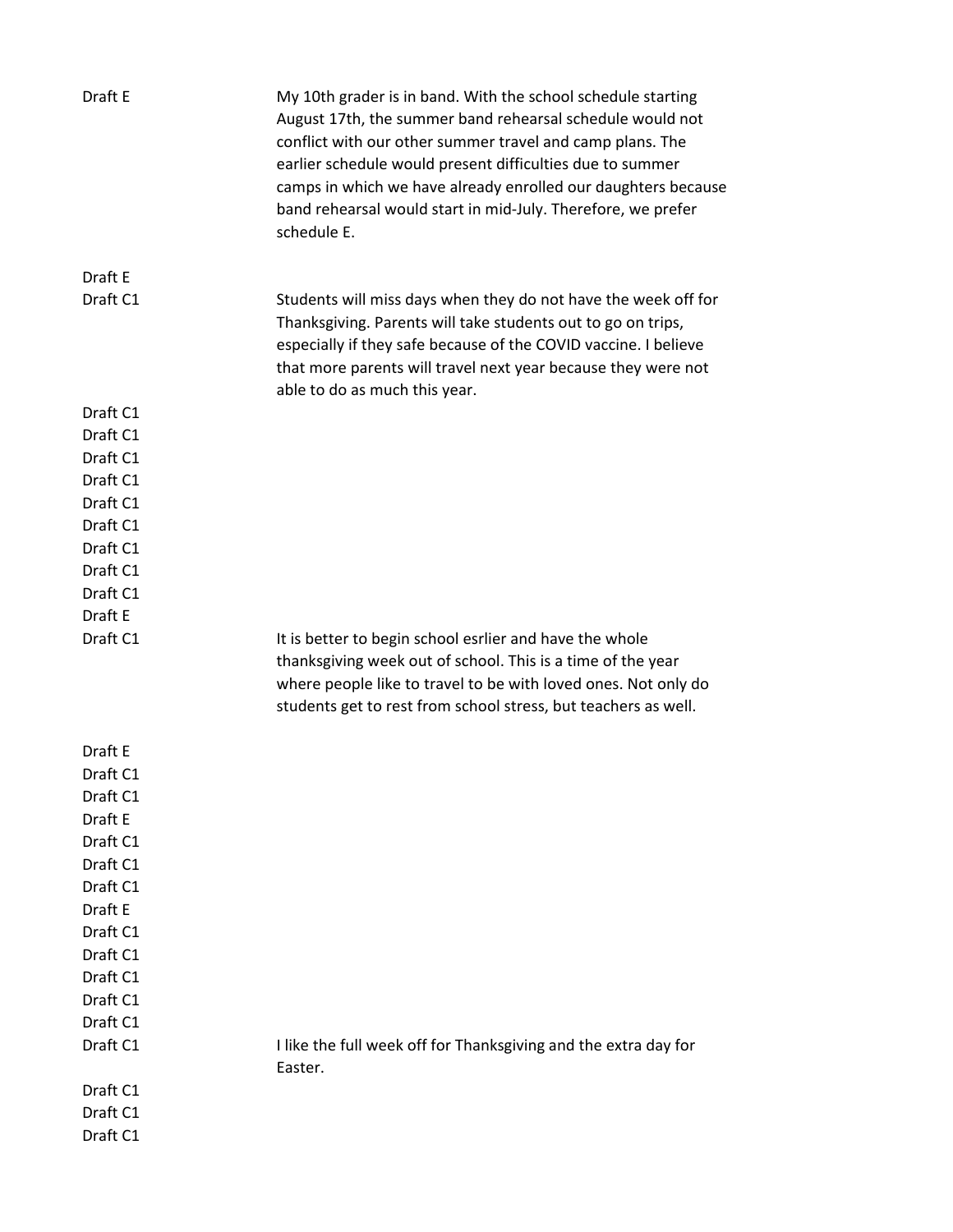| Draft C1 |                                                                      |
|----------|----------------------------------------------------------------------|
| Draft C1 | Staff needs full week off in November to relax, recuperate and       |
|          | be with their families near and far.                                 |
| Draft C1 | Staff needs full week off in November.                               |
| Draft C1 |                                                                      |
| Draft C1 |                                                                      |
| Draft C1 | I like the week off at Thanksgiving.                                 |
| Draft C1 | Please don't take the full week of thanksgiving break away the       |
|          | kids need it to recharge.                                            |
| Draft C1 |                                                                      |
| Draft E  |                                                                      |
| Draft C1 |                                                                      |
| Draft E  |                                                                      |
| Draft C1 |                                                                      |
| Draft C1 |                                                                      |
| Draft C1 |                                                                      |
| Draft C1 |                                                                      |
| Draft E  |                                                                      |
| Draft C1 |                                                                      |
| Draft C1 |                                                                      |
| Draft C1 | I prefer starting school on the 11th and having the week off at      |
|          | Thanksgiving. It is always very much needed!                         |
| Draft C1 |                                                                      |
| Draft C1 |                                                                      |
| Draft C1 |                                                                      |
| Draft C1 |                                                                      |
| Draft C1 |                                                                      |
| Draft C1 |                                                                      |
| Draft C1 | My primary motivation for selecting C1 is to maintain the full       |
|          | week off at Thanksgiving.                                            |
| Draft C1 |                                                                      |
| Draft C1 |                                                                      |
| Draft C1 |                                                                      |
| Draft C1 |                                                                      |
| Draft C1 |                                                                      |
| Draft C1 | As both a parent of 2 CISD students and someone who works            |
|          | for the district, I feel that C1 is the better option. Families that |
|          | travel and would like to enjoy the holidays with family have a       |
|          | better opportunity to do so with the extra days. Having the          |
|          | holidays cut short would make it hard for those that choose to       |
|          | travel. As an employee, for those that want to travel, they are      |
|          | going to do it anyways and miss more days since the holiday          |
|          | times are shorter.                                                   |
| Draft C1 |                                                                      |
| Draft C1 |                                                                      |
| Draft C1 |                                                                      |
| Draft C1 |                                                                      |
|          |                                                                      |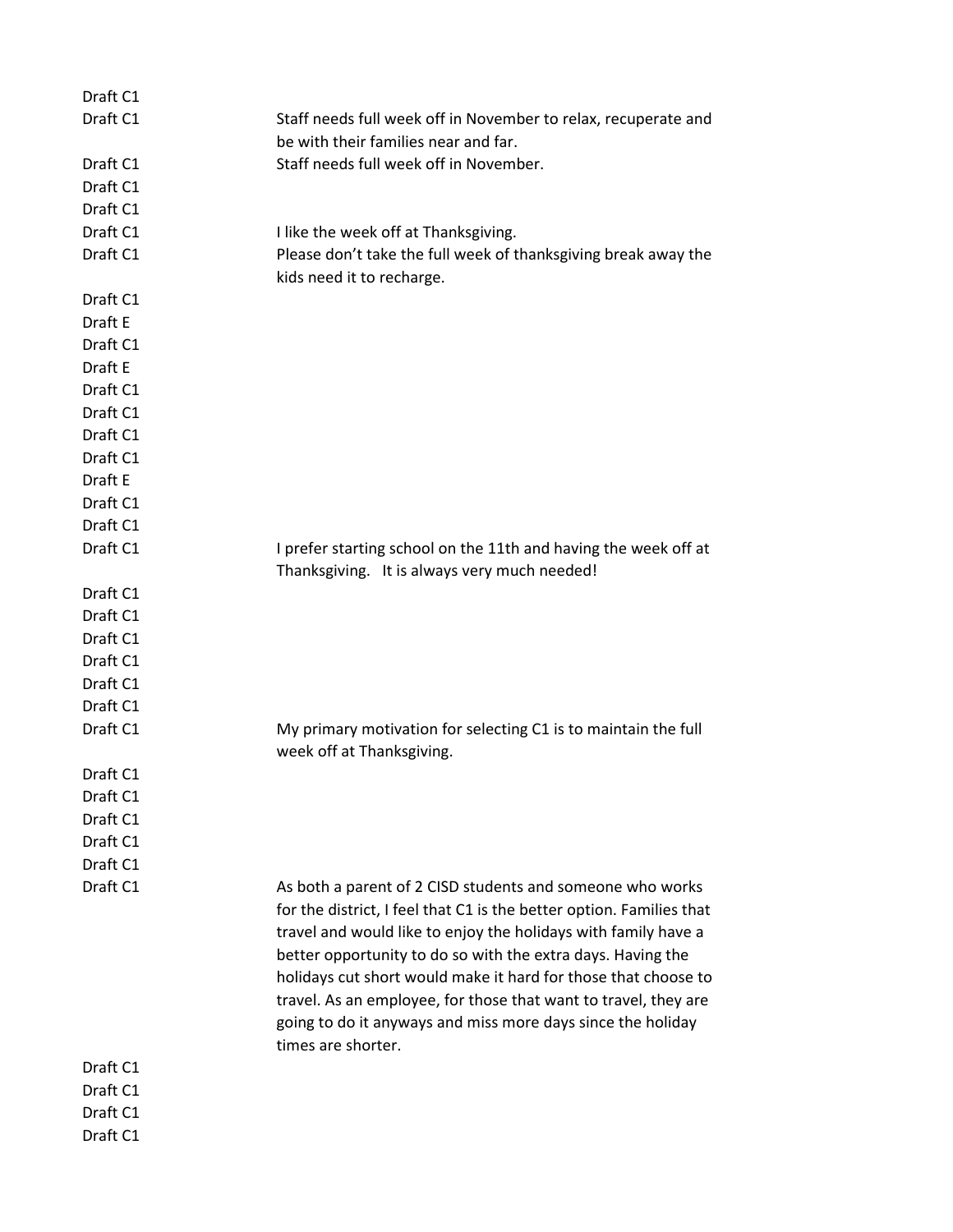| Draft C1<br>Draft E<br>Draft C1<br>Draft C1<br>Draft E<br>Draft C1<br>Draft E<br>Draft C1<br>Draft C1<br>Draft C1<br>Draft C1 | The full week off at Thanksgiving is definitely needed for<br>students and teachers. I wonder how attendance will be                                                                                                                                                                                                                                                                                                                                                                                                              |
|-------------------------------------------------------------------------------------------------------------------------------|-----------------------------------------------------------------------------------------------------------------------------------------------------------------------------------------------------------------------------------------------------------------------------------------------------------------------------------------------------------------------------------------------------------------------------------------------------------------------------------------------------------------------------------|
|                                                                                                                               | effected on that Monday and Tuesday due to travel plans for<br>Thanksgiving if school is open on those 2 days.                                                                                                                                                                                                                                                                                                                                                                                                                    |
| Draft C1                                                                                                                      |                                                                                                                                                                                                                                                                                                                                                                                                                                                                                                                                   |
| Draft C1                                                                                                                      |                                                                                                                                                                                                                                                                                                                                                                                                                                                                                                                                   |
| Draft C1                                                                                                                      |                                                                                                                                                                                                                                                                                                                                                                                                                                                                                                                                   |
| Draft C1                                                                                                                      |                                                                                                                                                                                                                                                                                                                                                                                                                                                                                                                                   |
| Draft E                                                                                                                       |                                                                                                                                                                                                                                                                                                                                                                                                                                                                                                                                   |
| Draft C1                                                                                                                      |                                                                                                                                                                                                                                                                                                                                                                                                                                                                                                                                   |
| Draft C1                                                                                                                      | We prefer a full week at Thanksgiving to travel to visit family.                                                                                                                                                                                                                                                                                                                                                                                                                                                                  |
| Draft E                                                                                                                       |                                                                                                                                                                                                                                                                                                                                                                                                                                                                                                                                   |
| Draft C1                                                                                                                      |                                                                                                                                                                                                                                                                                                                                                                                                                                                                                                                                   |
| Draft C1                                                                                                                      | The biggest drawback to proposed calendar E is the<br>Thanksgiving holiday. Having school on Monday and Tuesday is<br>difficult for families who want to travel at Thanksgiving. CISD<br>used to, many years ago, follow that Thanksgiving holiday<br>schedule. Attendance was very low on Monday and Tuesday = 2<br>days of lost instruction. If I remember correctly, that is one<br>reason why CISD moved to the week long break at Thanksgiving.<br>A week gives both students and teachers a much needed<br>mental recharge. |
| Draft E                                                                                                                       |                                                                                                                                                                                                                                                                                                                                                                                                                                                                                                                                   |
| Draft C1                                                                                                                      |                                                                                                                                                                                                                                                                                                                                                                                                                                                                                                                                   |
| Draft C1                                                                                                                      |                                                                                                                                                                                                                                                                                                                                                                                                                                                                                                                                   |
| Draft E                                                                                                                       |                                                                                                                                                                                                                                                                                                                                                                                                                                                                                                                                   |
| Draft C1                                                                                                                      |                                                                                                                                                                                                                                                                                                                                                                                                                                                                                                                                   |
| Draft C1                                                                                                                      | As an educator and a parent, this is the best option for all<br>involved. Especially for parents who have to share custody of<br>their children. After this insane year, we need the week off at<br>Thanksgiving to simply rest. Hopefully next year will be normal<br>and families will actually be able to spend time together. By<br>taking away that whole week, you are really taking away that<br>ability.                                                                                                                  |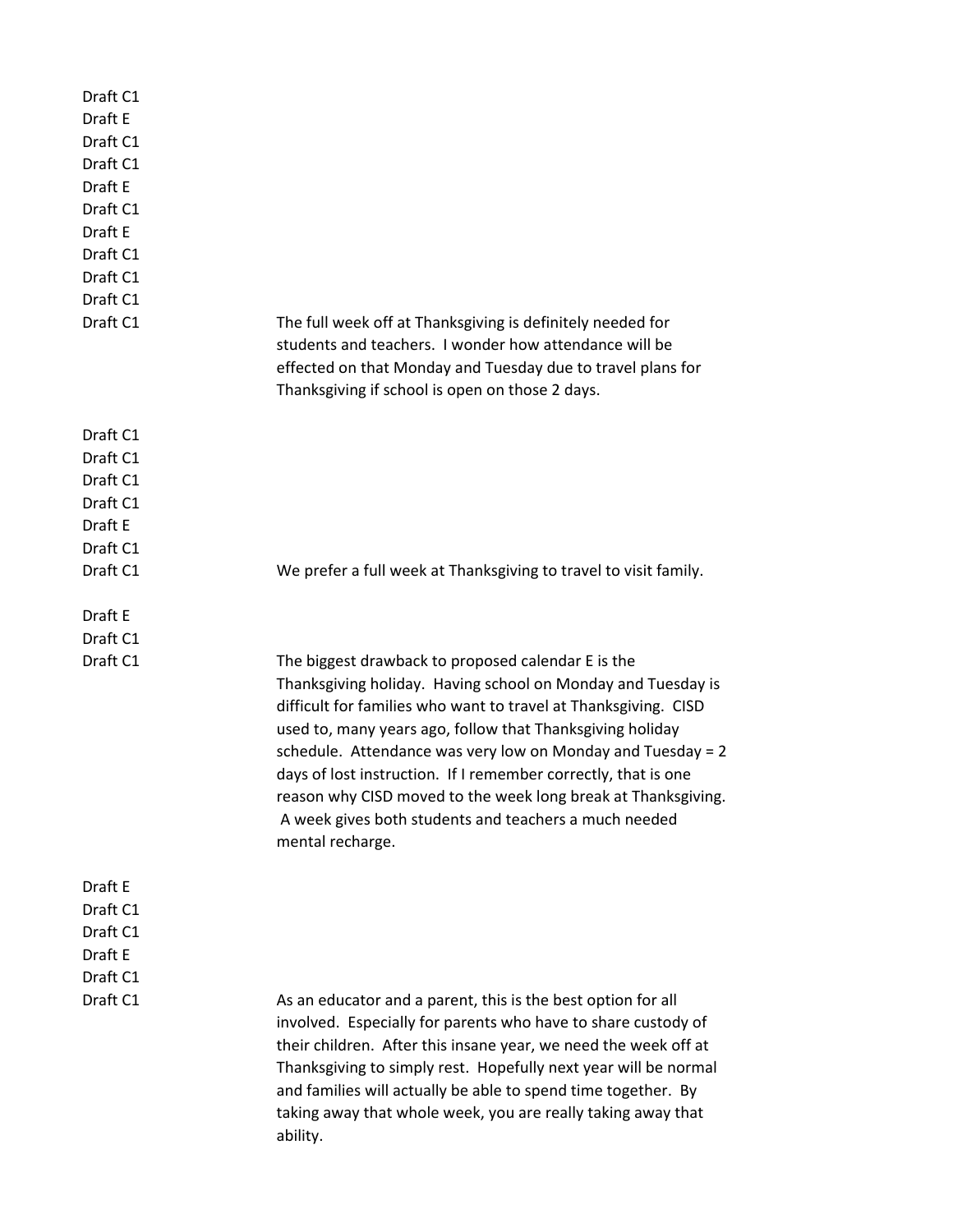| I would like to keep a full week off for thanksgiving.<br>I think returning to a shorter Thanksgiving break will result in<br>lower student attendance on the days in school that week.<br>Parents will still schedule vacations.<br>I would be very sad to lose the full week off for Thanksgiving. I<br>think it is better for student learning outcomes to shorten<br>summer break and start Aug. 11. Please pick draft C1!<br>C1 is better for me because having 1 week off in the middle (<br>thanks giving break) is good to relax from stress.<br>I dont mind First day of school August 11 because we will be in<br>summer and already want to get back to work! got so much<br>rest!!<br>Thank you!<br>I've been a CISD teacher for over 20 years. When we had only 3<br>days for Thanksgiving, we had a LOT of absences. I prefer C1,<br>because I travel out of state for Thanksgiving as well. It gives me<br>time to prepare and recover afterwards.<br>We have had a high rate of absenteeism the week of<br>Thanksgiving when we did not have the entire week off and we<br>have to reteach anything taugh those days upon return since so | Draft C1<br><b>United States</b><br>Draft C1<br>Draft C1<br>Draft C1<br>Draft C1<br>Draft C1<br>Draft C1<br>Draft C1<br>Draft C1<br>Draft C1<br>Draft C1<br>Draft C1<br>Draft C1<br>Draft C1<br>Draft C1<br>Draft C1<br>Draft C1<br>Draft C1<br>Draft C1<br>Draft C1<br>Draft C1<br>many out This also affects our ADA which affects funding.<br>Draft E<br>Later start in August is way better!!! | Draft C1 |  |
|-----------------------------------------------------------------------------------------------------------------------------------------------------------------------------------------------------------------------------------------------------------------------------------------------------------------------------------------------------------------------------------------------------------------------------------------------------------------------------------------------------------------------------------------------------------------------------------------------------------------------------------------------------------------------------------------------------------------------------------------------------------------------------------------------------------------------------------------------------------------------------------------------------------------------------------------------------------------------------------------------------------------------------------------------------------------------------------------------------------------------------------------------------------|----------------------------------------------------------------------------------------------------------------------------------------------------------------------------------------------------------------------------------------------------------------------------------------------------------------------------------------------------------------------------------------------------|----------|--|
|                                                                                                                                                                                                                                                                                                                                                                                                                                                                                                                                                                                                                                                                                                                                                                                                                                                                                                                                                                                                                                                                                                                                                           |                                                                                                                                                                                                                                                                                                                                                                                                    | Draft C1 |  |
|                                                                                                                                                                                                                                                                                                                                                                                                                                                                                                                                                                                                                                                                                                                                                                                                                                                                                                                                                                                                                                                                                                                                                           |                                                                                                                                                                                                                                                                                                                                                                                                    |          |  |
|                                                                                                                                                                                                                                                                                                                                                                                                                                                                                                                                                                                                                                                                                                                                                                                                                                                                                                                                                                                                                                                                                                                                                           |                                                                                                                                                                                                                                                                                                                                                                                                    |          |  |
|                                                                                                                                                                                                                                                                                                                                                                                                                                                                                                                                                                                                                                                                                                                                                                                                                                                                                                                                                                                                                                                                                                                                                           |                                                                                                                                                                                                                                                                                                                                                                                                    |          |  |
|                                                                                                                                                                                                                                                                                                                                                                                                                                                                                                                                                                                                                                                                                                                                                                                                                                                                                                                                                                                                                                                                                                                                                           |                                                                                                                                                                                                                                                                                                                                                                                                    |          |  |
|                                                                                                                                                                                                                                                                                                                                                                                                                                                                                                                                                                                                                                                                                                                                                                                                                                                                                                                                                                                                                                                                                                                                                           |                                                                                                                                                                                                                                                                                                                                                                                                    |          |  |
|                                                                                                                                                                                                                                                                                                                                                                                                                                                                                                                                                                                                                                                                                                                                                                                                                                                                                                                                                                                                                                                                                                                                                           |                                                                                                                                                                                                                                                                                                                                                                                                    |          |  |
|                                                                                                                                                                                                                                                                                                                                                                                                                                                                                                                                                                                                                                                                                                                                                                                                                                                                                                                                                                                                                                                                                                                                                           |                                                                                                                                                                                                                                                                                                                                                                                                    |          |  |
|                                                                                                                                                                                                                                                                                                                                                                                                                                                                                                                                                                                                                                                                                                                                                                                                                                                                                                                                                                                                                                                                                                                                                           |                                                                                                                                                                                                                                                                                                                                                                                                    |          |  |
|                                                                                                                                                                                                                                                                                                                                                                                                                                                                                                                                                                                                                                                                                                                                                                                                                                                                                                                                                                                                                                                                                                                                                           |                                                                                                                                                                                                                                                                                                                                                                                                    |          |  |
|                                                                                                                                                                                                                                                                                                                                                                                                                                                                                                                                                                                                                                                                                                                                                                                                                                                                                                                                                                                                                                                                                                                                                           |                                                                                                                                                                                                                                                                                                                                                                                                    |          |  |
|                                                                                                                                                                                                                                                                                                                                                                                                                                                                                                                                                                                                                                                                                                                                                                                                                                                                                                                                                                                                                                                                                                                                                           |                                                                                                                                                                                                                                                                                                                                                                                                    |          |  |
|                                                                                                                                                                                                                                                                                                                                                                                                                                                                                                                                                                                                                                                                                                                                                                                                                                                                                                                                                                                                                                                                                                                                                           |                                                                                                                                                                                                                                                                                                                                                                                                    |          |  |
|                                                                                                                                                                                                                                                                                                                                                                                                                                                                                                                                                                                                                                                                                                                                                                                                                                                                                                                                                                                                                                                                                                                                                           |                                                                                                                                                                                                                                                                                                                                                                                                    |          |  |
|                                                                                                                                                                                                                                                                                                                                                                                                                                                                                                                                                                                                                                                                                                                                                                                                                                                                                                                                                                                                                                                                                                                                                           |                                                                                                                                                                                                                                                                                                                                                                                                    |          |  |
|                                                                                                                                                                                                                                                                                                                                                                                                                                                                                                                                                                                                                                                                                                                                                                                                                                                                                                                                                                                                                                                                                                                                                           |                                                                                                                                                                                                                                                                                                                                                                                                    |          |  |
|                                                                                                                                                                                                                                                                                                                                                                                                                                                                                                                                                                                                                                                                                                                                                                                                                                                                                                                                                                                                                                                                                                                                                           |                                                                                                                                                                                                                                                                                                                                                                                                    |          |  |
|                                                                                                                                                                                                                                                                                                                                                                                                                                                                                                                                                                                                                                                                                                                                                                                                                                                                                                                                                                                                                                                                                                                                                           |                                                                                                                                                                                                                                                                                                                                                                                                    |          |  |
|                                                                                                                                                                                                                                                                                                                                                                                                                                                                                                                                                                                                                                                                                                                                                                                                                                                                                                                                                                                                                                                                                                                                                           |                                                                                                                                                                                                                                                                                                                                                                                                    |          |  |
|                                                                                                                                                                                                                                                                                                                                                                                                                                                                                                                                                                                                                                                                                                                                                                                                                                                                                                                                                                                                                                                                                                                                                           |                                                                                                                                                                                                                                                                                                                                                                                                    |          |  |
|                                                                                                                                                                                                                                                                                                                                                                                                                                                                                                                                                                                                                                                                                                                                                                                                                                                                                                                                                                                                                                                                                                                                                           |                                                                                                                                                                                                                                                                                                                                                                                                    |          |  |
|                                                                                                                                                                                                                                                                                                                                                                                                                                                                                                                                                                                                                                                                                                                                                                                                                                                                                                                                                                                                                                                                                                                                                           |                                                                                                                                                                                                                                                                                                                                                                                                    |          |  |
|                                                                                                                                                                                                                                                                                                                                                                                                                                                                                                                                                                                                                                                                                                                                                                                                                                                                                                                                                                                                                                                                                                                                                           |                                                                                                                                                                                                                                                                                                                                                                                                    |          |  |
|                                                                                                                                                                                                                                                                                                                                                                                                                                                                                                                                                                                                                                                                                                                                                                                                                                                                                                                                                                                                                                                                                                                                                           |                                                                                                                                                                                                                                                                                                                                                                                                    |          |  |
|                                                                                                                                                                                                                                                                                                                                                                                                                                                                                                                                                                                                                                                                                                                                                                                                                                                                                                                                                                                                                                                                                                                                                           |                                                                                                                                                                                                                                                                                                                                                                                                    |          |  |
|                                                                                                                                                                                                                                                                                                                                                                                                                                                                                                                                                                                                                                                                                                                                                                                                                                                                                                                                                                                                                                                                                                                                                           |                                                                                                                                                                                                                                                                                                                                                                                                    |          |  |
|                                                                                                                                                                                                                                                                                                                                                                                                                                                                                                                                                                                                                                                                                                                                                                                                                                                                                                                                                                                                                                                                                                                                                           |                                                                                                                                                                                                                                                                                                                                                                                                    |          |  |
|                                                                                                                                                                                                                                                                                                                                                                                                                                                                                                                                                                                                                                                                                                                                                                                                                                                                                                                                                                                                                                                                                                                                                           |                                                                                                                                                                                                                                                                                                                                                                                                    |          |  |
|                                                                                                                                                                                                                                                                                                                                                                                                                                                                                                                                                                                                                                                                                                                                                                                                                                                                                                                                                                                                                                                                                                                                                           |                                                                                                                                                                                                                                                                                                                                                                                                    |          |  |
|                                                                                                                                                                                                                                                                                                                                                                                                                                                                                                                                                                                                                                                                                                                                                                                                                                                                                                                                                                                                                                                                                                                                                           |                                                                                                                                                                                                                                                                                                                                                                                                    |          |  |
|                                                                                                                                                                                                                                                                                                                                                                                                                                                                                                                                                                                                                                                                                                                                                                                                                                                                                                                                                                                                                                                                                                                                                           |                                                                                                                                                                                                                                                                                                                                                                                                    |          |  |
|                                                                                                                                                                                                                                                                                                                                                                                                                                                                                                                                                                                                                                                                                                                                                                                                                                                                                                                                                                                                                                                                                                                                                           |                                                                                                                                                                                                                                                                                                                                                                                                    |          |  |
|                                                                                                                                                                                                                                                                                                                                                                                                                                                                                                                                                                                                                                                                                                                                                                                                                                                                                                                                                                                                                                                                                                                                                           |                                                                                                                                                                                                                                                                                                                                                                                                    |          |  |
|                                                                                                                                                                                                                                                                                                                                                                                                                                                                                                                                                                                                                                                                                                                                                                                                                                                                                                                                                                                                                                                                                                                                                           |                                                                                                                                                                                                                                                                                                                                                                                                    |          |  |
|                                                                                                                                                                                                                                                                                                                                                                                                                                                                                                                                                                                                                                                                                                                                                                                                                                                                                                                                                                                                                                                                                                                                                           |                                                                                                                                                                                                                                                                                                                                                                                                    |          |  |
|                                                                                                                                                                                                                                                                                                                                                                                                                                                                                                                                                                                                                                                                                                                                                                                                                                                                                                                                                                                                                                                                                                                                                           |                                                                                                                                                                                                                                                                                                                                                                                                    |          |  |
|                                                                                                                                                                                                                                                                                                                                                                                                                                                                                                                                                                                                                                                                                                                                                                                                                                                                                                                                                                                                                                                                                                                                                           |                                                                                                                                                                                                                                                                                                                                                                                                    |          |  |
|                                                                                                                                                                                                                                                                                                                                                                                                                                                                                                                                                                                                                                                                                                                                                                                                                                                                                                                                                                                                                                                                                                                                                           |                                                                                                                                                                                                                                                                                                                                                                                                    |          |  |
|                                                                                                                                                                                                                                                                                                                                                                                                                                                                                                                                                                                                                                                                                                                                                                                                                                                                                                                                                                                                                                                                                                                                                           |                                                                                                                                                                                                                                                                                                                                                                                                    |          |  |
|                                                                                                                                                                                                                                                                                                                                                                                                                                                                                                                                                                                                                                                                                                                                                                                                                                                                                                                                                                                                                                                                                                                                                           |                                                                                                                                                                                                                                                                                                                                                                                                    |          |  |
|                                                                                                                                                                                                                                                                                                                                                                                                                                                                                                                                                                                                                                                                                                                                                                                                                                                                                                                                                                                                                                                                                                                                                           |                                                                                                                                                                                                                                                                                                                                                                                                    |          |  |
|                                                                                                                                                                                                                                                                                                                                                                                                                                                                                                                                                                                                                                                                                                                                                                                                                                                                                                                                                                                                                                                                                                                                                           |                                                                                                                                                                                                                                                                                                                                                                                                    |          |  |
|                                                                                                                                                                                                                                                                                                                                                                                                                                                                                                                                                                                                                                                                                                                                                                                                                                                                                                                                                                                                                                                                                                                                                           |                                                                                                                                                                                                                                                                                                                                                                                                    |          |  |
|                                                                                                                                                                                                                                                                                                                                                                                                                                                                                                                                                                                                                                                                                                                                                                                                                                                                                                                                                                                                                                                                                                                                                           |                                                                                                                                                                                                                                                                                                                                                                                                    |          |  |
|                                                                                                                                                                                                                                                                                                                                                                                                                                                                                                                                                                                                                                                                                                                                                                                                                                                                                                                                                                                                                                                                                                                                                           |                                                                                                                                                                                                                                                                                                                                                                                                    |          |  |
|                                                                                                                                                                                                                                                                                                                                                                                                                                                                                                                                                                                                                                                                                                                                                                                                                                                                                                                                                                                                                                                                                                                                                           |                                                                                                                                                                                                                                                                                                                                                                                                    | Draft C1 |  |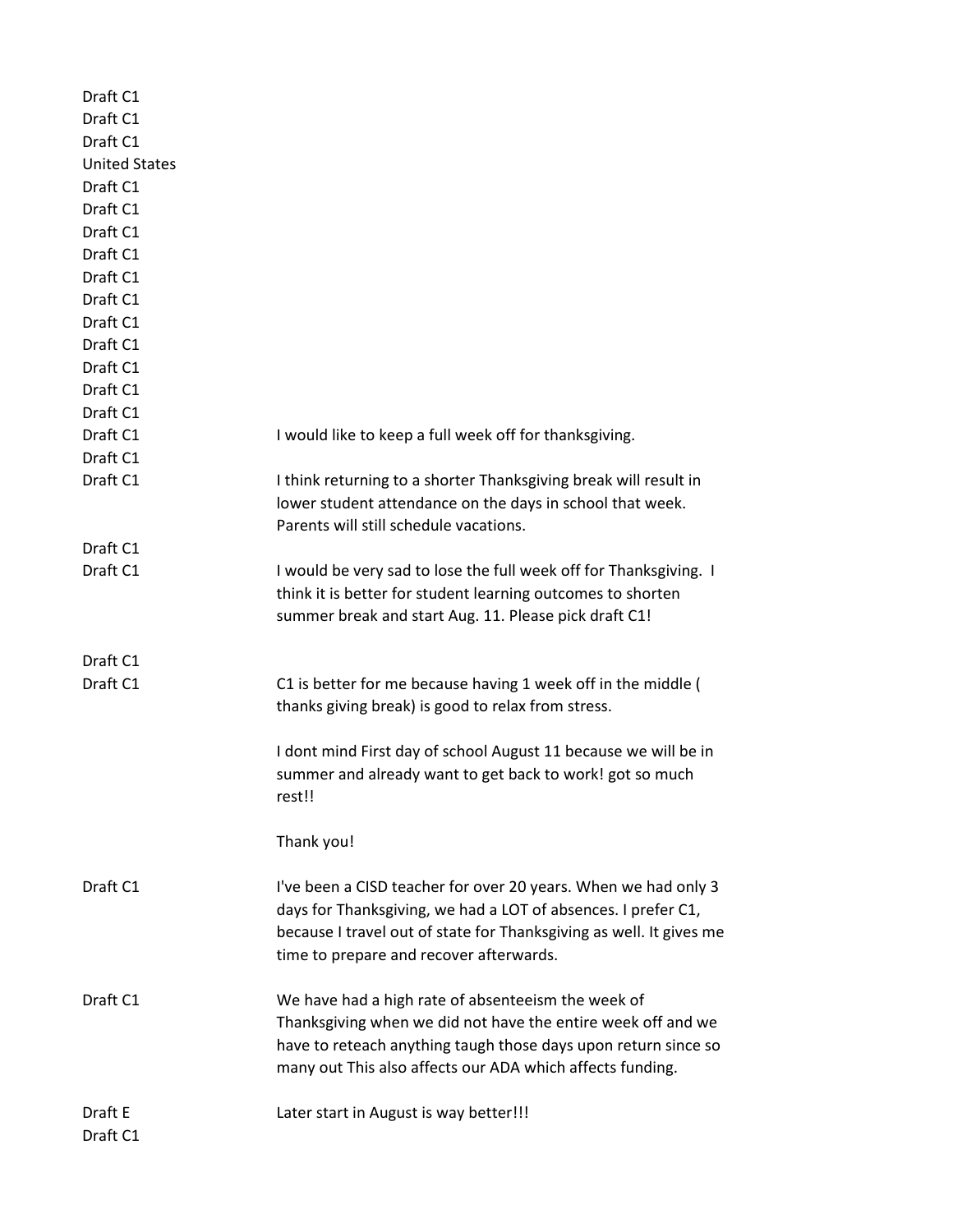| Draft C1 |                                                                                                          |
|----------|----------------------------------------------------------------------------------------------------------|
| Draft C1 |                                                                                                          |
| Draft C1 |                                                                                                          |
| Draft C1 |                                                                                                          |
| Draft C1 |                                                                                                          |
| Draft C1 |                                                                                                          |
| Draft C1 |                                                                                                          |
| Draft C1 |                                                                                                          |
| Draft C1 |                                                                                                          |
| Draft C1 |                                                                                                          |
| Draft E  | I much prefer calendar E since the school year starts later. I am                                        |
|          | fine with a shorter Thanksgiving break.                                                                  |
| Draft C1 |                                                                                                          |
| Draft C1 | I think it's good for families to have a full week off for                                               |
|          | Thanksgiving.                                                                                            |
| Draft C1 | Both of these calendars are the pits. It's a lesser evil situation.                                      |
|          | Option E will full week for Thanksgiving; start school on Aug 16 and end school year on May 27 to make u |
| Draft C1 |                                                                                                          |
| Draft C1 |                                                                                                          |
| Draft C1 |                                                                                                          |
| Draft C1 | We like starting on a Wednesday and having a full week for                                               |
|          | Thanksgiving. Especially since more people will probably be                                              |
|          | traveling for Thanksgiving week in 2021 due to covid preventing                                          |
|          | many people from traveling this year for Thanksgiving.                                                   |
| Draft C1 |                                                                                                          |
| Draft C1 |                                                                                                          |
| Draft C1 |                                                                                                          |
| Draft C1 |                                                                                                          |
| Draft C1 |                                                                                                          |
| Draft C1 |                                                                                                          |
| Draft C1 |                                                                                                          |
| Draft C1 |                                                                                                          |
| Draft C1 | Having the week off at Thanksgiving is a nice break for the kids                                         |
|          | and families are able to travel if needed. Also, I think it helps the                                    |
|          | teacher to recharge.                                                                                     |
| Draft E  |                                                                                                          |
| Draft C1 |                                                                                                          |
| Draft C1 |                                                                                                          |
| Draft C1 | Students and teachers need a full week for thanksgiving and<br>they need 4 days for Easter.              |
|          |                                                                                                          |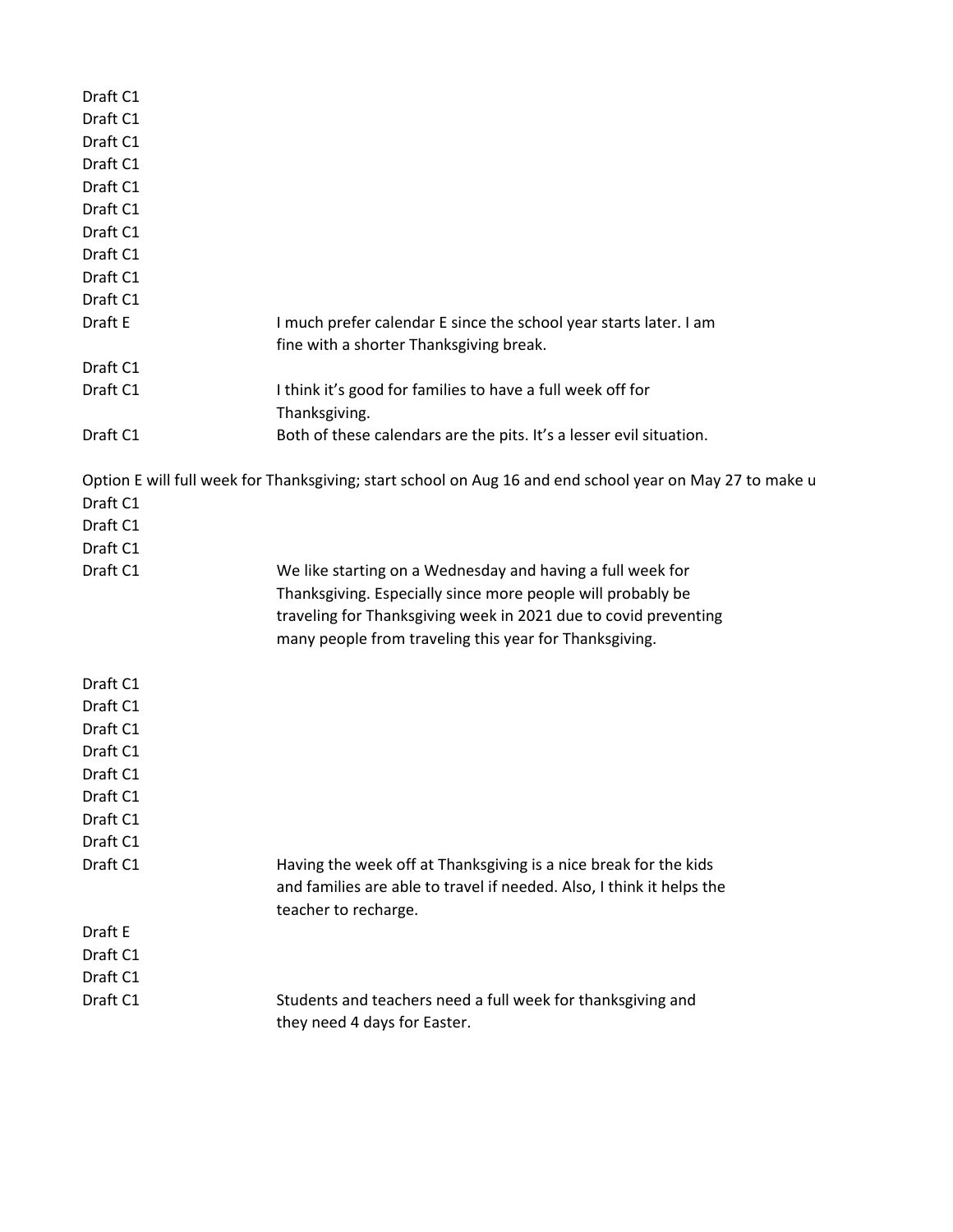| Draft C1             | Alright, you should start school on Aug 10th or 11th, you should<br>give a whole week off in Oct. and take away all the other<br>holidays, and give them another whole week off in February. It<br>just makes a lot more sense than all these random days off<br>during the school year. Then you will be able to start school on<br>Aug 11 - May 29 - 30. |
|----------------------|------------------------------------------------------------------------------------------------------------------------------------------------------------------------------------------------------------------------------------------------------------------------------------------------------------------------------------------------------------|
| Draft E              |                                                                                                                                                                                                                                                                                                                                                            |
| Draft C1             | Would like too see best of Draft C & Draft E. Take start & end<br>dates of Draft E and modify with changes to Oct and Nov<br>holidays. Cancel Oct holidays and add to Thanksgiving week!                                                                                                                                                                   |
| Draft E              |                                                                                                                                                                                                                                                                                                                                                            |
| Draft E              |                                                                                                                                                                                                                                                                                                                                                            |
| Draft C1             | Folks are used to having a week at Thanksgiving and they would<br>take it anyway.                                                                                                                                                                                                                                                                          |
|                      | Nice to have the first week a short one - starting on a<br>Wednesday.                                                                                                                                                                                                                                                                                      |
|                      | Nice to have a four day weekend in April for Easter.                                                                                                                                                                                                                                                                                                       |
| Draft C1             |                                                                                                                                                                                                                                                                                                                                                            |
| Draft E              |                                                                                                                                                                                                                                                                                                                                                            |
| Draft C1             |                                                                                                                                                                                                                                                                                                                                                            |
| Draft C1             | We need a whole week for Thanksgiving due to so many<br>families traveling out of the country to be with family on our<br>campus.                                                                                                                                                                                                                          |
| Draft C1             | The week long break at Thanksgiving gives us time to travel to<br>visit family, 3 days does not accommodate this travel out of<br>state.                                                                                                                                                                                                                   |
| Draft E              |                                                                                                                                                                                                                                                                                                                                                            |
| Draft C1             |                                                                                                                                                                                                                                                                                                                                                            |
| Draft C1             |                                                                                                                                                                                                                                                                                                                                                            |
| Draft E              |                                                                                                                                                                                                                                                                                                                                                            |
| Draft C1             | Week off at Thanksgiving is the way to go!                                                                                                                                                                                                                                                                                                                 |
| Draft C1             |                                                                                                                                                                                                                                                                                                                                                            |
| Draft C1             | The C-1 is the best for us, but we think that we need more days<br>on December because for many of us these days are more<br>familiar. We would like to visit our families who they are far<br>from us, and we need more days.                                                                                                                             |
| Draft C1<br>Draft C1 | Prefer full week off at Thanksgiving                                                                                                                                                                                                                                                                                                                       |
| Draft C1             |                                                                                                                                                                                                                                                                                                                                                            |
| Draft E              | I prefer the longer summer of 2021 with the later start date. I<br>also like fewer off days for Thanksgiving. Thank you for the<br>opportunity to give feedback!                                                                                                                                                                                           |
| Draft C1             |                                                                                                                                                                                                                                                                                                                                                            |
| Draft C1             |                                                                                                                                                                                                                                                                                                                                                            |
| Draft C1             |                                                                                                                                                                                                                                                                                                                                                            |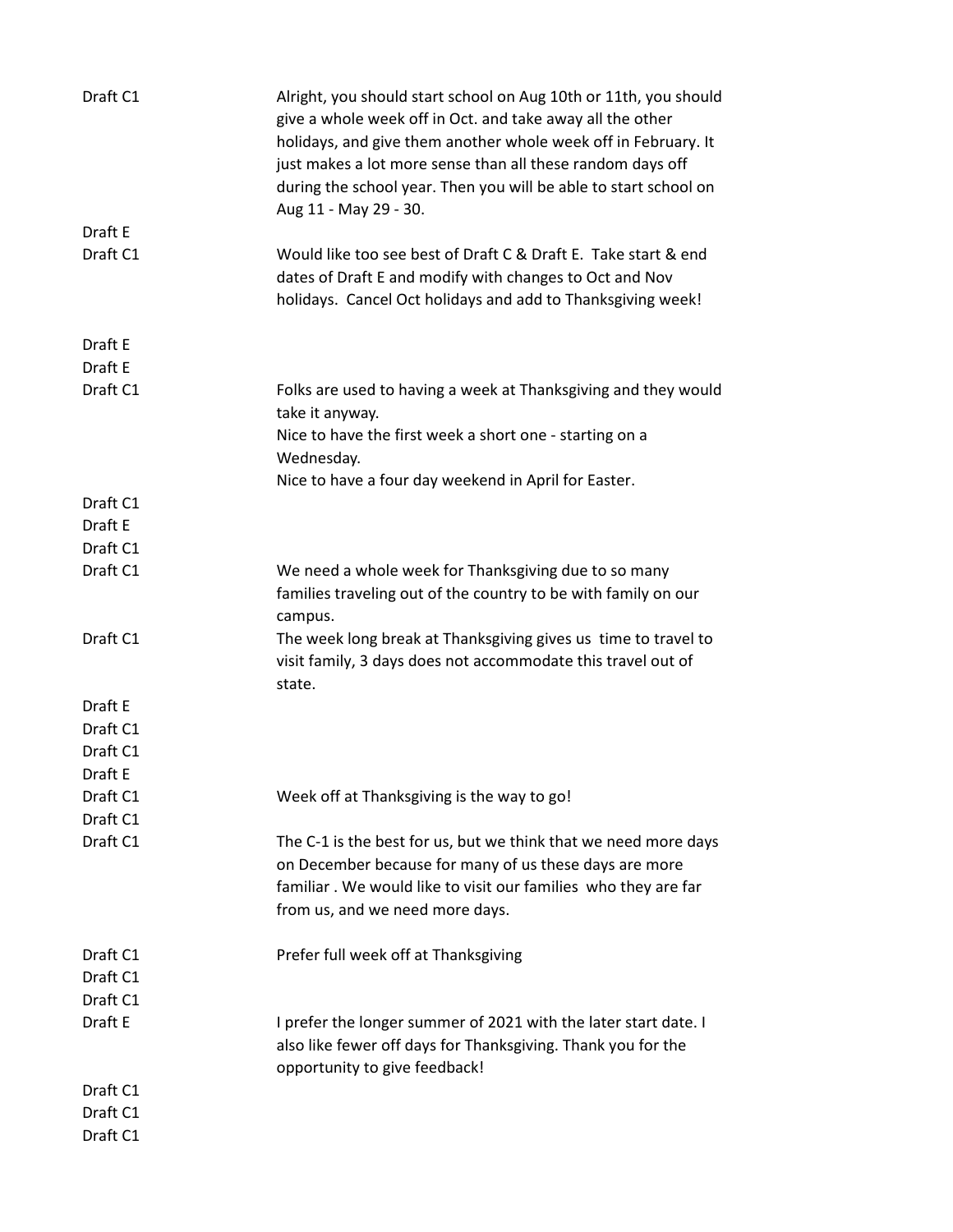| Draft C1 | Draft C1 is our choice. We prefer a full week off for<br>Thanksgiving.                                                                                                                                                                                                                                                                                                                                                                                                                                                                 |
|----------|----------------------------------------------------------------------------------------------------------------------------------------------------------------------------------------------------------------------------------------------------------------------------------------------------------------------------------------------------------------------------------------------------------------------------------------------------------------------------------------------------------------------------------------|
| Draft C1 |                                                                                                                                                                                                                                                                                                                                                                                                                                                                                                                                        |
| Draft C1 | The thanksgiving break needs to be for a week that's what the<br>kids and teacher are used to and that helps them have a break<br>before finals for the grading period                                                                                                                                                                                                                                                                                                                                                                 |
| Draft C1 |                                                                                                                                                                                                                                                                                                                                                                                                                                                                                                                                        |
| Draft C1 |                                                                                                                                                                                                                                                                                                                                                                                                                                                                                                                                        |
| Draft E  |                                                                                                                                                                                                                                                                                                                                                                                                                                                                                                                                        |
| Draft C1 |                                                                                                                                                                                                                                                                                                                                                                                                                                                                                                                                        |
| Draft C1 | I rather start early and have all week for Thanksgiving :) Thank<br>you                                                                                                                                                                                                                                                                                                                                                                                                                                                                |
| Draft E  |                                                                                                                                                                                                                                                                                                                                                                                                                                                                                                                                        |
| Draft C1 |                                                                                                                                                                                                                                                                                                                                                                                                                                                                                                                                        |
| Draft E  |                                                                                                                                                                                                                                                                                                                                                                                                                                                                                                                                        |
| Draft E  |                                                                                                                                                                                                                                                                                                                                                                                                                                                                                                                                        |
| Draft E  |                                                                                                                                                                                                                                                                                                                                                                                                                                                                                                                                        |
| Draft E  |                                                                                                                                                                                                                                                                                                                                                                                                                                                                                                                                        |
| Draft C1 | Thanksgiving is an important time off for family time, and the<br>entire week is much preferred for our of town travels. This is<br>my biggest problem with the other option. Without having the<br>entire week off, our family is firmly against the Draft E option.<br>Find a way to give the entire Thanksgiving week off and we<br>would certainly be fine with whatever other changes are<br>requested.                                                                                                                           |
| Draft C1 | Definitely prefer the full week off at Thanksgiving. I also like the<br>finish before Memorial Day and extra time around Easter.                                                                                                                                                                                                                                                                                                                                                                                                       |
| Draft C1 | Definitely prefer the full week off at Thanksgiving; Also like the<br>finish before Memorial Day                                                                                                                                                                                                                                                                                                                                                                                                                                       |
| Draft C1 | Definitely prefer the full week off at Thanksgiving; Also like the<br>finish before Memorial Day                                                                                                                                                                                                                                                                                                                                                                                                                                       |
| Draft C1 |                                                                                                                                                                                                                                                                                                                                                                                                                                                                                                                                        |
| Draft C1 |                                                                                                                                                                                                                                                                                                                                                                                                                                                                                                                                        |
| Draft C1 | I chose Draft C1 because of the full week of Thanksgiving break.<br>My family has been under voluntary quarantine since March of<br>this year since 2 of us are in a high-risk category. I have been<br>working from home, my toddler has been withdrawn from<br>daycare, and my daughter is utilizing distance learning. We have<br>not been able to go anywhere to enjoy the breaks this year. For<br>families such as mine, next year's breaks after a vaccine is<br>available will be NEEDED for our mental health more than ever. |
| Draff F  |                                                                                                                                                                                                                                                                                                                                                                                                                                                                                                                                        |

Draft E Draft E Draft C1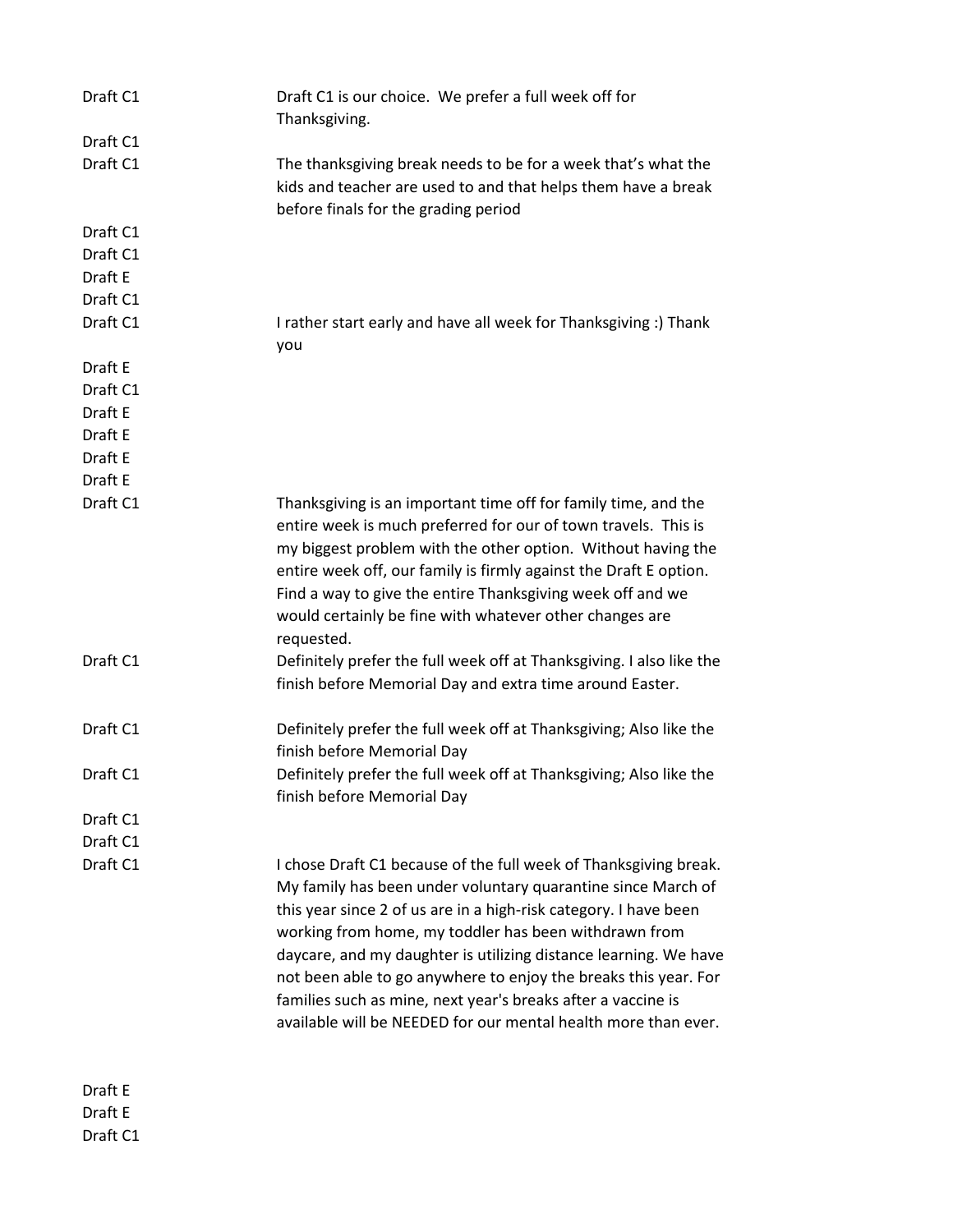| Draft C1 | I think having the week off at Thanksgiving break is really<br>important to families, who may otherwise choose to be absent<br>for those two days for travel. I don't prefer the early start to<br>the school year but I think that the full week off at Thanksgiving<br>outweighs the negatives of starting in early August.                 |
|----------|-----------------------------------------------------------------------------------------------------------------------------------------------------------------------------------------------------------------------------------------------------------------------------------------------------------------------------------------------|
| Draft C1 | The thanksgiving break needs to be for a week that's what the<br>kids and teacher are used to and that helps them have a break<br>before finals for the grading period                                                                                                                                                                        |
| Draft C1 |                                                                                                                                                                                                                                                                                                                                               |
| Draft C1 | How do I find this year's 2020-2021 calendar? My son's<br>elementary school won't send me the school calendar and I<br>can't find it online.                                                                                                                                                                                                  |
| Draft E  |                                                                                                                                                                                                                                                                                                                                               |
| Draft C1 |                                                                                                                                                                                                                                                                                                                                               |
| Draft E  | Based on choices e, however think it should be considered year<br>round since many students are falling behind due to in home.                                                                                                                                                                                                                |
| Draft E  |                                                                                                                                                                                                                                                                                                                                               |
| Draft C1 |                                                                                                                                                                                                                                                                                                                                               |
| Draft C1 | I M DEAF MOTHER AND FATHER I AGREE WITH DRAFT C1 IT IS<br>EASY FOR MY SON TO START LEARNING CLASS MORE TIME                                                                                                                                                                                                                                   |
| Draft E  |                                                                                                                                                                                                                                                                                                                                               |
| Draft C1 | Early startFirst Day of School: August 11, 2021.                                                                                                                                                                                                                                                                                              |
| Draft E  |                                                                                                                                                                                                                                                                                                                                               |
| Draft E  |                                                                                                                                                                                                                                                                                                                                               |
| Draft E  |                                                                                                                                                                                                                                                                                                                                               |
| Draft C1 |                                                                                                                                                                                                                                                                                                                                               |
| Draft E  | CISD should discontinue half-school days for kids; it's not cost<br>effective for bus drivers, fuel, or school staff.<br>Excellent decision to shorten Thanksgiving week; please<br>consider the same for Christmas break since all that time is truly<br>not necessary; would be great to see this as an option for FY<br>2022/2023 calender |
| Draft C1 |                                                                                                                                                                                                                                                                                                                                               |
| Draft C1 |                                                                                                                                                                                                                                                                                                                                               |
| Draft C1 |                                                                                                                                                                                                                                                                                                                                               |
| Draft E  | School should start even later following other ISDs.                                                                                                                                                                                                                                                                                          |
| Draft C1 |                                                                                                                                                                                                                                                                                                                                               |
| Draft C1 |                                                                                                                                                                                                                                                                                                                                               |
| Draft C1 |                                                                                                                                                                                                                                                                                                                                               |
| Draft C1 |                                                                                                                                                                                                                                                                                                                                               |
| Draft C1 |                                                                                                                                                                                                                                                                                                                                               |
| Draft C1 |                                                                                                                                                                                                                                                                                                                                               |
| Draft E  | This would be a better choice for my kid who is in band                                                                                                                                                                                                                                                                                       |
| Draft C1 |                                                                                                                                                                                                                                                                                                                                               |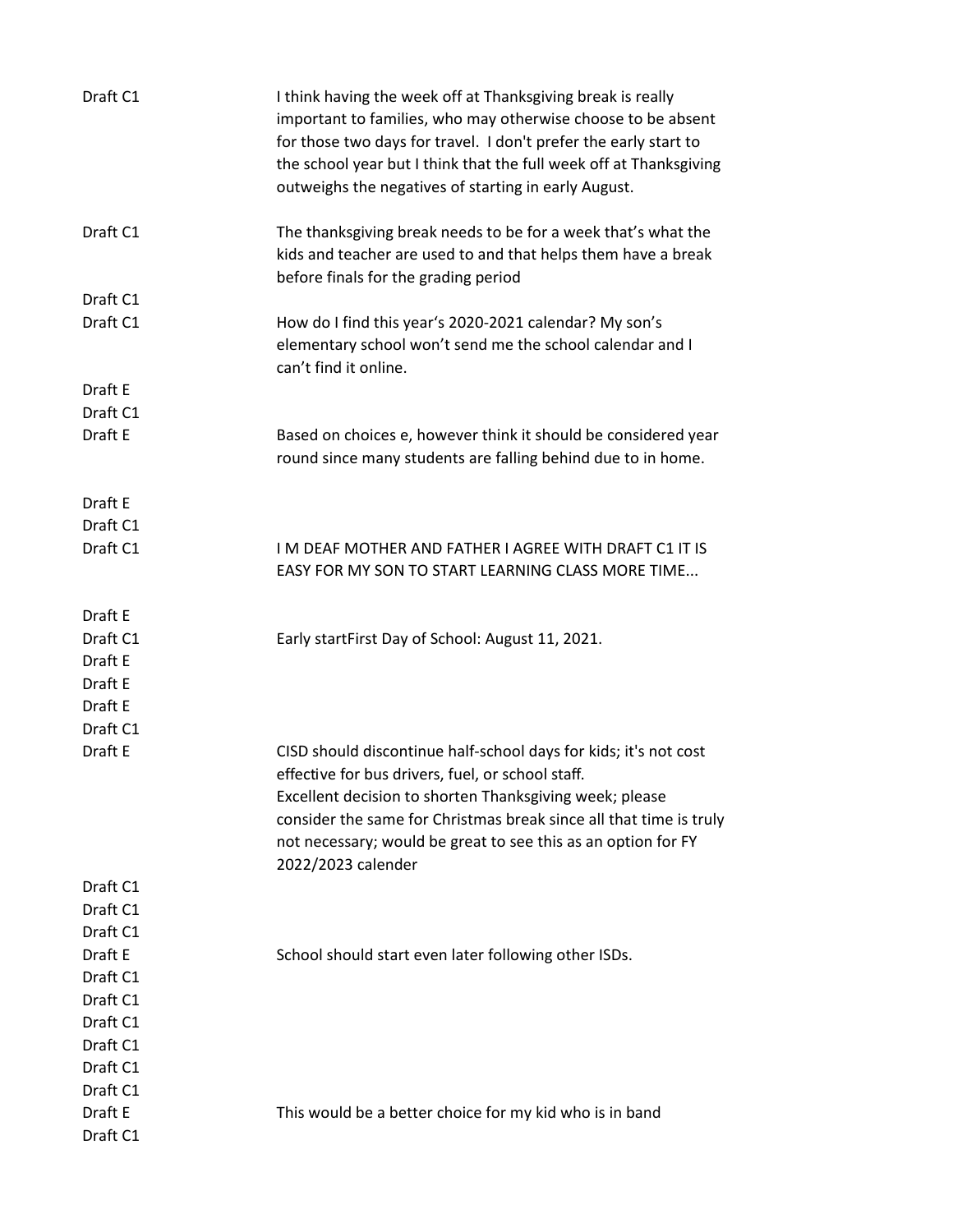| Draft E<br>Draft C1 |                                                                                                                                                                                                                                                                                                                                                                                                                                                                                                   |
|---------------------|---------------------------------------------------------------------------------------------------------------------------------------------------------------------------------------------------------------------------------------------------------------------------------------------------------------------------------------------------------------------------------------------------------------------------------------------------------------------------------------------------|
| Draft C1            |                                                                                                                                                                                                                                                                                                                                                                                                                                                                                                   |
| Draft E             | Late start of school                                                                                                                                                                                                                                                                                                                                                                                                                                                                              |
| Draft C1            |                                                                                                                                                                                                                                                                                                                                                                                                                                                                                                   |
| Draft C1            |                                                                                                                                                                                                                                                                                                                                                                                                                                                                                                   |
| Draft C1            | I am not happy about school starting so early in August, but a<br>full week off at Thanksgiving is a must. Too many people are<br>transplants here & go back to see family during that week. IMO,<br>the school year does not need to be 176 days for students.<br>There are so many days that students are not engaged in actual<br>learning at school, and time with family, being engaged in<br>outside physical & social activities, is important in developing<br>well-rounded young adults. |
| Draft C1            |                                                                                                                                                                                                                                                                                                                                                                                                                                                                                                   |
| Draft E             |                                                                                                                                                                                                                                                                                                                                                                                                                                                                                                   |
| Draft C1            |                                                                                                                                                                                                                                                                                                                                                                                                                                                                                                   |
| Draft C1            | There are two main reasons why I chose the C1 calendar. First,<br>summer vacation is long enough therefore students should be<br>ready for school in August 11th. Second, students really need<br>the whole week off to celebrate Thanksgiving with their families<br>because not only many students need to travel to be reunited<br>with their entire family; but also the stress level is very high in<br>most students at this time of the school year.                                       |
| Draft E             |                                                                                                                                                                                                                                                                                                                                                                                                                                                                                                   |
| Draft C1            |                                                                                                                                                                                                                                                                                                                                                                                                                                                                                                   |
| Draft C1            |                                                                                                                                                                                                                                                                                                                                                                                                                                                                                                   |
| Draft E             | I would so much prefer this option for the next school year.                                                                                                                                                                                                                                                                                                                                                                                                                                      |
|                     | Many thanks                                                                                                                                                                                                                                                                                                                                                                                                                                                                                       |
| Draft E             |                                                                                                                                                                                                                                                                                                                                                                                                                                                                                                   |
| Draft C1            |                                                                                                                                                                                                                                                                                                                                                                                                                                                                                                   |
| Draft E             |                                                                                                                                                                                                                                                                                                                                                                                                                                                                                                   |
| Draft C1            |                                                                                                                                                                                                                                                                                                                                                                                                                                                                                                   |
| Draft C1            |                                                                                                                                                                                                                                                                                                                                                                                                                                                                                                   |
|                     | another possibility (below) While I love getting off for one week at Thanksgiving, starting so<br>early in August (draft C1) shortens the summer affecting the<br>ability to vacation with family. Most teachers and staff start<br>working long before school starts anyway, and summer is one of<br>the limited periods of time to vacation with family.                                                                                                                                        |
|                     | I bet that teachers and staff would be willing to give up 1 official<br>workday and 1 staff development day at beginning of the year<br>to add 2 days to get a full week at Thanksgiving.                                                                                                                                                                                                                                                                                                         |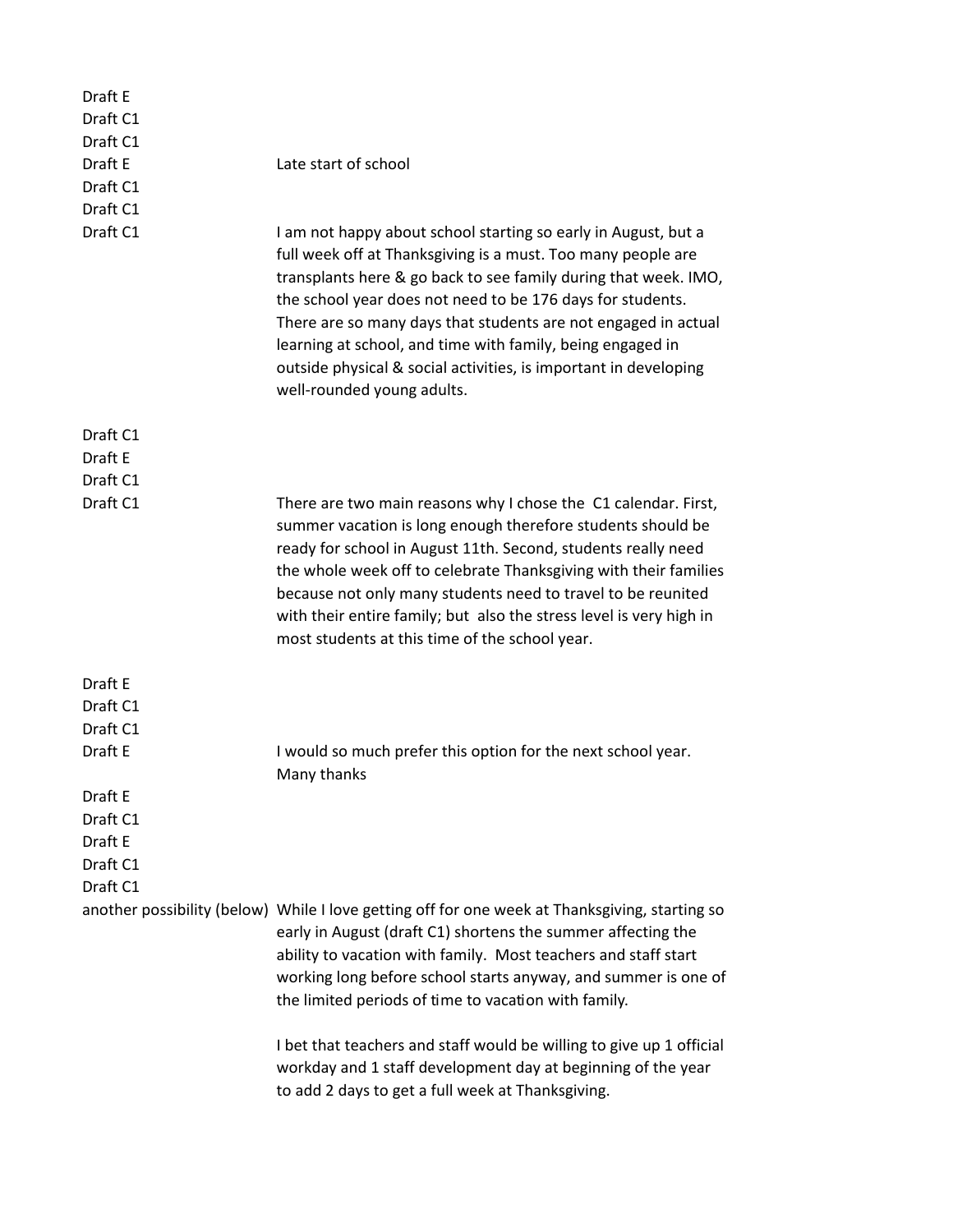| Draft C1      | I would like more work days or Planning days at the beginning of<br>the school year instead of so many in-service days.                                                                                                                                                                                                                                                                                                                                                                                                       |
|---------------|-------------------------------------------------------------------------------------------------------------------------------------------------------------------------------------------------------------------------------------------------------------------------------------------------------------------------------------------------------------------------------------------------------------------------------------------------------------------------------------------------------------------------------|
| Draft C1      |                                                                                                                                                                                                                                                                                                                                                                                                                                                                                                                               |
| Draft C1      | My choice is based on having the full week for Thanksgiving off.<br>A week earlier start is not a major concern for us. Thank you.                                                                                                                                                                                                                                                                                                                                                                                            |
| Draft E       |                                                                                                                                                                                                                                                                                                                                                                                                                                                                                                                               |
| Draft C1      |                                                                                                                                                                                                                                                                                                                                                                                                                                                                                                                               |
| Draft C1      |                                                                                                                                                                                                                                                                                                                                                                                                                                                                                                                               |
| Draft C1      |                                                                                                                                                                                                                                                                                                                                                                                                                                                                                                                               |
| Draft E       |                                                                                                                                                                                                                                                                                                                                                                                                                                                                                                                               |
| Draft E       | I enjoy the full week at Thanksgiving but feel it is disruptive to<br>the flow of the high school semester since it is so close to the<br>end of the semester and midterms.                                                                                                                                                                                                                                                                                                                                                   |
| Draft E       |                                                                                                                                                                                                                                                                                                                                                                                                                                                                                                                               |
| Draft D       | In the 2021-2022 school year I will have a senior and a junior<br>enrolled at TWHS. August is of course one of the hotter<br>months in Texas. My concern is rolling blackouts and<br>hurricanes. Will the students still be required to wear masks the<br>next school year? My kids would enjoy extra time in August to<br>spend with their brother who attends college in Chicago. Their<br>brother doesn't get to come home for Thanksgiving or spring<br>break. Working retail I don't get holidays off to spend with him. |
| Draft C1      |                                                                                                                                                                                                                                                                                                                                                                                                                                                                                                                               |
| Draft E       |                                                                                                                                                                                                                                                                                                                                                                                                                                                                                                                               |
| Draft E       | By having already added more minutes to our school days, we<br>should be able to start later (like Draft E) and have the entire<br>Thanksgiving break off (like Draft C1). Neither current option is<br>optimal.                                                                                                                                                                                                                                                                                                              |
| Draft E       |                                                                                                                                                                                                                                                                                                                                                                                                                                                                                                                               |
| Draft C1      | I have taught in districts where only 3 days were given for<br>Thanksgiving and our attendance was less than 50%. After this<br>crazy year people are going to want to be with family( me<br>included) for Thanksgiving week.                                                                                                                                                                                                                                                                                                 |
| Draft C1<br>B | Would like to have the full week at Thanksgiving.                                                                                                                                                                                                                                                                                                                                                                                                                                                                             |
| Draft C1      |                                                                                                                                                                                                                                                                                                                                                                                                                                                                                                                               |
| Draft C1      |                                                                                                                                                                                                                                                                                                                                                                                                                                                                                                                               |
| Draft C1      |                                                                                                                                                                                                                                                                                                                                                                                                                                                                                                                               |
| Draft E       |                                                                                                                                                                                                                                                                                                                                                                                                                                                                                                                               |
| Draft C1      |                                                                                                                                                                                                                                                                                                                                                                                                                                                                                                                               |
| Draft E       | The first day of school is a more reasonable start date.                                                                                                                                                                                                                                                                                                                                                                                                                                                                      |
| Draft E       |                                                                                                                                                                                                                                                                                                                                                                                                                                                                                                                               |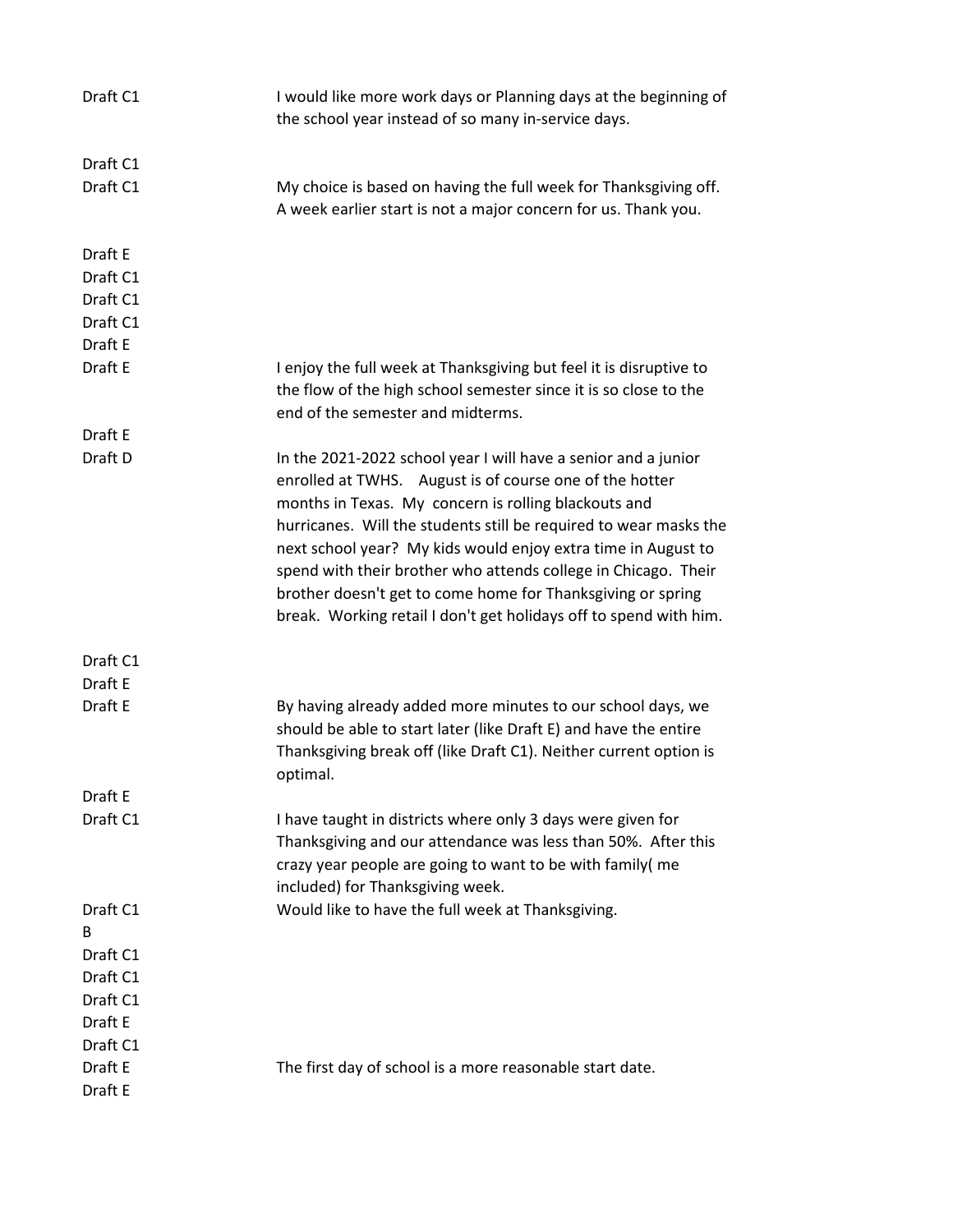| Draft E  | Prefer later start date of August 17th. For students who have<br>summer practice this is the preferred option so that back to<br>school activities do not start earlier in July.<br>I think the shortened Thanksgiving Break is fine since the winter<br>break is long and follows closely. Both calendars all end of<br>school May 30.<br>Please select Draft E. |
|----------|-------------------------------------------------------------------------------------------------------------------------------------------------------------------------------------------------------------------------------------------------------------------------------------------------------------------------------------------------------------------|
| Draft C1 |                                                                                                                                                                                                                                                                                                                                                                   |
| Draft C1 |                                                                                                                                                                                                                                                                                                                                                                   |
| Draft C1 | I would rather have a longer thanksgiving break than having an<br>extra day off during April and February                                                                                                                                                                                                                                                         |
| Draft C1 |                                                                                                                                                                                                                                                                                                                                                                   |
| Draft E  |                                                                                                                                                                                                                                                                                                                                                                   |
| Draft C1 | We already don't have a lot of time with our students with UIL,<br>shortening Thanksgiving week is not the best option for our<br>families.                                                                                                                                                                                                                       |
| Draft E  | As a working parent, Draft E works better with my schedule.                                                                                                                                                                                                                                                                                                       |
| Draft E  |                                                                                                                                                                                                                                                                                                                                                                   |
| Draft E  |                                                                                                                                                                                                                                                                                                                                                                   |
| Draft E  | I would prefer a later start date to the school year. After a year<br>with many travel restrictions, we would like to be able to<br>maximize our time this summer. This calender choice would also<br>give more time for the band students to prepare for their<br>season.                                                                                        |
| Draft E  | We need to start later than 8/11, that is too early, especially for<br>band and fall sports. We DO NOT need a week at Thanksgiving,<br>better to have a longer summer.                                                                                                                                                                                            |
| Draft E  | We need to start later than 8/11, that is too early, especially for<br>band and fall sports. We DO NOT need a week at Thanksgiving,<br>better to have a longer summer.                                                                                                                                                                                            |
| Draft E  | We prefer a longer summer.                                                                                                                                                                                                                                                                                                                                        |
| Draft E  |                                                                                                                                                                                                                                                                                                                                                                   |
| Draft C1 |                                                                                                                                                                                                                                                                                                                                                                   |
| Draft C1 |                                                                                                                                                                                                                                                                                                                                                                   |
| Draft E  |                                                                                                                                                                                                                                                                                                                                                                   |
| Draft E  |                                                                                                                                                                                                                                                                                                                                                                   |
| Draft E  |                                                                                                                                                                                                                                                                                                                                                                   |
| Draft E  | Calendar E Better for Band Kids, more summer break, better<br>practice time.                                                                                                                                                                                                                                                                                      |
| Draft C1 |                                                                                                                                                                                                                                                                                                                                                                   |
| Draft E  |                                                                                                                                                                                                                                                                                                                                                                   |
| Draft E  |                                                                                                                                                                                                                                                                                                                                                                   |
| Draft E  |                                                                                                                                                                                                                                                                                                                                                                   |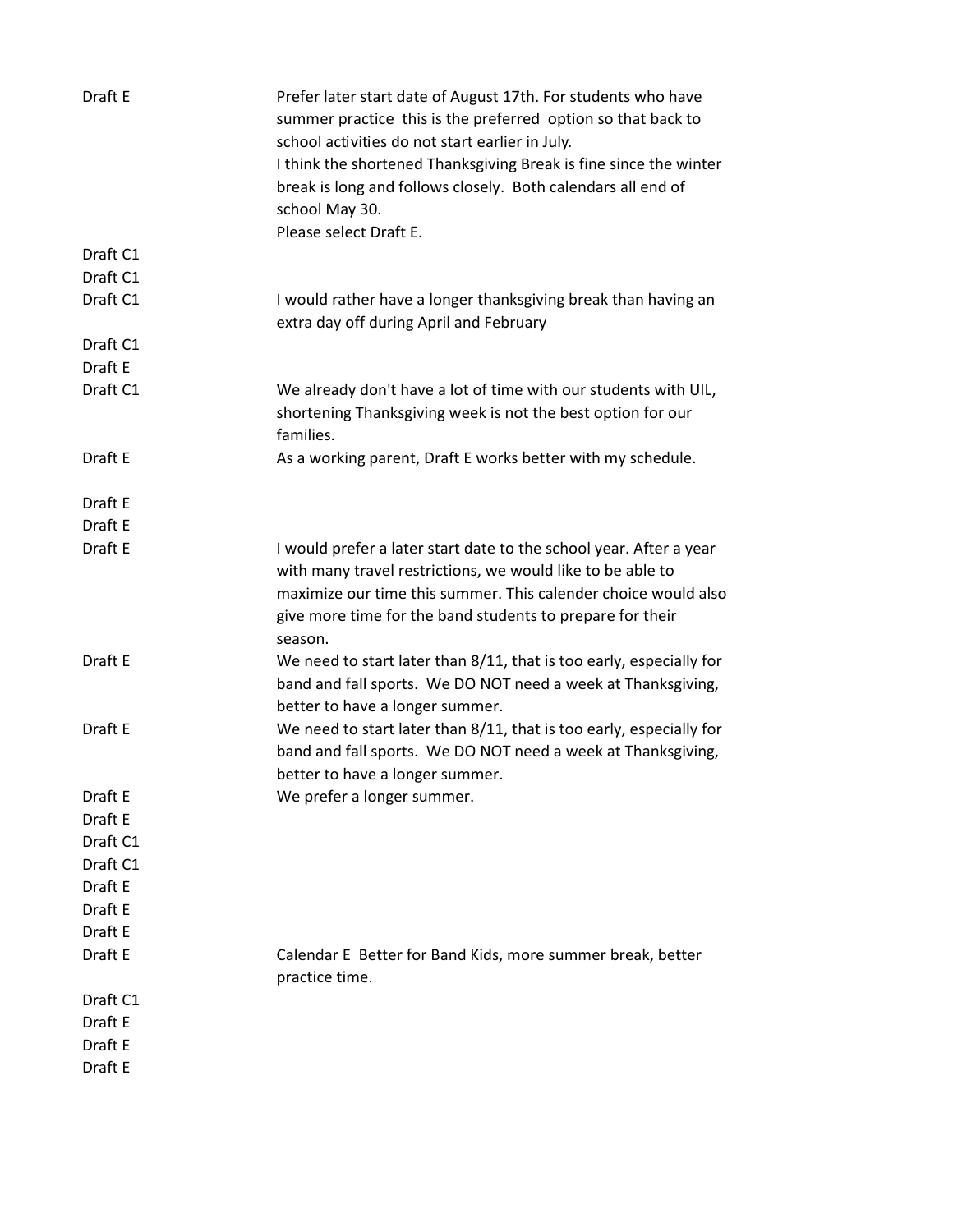| Draft E  | The first calendar puts all the districts bands at a disadvantage<br>by loosing time kids can practice and learn drill before school<br>starts and directors are required to be in teacher development<br>meetings. |
|----------|---------------------------------------------------------------------------------------------------------------------------------------------------------------------------------------------------------------------|
| Draft E  |                                                                                                                                                                                                                     |
| Draft E  |                                                                                                                                                                                                                     |
| Draft E  |                                                                                                                                                                                                                     |
| Draft C1 |                                                                                                                                                                                                                     |
| Draft C1 |                                                                                                                                                                                                                     |
| Draft C1 |                                                                                                                                                                                                                     |
| Draft C1 |                                                                                                                                                                                                                     |
| Draft C1 | I would rather have a longer thanksgiving break than having an                                                                                                                                                      |
|          | extra day off during April and February                                                                                                                                                                             |
| Draft C1 |                                                                                                                                                                                                                     |
| Draft C1 |                                                                                                                                                                                                                     |
| Draft C1 |                                                                                                                                                                                                                     |
| Draft C1 | Thank you !                                                                                                                                                                                                         |
| Draft C1 |                                                                                                                                                                                                                     |
| Draft C1 | Vote for C1. I like the Thanksgiving week off. Allows people to<br>travel without taking the kids out of school. When we only had                                                                                   |
|          | Thursday and Friday, kids were taken out early, so it seems<br>logical to stay with the week off. And the Monday off after<br>Easter is wonderful. This also allows families to get together for                    |
|          | a long weekend. It is so nice.                                                                                                                                                                                      |
|          | Thanks for all the thoughtfulness the committee has put into                                                                                                                                                        |
|          | the calendar. It is definitely appreciated.                                                                                                                                                                         |
|          |                                                                                                                                                                                                                     |
| Draft C1 |                                                                                                                                                                                                                     |
| Draft E  | Start on the 17                                                                                                                                                                                                     |
| Draft C1 |                                                                                                                                                                                                                     |
| Draft C1 |                                                                                                                                                                                                                     |
| Draft C1 | Please try to keep the calendar as close as possible to what we<br>have had for past years Thank you very much for asking our<br>opinion                                                                            |
| Draft C1 |                                                                                                                                                                                                                     |
| Draft C1 | I think spending time with family is so important. We should get                                                                                                                                                    |
|          | a full week at Thanksgiving as usual.                                                                                                                                                                               |
|          | Thank you,                                                                                                                                                                                                          |
|          | Shelly                                                                                                                                                                                                              |
| Draft C1 |                                                                                                                                                                                                                     |
| Draft C1 |                                                                                                                                                                                                                     |
| Draft C1 | From the draft E, i like that student a start August 17th.                                                                                                                                                          |
| Draft C1 |                                                                                                                                                                                                                     |
| Draft C1 |                                                                                                                                                                                                                     |
| Draft C1 |                                                                                                                                                                                                                     |
|          | The holidays of Thanksgiving should remain the same.                                                                                                                                                                |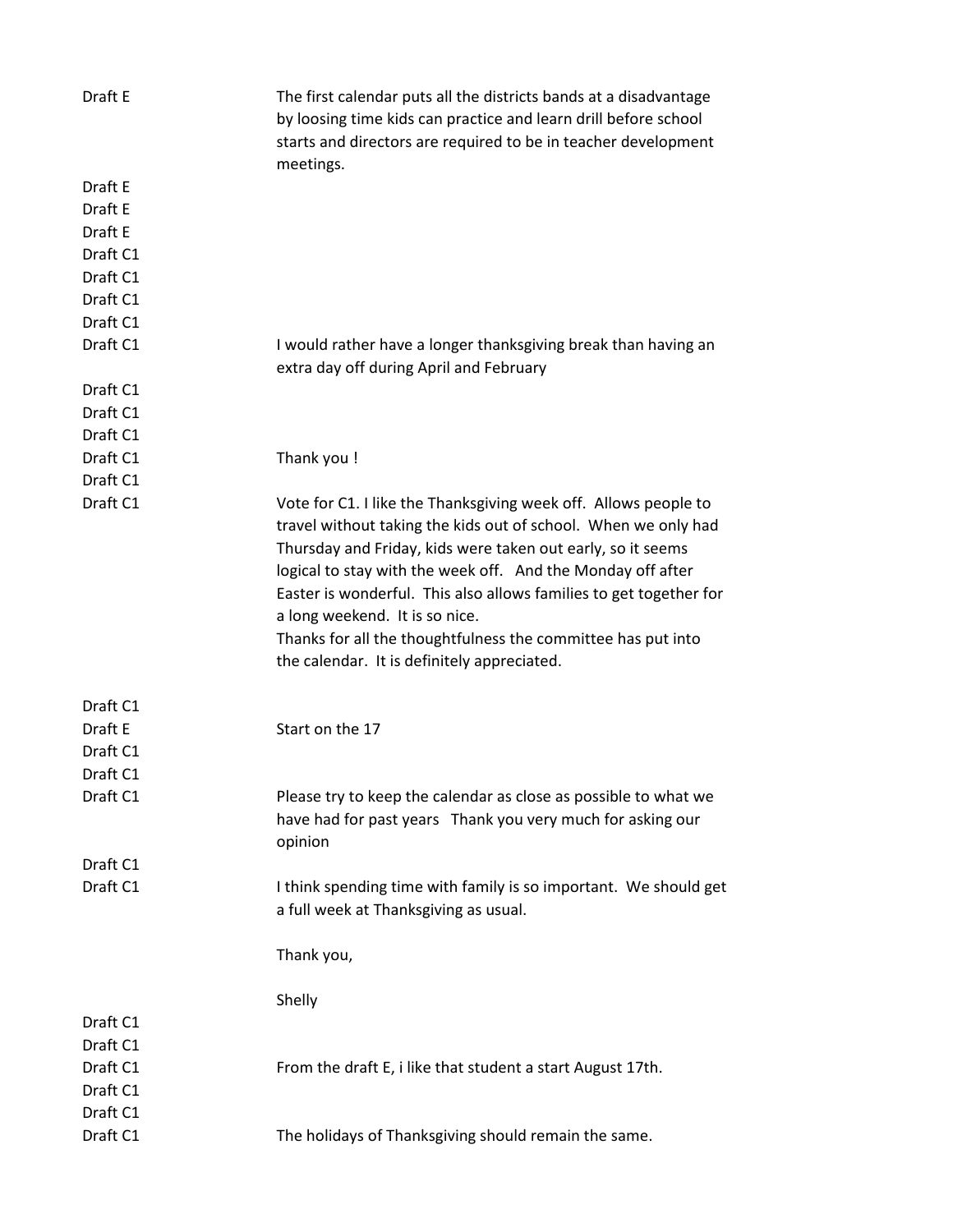| Draft C1<br>Draft C1                                                                                                             | This was tried back in 2008 or 2009 and attendance was very<br>low for the Monday and Tuesday of Thanksgiving week. To be<br>honest my kids were not in school for those two days.<br>We make our reservations a year in advance. It is a very special<br>family time and I would lean towards keeping my children out of<br>school to continue that week as a family vacation/reunion time. |
|----------------------------------------------------------------------------------------------------------------------------------|----------------------------------------------------------------------------------------------------------------------------------------------------------------------------------------------------------------------------------------------------------------------------------------------------------------------------------------------------------------------------------------------|
| Draft C1<br>Draft C1<br>Draft C1<br>Draft C1<br>Draft C1<br>Draft C1<br>Draft C1<br>Draft C1<br>Draft C1<br>Draft C1<br>Draft C1 | Thank you !<br>Draft E will not work i'm sorry                                                                                                                                                                                                                                                                                                                                               |
| Draft C1<br>Draft E<br>Draft C1<br>Draft C1<br>Draft C1<br>Draft C1<br>Draft C1<br>Draft C1<br>Draft C1                          | I prefer the Draft C1                                                                                                                                                                                                                                                                                                                                                                        |
| Draft C1<br>Draft C1<br>Draft C1                                                                                                 | Excellent                                                                                                                                                                                                                                                                                                                                                                                    |
| Draft C1                                                                                                                         | I feel that we need a longer break in Thanksgiving                                                                                                                                                                                                                                                                                                                                           |
| Draft C1<br>Draft C1<br>Draft E<br>Draft E<br>Draft C1<br>Draft C1                                                               | I feel that we need a longer break in Thanksgiving                                                                                                                                                                                                                                                                                                                                           |
| Draft C1                                                                                                                         | Since this Thanksgiving has been effected by Covid-19 (no<br>travel), it would be nice to have the full week off from school in<br>Nov 2021 for families to have the opportunity to see each other<br>during the holiday.                                                                                                                                                                    |
| Same as this year                                                                                                                |                                                                                                                                                                                                                                                                                                                                                                                              |
| Draft C1                                                                                                                         |                                                                                                                                                                                                                                                                                                                                                                                              |
| Draft C1                                                                                                                         |                                                                                                                                                                                                                                                                                                                                                                                              |
| Draft C1                                                                                                                         |                                                                                                                                                                                                                                                                                                                                                                                              |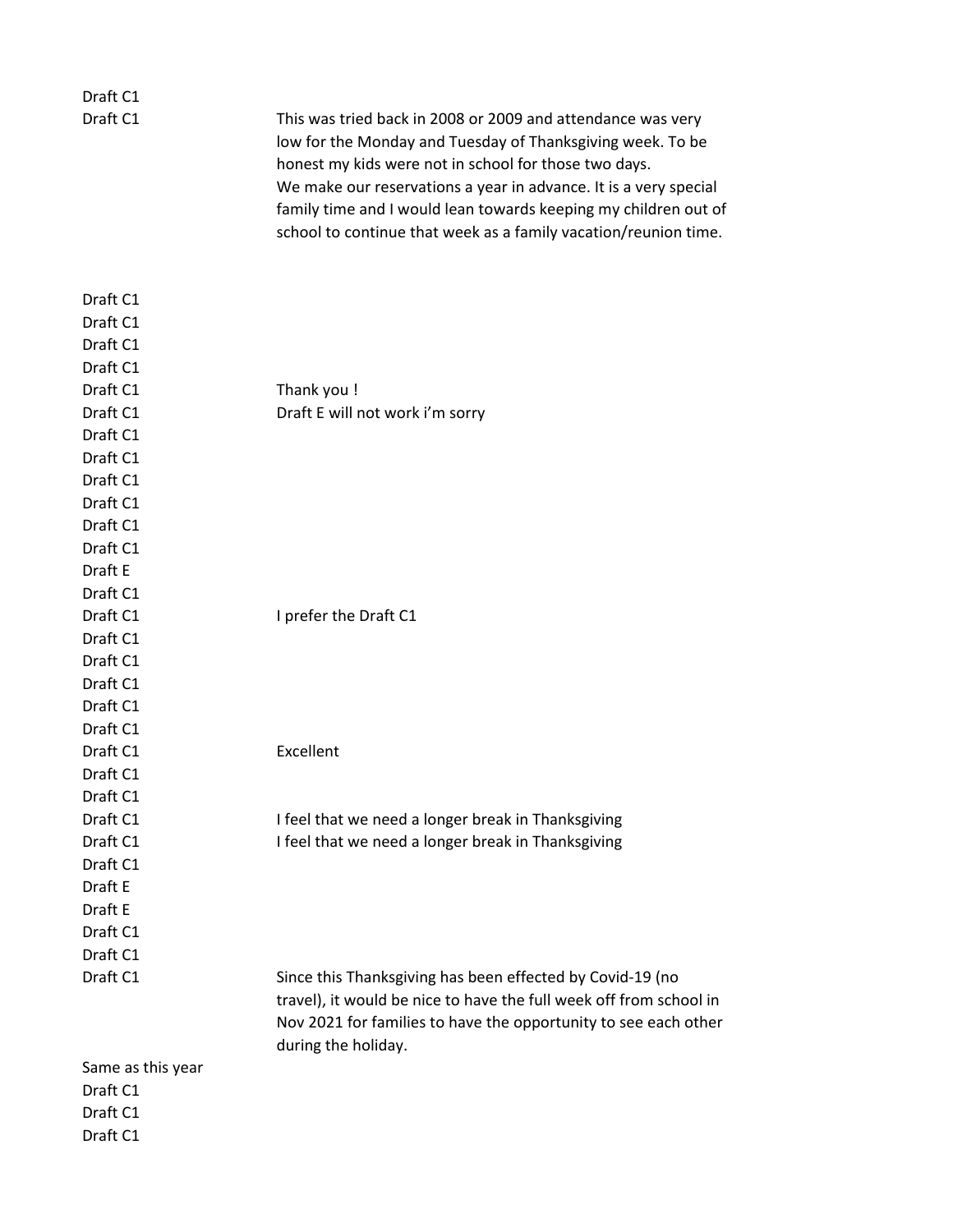| Draft C1             |                                                                                                                                                                                                                                                      |
|----------------------|------------------------------------------------------------------------------------------------------------------------------------------------------------------------------------------------------------------------------------------------------|
| Draft C1             | If there is no need for change, then don't do it. I see no point in<br>getting rid of one week of thanksgiving for a few days more of<br>summer                                                                                                      |
| Draft C1             |                                                                                                                                                                                                                                                      |
| Draft E              |                                                                                                                                                                                                                                                      |
| Draft C1             | Definitely prefer a full week of thanksgiving over starting school<br>later. This seems like the most balanced option                                                                                                                                |
| Draft C1             |                                                                                                                                                                                                                                                      |
| Draft C1             |                                                                                                                                                                                                                                                      |
| Draft E              | It would be better for us the students start school a littler bit late                                                                                                                                                                               |
| Draft C1             |                                                                                                                                                                                                                                                      |
| Draft E              |                                                                                                                                                                                                                                                      |
| Draft C1             | Please keep a full week of Thanksgiving break.                                                                                                                                                                                                       |
| Draft C1             |                                                                                                                                                                                                                                                      |
| Draft C1             |                                                                                                                                                                                                                                                      |
| Draft C1             |                                                                                                                                                                                                                                                      |
| Draft C1             |                                                                                                                                                                                                                                                      |
| Draft C1             |                                                                                                                                                                                                                                                      |
| Draft E              |                                                                                                                                                                                                                                                      |
| Draft E              |                                                                                                                                                                                                                                                      |
| Draft E              |                                                                                                                                                                                                                                                      |
| Draft C1             |                                                                                                                                                                                                                                                      |
| Draft C1             | I prefer draft C1                                                                                                                                                                                                                                    |
| Draft C1             |                                                                                                                                                                                                                                                      |
| Draft C1             |                                                                                                                                                                                                                                                      |
| Draft C1             |                                                                                                                                                                                                                                                      |
| Draft C1             | Kids need a fall breat                                                                                                                                                                                                                               |
| Draft C1             |                                                                                                                                                                                                                                                      |
| Draft C1             |                                                                                                                                                                                                                                                      |
| Draft C1             |                                                                                                                                                                                                                                                      |
| Draft C1             |                                                                                                                                                                                                                                                      |
| <b>United States</b> | Definitely want the full week at Thanksgiving, as teachers we<br>really need that time to see our families and relax.                                                                                                                                |
| Draft C1             | I like the full week at Thanksgiving. The two day week usually<br>ends up being wasted days academically and can have high<br>absenteeism. I also really like Easter Monday off. Starting<br>earlier is worth it for the extra days during the year. |
| Draft C1             |                                                                                                                                                                                                                                                      |
| Draft C1             |                                                                                                                                                                                                                                                      |
| Draft C1             |                                                                                                                                                                                                                                                      |
| Draft C1             |                                                                                                                                                                                                                                                      |
| Draft C1             |                                                                                                                                                                                                                                                      |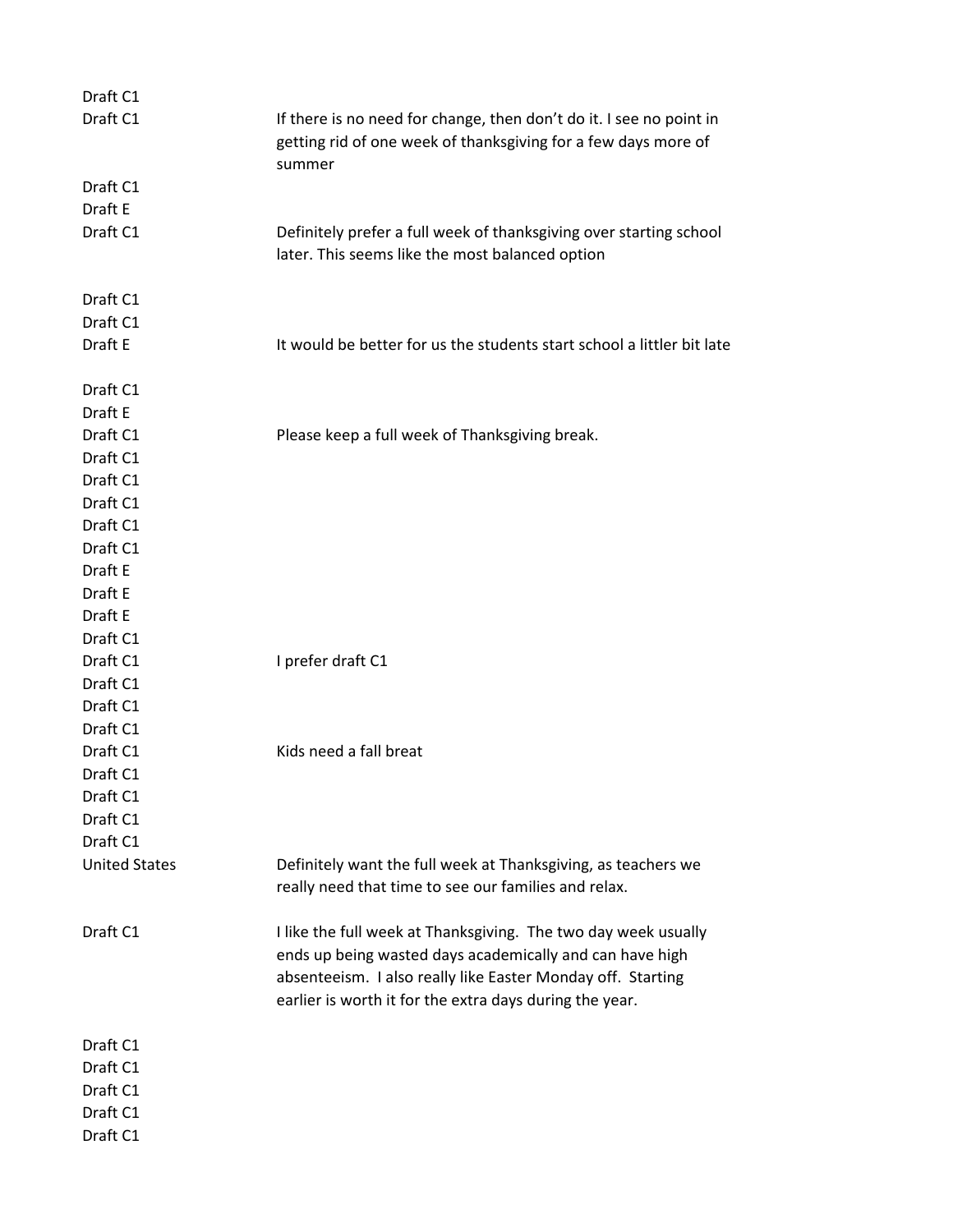| Draft C1<br>Draft C1<br>Draft E<br>Draft E<br>Start later and shorten the Christmas break!!<br>Draft E<br>Draft E<br>Neither of these options are ideal, but I really don't like the idea<br>of an even shorter summer than I already have.<br>I think having one week off during Thanksgiving is amazing for<br>Draft C1<br>both students and faculty.<br>Draft C1<br>Draft C1<br>Draft C1<br>Draft C1<br>Draft E<br>Draft E<br>I like getting to start school a little later.<br>Draft C1<br>Draft C1<br>Draft C1<br>Draft C1<br>Draft C1<br>I do like starting mid-week at the beginning of the year and<br>enjoy the week off for Thanksgiving.<br>Draft C1<br>Draft C1<br>Draft C1<br>Draft E<br>August is extremely hot!!! Our elementary students cannot go<br>outside for recess if the temp is too high. I foresee an entire<br>month of inside recess and PE if we start so early.<br>I don't mind coming back earlier, and love to have the full week<br>Draft C1<br>at Thanksgiving.<br>Draft C1<br>Draft C1<br>Draft C1<br>Draft E<br>Draft C1<br>Prefer Draft C1<br>Draft C1<br>I like the week off for Thanksgiving break and I like school<br>finishing before Memorial Day!<br>Just wanted to say THANK YOU to the calendar development<br>Draft C1<br>committee for their time. I know it is extra time on already<br>hectic school days. I really appreciate it.<br>Draft C1<br>Draft C1<br>Prefer the full week at Thanksgiving<br>Draft C1 | Draft C1 | The full week for Thanksgiving Break was the deciding factor. |
|-----------------------------------------------------------------------------------------------------------------------------------------------------------------------------------------------------------------------------------------------------------------------------------------------------------------------------------------------------------------------------------------------------------------------------------------------------------------------------------------------------------------------------------------------------------------------------------------------------------------------------------------------------------------------------------------------------------------------------------------------------------------------------------------------------------------------------------------------------------------------------------------------------------------------------------------------------------------------------------------------------------------------------------------------------------------------------------------------------------------------------------------------------------------------------------------------------------------------------------------------------------------------------------------------------------------------------------------------------------------------------------------------------------------------------------------------------------------|----------|---------------------------------------------------------------|
|                                                                                                                                                                                                                                                                                                                                                                                                                                                                                                                                                                                                                                                                                                                                                                                                                                                                                                                                                                                                                                                                                                                                                                                                                                                                                                                                                                                                                                                                 |          |                                                               |
|                                                                                                                                                                                                                                                                                                                                                                                                                                                                                                                                                                                                                                                                                                                                                                                                                                                                                                                                                                                                                                                                                                                                                                                                                                                                                                                                                                                                                                                                 |          |                                                               |
|                                                                                                                                                                                                                                                                                                                                                                                                                                                                                                                                                                                                                                                                                                                                                                                                                                                                                                                                                                                                                                                                                                                                                                                                                                                                                                                                                                                                                                                                 |          |                                                               |
|                                                                                                                                                                                                                                                                                                                                                                                                                                                                                                                                                                                                                                                                                                                                                                                                                                                                                                                                                                                                                                                                                                                                                                                                                                                                                                                                                                                                                                                                 |          |                                                               |
|                                                                                                                                                                                                                                                                                                                                                                                                                                                                                                                                                                                                                                                                                                                                                                                                                                                                                                                                                                                                                                                                                                                                                                                                                                                                                                                                                                                                                                                                 |          |                                                               |
|                                                                                                                                                                                                                                                                                                                                                                                                                                                                                                                                                                                                                                                                                                                                                                                                                                                                                                                                                                                                                                                                                                                                                                                                                                                                                                                                                                                                                                                                 |          |                                                               |
|                                                                                                                                                                                                                                                                                                                                                                                                                                                                                                                                                                                                                                                                                                                                                                                                                                                                                                                                                                                                                                                                                                                                                                                                                                                                                                                                                                                                                                                                 |          |                                                               |
|                                                                                                                                                                                                                                                                                                                                                                                                                                                                                                                                                                                                                                                                                                                                                                                                                                                                                                                                                                                                                                                                                                                                                                                                                                                                                                                                                                                                                                                                 |          |                                                               |
|                                                                                                                                                                                                                                                                                                                                                                                                                                                                                                                                                                                                                                                                                                                                                                                                                                                                                                                                                                                                                                                                                                                                                                                                                                                                                                                                                                                                                                                                 |          |                                                               |
|                                                                                                                                                                                                                                                                                                                                                                                                                                                                                                                                                                                                                                                                                                                                                                                                                                                                                                                                                                                                                                                                                                                                                                                                                                                                                                                                                                                                                                                                 |          |                                                               |
|                                                                                                                                                                                                                                                                                                                                                                                                                                                                                                                                                                                                                                                                                                                                                                                                                                                                                                                                                                                                                                                                                                                                                                                                                                                                                                                                                                                                                                                                 |          |                                                               |
|                                                                                                                                                                                                                                                                                                                                                                                                                                                                                                                                                                                                                                                                                                                                                                                                                                                                                                                                                                                                                                                                                                                                                                                                                                                                                                                                                                                                                                                                 |          |                                                               |
|                                                                                                                                                                                                                                                                                                                                                                                                                                                                                                                                                                                                                                                                                                                                                                                                                                                                                                                                                                                                                                                                                                                                                                                                                                                                                                                                                                                                                                                                 |          |                                                               |
|                                                                                                                                                                                                                                                                                                                                                                                                                                                                                                                                                                                                                                                                                                                                                                                                                                                                                                                                                                                                                                                                                                                                                                                                                                                                                                                                                                                                                                                                 |          |                                                               |
|                                                                                                                                                                                                                                                                                                                                                                                                                                                                                                                                                                                                                                                                                                                                                                                                                                                                                                                                                                                                                                                                                                                                                                                                                                                                                                                                                                                                                                                                 |          |                                                               |
|                                                                                                                                                                                                                                                                                                                                                                                                                                                                                                                                                                                                                                                                                                                                                                                                                                                                                                                                                                                                                                                                                                                                                                                                                                                                                                                                                                                                                                                                 |          |                                                               |
|                                                                                                                                                                                                                                                                                                                                                                                                                                                                                                                                                                                                                                                                                                                                                                                                                                                                                                                                                                                                                                                                                                                                                                                                                                                                                                                                                                                                                                                                 |          |                                                               |
|                                                                                                                                                                                                                                                                                                                                                                                                                                                                                                                                                                                                                                                                                                                                                                                                                                                                                                                                                                                                                                                                                                                                                                                                                                                                                                                                                                                                                                                                 |          |                                                               |
|                                                                                                                                                                                                                                                                                                                                                                                                                                                                                                                                                                                                                                                                                                                                                                                                                                                                                                                                                                                                                                                                                                                                                                                                                                                                                                                                                                                                                                                                 |          |                                                               |
|                                                                                                                                                                                                                                                                                                                                                                                                                                                                                                                                                                                                                                                                                                                                                                                                                                                                                                                                                                                                                                                                                                                                                                                                                                                                                                                                                                                                                                                                 |          |                                                               |
|                                                                                                                                                                                                                                                                                                                                                                                                                                                                                                                                                                                                                                                                                                                                                                                                                                                                                                                                                                                                                                                                                                                                                                                                                                                                                                                                                                                                                                                                 |          |                                                               |
|                                                                                                                                                                                                                                                                                                                                                                                                                                                                                                                                                                                                                                                                                                                                                                                                                                                                                                                                                                                                                                                                                                                                                                                                                                                                                                                                                                                                                                                                 |          |                                                               |
|                                                                                                                                                                                                                                                                                                                                                                                                                                                                                                                                                                                                                                                                                                                                                                                                                                                                                                                                                                                                                                                                                                                                                                                                                                                                                                                                                                                                                                                                 |          |                                                               |
|                                                                                                                                                                                                                                                                                                                                                                                                                                                                                                                                                                                                                                                                                                                                                                                                                                                                                                                                                                                                                                                                                                                                                                                                                                                                                                                                                                                                                                                                 |          |                                                               |
|                                                                                                                                                                                                                                                                                                                                                                                                                                                                                                                                                                                                                                                                                                                                                                                                                                                                                                                                                                                                                                                                                                                                                                                                                                                                                                                                                                                                                                                                 |          |                                                               |
|                                                                                                                                                                                                                                                                                                                                                                                                                                                                                                                                                                                                                                                                                                                                                                                                                                                                                                                                                                                                                                                                                                                                                                                                                                                                                                                                                                                                                                                                 |          |                                                               |
|                                                                                                                                                                                                                                                                                                                                                                                                                                                                                                                                                                                                                                                                                                                                                                                                                                                                                                                                                                                                                                                                                                                                                                                                                                                                                                                                                                                                                                                                 |          |                                                               |
|                                                                                                                                                                                                                                                                                                                                                                                                                                                                                                                                                                                                                                                                                                                                                                                                                                                                                                                                                                                                                                                                                                                                                                                                                                                                                                                                                                                                                                                                 |          |                                                               |
|                                                                                                                                                                                                                                                                                                                                                                                                                                                                                                                                                                                                                                                                                                                                                                                                                                                                                                                                                                                                                                                                                                                                                                                                                                                                                                                                                                                                                                                                 |          |                                                               |
|                                                                                                                                                                                                                                                                                                                                                                                                                                                                                                                                                                                                                                                                                                                                                                                                                                                                                                                                                                                                                                                                                                                                                                                                                                                                                                                                                                                                                                                                 |          |                                                               |
|                                                                                                                                                                                                                                                                                                                                                                                                                                                                                                                                                                                                                                                                                                                                                                                                                                                                                                                                                                                                                                                                                                                                                                                                                                                                                                                                                                                                                                                                 |          |                                                               |
|                                                                                                                                                                                                                                                                                                                                                                                                                                                                                                                                                                                                                                                                                                                                                                                                                                                                                                                                                                                                                                                                                                                                                                                                                                                                                                                                                                                                                                                                 |          |                                                               |
|                                                                                                                                                                                                                                                                                                                                                                                                                                                                                                                                                                                                                                                                                                                                                                                                                                                                                                                                                                                                                                                                                                                                                                                                                                                                                                                                                                                                                                                                 |          |                                                               |
|                                                                                                                                                                                                                                                                                                                                                                                                                                                                                                                                                                                                                                                                                                                                                                                                                                                                                                                                                                                                                                                                                                                                                                                                                                                                                                                                                                                                                                                                 |          |                                                               |
|                                                                                                                                                                                                                                                                                                                                                                                                                                                                                                                                                                                                                                                                                                                                                                                                                                                                                                                                                                                                                                                                                                                                                                                                                                                                                                                                                                                                                                                                 |          |                                                               |
|                                                                                                                                                                                                                                                                                                                                                                                                                                                                                                                                                                                                                                                                                                                                                                                                                                                                                                                                                                                                                                                                                                                                                                                                                                                                                                                                                                                                                                                                 |          |                                                               |
|                                                                                                                                                                                                                                                                                                                                                                                                                                                                                                                                                                                                                                                                                                                                                                                                                                                                                                                                                                                                                                                                                                                                                                                                                                                                                                                                                                                                                                                                 |          |                                                               |
|                                                                                                                                                                                                                                                                                                                                                                                                                                                                                                                                                                                                                                                                                                                                                                                                                                                                                                                                                                                                                                                                                                                                                                                                                                                                                                                                                                                                                                                                 |          |                                                               |
|                                                                                                                                                                                                                                                                                                                                                                                                                                                                                                                                                                                                                                                                                                                                                                                                                                                                                                                                                                                                                                                                                                                                                                                                                                                                                                                                                                                                                                                                 |          |                                                               |
|                                                                                                                                                                                                                                                                                                                                                                                                                                                                                                                                                                                                                                                                                                                                                                                                                                                                                                                                                                                                                                                                                                                                                                                                                                                                                                                                                                                                                                                                 |          |                                                               |
|                                                                                                                                                                                                                                                                                                                                                                                                                                                                                                                                                                                                                                                                                                                                                                                                                                                                                                                                                                                                                                                                                                                                                                                                                                                                                                                                                                                                                                                                 |          |                                                               |
|                                                                                                                                                                                                                                                                                                                                                                                                                                                                                                                                                                                                                                                                                                                                                                                                                                                                                                                                                                                                                                                                                                                                                                                                                                                                                                                                                                                                                                                                 | Draft C1 |                                                               |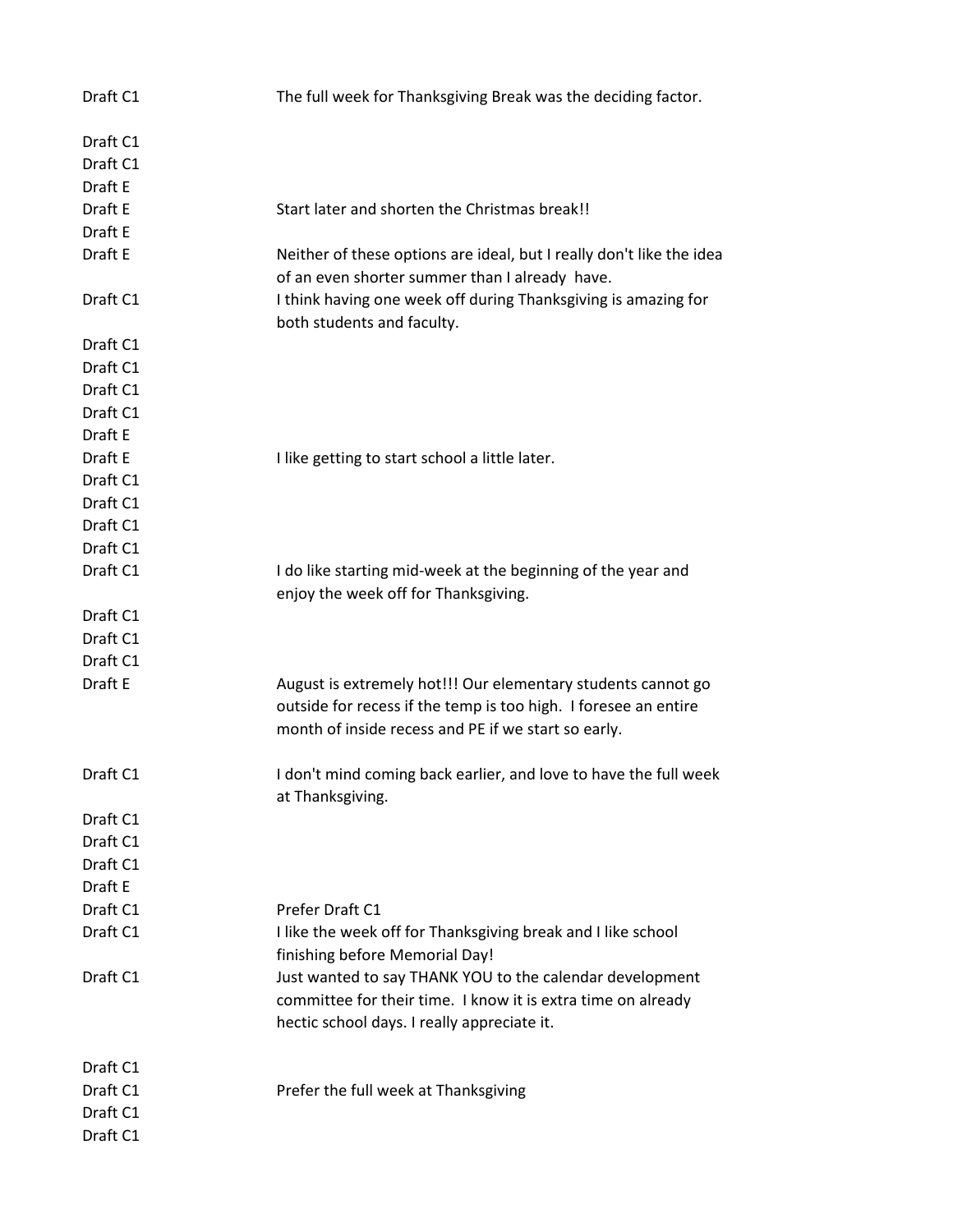| Draft C1 |                                                                                                                                                                                                                                                                                                                                                             |
|----------|-------------------------------------------------------------------------------------------------------------------------------------------------------------------------------------------------------------------------------------------------------------------------------------------------------------------------------------------------------------|
| Draft E  |                                                                                                                                                                                                                                                                                                                                                             |
| Draft C1 |                                                                                                                                                                                                                                                                                                                                                             |
| Draft C1 |                                                                                                                                                                                                                                                                                                                                                             |
| Draft C1 |                                                                                                                                                                                                                                                                                                                                                             |
| Draft C1 |                                                                                                                                                                                                                                                                                                                                                             |
| Draft E  |                                                                                                                                                                                                                                                                                                                                                             |
| Draft E  |                                                                                                                                                                                                                                                                                                                                                             |
| Draft C1 |                                                                                                                                                                                                                                                                                                                                                             |
| Draft C1 |                                                                                                                                                                                                                                                                                                                                                             |
| Draft C1 | I have family that live out of town and the only holiday I get to<br>spend with them is thanksgiving. I travel 5 hours one way to get<br>to and from them and I would rather have the whole week to<br>spend with them. I will have had the whole summer off so I<br>would rather come back a few days earlier and have those days<br>to break up the year. |
| Draft E  |                                                                                                                                                                                                                                                                                                                                                             |
| Draft C1 |                                                                                                                                                                                                                                                                                                                                                             |
| Draft C1 |                                                                                                                                                                                                                                                                                                                                                             |
| Draft C1 |                                                                                                                                                                                                                                                                                                                                                             |
| Draft C1 | I prefer the week off for Thanksgiving.                                                                                                                                                                                                                                                                                                                     |
| Draft C1 | Absolutely want a full week off at thanksgiving.                                                                                                                                                                                                                                                                                                            |
| Draft C1 | I think a week at Thanksgiving is essential.                                                                                                                                                                                                                                                                                                                |
| Draft C1 |                                                                                                                                                                                                                                                                                                                                                             |
| Draft C1 |                                                                                                                                                                                                                                                                                                                                                             |
| Draft C1 |                                                                                                                                                                                                                                                                                                                                                             |
| Draft C1 |                                                                                                                                                                                                                                                                                                                                                             |
| Draft C1 | As a teacher I feel like both staff and students need those<br>breaks at Thanksgiving and Christmas to rest and come back<br>ready to teach and learn. Don't take that away from us.                                                                                                                                                                        |
| Draft E  |                                                                                                                                                                                                                                                                                                                                                             |
| Draft E  | Later school start allows for more of a summer that they missed<br>out on this year due to COVID. Thanksgiving normally isn't a<br>true break with all the homework given that week.                                                                                                                                                                        |
| Draft C1 |                                                                                                                                                                                                                                                                                                                                                             |
| Draft E  |                                                                                                                                                                                                                                                                                                                                                             |
| Draft C1 |                                                                                                                                                                                                                                                                                                                                                             |
| Draft C1 |                                                                                                                                                                                                                                                                                                                                                             |
| Draft C1 |                                                                                                                                                                                                                                                                                                                                                             |
| Draft C1 |                                                                                                                                                                                                                                                                                                                                                             |
| Draft C1 |                                                                                                                                                                                                                                                                                                                                                             |
| Draft C1 | Want the longer breaks throughout the school year to enjoy the<br>holidays with family members.                                                                                                                                                                                                                                                             |
| Draft C1 |                                                                                                                                                                                                                                                                                                                                                             |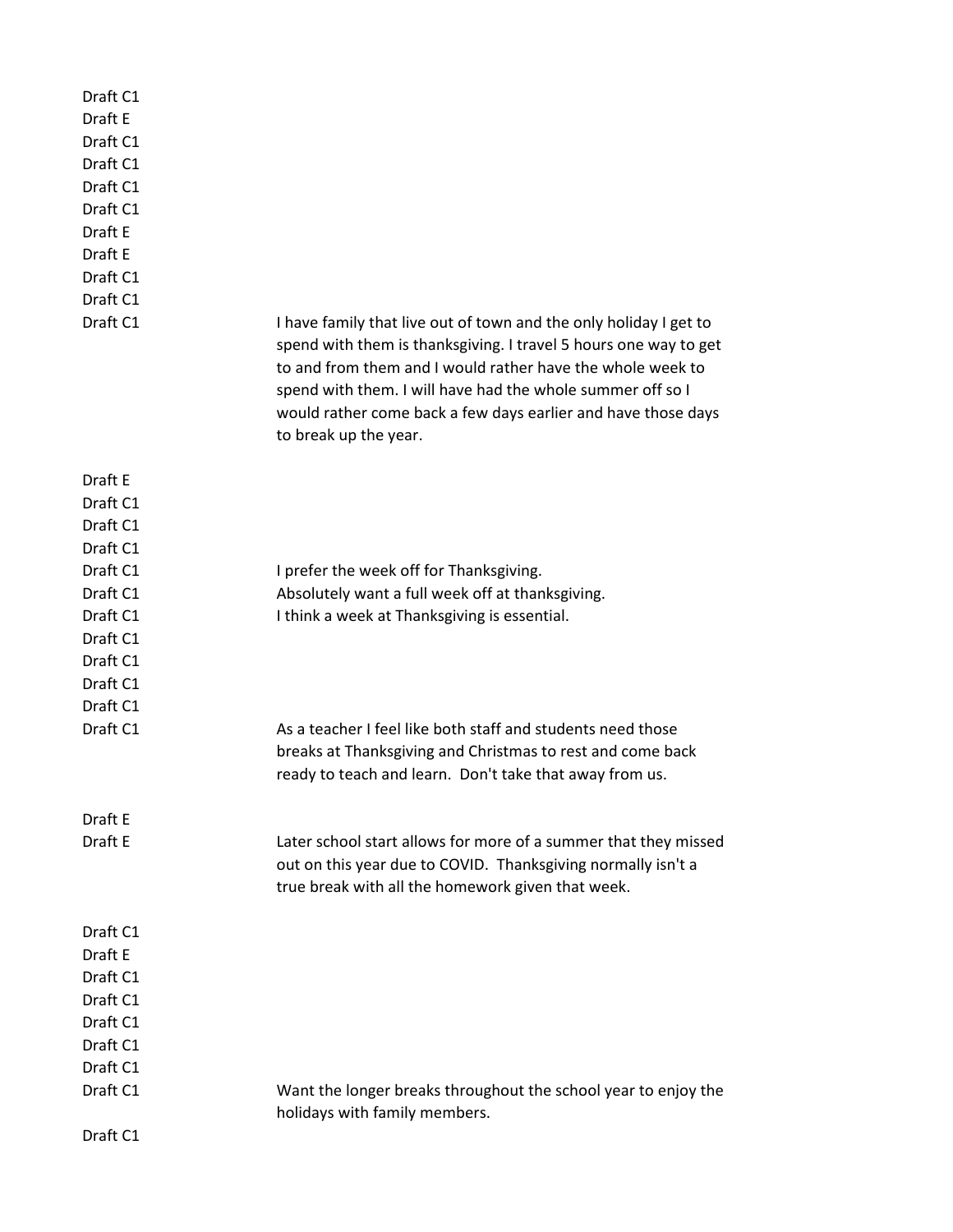| Draft C1 |                                                                                                                                       |
|----------|---------------------------------------------------------------------------------------------------------------------------------------|
| Draft C1 |                                                                                                                                       |
| Draft C1 | I really enjoy having a week off at Thanksgiving                                                                                      |
| Draft C1 |                                                                                                                                       |
| Draft C1 | Prefer having the full week off during Thanksgiving.                                                                                  |
| Draft C1 | Love having the entire week to travel to see our family in<br>Georgia.                                                                |
| Draft C1 |                                                                                                                                       |
| Draft C1 |                                                                                                                                       |
| Draft C1 |                                                                                                                                       |
| Draft C1 |                                                                                                                                       |
| Draft C1 |                                                                                                                                       |
| Draft E  |                                                                                                                                       |
| Draft C1 |                                                                                                                                       |
| Draft C1 |                                                                                                                                       |
| Draft C1 |                                                                                                                                       |
| Draft C1 | Full week at Thanksgiving is treasured.                                                                                               |
| Draft E  |                                                                                                                                       |
| Draft C1 |                                                                                                                                       |
| Draft C1 |                                                                                                                                       |
| Draft C1 |                                                                                                                                       |
| Draft C1 | 3 days for Thanksgiving is too short to prepare to be with family<br>and a week allows for family trips to be planned. C1 is the best |
|          | schedule option.                                                                                                                      |
| Draft C1 | Please keep the week off at Thanksgiving. Thank you!                                                                                  |
| Draft E  |                                                                                                                                       |
| Draft C1 |                                                                                                                                       |
| Draft C1 | I like the kids starting in the middle of the week and like the                                                                       |
| Draft C1 | April holiday.                                                                                                                        |
| Draft C1 |                                                                                                                                       |
| Draft C1 | I want to be off for a week for Thanksgiving and C1 gives us that                                                                     |
|          | time. I also like the holidays and time off for C1 and hope it will                                                                   |
|          | be approved.                                                                                                                          |
| Draft C1 |                                                                                                                                       |
| Draft C1 | Elementary teachers desperately need that week of                                                                                     |
|          | Thanksgiving to recharge from the first 3 months of school.                                                                           |
|          | That mental recoup time helps us be able to get back to school                                                                        |
|          | to finish out December and the first semester strong.                                                                                 |
| Draft C1 | The week of Thanksgiving is important to blended families                                                                             |
|          | especially, when sharing custody of children. It allows family                                                                        |
|          | members the time to travel and see that family they may not                                                                           |
|          | see at Christmas. I don't think that week later in August is                                                                          |
|          | worth losing Thanksgiving week and the other days off.                                                                                |
|          |                                                                                                                                       |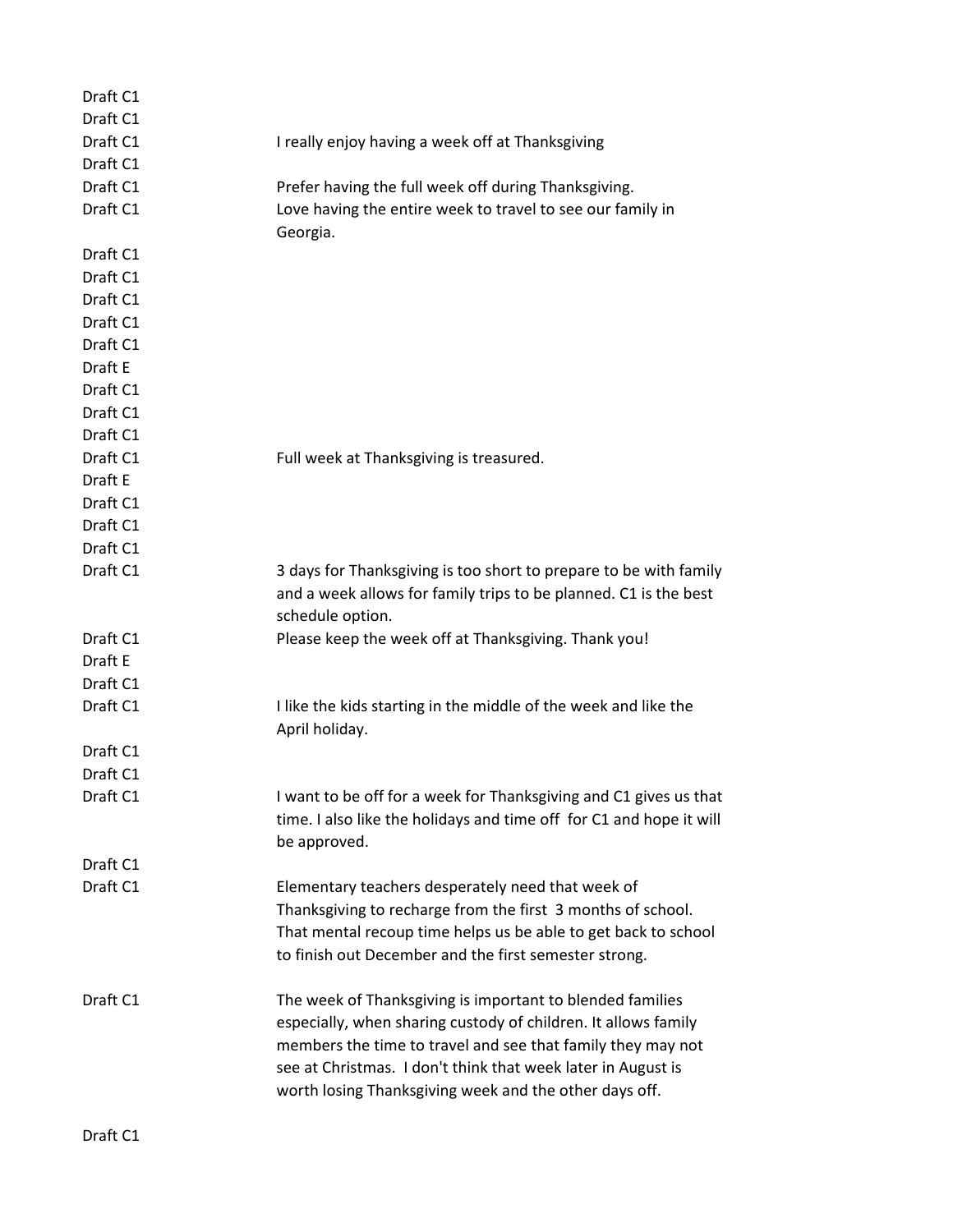| Draft C1 |                                                                                                                                                                                                                                                                                                                                                       |
|----------|-------------------------------------------------------------------------------------------------------------------------------------------------------------------------------------------------------------------------------------------------------------------------------------------------------------------------------------------------------|
| Draft C1 |                                                                                                                                                                                                                                                                                                                                                       |
| Draft C1 |                                                                                                                                                                                                                                                                                                                                                       |
| Draft C1 |                                                                                                                                                                                                                                                                                                                                                       |
| Draft C1 |                                                                                                                                                                                                                                                                                                                                                       |
| Draft C1 |                                                                                                                                                                                                                                                                                                                                                       |
| Draft E  |                                                                                                                                                                                                                                                                                                                                                       |
| Draft C1 |                                                                                                                                                                                                                                                                                                                                                       |
| Draft C1 |                                                                                                                                                                                                                                                                                                                                                       |
| Draft E  | I would like having a longer summer rather than extra days at                                                                                                                                                                                                                                                                                         |
|          | Thanksgiving.                                                                                                                                                                                                                                                                                                                                         |
| Draft E  |                                                                                                                                                                                                                                                                                                                                                       |
| Draft E  | If further forward you move the start of school, the less pre<br>season fall activities have. The day should be longer, not the<br>year. Unless fall activity teachers can get out of dwsd that<br>mostly never has anything to do with their content areas, pre-<br>season will have to start in July. Just start after the 4th monday<br>of August. |
|          | We do not need to start to early. Or, we don't need to try to                                                                                                                                                                                                                                                                                         |
|          | compete. Since school is dependent on minutes vs days, have                                                                                                                                                                                                                                                                                           |
|          | longer days. 7:30am-3:30pm, do a 7 period day.                                                                                                                                                                                                                                                                                                        |
| Draft C1 | I would rather have the whole week off for Thanksgiving than                                                                                                                                                                                                                                                                                          |
|          | start later.                                                                                                                                                                                                                                                                                                                                          |
| Draft E  | I like this calendar.                                                                                                                                                                                                                                                                                                                                 |
| Draft C1 |                                                                                                                                                                                                                                                                                                                                                       |
| Draft E  | This is the better calendar of the two.                                                                                                                                                                                                                                                                                                               |
| Draft C1 |                                                                                                                                                                                                                                                                                                                                                       |
| Draft C1 |                                                                                                                                                                                                                                                                                                                                                       |
| Draft C1 |                                                                                                                                                                                                                                                                                                                                                       |
| Draft C1 |                                                                                                                                                                                                                                                                                                                                                       |
| Draft E  |                                                                                                                                                                                                                                                                                                                                                       |
| Draft C1 |                                                                                                                                                                                                                                                                                                                                                       |
| Draft E  |                                                                                                                                                                                                                                                                                                                                                       |
| Draft C1 |                                                                                                                                                                                                                                                                                                                                                       |
| Draft C1 | I like the week off at Thanksgiving.                                                                                                                                                                                                                                                                                                                  |
| Draft C1 |                                                                                                                                                                                                                                                                                                                                                       |
| Draft C1 |                                                                                                                                                                                                                                                                                                                                                       |
| Draft C1 |                                                                                                                                                                                                                                                                                                                                                       |
| Draft C1 |                                                                                                                                                                                                                                                                                                                                                       |
| Draft C1 |                                                                                                                                                                                                                                                                                                                                                       |
| Draft C1 | As a teacher in the district I appreciate having an entire week off                                                                                                                                                                                                                                                                                   |
|          | at Thanksgiving. This allows me time for family and time to plan                                                                                                                                                                                                                                                                                      |
|          | for final exams and projects.                                                                                                                                                                                                                                                                                                                         |
|          |                                                                                                                                                                                                                                                                                                                                                       |
|          | Thank you for giving the staff and community an opportunity to                                                                                                                                                                                                                                                                                        |
|          | express our option.                                                                                                                                                                                                                                                                                                                                   |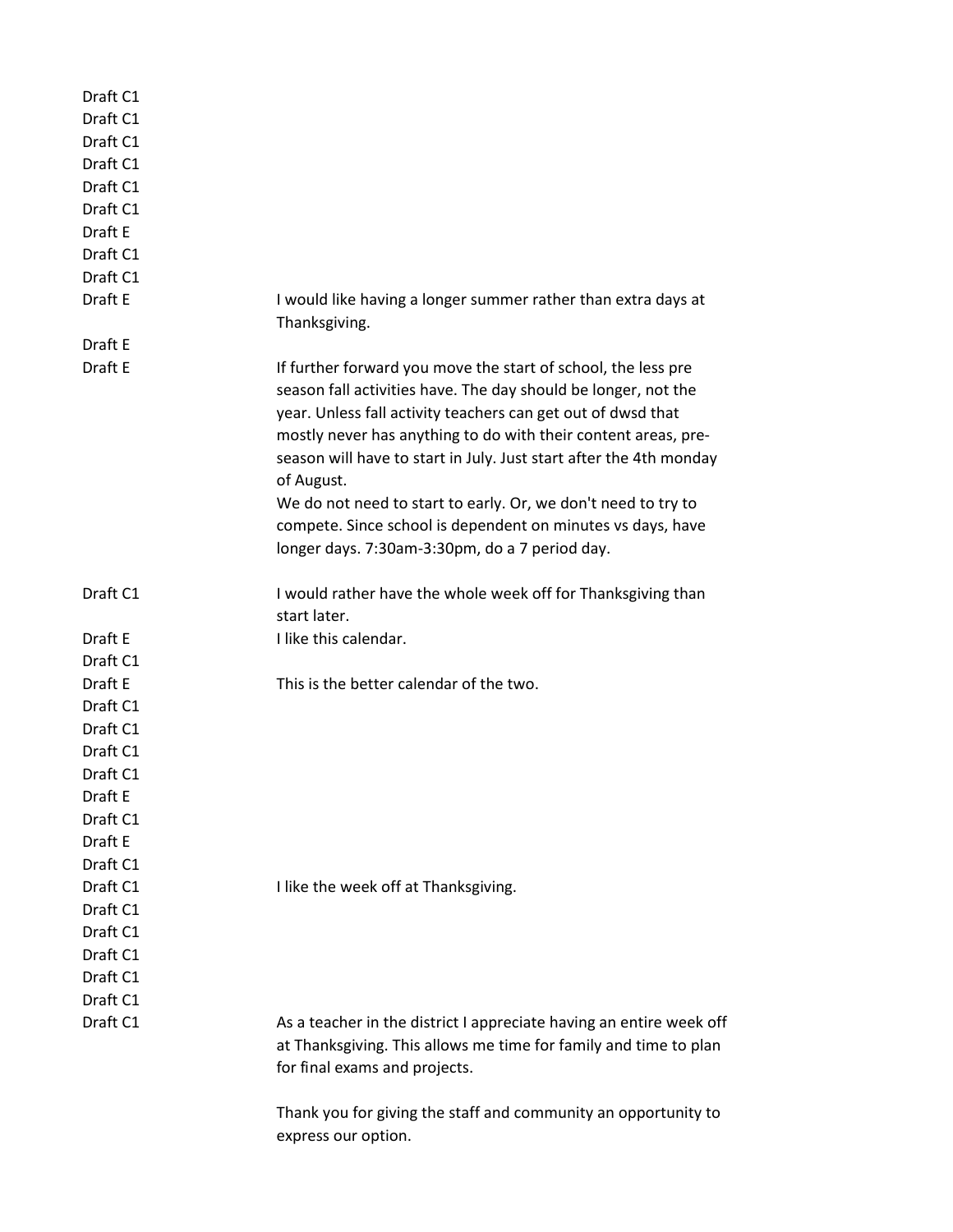| Draft E  | Having a very long Thanksgiving break is luxurious, and both<br>teachers and students enjoy it alike; however, students return<br>from a long thanksgiving break less motivated to work diligently<br>during December than students that have a short Thanksgiving<br>break. This may be due to having settled-in to a long break<br>schedule, thus anticipating the long December break sooner<br>than they would otherwise. This is not a popular opinion, but it<br>is one worth mentioning. Stat strong. Finish strong. |
|----------|-----------------------------------------------------------------------------------------------------------------------------------------------------------------------------------------------------------------------------------------------------------------------------------------------------------------------------------------------------------------------------------------------------------------------------------------------------------------------------------------------------------------------------|
| Draft E  |                                                                                                                                                                                                                                                                                                                                                                                                                                                                                                                             |
| Draft C1 |                                                                                                                                                                                                                                                                                                                                                                                                                                                                                                                             |
| Draft C1 |                                                                                                                                                                                                                                                                                                                                                                                                                                                                                                                             |
| Draft C1 | Thank you for taking feedback. Having a week off at                                                                                                                                                                                                                                                                                                                                                                                                                                                                         |
|          | Thanksgiving is so helpful to so many families.                                                                                                                                                                                                                                                                                                                                                                                                                                                                             |
| Draft C1 | If teachers have a work day the last day of a grading period                                                                                                                                                                                                                                                                                                                                                                                                                                                                |
|          | (usually a Friday), it would be helpful if grades were due at the                                                                                                                                                                                                                                                                                                                                                                                                                                                           |
|          | end of the work day as opposed to at the end of the previous                                                                                                                                                                                                                                                                                                                                                                                                                                                                |
|          | school day (typically a Thursday).                                                                                                                                                                                                                                                                                                                                                                                                                                                                                          |
| Draft C1 |                                                                                                                                                                                                                                                                                                                                                                                                                                                                                                                             |
| Draft C1 |                                                                                                                                                                                                                                                                                                                                                                                                                                                                                                                             |
| Draft C1 |                                                                                                                                                                                                                                                                                                                                                                                                                                                                                                                             |
| Draft C1 |                                                                                                                                                                                                                                                                                                                                                                                                                                                                                                                             |
| Draft C1 |                                                                                                                                                                                                                                                                                                                                                                                                                                                                                                                             |
| Draft C1 |                                                                                                                                                                                                                                                                                                                                                                                                                                                                                                                             |
| Draft E  |                                                                                                                                                                                                                                                                                                                                                                                                                                                                                                                             |
| Draft C1 | I think it is important to get a full week off at Thanksgiving!                                                                                                                                                                                                                                                                                                                                                                                                                                                             |
| Draft C1 |                                                                                                                                                                                                                                                                                                                                                                                                                                                                                                                             |
| Draft C1 |                                                                                                                                                                                                                                                                                                                                                                                                                                                                                                                             |
| Draft C1 |                                                                                                                                                                                                                                                                                                                                                                                                                                                                                                                             |
| Draft C1 |                                                                                                                                                                                                                                                                                                                                                                                                                                                                                                                             |
| Draft C1 |                                                                                                                                                                                                                                                                                                                                                                                                                                                                                                                             |
| Draft C1 |                                                                                                                                                                                                                                                                                                                                                                                                                                                                                                                             |
| Draft C1 | As a teacher I would rather start earlier in August in order to                                                                                                                                                                                                                                                                                                                                                                                                                                                             |
|          | have more days off throughout the week.                                                                                                                                                                                                                                                                                                                                                                                                                                                                                     |
|          | I also know that many of our students take full week vacations<br>during the Thanksgiving Break. I rather have the whole week off,<br>then have extremely small class sizes the two days prior to a 3<br>day Thanksgiving Break.                                                                                                                                                                                                                                                                                            |
| Draft C1 |                                                                                                                                                                                                                                                                                                                                                                                                                                                                                                                             |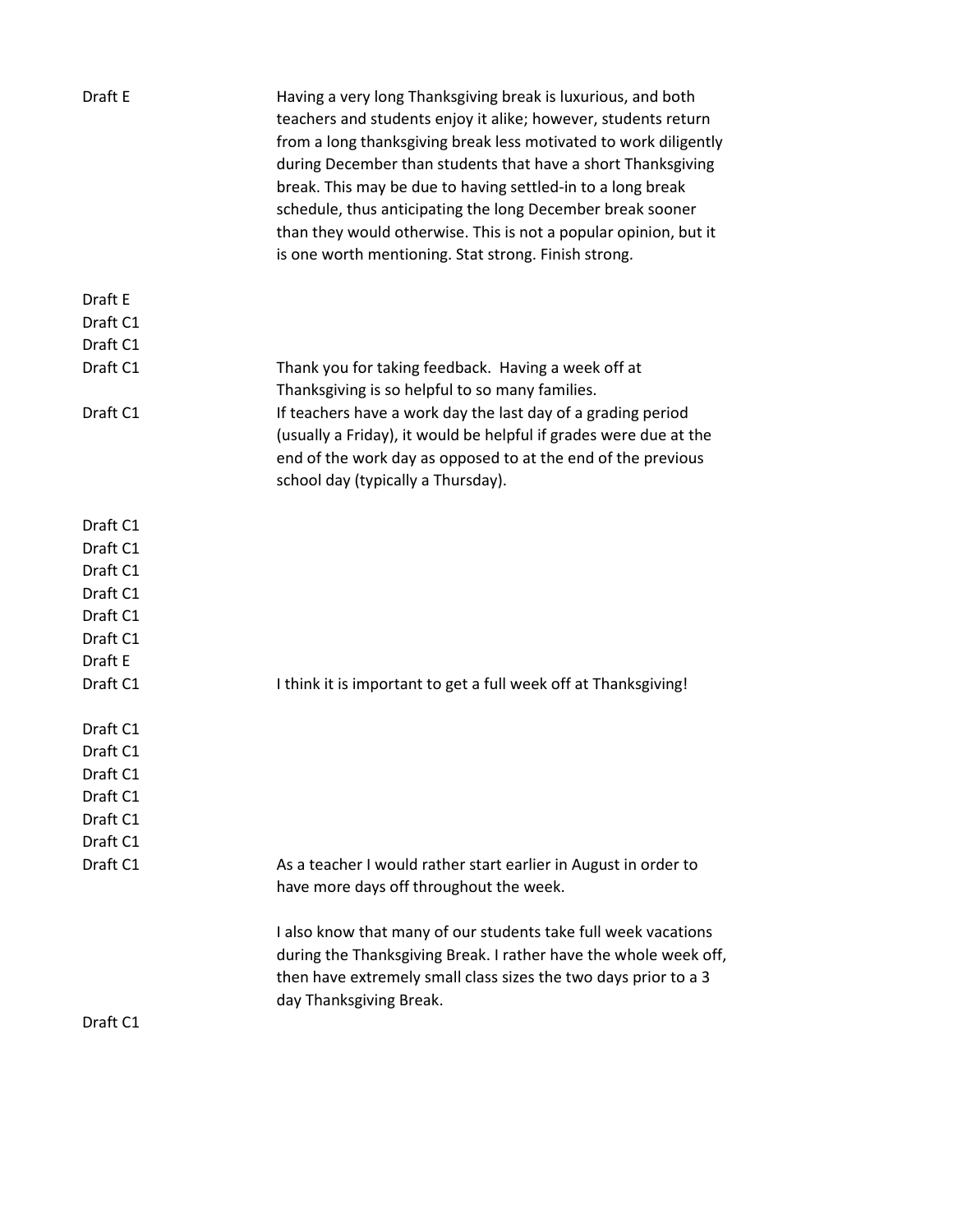| Draft C1 | Our community has become accustomed to a week off at<br>Thanksgiving. My concern is families will take the week off if we<br>switch a few days and then the students left with make-up etc.<br>It may seem like a small thing but in actuality, it is very difficult<br>for the kids when the parents take them out of school for<br>extended vacations. |
|----------|----------------------------------------------------------------------------------------------------------------------------------------------------------------------------------------------------------------------------------------------------------------------------------------------------------------------------------------------------------|
| Draft C1 | I really like having the full week of Thanksgiving off so we can<br>travel to see family                                                                                                                                                                                                                                                                 |
| Draft C1 |                                                                                                                                                                                                                                                                                                                                                          |
| Draft C1 |                                                                                                                                                                                                                                                                                                                                                          |
| Draft C1 |                                                                                                                                                                                                                                                                                                                                                          |
| Draft C1 |                                                                                                                                                                                                                                                                                                                                                          |
| Draft C1 |                                                                                                                                                                                                                                                                                                                                                          |
| Draft C1 |                                                                                                                                                                                                                                                                                                                                                          |
| Draft C1 |                                                                                                                                                                                                                                                                                                                                                          |
| Draft E  |                                                                                                                                                                                                                                                                                                                                                          |
| Draft E  |                                                                                                                                                                                                                                                                                                                                                          |
| Draft C1 |                                                                                                                                                                                                                                                                                                                                                          |
| Draft C1 |                                                                                                                                                                                                                                                                                                                                                          |
| Draft C1 | Definitely C1. Draft E is not conducive for instruction with just<br>three school days.                                                                                                                                                                                                                                                                  |
| Draft C1 |                                                                                                                                                                                                                                                                                                                                                          |
| Draft C1 |                                                                                                                                                                                                                                                                                                                                                          |
| Draft C1 |                                                                                                                                                                                                                                                                                                                                                          |
| Draft E  |                                                                                                                                                                                                                                                                                                                                                          |
| Draft C1 |                                                                                                                                                                                                                                                                                                                                                          |
| Draft E  |                                                                                                                                                                                                                                                                                                                                                          |
| Draft C1 |                                                                                                                                                                                                                                                                                                                                                          |
| Draft E  |                                                                                                                                                                                                                                                                                                                                                          |
| Draft C1 |                                                                                                                                                                                                                                                                                                                                                          |
| Draft C1 |                                                                                                                                                                                                                                                                                                                                                          |
| Draft C1 | Shorter summer slide always preferred. A few extra days to<br>refresh and re focus during the year are more meaningful to<br>faculty and students.                                                                                                                                                                                                       |
| Draft C1 |                                                                                                                                                                                                                                                                                                                                                          |
| Draft C1 |                                                                                                                                                                                                                                                                                                                                                          |
| Draft C1 | It is much preferred to have the full Thanksgiving week off.                                                                                                                                                                                                                                                                                             |
| Draft C1 | Honey I want a full week of thanksgiving. Not because I support<br>colonialism and the acts of racism out county is founded on but<br>I want to sleep in for a full week.                                                                                                                                                                                |
| Draft E  |                                                                                                                                                                                                                                                                                                                                                          |
| Draft C1 | We are a blended family - we rely on the Thanksgiving week so<br>that our kids can see their other parents who live out of state.                                                                                                                                                                                                                        |
| Draft C1 | I think we need more days off during the spring semester since<br>it is longer and harder.                                                                                                                                                                                                                                                               |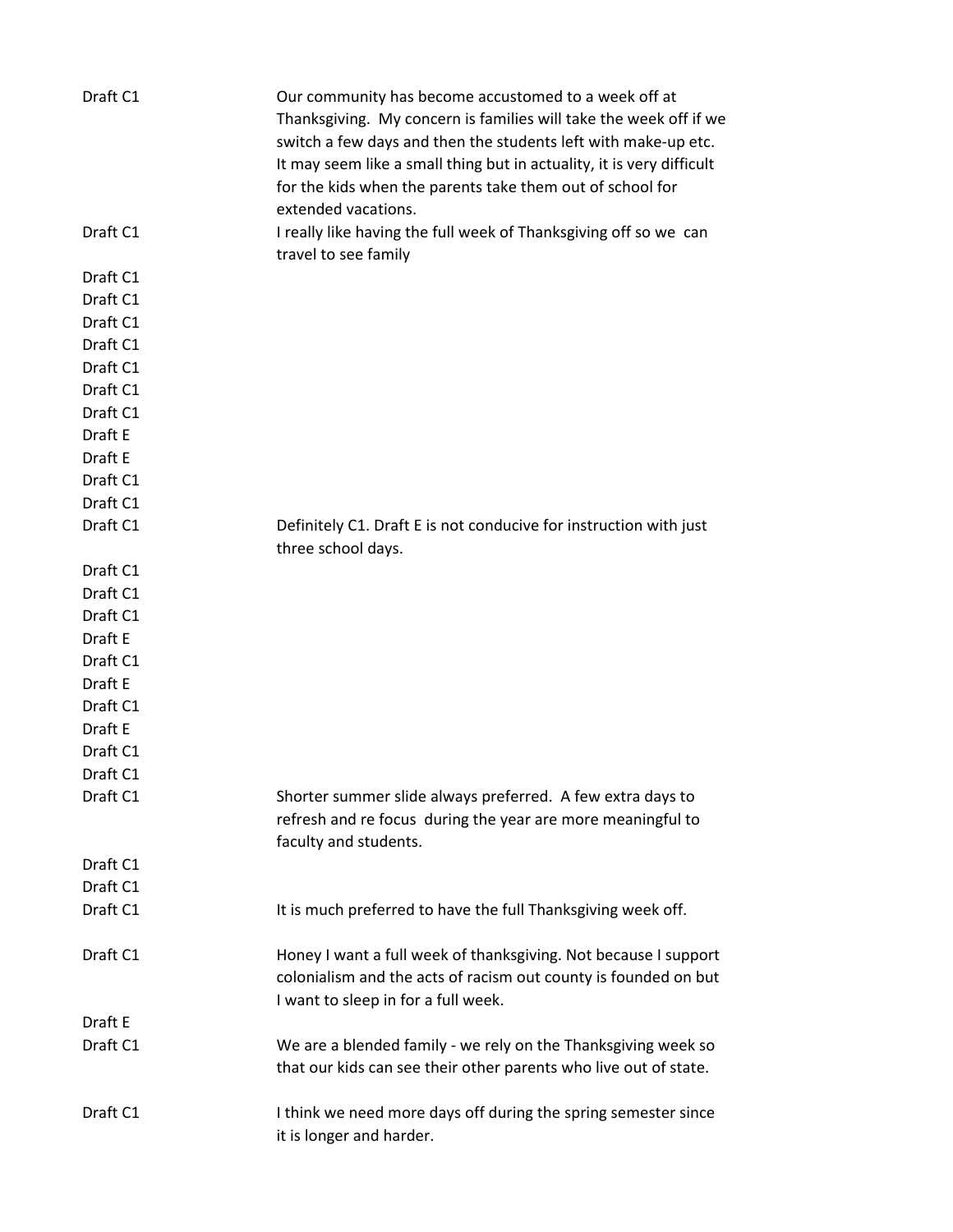| Draft C1                                    | I feel that as a student a week off at Thanksgiving is important<br>because it gives students and even teachers a whole week to<br>refresh and recharge. I also feel that if we had three days off at<br>thanksgiving most people wouldn't come during that week since<br>a lot of families in the past travel during thanksgiving break it<br>wouldn't give them enough time to actually go on vacation and<br>get away. For me personally I needed that week of thanksgiving<br>off. |
|---------------------------------------------|----------------------------------------------------------------------------------------------------------------------------------------------------------------------------------------------------------------------------------------------------------------------------------------------------------------------------------------------------------------------------------------------------------------------------------------------------------------------------------------|
| Draft C1                                    | I prefer the C1 calendar. Better for faculty, students and<br>families. Thanks                                                                                                                                                                                                                                                                                                                                                                                                         |
| Draft C1                                    |                                                                                                                                                                                                                                                                                                                                                                                                                                                                                        |
| Draft C1                                    |                                                                                                                                                                                                                                                                                                                                                                                                                                                                                        |
| Draft E                                     |                                                                                                                                                                                                                                                                                                                                                                                                                                                                                        |
| Draft C1                                    | I do not think it is beneficial to have two days of instruction<br>during Thanksgiving week. This is a time when many families<br>travel or celebrations begin, so I don't think attendance for<br>staff/students would be normal.                                                                                                                                                                                                                                                     |
| Draft E                                     |                                                                                                                                                                                                                                                                                                                                                                                                                                                                                        |
| Draft C1                                    | I like having a whole week off at Thanksgiving, and think that a<br>longer Easter Break is a nice addition!                                                                                                                                                                                                                                                                                                                                                                            |
| Draft C1                                    |                                                                                                                                                                                                                                                                                                                                                                                                                                                                                        |
| Draft C1                                    |                                                                                                                                                                                                                                                                                                                                                                                                                                                                                        |
| Draft C1                                    |                                                                                                                                                                                                                                                                                                                                                                                                                                                                                        |
| Draft C1                                    | Need to keep full week for Thanksgiving break to give families<br>the time for travel that have to travel to be with family.                                                                                                                                                                                                                                                                                                                                                           |
| Draft C1                                    |                                                                                                                                                                                                                                                                                                                                                                                                                                                                                        |
| Draft E                                     | Definitely prefer Draft E out of these 2 options, as having a few<br>more days off in August is more important than having a full<br>week off at Thanksgiving. For future years, I would encourage<br>CISD to adopt something similar to Humble ISD. Their individual<br>school days are a little longer, but they get an entire week off in<br>October and another week off in February. I think this is a<br>model that would be well accepted in CISD.                              |
|                                             | Thanks,<br><b>Brian Byrd</b>                                                                                                                                                                                                                                                                                                                                                                                                                                                           |
| Draft E<br>Draft C1<br>Draft C1<br>Draft C1 | The week off at Thanksgiving is a great break.                                                                                                                                                                                                                                                                                                                                                                                                                                         |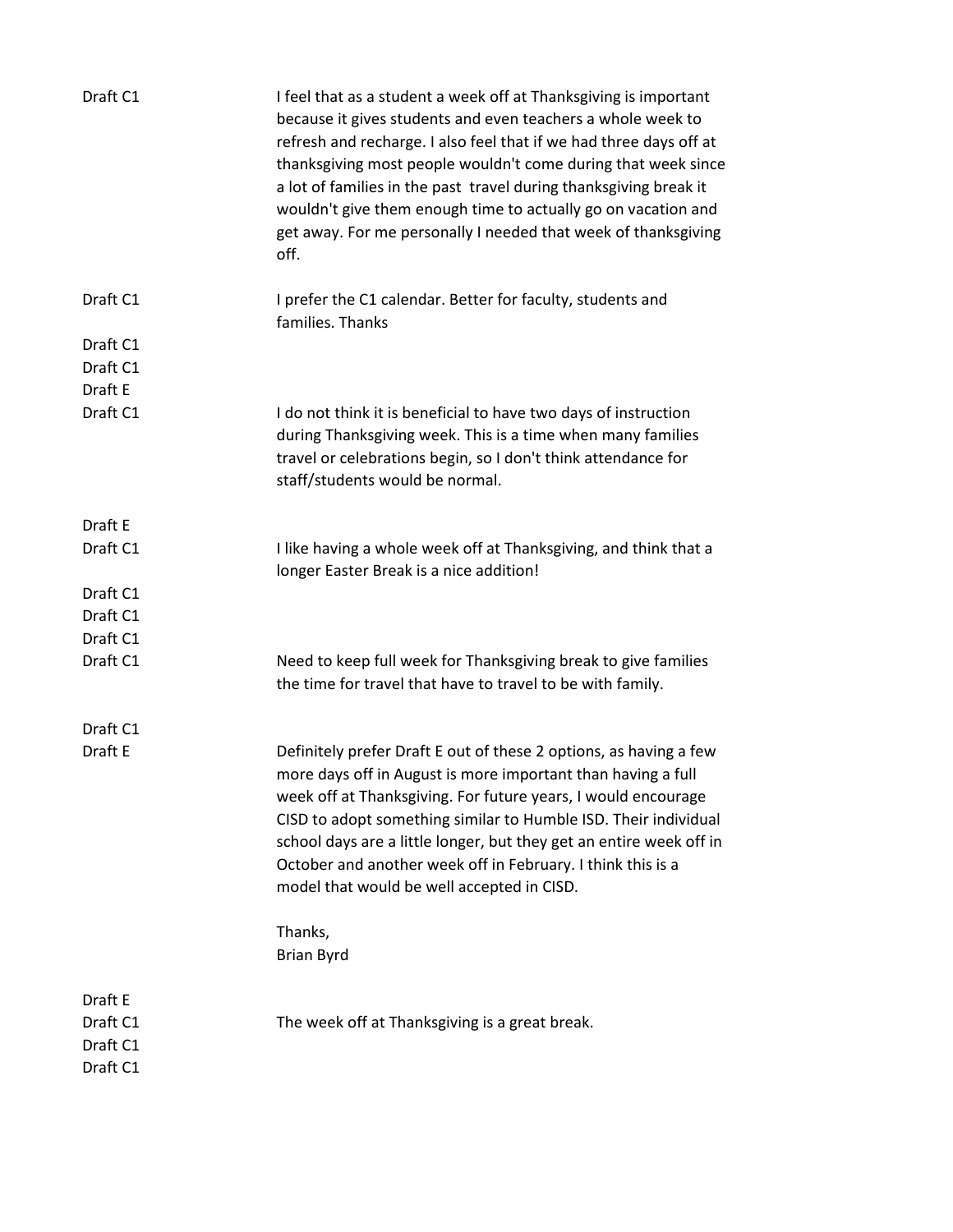| Draft C1                                    | I prefer starting earlier in order to have a full week off for<br>Thanksgiving. August is so hot we may as well be at school and<br>November allows for time to enjoy being outside.                                                                                                                                                                                                                                                                                                                        |
|---------------------------------------------|-------------------------------------------------------------------------------------------------------------------------------------------------------------------------------------------------------------------------------------------------------------------------------------------------------------------------------------------------------------------------------------------------------------------------------------------------------------------------------------------------------------|
| Draft C1                                    | Teachers and students need the whole week at Thanksgiving to<br>travel and refresh. I would rather start earlier in August and<br>have a week at Thanksgiving. I also love having a 3-day<br>weekend each month.                                                                                                                                                                                                                                                                                            |
| Draft C1                                    |                                                                                                                                                                                                                                                                                                                                                                                                                                                                                                             |
| Draft C1                                    |                                                                                                                                                                                                                                                                                                                                                                                                                                                                                                             |
| Draft C1                                    | one week at Thanksgiving is important                                                                                                                                                                                                                                                                                                                                                                                                                                                                       |
| Draft C1                                    |                                                                                                                                                                                                                                                                                                                                                                                                                                                                                                             |
| Draft E                                     |                                                                                                                                                                                                                                                                                                                                                                                                                                                                                                             |
| Draft E                                     |                                                                                                                                                                                                                                                                                                                                                                                                                                                                                                             |
| Draft E                                     |                                                                                                                                                                                                                                                                                                                                                                                                                                                                                                             |
| Draft C1                                    |                                                                                                                                                                                                                                                                                                                                                                                                                                                                                                             |
| Draft C1                                    |                                                                                                                                                                                                                                                                                                                                                                                                                                                                                                             |
| Draft C1                                    | Why aren't there any options to ending later and starting later?<br>I would like to keep Thanksgiving break                                                                                                                                                                                                                                                                                                                                                                                                 |
| Draft C1                                    |                                                                                                                                                                                                                                                                                                                                                                                                                                                                                                             |
| Draft C1                                    |                                                                                                                                                                                                                                                                                                                                                                                                                                                                                                             |
| Draft C1                                    | I think this is best so kids and teachers can have time to spend                                                                                                                                                                                                                                                                                                                                                                                                                                            |
|                                             | together.                                                                                                                                                                                                                                                                                                                                                                                                                                                                                                   |
|                                             | Thank you,                                                                                                                                                                                                                                                                                                                                                                                                                                                                                                  |
|                                             | <b>Audrey Talbert</b>                                                                                                                                                                                                                                                                                                                                                                                                                                                                                       |
| Draft C1                                    |                                                                                                                                                                                                                                                                                                                                                                                                                                                                                                             |
| Draft C1                                    |                                                                                                                                                                                                                                                                                                                                                                                                                                                                                                             |
| Draft C1                                    |                                                                                                                                                                                                                                                                                                                                                                                                                                                                                                             |
| Draft C1                                    |                                                                                                                                                                                                                                                                                                                                                                                                                                                                                                             |
| Draft E                                     |                                                                                                                                                                                                                                                                                                                                                                                                                                                                                                             |
| Draft C1                                    |                                                                                                                                                                                                                                                                                                                                                                                                                                                                                                             |
| Draft C1                                    | Thank you for the opportunity to give feedback regarding the<br>school calendar. I realize it is a privilege, not a right. I chose<br>Draft C1 in order to allow more downtime during the school<br>year for rest. Our students are working harder than ever and<br>need breaks through out the year to "be kids." The<br>Thanksgiving week has lots of opportunities for outdoor play,<br>good weather, respite with family and relaxing. This is a<br>valuable time for students to recharge during year. |
| Draft C1<br>Draft E<br>Draft C1<br>Draft C1 | 1 week off for Thanksgiving sounds about right =)                                                                                                                                                                                                                                                                                                                                                                                                                                                           |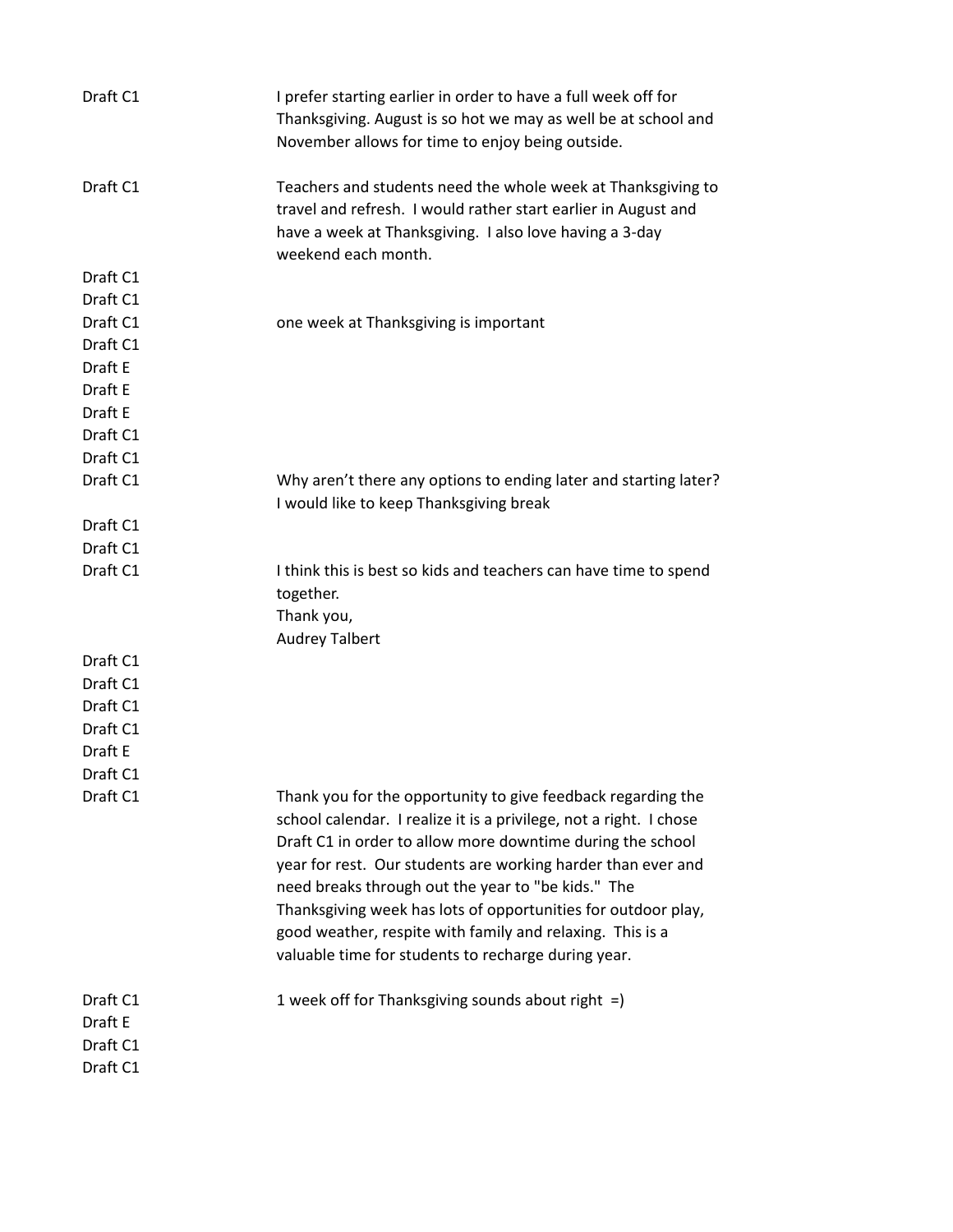| Draft E             | My reasoning is mostly personal. We have a baby due at the<br>beginning of August, so I would prefer the school year start a<br>little later so I will not have to take as many days off. The<br>students would also get to enjoy an extra week of their summer<br>break, which might be needed depending on how the pandemic<br>situation is at the time, if still present.                                                                                                                                                             |
|---------------------|------------------------------------------------------------------------------------------------------------------------------------------------------------------------------------------------------------------------------------------------------------------------------------------------------------------------------------------------------------------------------------------------------------------------------------------------------------------------------------------------------------------------------------------|
| Draft C1            |                                                                                                                                                                                                                                                                                                                                                                                                                                                                                                                                          |
| Draft C1            |                                                                                                                                                                                                                                                                                                                                                                                                                                                                                                                                          |
| Draft C1            |                                                                                                                                                                                                                                                                                                                                                                                                                                                                                                                                          |
| Draft E             |                                                                                                                                                                                                                                                                                                                                                                                                                                                                                                                                          |
| Draft C1            | We are always gone for a week at Thanksgiving. So my kids will<br>miss a week if the other calendar is chosen.                                                                                                                                                                                                                                                                                                                                                                                                                           |
| Draft C1            |                                                                                                                                                                                                                                                                                                                                                                                                                                                                                                                                          |
| Draft C1            |                                                                                                                                                                                                                                                                                                                                                                                                                                                                                                                                          |
| Draft E             | Ideally the kids should start later in August or Sep 1st. August is<br>still a summer month and school should start inSept/ fall                                                                                                                                                                                                                                                                                                                                                                                                         |
| Draft C1            | Would prefer to start earlier, having a full week off during<br>thanksgiving even more because we are a split family so time<br>off is more precious. We get my stepsons all of thanksgiving<br>break every other year while the mother gets Christmas; then<br>switch the next year etc. Wasnt our turn this year for TG so their<br>mother got them a full week. Not getting a full week off for TG<br>next year we'd loose time with them. Our years for TG Is our<br>only extended visit the whole school year. Would be devistating |
|                     |                                                                                                                                                                                                                                                                                                                                                                                                                                                                                                                                          |
| Draft E<br>Draft C1 |                                                                                                                                                                                                                                                                                                                                                                                                                                                                                                                                          |
| Draft C1            |                                                                                                                                                                                                                                                                                                                                                                                                                                                                                                                                          |
| Draft C1            |                                                                                                                                                                                                                                                                                                                                                                                                                                                                                                                                          |
| Draft C1            |                                                                                                                                                                                                                                                                                                                                                                                                                                                                                                                                          |
| Draft E             |                                                                                                                                                                                                                                                                                                                                                                                                                                                                                                                                          |
| Draft C1            |                                                                                                                                                                                                                                                                                                                                                                                                                                                                                                                                          |
| Draft C1            | A week off at Thanksgiving gives everyone a much needed break.                                                                                                                                                                                                                                                                                                                                                                                                                                                                           |
| Draft C1            | Full week of thanksgiving                                                                                                                                                                                                                                                                                                                                                                                                                                                                                                                |
| Draft C1            |                                                                                                                                                                                                                                                                                                                                                                                                                                                                                                                                          |
| Draft C1            | I prefer the whole week of Thanksgiving, so we can travel to see<br>family.                                                                                                                                                                                                                                                                                                                                                                                                                                                              |
| Draft C1            |                                                                                                                                                                                                                                                                                                                                                                                                                                                                                                                                          |
| Draft C1            | We need a full week for Thanksgiving break!                                                                                                                                                                                                                                                                                                                                                                                                                                                                                              |
| Draft E             |                                                                                                                                                                                                                                                                                                                                                                                                                                                                                                                                          |
| Draft C1            |                                                                                                                                                                                                                                                                                                                                                                                                                                                                                                                                          |
| Draft C1            |                                                                                                                                                                                                                                                                                                                                                                                                                                                                                                                                          |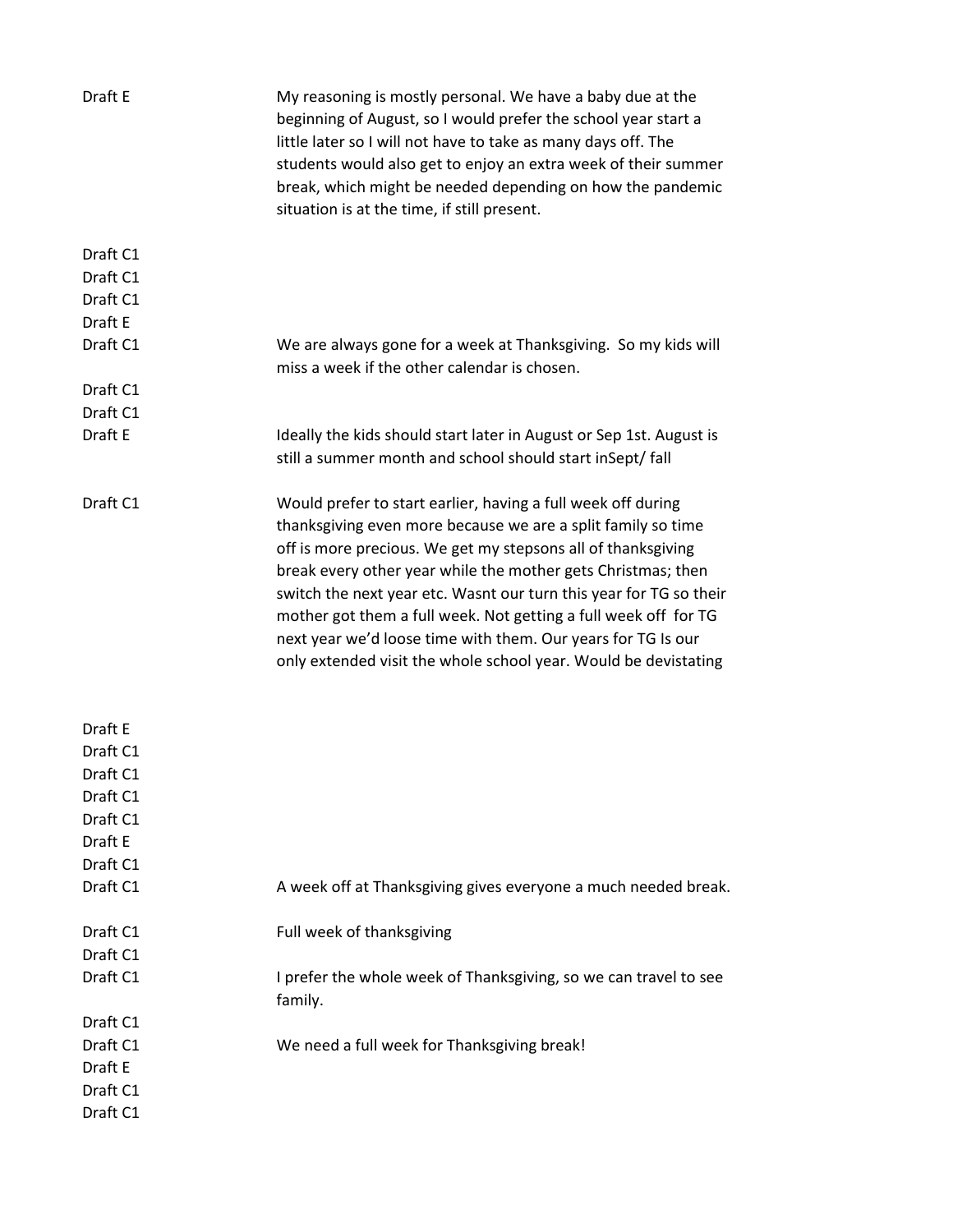| Draft C1            | I think our teachers and students need a whole week off for<br>Thanksgiving break.                                                                                                                                                                                                                                                                                                                                                                                                                                               |
|---------------------|----------------------------------------------------------------------------------------------------------------------------------------------------------------------------------------------------------------------------------------------------------------------------------------------------------------------------------------------------------------------------------------------------------------------------------------------------------------------------------------------------------------------------------|
| Draft C1            |                                                                                                                                                                                                                                                                                                                                                                                                                                                                                                                                  |
| Draft C1            |                                                                                                                                                                                                                                                                                                                                                                                                                                                                                                                                  |
| Draft E             |                                                                                                                                                                                                                                                                                                                                                                                                                                                                                                                                  |
| Draft E             |                                                                                                                                                                                                                                                                                                                                                                                                                                                                                                                                  |
| Draft C1            | A week off at Thanksgiving is a must. Many students (and<br>teachers) use the week of Thanksgiving to travel to visit<br>relatives or go on vacation. I feel like if we switched to only<br>having Wednesday to Friday off for Thanksgiving, many<br>parents/students/teachers would schedule week-long<br>Thanksgiving trips anyway. This would lead to extremely high<br>absence rates for both students and teachers and that<br>Monday/Tuesday would become kind of worthless for teachers<br>with so many student absences. |
| Draft E             |                                                                                                                                                                                                                                                                                                                                                                                                                                                                                                                                  |
| Draft C1            | Prefer full week of Thanksgiving!                                                                                                                                                                                                                                                                                                                                                                                                                                                                                                |
| Draft C1            | A lot of families make vacation plans the week of Thanksgiving.                                                                                                                                                                                                                                                                                                                                                                                                                                                                  |
|                     | So going back to three days may increase absences,                                                                                                                                                                                                                                                                                                                                                                                                                                                                               |
| Draft E             |                                                                                                                                                                                                                                                                                                                                                                                                                                                                                                                                  |
| Draft E             |                                                                                                                                                                                                                                                                                                                                                                                                                                                                                                                                  |
| Draft C1            |                                                                                                                                                                                                                                                                                                                                                                                                                                                                                                                                  |
| Draft C1            |                                                                                                                                                                                                                                                                                                                                                                                                                                                                                                                                  |
| Draft C1            |                                                                                                                                                                                                                                                                                                                                                                                                                                                                                                                                  |
| Draft C1            |                                                                                                                                                                                                                                                                                                                                                                                                                                                                                                                                  |
| Draft C1            | I have family where I have to drive far, so I would like to have a<br>Thanksgiving break.                                                                                                                                                                                                                                                                                                                                                                                                                                        |
| Draft C1            |                                                                                                                                                                                                                                                                                                                                                                                                                                                                                                                                  |
| Draft C1            | i want my thanksgiving break                                                                                                                                                                                                                                                                                                                                                                                                                                                                                                     |
| Draft C1            |                                                                                                                                                                                                                                                                                                                                                                                                                                                                                                                                  |
| Draft C1            |                                                                                                                                                                                                                                                                                                                                                                                                                                                                                                                                  |
| Draft C1            |                                                                                                                                                                                                                                                                                                                                                                                                                                                                                                                                  |
| Draft C1            |                                                                                                                                                                                                                                                                                                                                                                                                                                                                                                                                  |
| Draft C1            |                                                                                                                                                                                                                                                                                                                                                                                                                                                                                                                                  |
| Draft C1            |                                                                                                                                                                                                                                                                                                                                                                                                                                                                                                                                  |
| Draft C1            |                                                                                                                                                                                                                                                                                                                                                                                                                                                                                                                                  |
| Draft C1            |                                                                                                                                                                                                                                                                                                                                                                                                                                                                                                                                  |
| Draft C1            |                                                                                                                                                                                                                                                                                                                                                                                                                                                                                                                                  |
| Draft C1            | Full week off for Thanksgiving break.                                                                                                                                                                                                                                                                                                                                                                                                                                                                                            |
| Draft E<br>Draft C1 |                                                                                                                                                                                                                                                                                                                                                                                                                                                                                                                                  |
| Draft E             |                                                                                                                                                                                                                                                                                                                                                                                                                                                                                                                                  |
| Draft E             |                                                                                                                                                                                                                                                                                                                                                                                                                                                                                                                                  |
| Draft C1            |                                                                                                                                                                                                                                                                                                                                                                                                                                                                                                                                  |
| Draft C1            | You can take my 4 day weekends over my dead body.                                                                                                                                                                                                                                                                                                                                                                                                                                                                                |
|                     |                                                                                                                                                                                                                                                                                                                                                                                                                                                                                                                                  |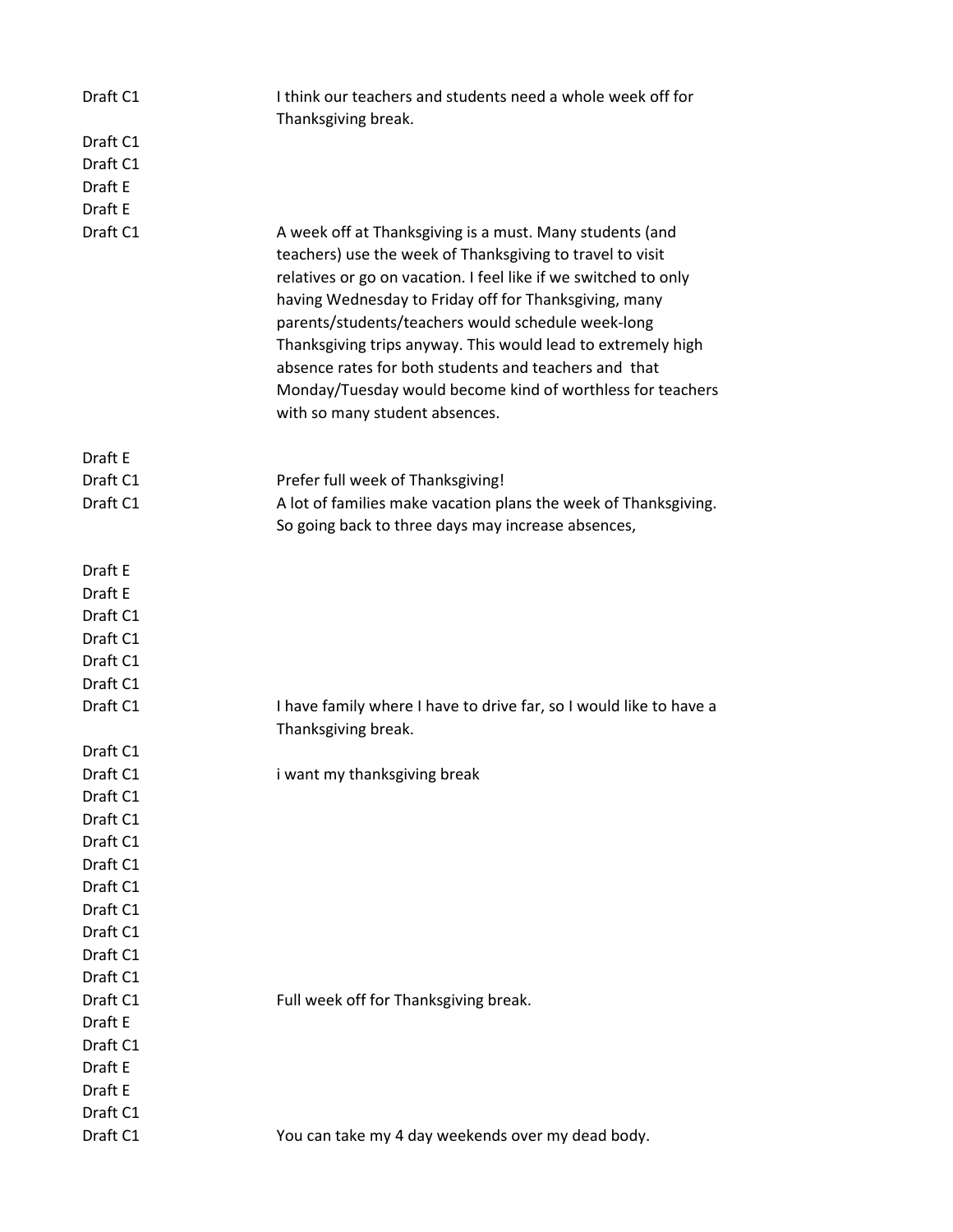| Draft C1 |                                                                                                                                                                                                                                                                |
|----------|----------------------------------------------------------------------------------------------------------------------------------------------------------------------------------------------------------------------------------------------------------------|
| Draft C1 |                                                                                                                                                                                                                                                                |
| Draft C1 |                                                                                                                                                                                                                                                                |
| Draft E  |                                                                                                                                                                                                                                                                |
| Draft C1 |                                                                                                                                                                                                                                                                |
| Draft C1 |                                                                                                                                                                                                                                                                |
| Draft C1 | Thank you for all your excellent work!                                                                                                                                                                                                                         |
| Draft E  |                                                                                                                                                                                                                                                                |
| Draft C1 |                                                                                                                                                                                                                                                                |
| Draft E  |                                                                                                                                                                                                                                                                |
| Draft C1 |                                                                                                                                                                                                                                                                |
| Draft E  |                                                                                                                                                                                                                                                                |
| Draft C1 |                                                                                                                                                                                                                                                                |
| Draft C1 |                                                                                                                                                                                                                                                                |
| Draft C1 |                                                                                                                                                                                                                                                                |
| Draft C1 |                                                                                                                                                                                                                                                                |
| Draft C1 |                                                                                                                                                                                                                                                                |
| Draft C1 | I prefer the week break at Thanksgiving. I don't mind an earlier                                                                                                                                                                                               |
|          | start date.                                                                                                                                                                                                                                                    |
| Draft C1 |                                                                                                                                                                                                                                                                |
| Draft C1 | I like having the holidays off (longer breaks), especially Good<br>Friday and the day after Easter, as it helps with my family                                                                                                                                 |
|          | because we go visit and spend time with our families who live<br>out of state.                                                                                                                                                                                 |
| Draft C1 |                                                                                                                                                                                                                                                                |
| Draft C1 |                                                                                                                                                                                                                                                                |
| Draft C1 |                                                                                                                                                                                                                                                                |
| Draft C1 | This calendar is the best one.                                                                                                                                                                                                                                 |
| Draft C1 | I like having a whole week off at Thanksgiving!                                                                                                                                                                                                                |
| Draft C1 |                                                                                                                                                                                                                                                                |
| Draft C1 | Full week of thanksgiving                                                                                                                                                                                                                                      |
| Draft C1 |                                                                                                                                                                                                                                                                |
| Draft C1 | I prefer the week break at Thanksgiving. I don't mind an earlier                                                                                                                                                                                               |
|          | start date.                                                                                                                                                                                                                                                    |
| Draft C1 |                                                                                                                                                                                                                                                                |
| Draft C1 |                                                                                                                                                                                                                                                                |
| Draft E  | Would prefer another option, starting Sep 7 and ending May 26.                                                                                                                                                                                                 |
| Draft C1 |                                                                                                                                                                                                                                                                |
| Draft C1 | The full week at Thanksgiving just was so critical to my well                                                                                                                                                                                                  |
|          | being.                                                                                                                                                                                                                                                         |
| Draft C1 |                                                                                                                                                                                                                                                                |
| Draft C1 | As a teacher, I know that a full week at Thanksgiving is needed<br>for our mental health. Plus when there are only 3 days, the<br>Monday and Tuesday of that week are useless since half the<br>kids don't show up and the other half are mentally checked out |
|          | anyway.                                                                                                                                                                                                                                                        |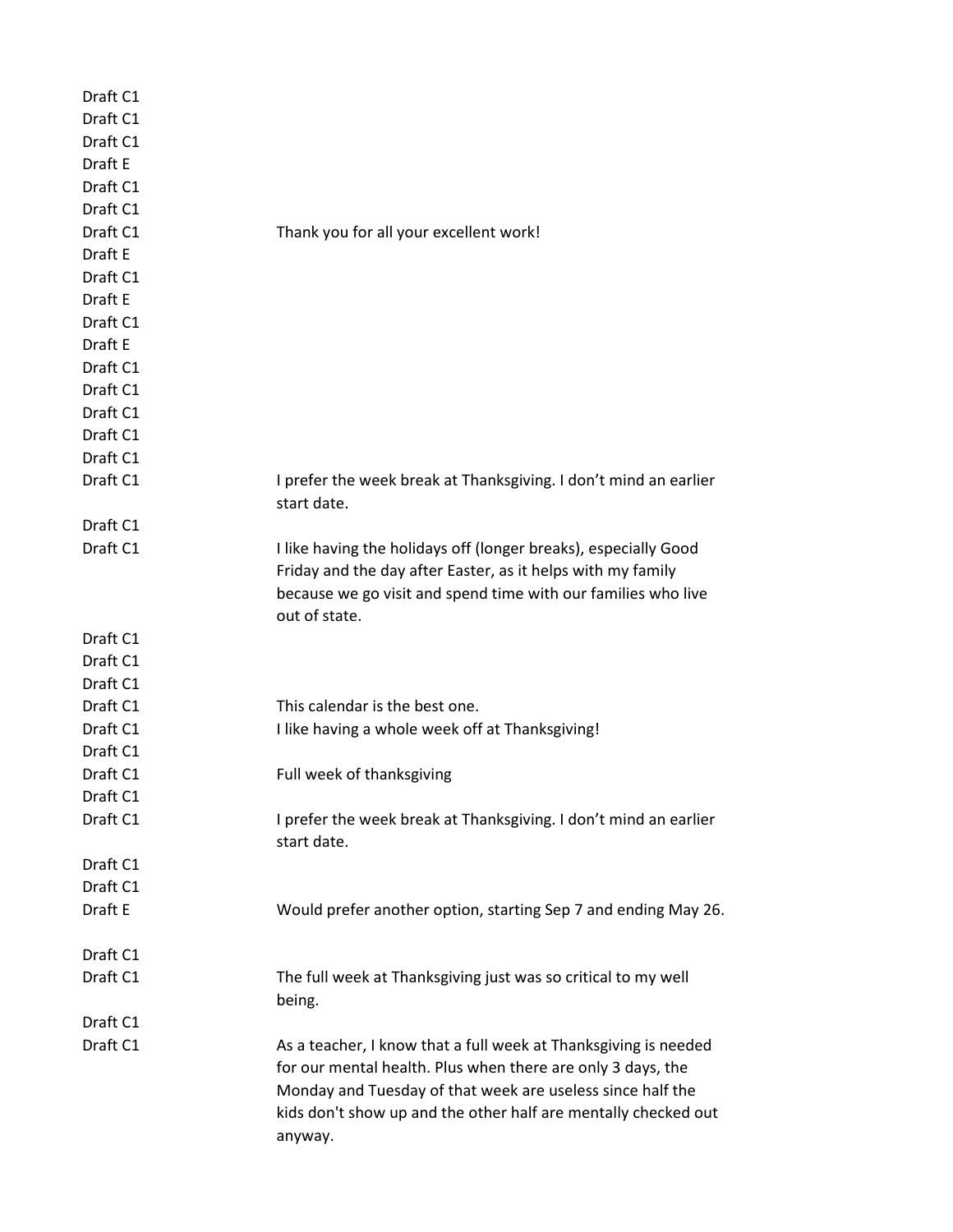| Draft C1 |                                                                                                                                                                                                                                                                                                              |
|----------|--------------------------------------------------------------------------------------------------------------------------------------------------------------------------------------------------------------------------------------------------------------------------------------------------------------|
| Draft C1 |                                                                                                                                                                                                                                                                                                              |
| Draft C1 |                                                                                                                                                                                                                                                                                                              |
| Draft C1 |                                                                                                                                                                                                                                                                                                              |
| Draft C1 | Problems with calendar E: start date is too late, there aren't two<br>days for Easter, and there isn't a week break at Thanksgiving.<br>Educators NEED those days at Easter and Thanksgiving.<br>Educators are told to self-care and reduce stress, and those days<br>would be a significant way to do that. |
| Draft C1 | I for one would be very disappointed to lose Thanksgiving break.<br>Those of us who work year round need those longer breaks<br>since we do not have summers off to plan surgeries, etc.                                                                                                                     |
| Draft C1 |                                                                                                                                                                                                                                                                                                              |
| Draft C1 |                                                                                                                                                                                                                                                                                                              |
| Draft C1 | I enjoy having my kids home                                                                                                                                                                                                                                                                                  |
| Draft C1 |                                                                                                                                                                                                                                                                                                              |
| Draft C1 | LOVE the 4 day weekend in April! Just when we as teachers<br>need a boost!                                                                                                                                                                                                                                   |
| Draft C1 |                                                                                                                                                                                                                                                                                                              |
| Draft C1 |                                                                                                                                                                                                                                                                                                              |
| Draft C1 |                                                                                                                                                                                                                                                                                                              |
| Draft E  |                                                                                                                                                                                                                                                                                                              |
| Draft C1 | Y'all thought you were slick. Draft E is horrible, you start school<br>early but takes away Thanksgiving break and a bunch of 4 day<br>weekends. C1 is the way to go.                                                                                                                                        |
| Draft C1 |                                                                                                                                                                                                                                                                                                              |
| Draft E  |                                                                                                                                                                                                                                                                                                              |
| Draft C1 | I like having a full week off at Thanksgiving.                                                                                                                                                                                                                                                               |
| Draft C1 |                                                                                                                                                                                                                                                                                                              |
| Draft C1 | The week at thanksgiving overrides the early start date for us                                                                                                                                                                                                                                               |
| Draft C1 | please keep full week at Thanksgiving                                                                                                                                                                                                                                                                        |
| Draft C1 |                                                                                                                                                                                                                                                                                                              |
| Draft C1 |                                                                                                                                                                                                                                                                                                              |
| Draft C1 | Love & preferred having the day after Easter Sunday off                                                                                                                                                                                                                                                      |
| Draft C1 | Our family would prefer to start the school year a little earlier<br>and take a full week at Thanksgiving. This accommodates travel<br>plans around the holidays if we choose to leave town. Thank<br>you!                                                                                                   |
| Draft E  | Start school on the 15th and give full week at Thanksgiving                                                                                                                                                                                                                                                  |
| Draft C1 |                                                                                                                                                                                                                                                                                                              |
| Draft C1 |                                                                                                                                                                                                                                                                                                              |
| Draft C1 |                                                                                                                                                                                                                                                                                                              |
| Draft E  | I prefer the later start date.                                                                                                                                                                                                                                                                               |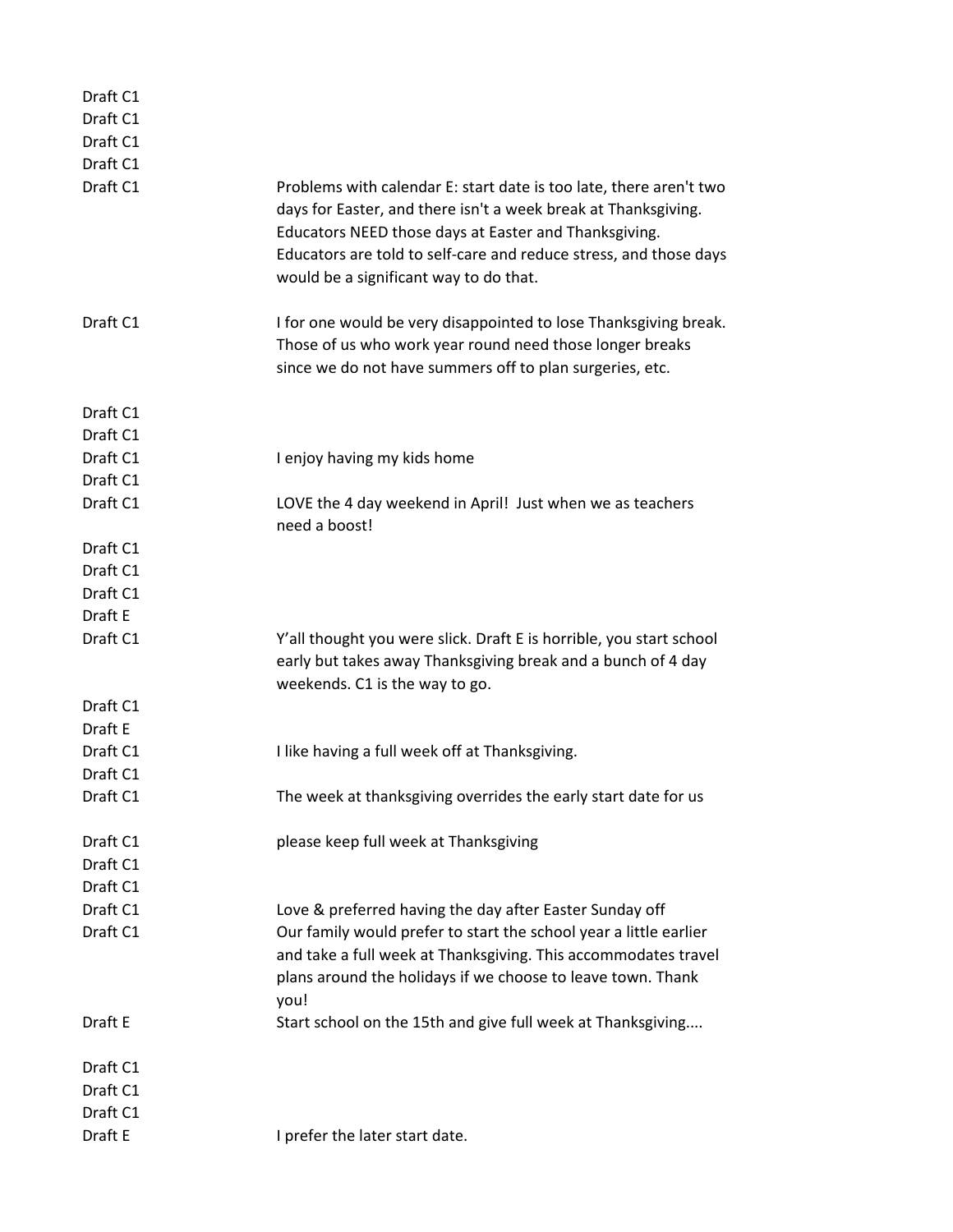| I would rather have a week off for Thanksgiving.                                                                                                                                                                                                                                                                                                                                                                                                                                                                                          |
|-------------------------------------------------------------------------------------------------------------------------------------------------------------------------------------------------------------------------------------------------------------------------------------------------------------------------------------------------------------------------------------------------------------------------------------------------------------------------------------------------------------------------------------------|
|                                                                                                                                                                                                                                                                                                                                                                                                                                                                                                                                           |
| No comments                                                                                                                                                                                                                                                                                                                                                                                                                                                                                                                               |
|                                                                                                                                                                                                                                                                                                                                                                                                                                                                                                                                           |
| Thank you for your work on the calendar. I would like to note<br>that all of the teachers I know are requesting that early release<br>days at the end of the grading period be used for finalizing<br>grades and planning instruction for traditional and remote<br>learners.                                                                                                                                                                                                                                                             |
|                                                                                                                                                                                                                                                                                                                                                                                                                                                                                                                                           |
|                                                                                                                                                                                                                                                                                                                                                                                                                                                                                                                                           |
|                                                                                                                                                                                                                                                                                                                                                                                                                                                                                                                                           |
|                                                                                                                                                                                                                                                                                                                                                                                                                                                                                                                                           |
|                                                                                                                                                                                                                                                                                                                                                                                                                                                                                                                                           |
| Most ppl take a week off at Thanksgiving for travel, I think lots                                                                                                                                                                                                                                                                                                                                                                                                                                                                         |
| of kids will end up missing too much school                                                                                                                                                                                                                                                                                                                                                                                                                                                                                               |
|                                                                                                                                                                                                                                                                                                                                                                                                                                                                                                                                           |
|                                                                                                                                                                                                                                                                                                                                                                                                                                                                                                                                           |
|                                                                                                                                                                                                                                                                                                                                                                                                                                                                                                                                           |
|                                                                                                                                                                                                                                                                                                                                                                                                                                                                                                                                           |
|                                                                                                                                                                                                                                                                                                                                                                                                                                                                                                                                           |
|                                                                                                                                                                                                                                                                                                                                                                                                                                                                                                                                           |
| It would be nice having a st It would be nice having a start date towards the end of August.<br>Maybe adding minutes to the days like other districts do.<br>There's no need to start school so early, when we get off at the<br>end of May!                                                                                                                                                                                                                                                                                              |
| The best part of the C1 draft and the reason I am choosing it is<br>because it contains a full week off on Thanksgiving. As both a<br>parent and an employee I believe that we as teachers/parents<br>deserve the entire week off. We not only need the week for<br>relaxing with family but many times we use these times for<br>dentist or regular check-up appointments for our children or for<br>ourselves. There are so many other benefits that this entire<br>week offers to us, again as parents and as employees. Thank<br>you! |
|                                                                                                                                                                                                                                                                                                                                                                                                                                                                                                                                           |
| I largely prefer C1, so they could have off Easter Monday,<br>however, I would prefer Calendar E for the start dates for staff<br>and students along with Calendar C1 for the other dates-could<br>we do this as a third option?                                                                                                                                                                                                                                                                                                          |
|                                                                                                                                                                                                                                                                                                                                                                                                                                                                                                                                           |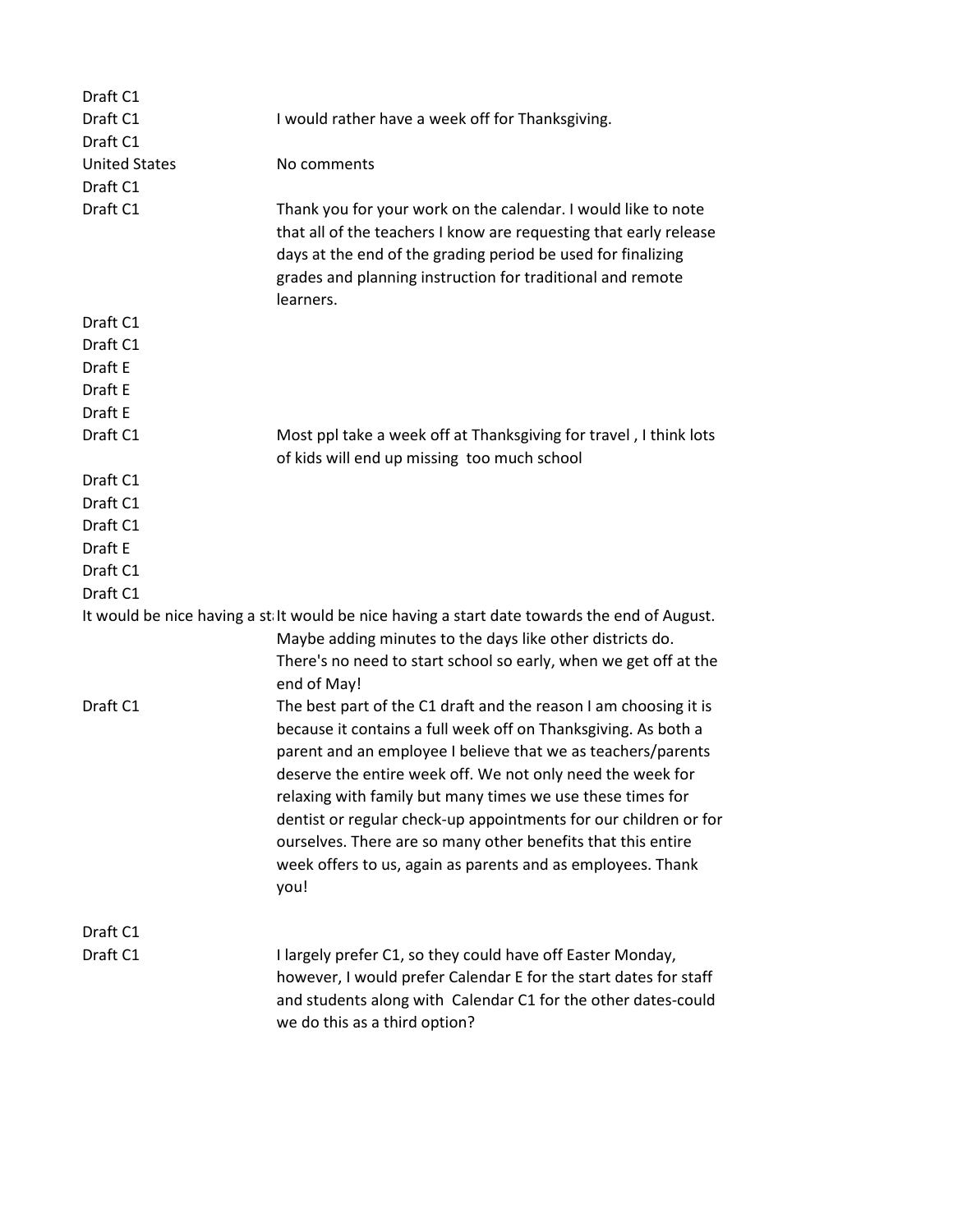| Draft C1             | Love the full week at Thanksgiving. It makes such a difference<br>during that time of the year to be able to take a true mental<br>break before the kids have finals and really spend time with<br>family without feeling rushed. The 4 day Easter is also preferred<br>and comes at a time when a break is really needed and<br>appreciated. Having one day off a month really helps mentally<br>for staff and students.                |
|----------------------|------------------------------------------------------------------------------------------------------------------------------------------------------------------------------------------------------------------------------------------------------------------------------------------------------------------------------------------------------------------------------------------------------------------------------------------|
| Draft C1             | I like the full week at Thanksgiving since many families travel.                                                                                                                                                                                                                                                                                                                                                                         |
| Draft C1<br>Draft C1 | This one is great! I love having a full week off for Thanksgiving (I<br>don't ever want to do without that!), a big break at Christmas, &<br>having some breaks spread out during the last Semester of<br>school, we NEED it!                                                                                                                                                                                                            |
|                      | This Calendar is wonderful!                                                                                                                                                                                                                                                                                                                                                                                                              |
| Draft C1             | I would prefer a full week of Thanksgiving vacation.                                                                                                                                                                                                                                                                                                                                                                                     |
| Draft E              |                                                                                                                                                                                                                                                                                                                                                                                                                                          |
| Draft E              |                                                                                                                                                                                                                                                                                                                                                                                                                                          |
| Draft C1             | The reason why I'm choosing draft C1 is because students and<br>teachers need a complete week off for Thanksgiving break and<br>not just three days.                                                                                                                                                                                                                                                                                     |
| Draft C1             |                                                                                                                                                                                                                                                                                                                                                                                                                                          |
| Draft C1             |                                                                                                                                                                                                                                                                                                                                                                                                                                          |
| Draft C1             |                                                                                                                                                                                                                                                                                                                                                                                                                                          |
| Draft C1             | Please give us all of Thanksgiving week off. Love the schedule as<br>is. Would prefer this every year.                                                                                                                                                                                                                                                                                                                                   |
| Draft C1             | All of our family lives out of town, so we travel every single year<br>for Thanksgiving. Having only a couple of days would make<br>traveling virtually impossible. Plus, it's too hot to do anything in<br>August anyways. Might as well be in school rather than be home.                                                                                                                                                              |
| Draft C1             | I may not be at CP next year, but I believe the students will<br>benefit more from extra holiday days since they will need to<br>either sort out classwork they currently have, or they may want<br>to visit other colleges during the breaks they receive to see if<br>they want to attend colleges post graduation. I am certain that a<br>majority, if not the rest, of the Student Cavaliers will agree with<br>me in this decision. |
| Draft E              |                                                                                                                                                                                                                                                                                                                                                                                                                                          |
| Draft C1             |                                                                                                                                                                                                                                                                                                                                                                                                                                          |
| Draft E              |                                                                                                                                                                                                                                                                                                                                                                                                                                          |
| Draft C1             | Earlier start date with more days off during school year is<br>preferred. Thanks for all your hard work!                                                                                                                                                                                                                                                                                                                                 |
|                      |                                                                                                                                                                                                                                                                                                                                                                                                                                          |

Daryl Harter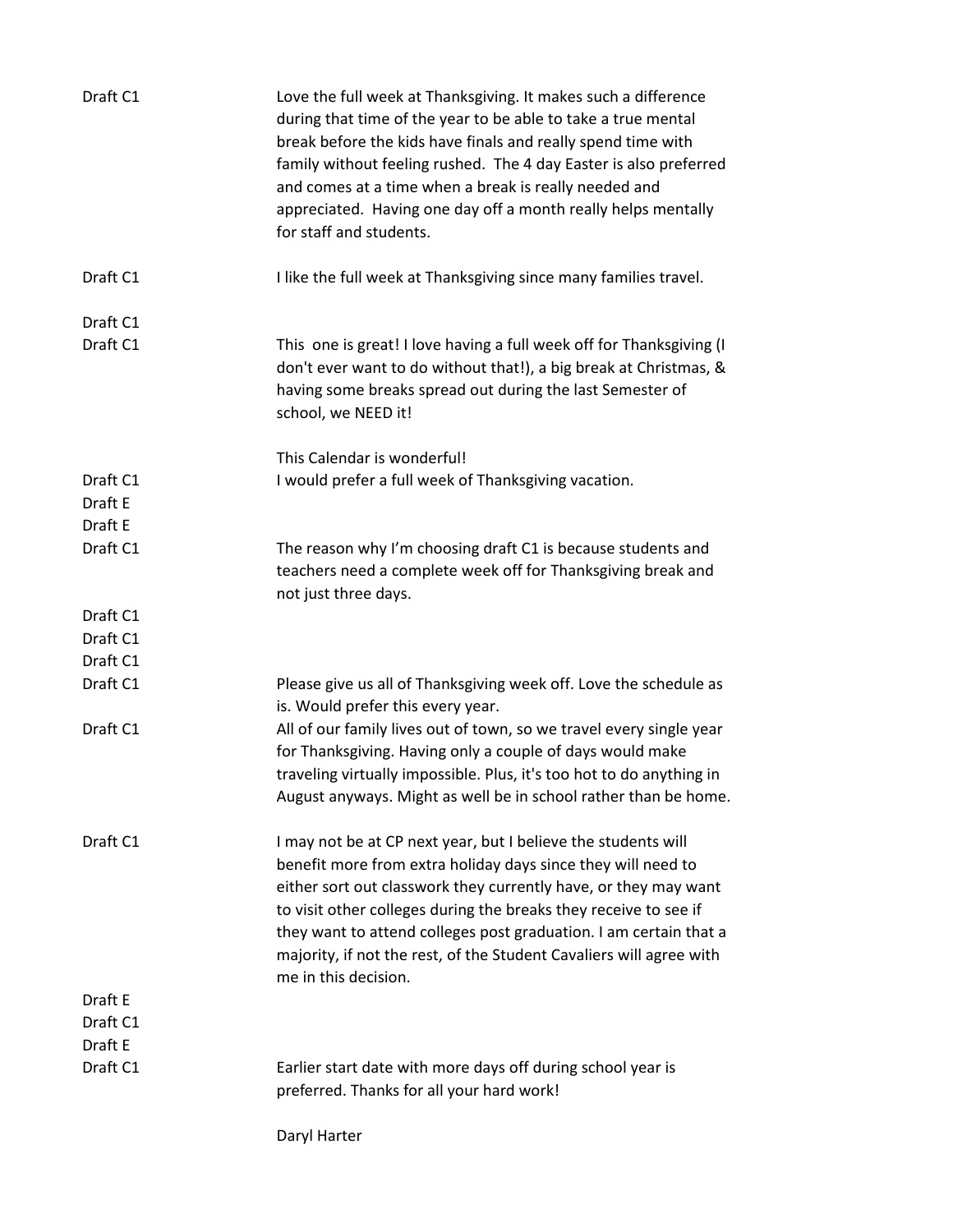| Draft C1<br>Draft C1 |                                                                                                                                         |
|----------------------|-----------------------------------------------------------------------------------------------------------------------------------------|
| Draft C1             |                                                                                                                                         |
| Draft C1             |                                                                                                                                         |
| Draft E              |                                                                                                                                         |
| Draft C1             |                                                                                                                                         |
| Draft E              |                                                                                                                                         |
| Draft E              |                                                                                                                                         |
| Draft C1             | Definitely want full week off at Thanksgiving.                                                                                          |
| Draft C1             |                                                                                                                                         |
| Draft C1             |                                                                                                                                         |
| Draft C1             |                                                                                                                                         |
| Draft E              |                                                                                                                                         |
| Draft C1             | We like a full week of at Thanksgiving                                                                                                  |
| Draft C1             |                                                                                                                                         |
| Draft C1             |                                                                                                                                         |
| Draft C1             |                                                                                                                                         |
| Draft E              |                                                                                                                                         |
| Draft C1             | We like a full week of at Thanksgiving                                                                                                  |
| Draft C1             | I like Draft C1 better since it allows a full week off at                                                                               |
|                      | Thanksgiving. Especially, with hopefully, more travel being made                                                                        |
|                      | available. Not having Thanksgiving week off on Draft E makes                                                                            |
|                      | for a really long fall semester.                                                                                                        |
|                      | I also like the 4 day weekends in February and April afforded in                                                                        |
|                      | Draft C1.                                                                                                                               |
| Draft C1             | Would really love if CISD considered adding a fall holiday break<br>in Oct. Could start early like the C1 calendar but take the shorter |
|                      | Thanksgiving break. Something to think about in the future.                                                                             |
|                      |                                                                                                                                         |
| Draft C1             |                                                                                                                                         |
| Draft C1             | Full week at thanksgiving is helpful for travel please                                                                                  |
| Draft C1             |                                                                                                                                         |
| Draft E              |                                                                                                                                         |
| Draft E              | Start later and shorten the Christmas break!!                                                                                           |
| Draft C1             |                                                                                                                                         |
| Draft C1             |                                                                                                                                         |
| Draft C1             |                                                                                                                                         |
| Draft C1             | It is the best option to have a full week off at Thanksgiving.                                                                          |
| Draft C1             |                                                                                                                                         |
| Draft C1             | We like a full week for Thanksgiving to allow for travels                                                                               |
| Draft C1             | Hi                                                                                                                                      |
| Draft C1             | We like the full week off at Thanksgiving.                                                                                              |
| Draft C1             |                                                                                                                                         |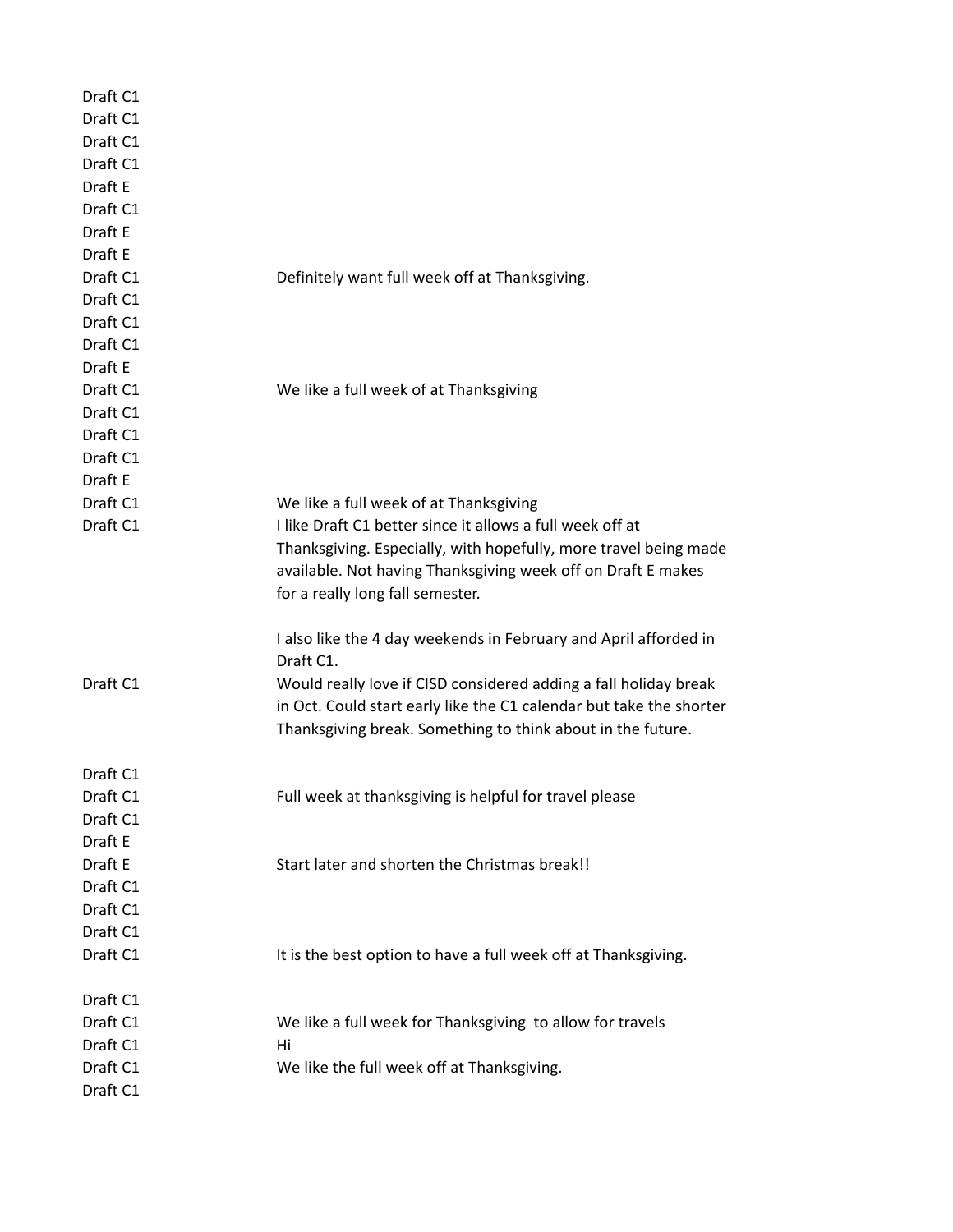| Draft E                          | If it comes down to starting school a week later or having an<br>additional two days off school. We choose the extra week of<br>summer but can we please have both?                                                                                                                                                             |
|----------------------------------|---------------------------------------------------------------------------------------------------------------------------------------------------------------------------------------------------------------------------------------------------------------------------------------------------------------------------------|
| Draft C1<br>Draft C1<br>Draft C1 |                                                                                                                                                                                                                                                                                                                                 |
| Draft C1                         | DRAFT C1 allows the students to start earlier which is great. It<br>also allows all the traditional holidays off, like the one week in<br>November that we all look forward to as well as Good Friday<br>and Easter Monday. I do believe this calendar satisfies all areas.                                                     |
| Draft C1                         |                                                                                                                                                                                                                                                                                                                                 |
| Draft C1                         |                                                                                                                                                                                                                                                                                                                                 |
| Draft E                          | I love that both calendar options have the kids out before<br>Memorial Day. I prefer the later start to the year with a shorter<br>thanksgiving break. It is difficult for families with two working<br>parents to find childcare for the entire week of Thanksgiving. It<br>is much easier to have care for the summer months. |
| Draft C1                         |                                                                                                                                                                                                                                                                                                                                 |
| Draft C1                         |                                                                                                                                                                                                                                                                                                                                 |
| Draft C1                         |                                                                                                                                                                                                                                                                                                                                 |
| Draft C1                         |                                                                                                                                                                                                                                                                                                                                 |
| Draft E                          |                                                                                                                                                                                                                                                                                                                                 |
| Draft C1                         |                                                                                                                                                                                                                                                                                                                                 |
| Draft E                          | If it comes down to starting school a week later or having an<br>additional two days off school. We choose the extra week of<br>summer but can we please have both?                                                                                                                                                             |
| Draft E                          | Hate starting school that early, will give up a couple days at<br>Thanksgiving.                                                                                                                                                                                                                                                 |
| Draft C1                         |                                                                                                                                                                                                                                                                                                                                 |
| Draft C1                         |                                                                                                                                                                                                                                                                                                                                 |
| Draft C1                         |                                                                                                                                                                                                                                                                                                                                 |
| Draft C1                         |                                                                                                                                                                                                                                                                                                                                 |
| Draft C1                         | If we were to only have 3 days at Thanksgiving break, I do not<br>think students would come much that Monday and Tuesday.                                                                                                                                                                                                       |
| Draft C1                         | I would much rather have my students start early and have a full<br>week for Thanksgiving. By that time of the year, we are all<br>needing a full week break!                                                                                                                                                                   |
| Draft E                          |                                                                                                                                                                                                                                                                                                                                 |
| Draft C1                         | Not a fan of a limited Thanksgiving break. Restricted for those<br>that need to travel to see family.                                                                                                                                                                                                                           |
| Draft C1                         | A full week for Thanksgiving break is more important to me than<br>starting a few days later in August.                                                                                                                                                                                                                         |
| <b>United States</b>             |                                                                                                                                                                                                                                                                                                                                 |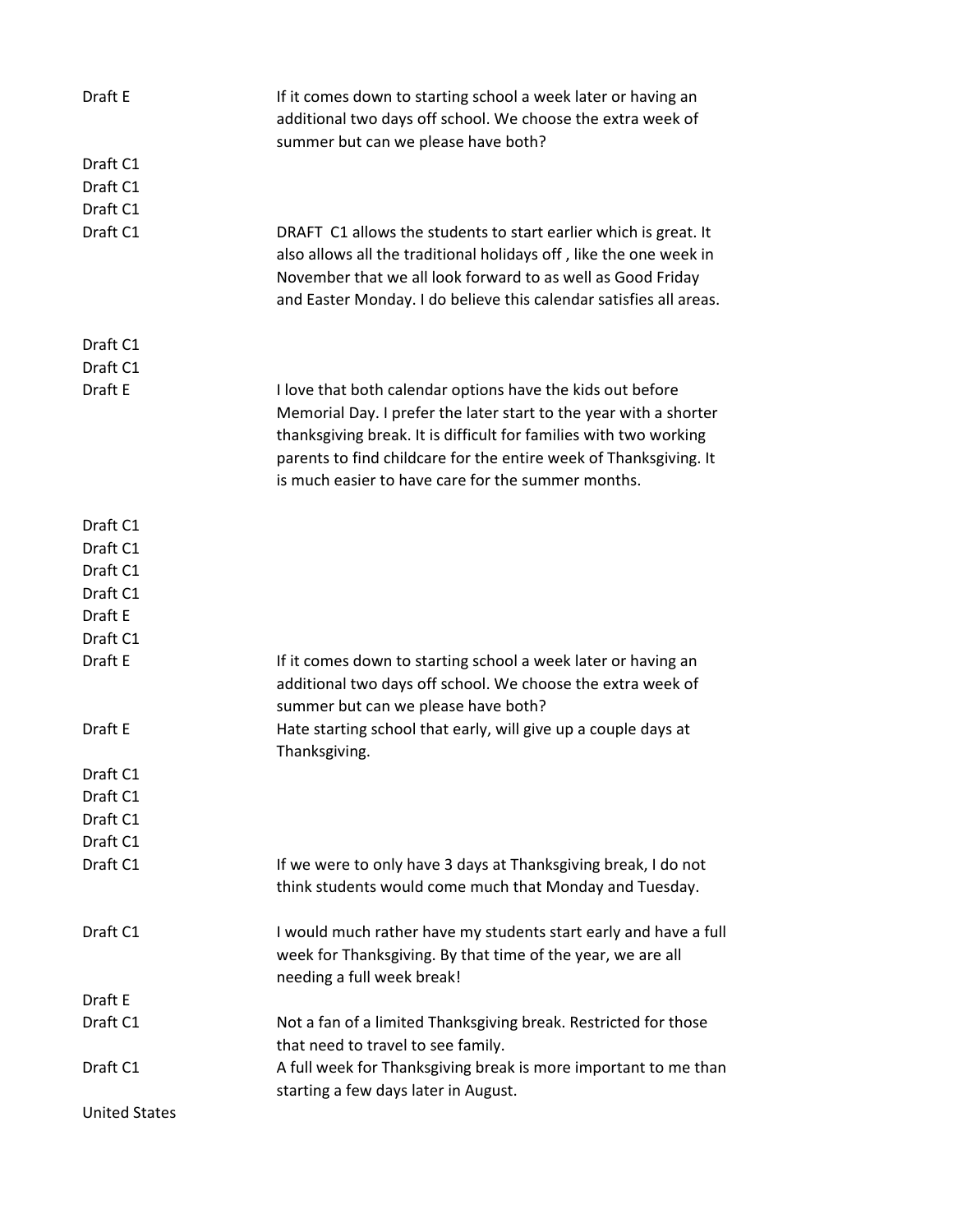| Draft C1 | We came from the midwest where we didn't have the entire<br>week off over the Thanksgiving holiday. I can tell you having<br>experienced both "short" and long versions of a Thanksgiving<br>break, that it is wonderful to have a full week off, particularly<br>for the high school aged kids. It gives them much-needed time<br>to reset and mentally prepare for finals and the last push before<br>the end of the semester. |
|----------|----------------------------------------------------------------------------------------------------------------------------------------------------------------------------------------------------------------------------------------------------------------------------------------------------------------------------------------------------------------------------------------------------------------------------------|
| Draft C1 | The earlier we can start, the better. This way, if there is any<br>need to re-calibrate the schoolyear, that gives the school the<br>best chance of finishing the year.                                                                                                                                                                                                                                                          |
|          | Keep up the great work!<br>Eric                                                                                                                                                                                                                                                                                                                                                                                                  |
| Draft C1 |                                                                                                                                                                                                                                                                                                                                                                                                                                  |
| Draft E  | The primary difference is additional days off during the summer<br>instead of Thanksgiving break and the spring holiday. I strongly<br>prefer the summer days off. Having the kids off during<br>Thanksgiving week and spring holiday when I still have work is<br>just difficult. While I also work in the summer I usually have<br>arranged summer care.                                                                       |
| Draft E  |                                                                                                                                                                                                                                                                                                                                                                                                                                  |
| Draft C1 | I would be okay having a shorter thanksgiving break and starting<br>later in August. A lot of people have jobs with busy year ends<br>and cannot take advantage of the long Thanksgiving and<br>Christmas break. I would like more breaks throughout the year<br>instead.                                                                                                                                                        |
| Draft C1 |                                                                                                                                                                                                                                                                                                                                                                                                                                  |
| Draft C1 | None                                                                                                                                                                                                                                                                                                                                                                                                                             |
| Draft C1 |                                                                                                                                                                                                                                                                                                                                                                                                                                  |
| Draft C1 |                                                                                                                                                                                                                                                                                                                                                                                                                                  |
| Draft C1 |                                                                                                                                                                                                                                                                                                                                                                                                                                  |
| Draft C1 |                                                                                                                                                                                                                                                                                                                                                                                                                                  |
| Draft E  | We travel to Michigan to see Grandparents in August. Very<br>important!!                                                                                                                                                                                                                                                                                                                                                         |
| Draft C1 |                                                                                                                                                                                                                                                                                                                                                                                                                                  |
| Draft E  |                                                                                                                                                                                                                                                                                                                                                                                                                                  |
| Draft C1 |                                                                                                                                                                                                                                                                                                                                                                                                                                  |
| Draft C1 |                                                                                                                                                                                                                                                                                                                                                                                                                                  |
| Draft C1 | I like having 4 day weekend for Easter.                                                                                                                                                                                                                                                                                                                                                                                          |
| Draft E  |                                                                                                                                                                                                                                                                                                                                                                                                                                  |
| Draft C1 |                                                                                                                                                                                                                                                                                                                                                                                                                                  |
| Draft C1 | I like having 4 day weekend for Easter.                                                                                                                                                                                                                                                                                                                                                                                          |
| Draft C1 |                                                                                                                                                                                                                                                                                                                                                                                                                                  |
| Draft C1 |                                                                                                                                                                                                                                                                                                                                                                                                                                  |
| Draft C1 |                                                                                                                                                                                                                                                                                                                                                                                                                                  |
| Draft C1 |                                                                                                                                                                                                                                                                                                                                                                                                                                  |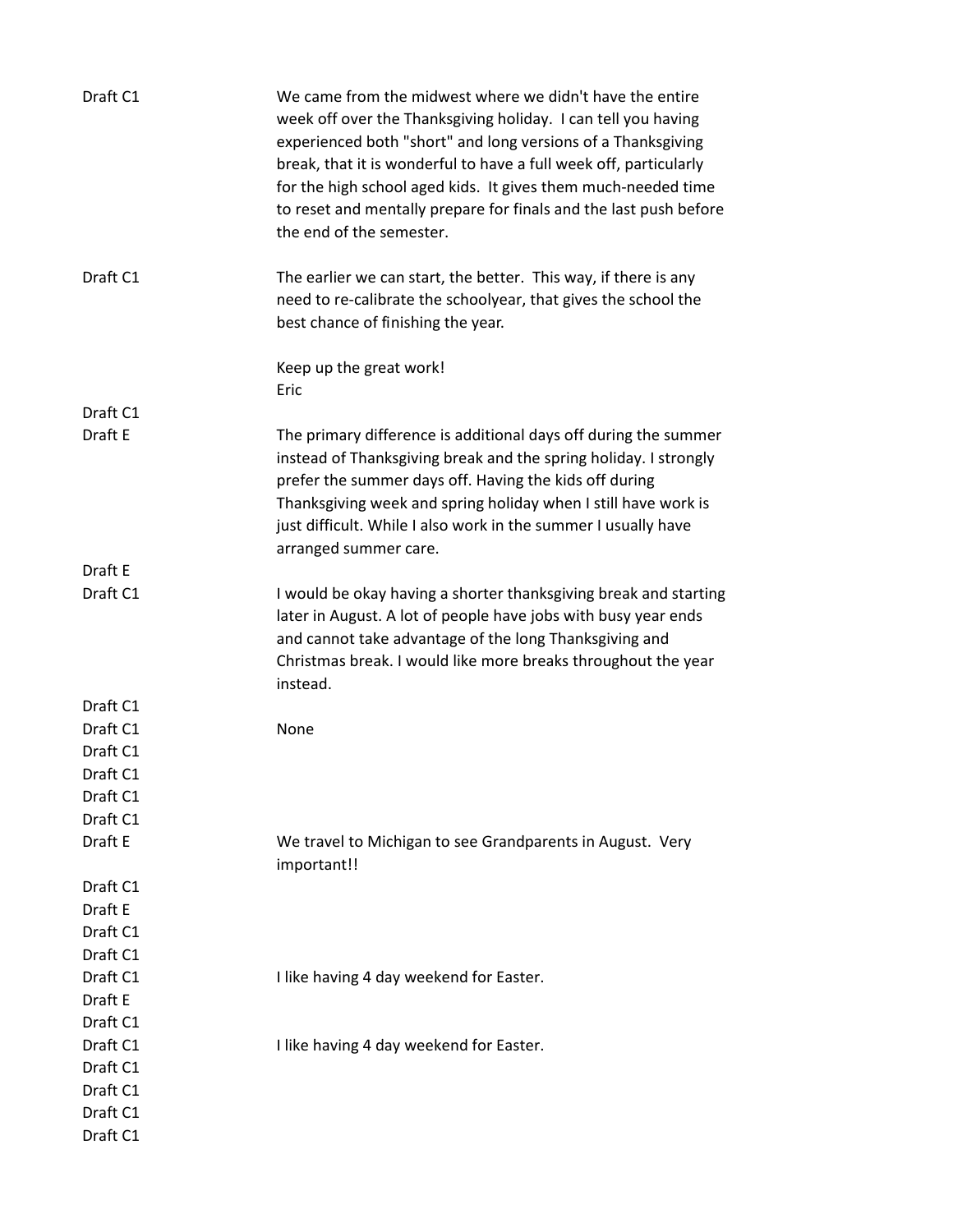| Draft C1            |                                                                                                                                                                                                                                                          |
|---------------------|----------------------------------------------------------------------------------------------------------------------------------------------------------------------------------------------------------------------------------------------------------|
| Draft C1            |                                                                                                                                                                                                                                                          |
| Draft C1            | Need a week off at Thanksgiving. Based on my child support<br>order my daughter has to go to her dads in alternating years for<br>all of thanksgiving break and this would lessen the time he has<br>with her as he lives over an hour away from Conroe. |
| Draft C1            |                                                                                                                                                                                                                                                          |
| Draft C1<br>Draft E | Its preferred if they go in the 17 so that it gives more time to<br>gather supplies even if they dont get full thanksgiving week.<br>They still get a break.                                                                                             |
|                     | Thank you for considering the parents for inputs                                                                                                                                                                                                         |
| Draft C1            |                                                                                                                                                                                                                                                          |
| Draft C1            | Not having the whole week off for thanksgiving would be hard!                                                                                                                                                                                            |
| Draft C1            |                                                                                                                                                                                                                                                          |
| Draft C1            |                                                                                                                                                                                                                                                          |
| Draft E             |                                                                                                                                                                                                                                                          |
| Draft C1            |                                                                                                                                                                                                                                                          |
| Draft C1            |                                                                                                                                                                                                                                                          |
| Draft E             |                                                                                                                                                                                                                                                          |
| Draft C1            |                                                                                                                                                                                                                                                          |
| Draft E             | A week off for Thanksgiving is difficult for working parents to<br>manage especially when there's two+ weeks of vacation time<br>that needs to be allotted for holidays in December/early<br>January.                                                    |
| Draft E             |                                                                                                                                                                                                                                                          |
| Draft E             |                                                                                                                                                                                                                                                          |
| Draft C1            |                                                                                                                                                                                                                                                          |
| Draft C1            |                                                                                                                                                                                                                                                          |
| Draft E             |                                                                                                                                                                                                                                                          |
| Draft C1            | Bunny Monday all the way                                                                                                                                                                                                                                 |
| Draft C1            |                                                                                                                                                                                                                                                          |
| Draft C1            |                                                                                                                                                                                                                                                          |
| Draft E             |                                                                                                                                                                                                                                                          |
| Draft C1            |                                                                                                                                                                                                                                                          |
| Draft C1            |                                                                                                                                                                                                                                                          |
| Draft C1            |                                                                                                                                                                                                                                                          |
| Draft C1            | Prefer the first calendar C1.                                                                                                                                                                                                                            |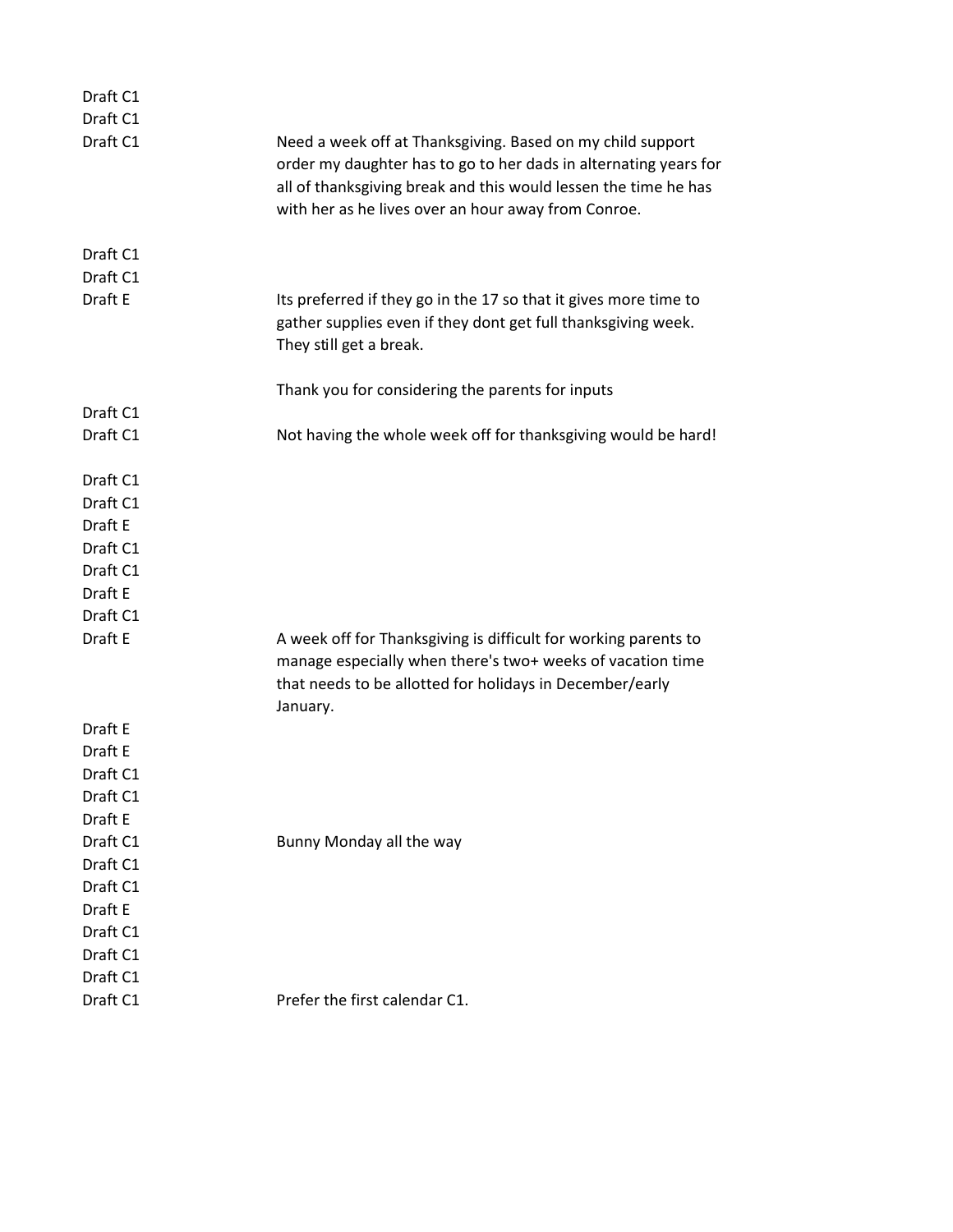| Draft C1            | I don't think going back to only a three day Thanksgiving Break is<br>a good idea. Even now, when students have a full week off,<br>many students often miss the Friday before the break begins.<br>We would have so many students missing school the Monday<br>and Tuesday of Thanksgiving week. |
|---------------------|---------------------------------------------------------------------------------------------------------------------------------------------------------------------------------------------------------------------------------------------------------------------------------------------------|
|                     | I would rather have the full week at Thanksgiving than start<br>school a week later in August.                                                                                                                                                                                                    |
| Draft E             | August 11 is very early to start school year and I do not see a<br>reason why starting so early while many people take still take<br>summer vacation until mid-Aug every summer.<br>Therefore, Aug 17th is much more preferable and more aligned<br>to family summer vacation schedule.           |
| Draft C1            |                                                                                                                                                                                                                                                                                                   |
| Draft C1            |                                                                                                                                                                                                                                                                                                   |
| Draft E             | I don't think the kids need 2 long vacations so close together<br>(Thanksgiving & Christmas) and the earlier start date really<br>takes away from summer vacation time; especially when<br>dealing with children who are in divorced families.                                                    |
| Draft C1            |                                                                                                                                                                                                                                                                                                   |
| Draft C1            |                                                                                                                                                                                                                                                                                                   |
| Draft C1            | Would like to keep the schedule as normal as possible.                                                                                                                                                                                                                                            |
| Draft C1            |                                                                                                                                                                                                                                                                                                   |
| First day August 17 |                                                                                                                                                                                                                                                                                                   |
| Draft E             | - good layout                                                                                                                                                                                                                                                                                     |
|                     | - holidays distributed throughout the year                                                                                                                                                                                                                                                        |
| Draft C1            | I prefer year round school models.                                                                                                                                                                                                                                                                |
| Draft C1            |                                                                                                                                                                                                                                                                                                   |
| Draft C1            | Thanksgiving holiday definitely needs to be the full week Bet<br>the teachers want this!!.,                                                                                                                                                                                                       |
| Draft C1            |                                                                                                                                                                                                                                                                                                   |
| Draft C1            |                                                                                                                                                                                                                                                                                                   |
| Draft C1            |                                                                                                                                                                                                                                                                                                   |
| Draft C1            | Not a fan of starting so early but whole week at Thanksgiving is<br>a plus and ending before Memorial Day.                                                                                                                                                                                        |
| Draft C1            |                                                                                                                                                                                                                                                                                                   |
| Draft C1            |                                                                                                                                                                                                                                                                                                   |
| Draft E             | The more school days for the kids the better.                                                                                                                                                                                                                                                     |
| Draft C1            |                                                                                                                                                                                                                                                                                                   |
| Draft C1            |                                                                                                                                                                                                                                                                                                   |
| Draft C1            |                                                                                                                                                                                                                                                                                                   |
| Draft C1            |                                                                                                                                                                                                                                                                                                   |
| Draft C1            |                                                                                                                                                                                                                                                                                                   |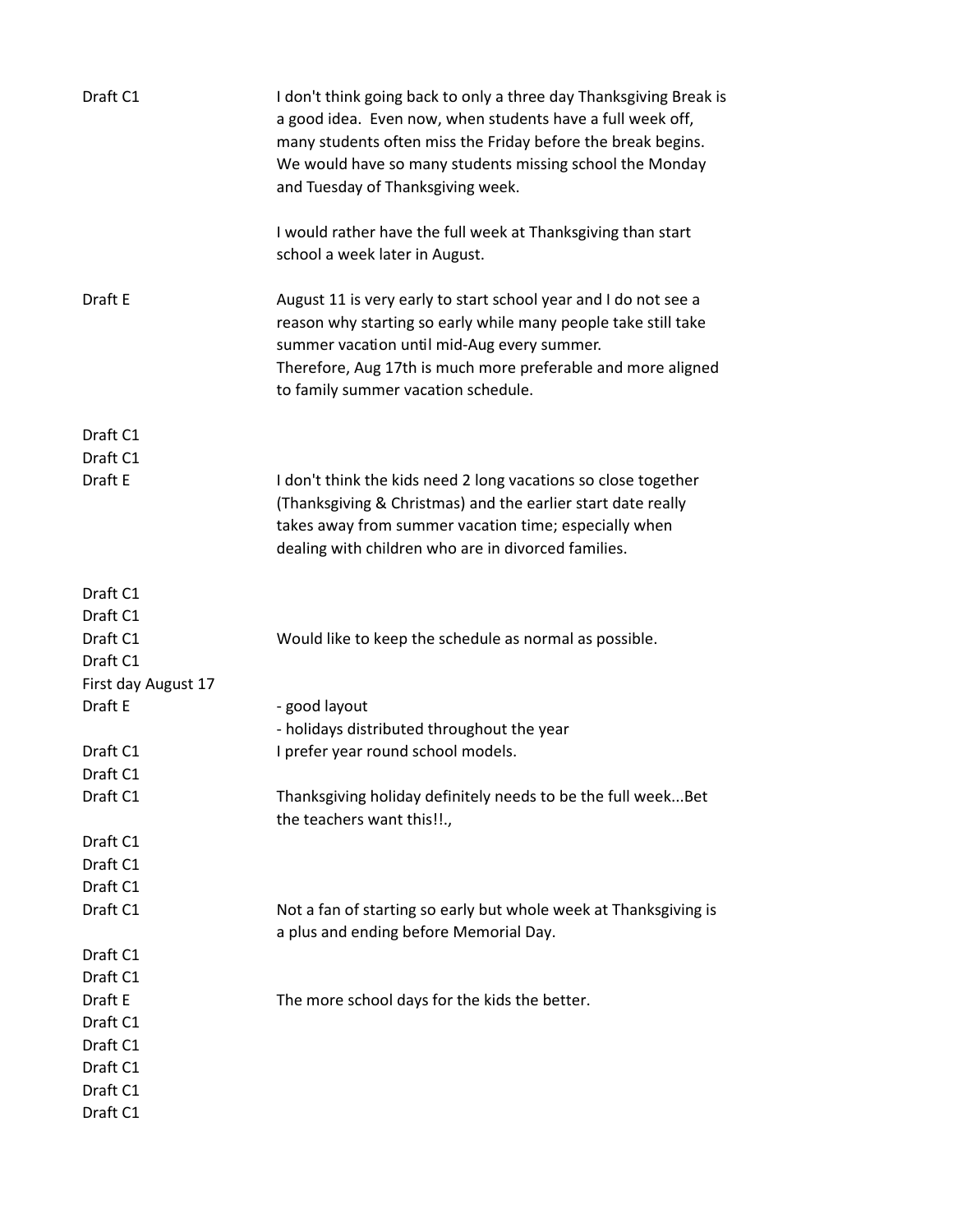| Draft C1           | Hard to believe there is a calendar with 3 days off for<br>thanksgiving. Too many people travel and after the year we<br>have had, and if this keeps going then a week off is very much<br>looked forward to. So I am choosing the calendar with the week<br>off for Thanksgiving.                                                                                                                                     |
|--------------------|------------------------------------------------------------------------------------------------------------------------------------------------------------------------------------------------------------------------------------------------------------------------------------------------------------------------------------------------------------------------------------------------------------------------|
| Draft C1           | I like having the extra day off in February and the extended<br>Thanksgiving break. The earlier start is an acceptable trade-off.                                                                                                                                                                                                                                                                                      |
| Draft C1           |                                                                                                                                                                                                                                                                                                                                                                                                                        |
| Draft E<br>Draft E | We would rather have the time off during the summer, and                                                                                                                                                                                                                                                                                                                                                               |
|                    | have a later start date. Having a shorter break at Thanksgiving is<br>perfectly acceptable since the local corporations (parents) only<br>have 2 days allocated for Thanksgiving holiday. Our family<br>prefers to travel during the summer, hence the preferred later<br>start date.                                                                                                                                  |
| Draft C1           |                                                                                                                                                                                                                                                                                                                                                                                                                        |
| Draft C1           |                                                                                                                                                                                                                                                                                                                                                                                                                        |
| Draft C1           |                                                                                                                                                                                                                                                                                                                                                                                                                        |
| Draft C1           |                                                                                                                                                                                                                                                                                                                                                                                                                        |
| Draft E            |                                                                                                                                                                                                                                                                                                                                                                                                                        |
| Draft C1           |                                                                                                                                                                                                                                                                                                                                                                                                                        |
| Draft C1           | One week off at Thanksgiving was the deciding factor for me.                                                                                                                                                                                                                                                                                                                                                           |
| Draft C1           |                                                                                                                                                                                                                                                                                                                                                                                                                        |
| Draft E            | What happened to starting after Labor Day and ending before<br>Memorial day?<br>Kids don't need a whole week at Thanksgiving                                                                                                                                                                                                                                                                                           |
| Draft C1           | 2 weeks for Winter Break is enough                                                                                                                                                                                                                                                                                                                                                                                     |
| Draft C1           |                                                                                                                                                                                                                                                                                                                                                                                                                        |
| Draft C1           | I would much rather have my students start early and have a full<br>week for Thanksgiving. By that time of the year, we are all<br>needing a full week break!                                                                                                                                                                                                                                                          |
| Draft C1           |                                                                                                                                                                                                                                                                                                                                                                                                                        |
| Draft E            | In April, you have 15-18 listed as a holiday, but the 17th and<br>18th are a Saturday and Sunday, so I don't understand it. Also, is<br>there any way to change spring break to be in April, like New<br>Caney ISD has done? It is never warm enough in early March to<br>enjoy it and it would help with crowing in local cities, which is<br>more important now more than ever, to have a staggered<br>spring break. |
| Draft C1           | I feel that we as families would like to spend more time off<br>around Thanksgiving.                                                                                                                                                                                                                                                                                                                                   |
| Draft E            |                                                                                                                                                                                                                                                                                                                                                                                                                        |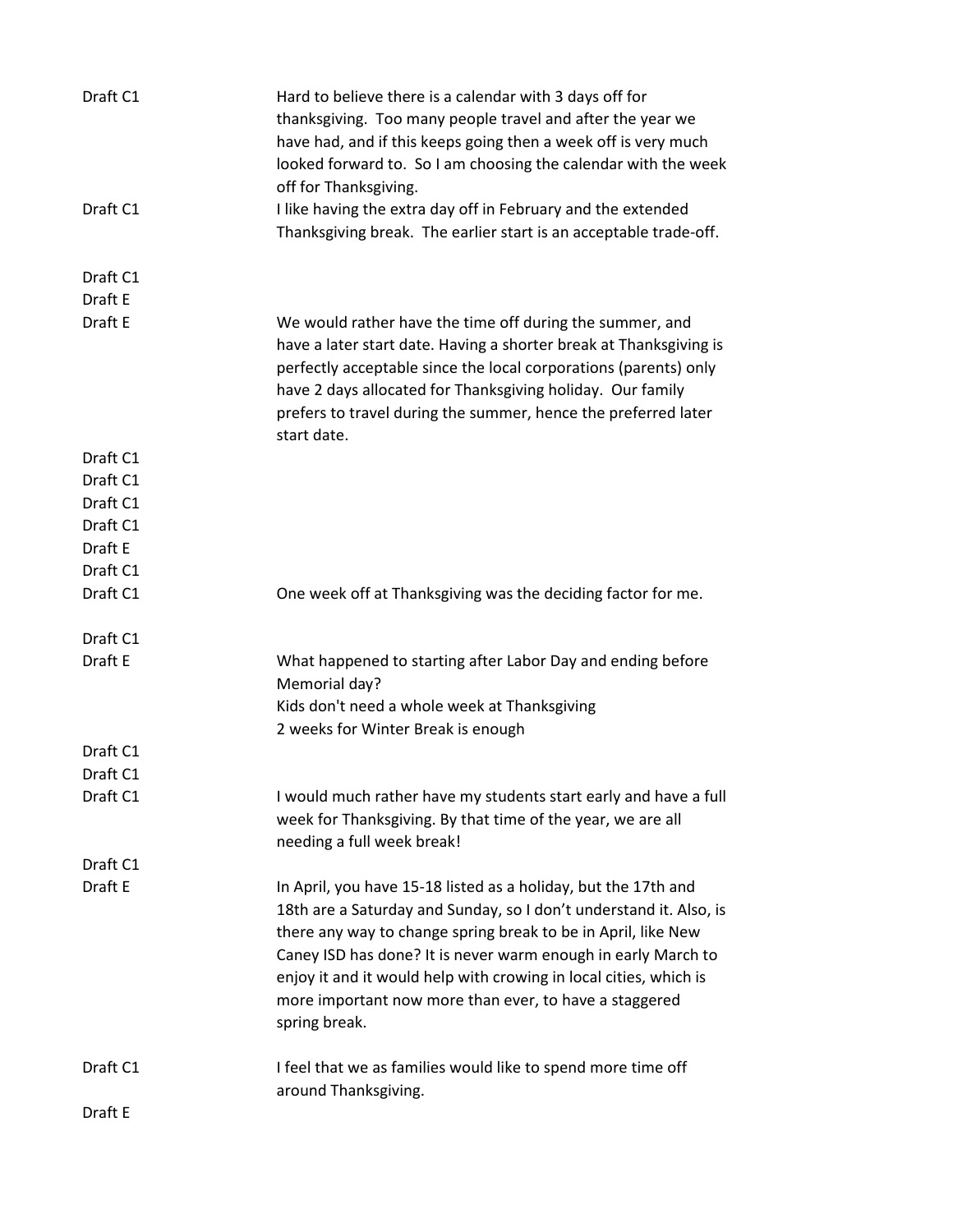| Draft E                                                            | The kids prefer to start earlier and take longer breaks at<br>Thanksgiving and Easter. It also gives us more options to travel<br>for those holidays.                                                                                                                                                                                                                                                                                                                                                                                   |
|--------------------------------------------------------------------|-----------------------------------------------------------------------------------------------------------------------------------------------------------------------------------------------------------------------------------------------------------------------------------------------------------------------------------------------------------------------------------------------------------------------------------------------------------------------------------------------------------------------------------------|
| Draft C1                                                           |                                                                                                                                                                                                                                                                                                                                                                                                                                                                                                                                         |
| Draft E                                                            | Universities start late in August. There is no reason to start High<br>School early in the month. The school year should start as late<br>as possible in August to match with the College calendars.                                                                                                                                                                                                                                                                                                                                    |
| Draft C1                                                           |                                                                                                                                                                                                                                                                                                                                                                                                                                                                                                                                         |
| Draft C1                                                           |                                                                                                                                                                                                                                                                                                                                                                                                                                                                                                                                         |
| Draft C1                                                           |                                                                                                                                                                                                                                                                                                                                                                                                                                                                                                                                         |
| Draft C1                                                           |                                                                                                                                                                                                                                                                                                                                                                                                                                                                                                                                         |
| Draft C1                                                           |                                                                                                                                                                                                                                                                                                                                                                                                                                                                                                                                         |
| Draft C1                                                           | Would the ISD consider uniforms and Year Round School<br>Calendar? Students in year-round schools have more breaks.<br>They get to enjoy time off in every season. Year-round schools<br>allow families to plan vacations at times other than summer.<br>Students in year-round schools are most likely to be more<br>advance than traditional US schools. Most European schools<br>are year-round. With this schedule, I believe it will place<br>ConroelSD ahead of its competitors. Let's take CISD above all<br>other ISD's in USA. |
| Draft C1<br>Draft C1<br>Draft C1<br>Draft E<br>Draft E<br>Draft C1 |                                                                                                                                                                                                                                                                                                                                                                                                                                                                                                                                         |
| Draft C1                                                           | I like the full week at Thanksgiving & having a 4-day weekend in<br>April for mental health breaks. I don't like starting before August<br>17, but I'll deal with that for the trade of the times off<br>mentioned above.                                                                                                                                                                                                                                                                                                               |
| Draft C1                                                           |                                                                                                                                                                                                                                                                                                                                                                                                                                                                                                                                         |
| Draft E                                                            |                                                                                                                                                                                                                                                                                                                                                                                                                                                                                                                                         |
| Draft C1                                                           |                                                                                                                                                                                                                                                                                                                                                                                                                                                                                                                                         |
| Draft E                                                            | With everything that has gone on this year, I was hoping to see<br>a calendar that started around the 17th but still protected our<br>week at Thanksgiving. So many people are missing Thanksgiving<br>with their family this year and would like that week but at the<br>same time want a little longer for summer since it may be mid<br>summer before it is even recommended to start traveling given<br>that it may take til summer for children and young parents to be<br>vaccinated. Of the 2 I chose draft E though.            |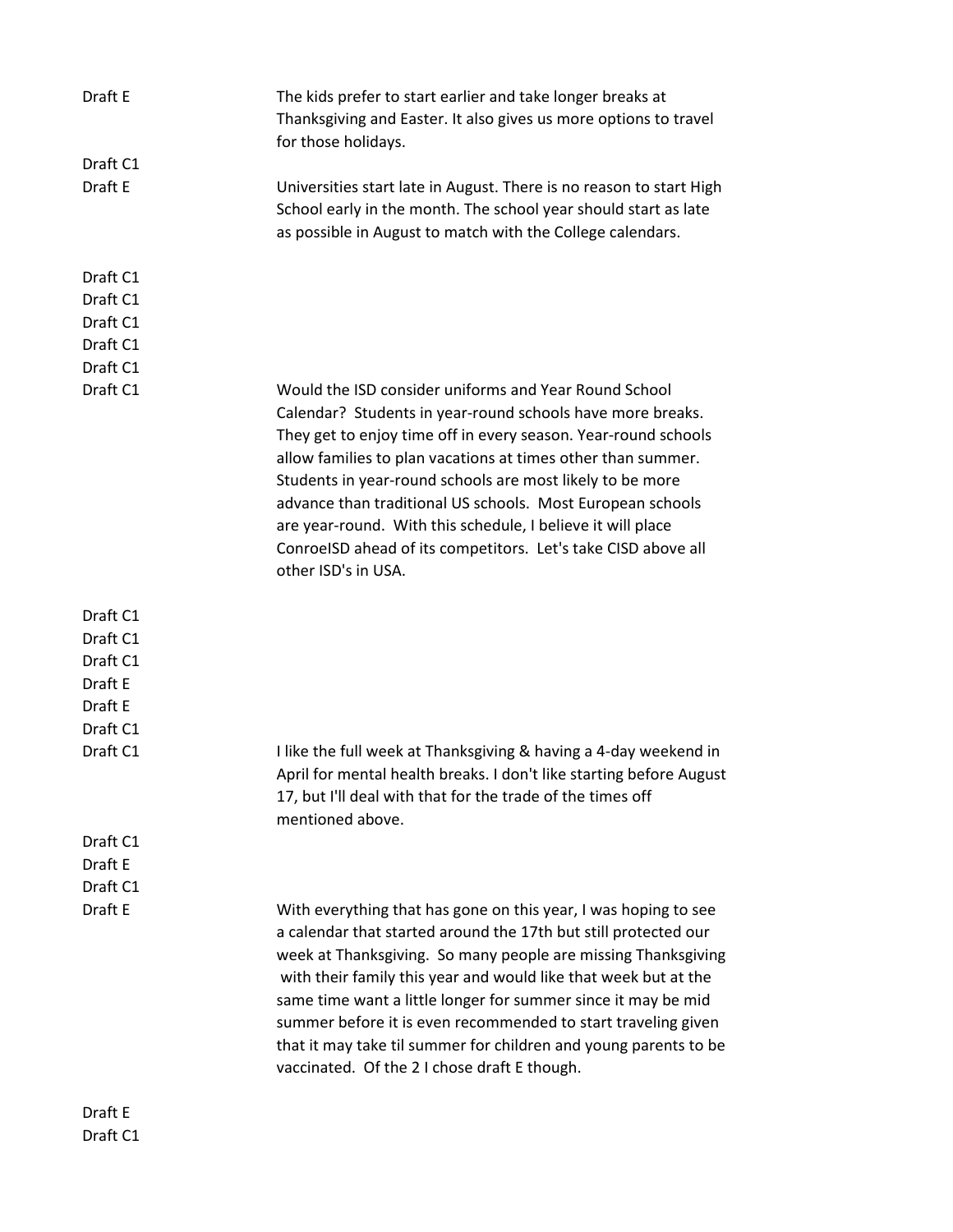| Draft E  |                                                                                                                                                                                                                                                                                                                                                                                                                                                                                                                              |
|----------|------------------------------------------------------------------------------------------------------------------------------------------------------------------------------------------------------------------------------------------------------------------------------------------------------------------------------------------------------------------------------------------------------------------------------------------------------------------------------------------------------------------------------|
| Draft C1 |                                                                                                                                                                                                                                                                                                                                                                                                                                                                                                                              |
| Draft C1 |                                                                                                                                                                                                                                                                                                                                                                                                                                                                                                                              |
| Draft C1 | Nothing should be changed on the calendar. I strongly disagree                                                                                                                                                                                                                                                                                                                                                                                                                                                               |
|          | with more school days being added.                                                                                                                                                                                                                                                                                                                                                                                                                                                                                           |
| Draft E  | I prefer the later start date in August for draft E.                                                                                                                                                                                                                                                                                                                                                                                                                                                                         |
| Draft C1 |                                                                                                                                                                                                                                                                                                                                                                                                                                                                                                                              |
| Draft C1 |                                                                                                                                                                                                                                                                                                                                                                                                                                                                                                                              |
| Draft C1 |                                                                                                                                                                                                                                                                                                                                                                                                                                                                                                                              |
| Draft E  | Really prefer to go back later and have full week of<br>Thanksgiving. Too hot to start mid August. Lengthen the day or<br>take away a few days after New Years. Working parents aren't<br>off after Jan 2. Don't need 4 day weekend in Oct. lots of areas<br>they could improve on. There were better options when there<br>were 4 calendar options prior to these two                                                                                                                                                       |
| Draft C1 |                                                                                                                                                                                                                                                                                                                                                                                                                                                                                                                              |
| Draft E  | With everything that has gone on this year, I was hoping to see<br>a calendar that started around the 17th but still protected our<br>week at Thanksgiving. So many people are missing Thanksgiving<br>with their family this year and would like that week but at the<br>same time want a little longer for summer since it may be mid<br>summer before it is even recommended to start traveling given<br>that it may take til summer for children and young parents to be<br>vaccinated. Of the 2 I chose draft E though. |
| Draft C1 |                                                                                                                                                                                                                                                                                                                                                                                                                                                                                                                              |
| Draft C1 |                                                                                                                                                                                                                                                                                                                                                                                                                                                                                                                              |
| Draft C1 |                                                                                                                                                                                                                                                                                                                                                                                                                                                                                                                              |
| Draft C1 |                                                                                                                                                                                                                                                                                                                                                                                                                                                                                                                              |
| Draft E  |                                                                                                                                                                                                                                                                                                                                                                                                                                                                                                                              |
| Draft E  |                                                                                                                                                                                                                                                                                                                                                                                                                                                                                                                              |
| Draft E  |                                                                                                                                                                                                                                                                                                                                                                                                                                                                                                                              |
| Draft C1 |                                                                                                                                                                                                                                                                                                                                                                                                                                                                                                                              |
| Draft C1 |                                                                                                                                                                                                                                                                                                                                                                                                                                                                                                                              |
| Draft E  | Would prefer the first day of school to be on a Monday on<br>whatever draft is selected.                                                                                                                                                                                                                                                                                                                                                                                                                                     |
| Draft C1 |                                                                                                                                                                                                                                                                                                                                                                                                                                                                                                                              |
| Draft C1 |                                                                                                                                                                                                                                                                                                                                                                                                                                                                                                                              |
| Draft C1 | Monday and Tuesday of Thanksgiving week have traditionally<br>been wasted days. You can't introduce new topics as so many<br>students are absent.                                                                                                                                                                                                                                                                                                                                                                            |
| Draft C1 |                                                                                                                                                                                                                                                                                                                                                                                                                                                                                                                              |
| Draft C1 | Please don't take away any short breaks or Thanksgiving holiday<br>time. Teachers and subs NEED that time off during the year!                                                                                                                                                                                                                                                                                                                                                                                               |
| Draft C1 |                                                                                                                                                                                                                                                                                                                                                                                                                                                                                                                              |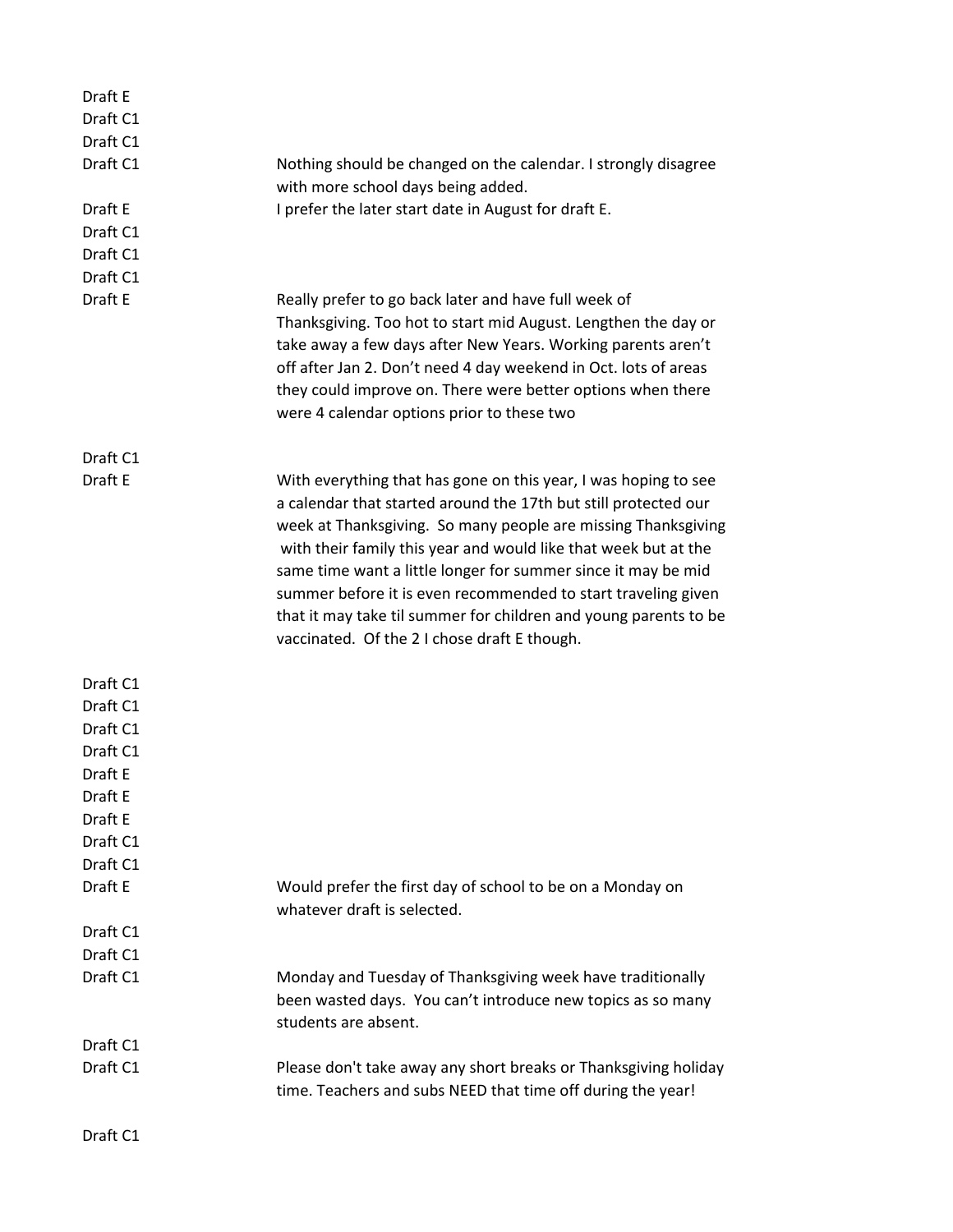| Draft C1 | I like the starting school earlier with the week of on<br>thanksgiving. If reports are correct then next school year we<br>should be mask free and back to "normal" being able to travel<br>to have a thanksgiving with family would be worth it.           |
|----------|-------------------------------------------------------------------------------------------------------------------------------------------------------------------------------------------------------------------------------------------------------------|
| Draft C1 |                                                                                                                                                                                                                                                             |
| Draft C1 | I'm really glad y'all are asking our opinion, and I'm especially<br>glad that Christmas break ends right after New Year's instead of<br>going until the next weekend. I think that put a lot of<br>unnecessary strian on families with two working parents. |
| Draft E  |                                                                                                                                                                                                                                                             |
| Draft C1 |                                                                                                                                                                                                                                                             |
| Draft C1 |                                                                                                                                                                                                                                                             |
| Draft C1 |                                                                                                                                                                                                                                                             |
| Draft C1 |                                                                                                                                                                                                                                                             |
| Draft C1 |                                                                                                                                                                                                                                                             |
| Draft C1 |                                                                                                                                                                                                                                                             |
| Draft C1 | What happened to the other calendars? August 11th is so early.                                                                                                                                                                                              |
|          | Why can't school start on an actual Monday?                                                                                                                                                                                                                 |
| Draft E  |                                                                                                                                                                                                                                                             |
| Draft E  |                                                                                                                                                                                                                                                             |
| Draft C1 |                                                                                                                                                                                                                                                             |
| Draft C1 | Kids are use to a week out at Thanksgiving don't take away what<br>like normalcy they have left                                                                                                                                                             |
| Draft C1 | C1 is something the kids are accustomed to. Taking the week off                                                                                                                                                                                             |
|          | for Thanksgiving is something they look forward to. I don't think                                                                                                                                                                                           |
|          | they mind starting a little earlier in August.                                                                                                                                                                                                              |
| Draft C1 |                                                                                                                                                                                                                                                             |
| Draft C1 |                                                                                                                                                                                                                                                             |
| Draft C1 |                                                                                                                                                                                                                                                             |
| Draft C1 |                                                                                                                                                                                                                                                             |
| Draft C1 |                                                                                                                                                                                                                                                             |
| Draft C1 | I'm voting for Draft C1. Thank you.                                                                                                                                                                                                                         |
| Draft C1 |                                                                                                                                                                                                                                                             |
| Draft C1 | I'm voting for Draft C1. Thank you.                                                                                                                                                                                                                         |
| Draft C1 |                                                                                                                                                                                                                                                             |
| Draft E  |                                                                                                                                                                                                                                                             |
| Draft C1 | Strong preference for C1 over E. The later summer start and<br>lack of full Thanksgiving week of vacation are big negatives for E.                                                                                                                          |
| Draft C1 | Prefer a full week at Thanksgiving and starting the school year<br>on a Wednesday.                                                                                                                                                                          |
| Draft C1 |                                                                                                                                                                                                                                                             |
| Draft C1 | Not having the whole week off for thanksgiving would be hard!                                                                                                                                                                                               |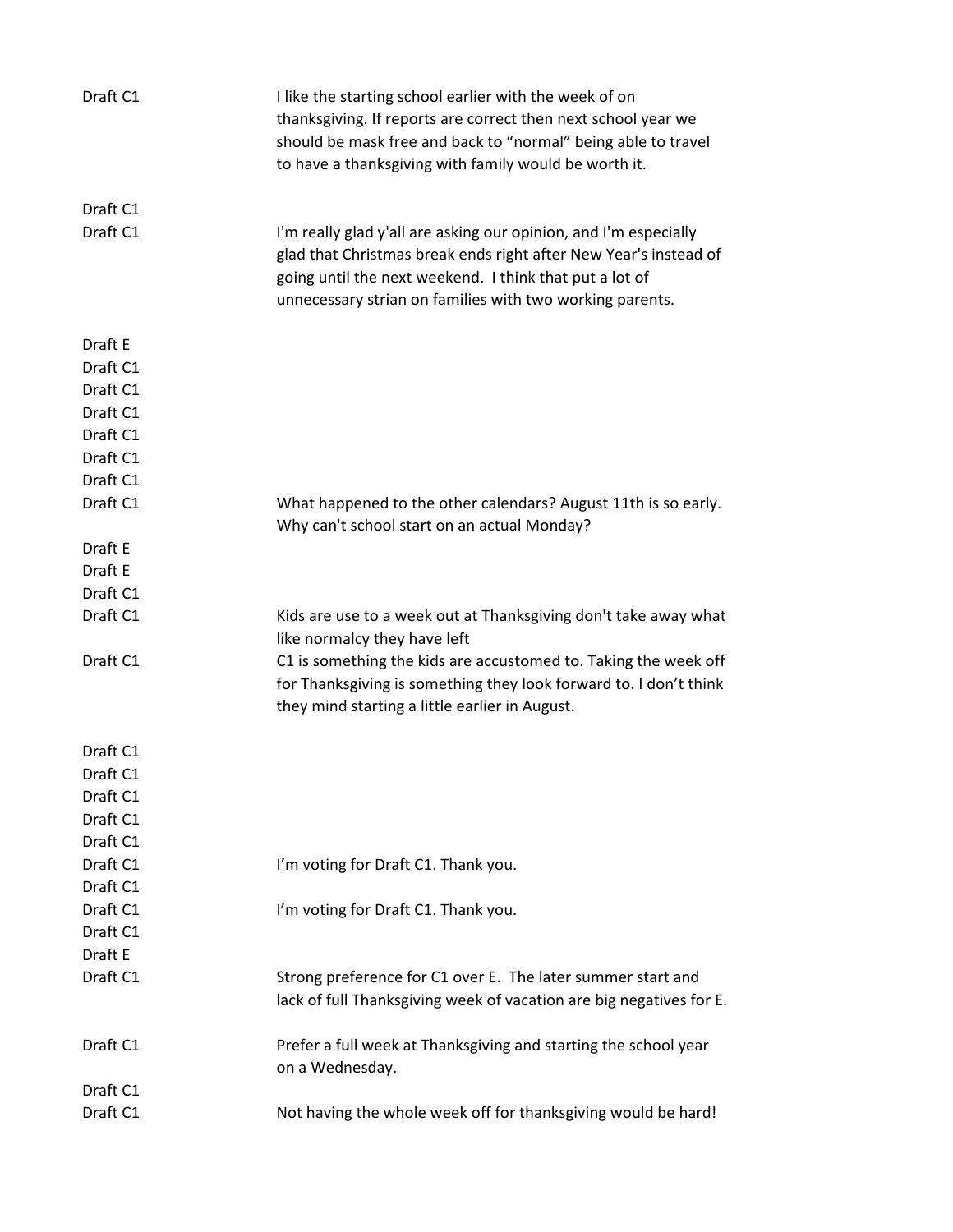| Draft C1             |                                                                                                                                                                                                                                                                                                                                                                                                                                                                                                                                           |
|----------------------|-------------------------------------------------------------------------------------------------------------------------------------------------------------------------------------------------------------------------------------------------------------------------------------------------------------------------------------------------------------------------------------------------------------------------------------------------------------------------------------------------------------------------------------------|
| Draft C1             |                                                                                                                                                                                                                                                                                                                                                                                                                                                                                                                                           |
| Draft E              |                                                                                                                                                                                                                                                                                                                                                                                                                                                                                                                                           |
| Draft C1             |                                                                                                                                                                                                                                                                                                                                                                                                                                                                                                                                           |
| Draft C1             | I prefer C1 over E because of the extra breaks. However, if we<br>will still have to teach with COVID hanging over us I would<br>prefer a later start date. This has been a very hard school year<br>for teachers doing both remote and face to face. Thank you for<br>your hard work!                                                                                                                                                                                                                                                    |
| Draft E              |                                                                                                                                                                                                                                                                                                                                                                                                                                                                                                                                           |
| Draft E              |                                                                                                                                                                                                                                                                                                                                                                                                                                                                                                                                           |
| Draft E              | Prefer a later start in August                                                                                                                                                                                                                                                                                                                                                                                                                                                                                                            |
| Draft C1             | They both stink! I chose C1 not because it's so great, since it<br>starts school too early, but because of Thanksgiving. Draft E not<br>having a full week at Thanksgiving makes it unacceptable in<br>many ways: can't travel easily, kids and teachers just wouldn't<br>be present that week anyway, difficulty for divorced parents<br>with standard custody. Why does the number of days continue<br>to drop? Most states still 180, TX was and now doesn't have a<br>requirement. TX Student scores compared to national are falling |
| Draft C1             | Teachers need the week off at Thanksgiving                                                                                                                                                                                                                                                                                                                                                                                                                                                                                                |
| Draft C1<br>Draft C1 |                                                                                                                                                                                                                                                                                                                                                                                                                                                                                                                                           |
| Draft C1             |                                                                                                                                                                                                                                                                                                                                                                                                                                                                                                                                           |
| Draft C1             | N/A                                                                                                                                                                                                                                                                                                                                                                                                                                                                                                                                       |
| Draft C1             | The big difference for me is having the week at thanksgiving.                                                                                                                                                                                                                                                                                                                                                                                                                                                                             |
|                      | The start and end are not as big a deal.                                                                                                                                                                                                                                                                                                                                                                                                                                                                                                  |
| Draft C1             | Not giving a full week of thanksgiving break is a terrible idea.<br>Even if there is school - a lot of people travel to see family and<br>won't be there, including my family. What a waste of school<br>days. If you start earlier, people will grumble, but they'll be<br>there.<br>Personally, I would love to see a shift towards shorter summer<br>breaks, but more break times during the school year to allow<br>time for processing & regrouping so we can go back to school<br>fresh and ready to learn.                         |
| Draft E              | Is still to hot $\bigotimes$ in the first week s of August.                                                                                                                                                                                                                                                                                                                                                                                                                                                                               |
| Draft E              | Is still to hot $\bigotimes$ in the first week s of August.                                                                                                                                                                                                                                                                                                                                                                                                                                                                               |
| Draft C1             |                                                                                                                                                                                                                                                                                                                                                                                                                                                                                                                                           |
| Draft C1             |                                                                                                                                                                                                                                                                                                                                                                                                                                                                                                                                           |
| Draft C1             |                                                                                                                                                                                                                                                                                                                                                                                                                                                                                                                                           |
| Draft C1             |                                                                                                                                                                                                                                                                                                                                                                                                                                                                                                                                           |
| Draft C1             | N/A                                                                                                                                                                                                                                                                                                                                                                                                                                                                                                                                       |
| Draft C1             |                                                                                                                                                                                                                                                                                                                                                                                                                                                                                                                                           |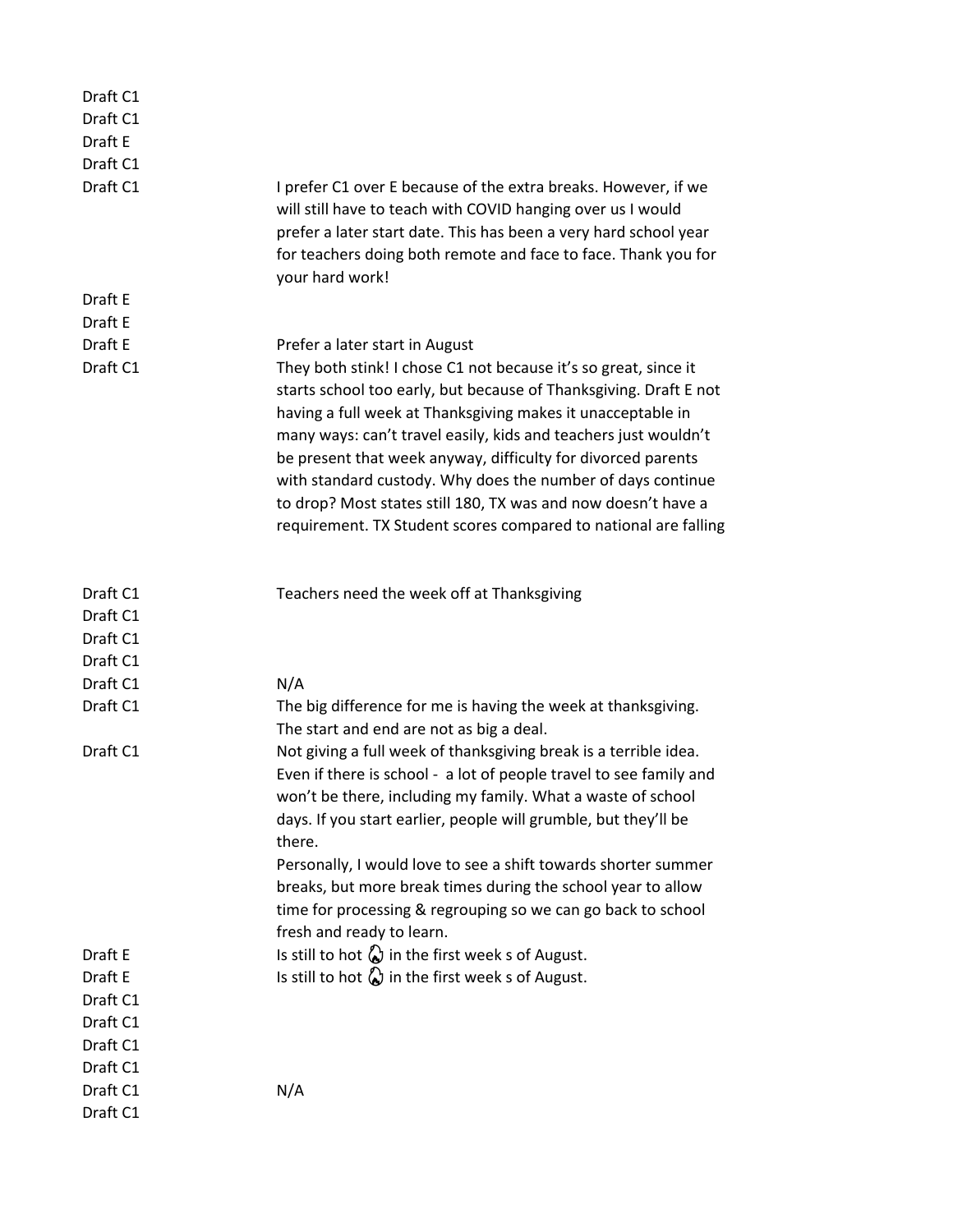| Draft C1 | As a teacher, a week off for Thanksgiving is necessary I think,<br>both for the children and the teachers.                                                                                                                                                                                                                 |
|----------|----------------------------------------------------------------------------------------------------------------------------------------------------------------------------------------------------------------------------------------------------------------------------------------------------------------------------|
| Draft E  |                                                                                                                                                                                                                                                                                                                            |
| Draft C1 |                                                                                                                                                                                                                                                                                                                            |
| Draft C1 | I would prefer to start a little earlier and have a few days off<br>sprinkled throughout the year. As a teacher, doing both in class<br>and virtual, those few days "off" in between has helped me<br>catch my breath and retain my sanity.                                                                                |
| Draft C1 |                                                                                                                                                                                                                                                                                                                            |
| Draft C1 |                                                                                                                                                                                                                                                                                                                            |
| Draft C1 |                                                                                                                                                                                                                                                                                                                            |
| Draft C1 |                                                                                                                                                                                                                                                                                                                            |
| Draft E  |                                                                                                                                                                                                                                                                                                                            |
| Draft C1 |                                                                                                                                                                                                                                                                                                                            |
| Draft C1 | C1 all the way                                                                                                                                                                                                                                                                                                             |
| Draft C1 | As a teacher, I think it would be better to stick with the week<br>off at Thanksgiving. This has become the norm these past few<br>years and families are accustomed to this. Attendance would<br>be LOW for the day of Thanksgiving week.                                                                                 |
| Draft C1 |                                                                                                                                                                                                                                                                                                                            |
| Draft C1 |                                                                                                                                                                                                                                                                                                                            |
| Draft C1 |                                                                                                                                                                                                                                                                                                                            |
| Draft E  | I prefer that the students go in later in August due to the heat<br>and just logistics with care for them. I know as a ex teacher that<br>the days during Thanksgiving break will be hard because parents<br>will be traveling and will take students out of school. We had<br>that schedule when I was teaching for CISD. |
| Draft C1 |                                                                                                                                                                                                                                                                                                                            |
| Draft C1 |                                                                                                                                                                                                                                                                                                                            |
| Draft C1 | Terrible to have to choose between starting ridiculously early in<br>August and having Thanksgiving week off. $\odot$                                                                                                                                                                                                      |
| Draft C1 | We are so accustomed to a week at thanksgiving and the breaks<br>are important.                                                                                                                                                                                                                                            |
| Draft C1 | Need a full week off at Thanksgiving for travel                                                                                                                                                                                                                                                                            |
| Draft C1 |                                                                                                                                                                                                                                                                                                                            |
| Draft C1 |                                                                                                                                                                                                                                                                                                                            |
| Draft C1 |                                                                                                                                                                                                                                                                                                                            |
| Draft E  |                                                                                                                                                                                                                                                                                                                            |
| Draft C1 |                                                                                                                                                                                                                                                                                                                            |
| Draft C1 | Why are summers getting shorter and shorter? As employees<br>we look forward to our summers and long holiday breaks. We<br>need these breaks to refuel. Please don't take this away from                                                                                                                                   |
| Draft C1 | us.                                                                                                                                                                                                                                                                                                                        |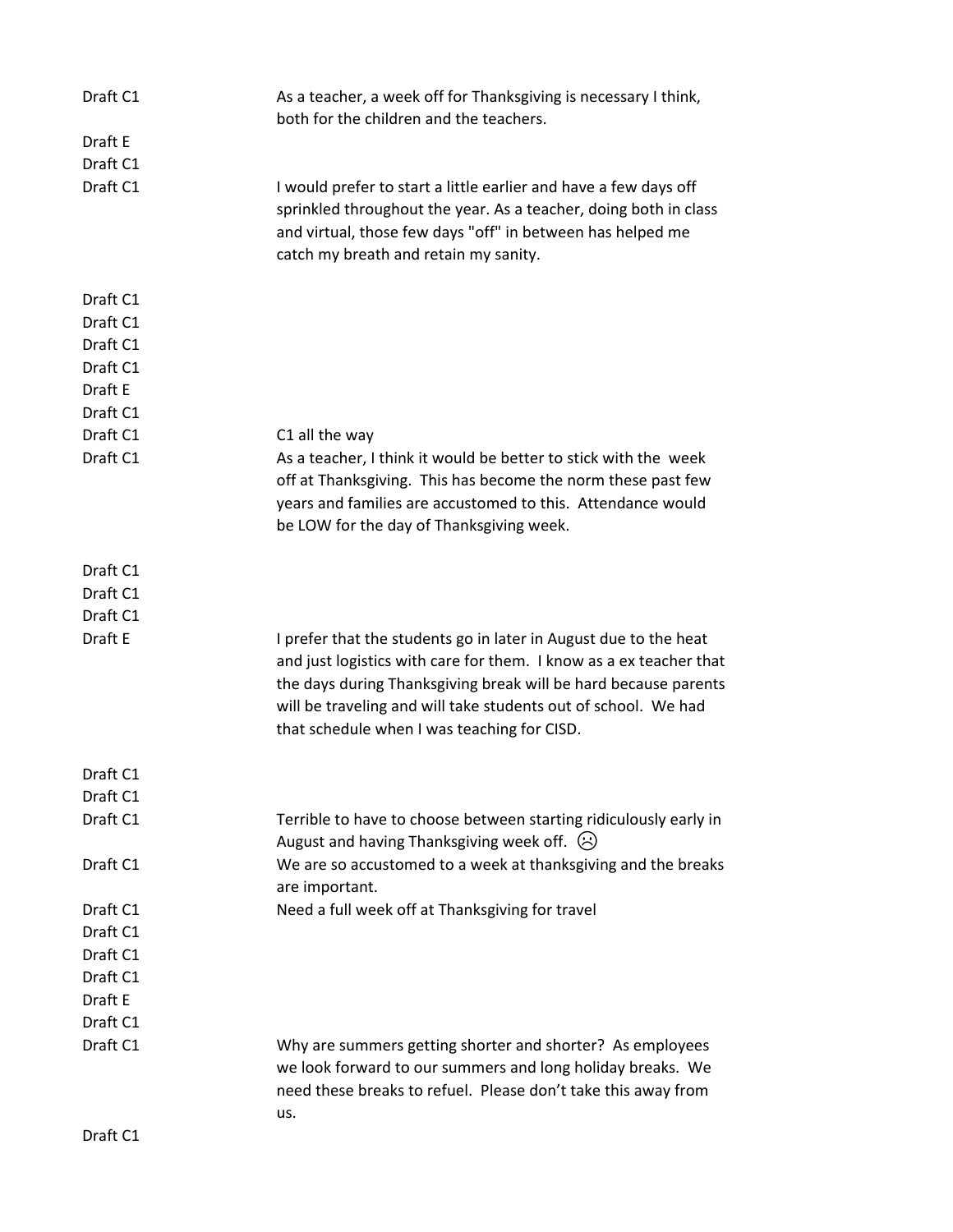| Draft C1 |                                                                     |
|----------|---------------------------------------------------------------------|
| Draft C1 |                                                                     |
| Draft C1 |                                                                     |
| Draft C1 | a mi me gusta como esta poreso escogí en primero, ¿porque lo        |
|          | quieren cambiar?.                                                   |
| Draft C1 |                                                                     |
| Draft C1 |                                                                     |
| Draft E  |                                                                     |
| Draft C1 |                                                                     |
| Draft C1 | The thanksgiving break needs to be for a week that's what the       |
|          | kids and teacher are used to and that helps them have a break       |
|          | before finals for the grading period                                |
| Draft C1 |                                                                     |
| Draft C1 | Students may take the Monday and Tuesday off during the             |
|          | Thanksgiving week anyway, so we would have lost two days of         |
|          | instruction.                                                        |
| Draft C1 |                                                                     |
| Draft C1 |                                                                     |
| Draft C1 |                                                                     |
| Draft C1 |                                                                     |
| Draft C1 | We need traditional week off for Thanksgiving.                      |
| Draft E  | I think everyone values having some time off throughout the         |
|          | school year.                                                        |
| Draft C1 |                                                                     |
| Draft E  |                                                                     |
| Draft C1 |                                                                     |
| Draft E  |                                                                     |
| Draft C1 |                                                                     |
| Draft C1 |                                                                     |
| Draft E  |                                                                     |
| Draft E  |                                                                     |
| Draft E  |                                                                     |
| Draft E  | This allows families who work most of the summer to be able to      |
|          | go on a vacation the first part of August.                          |
| Draft C1 |                                                                     |
| Draft E  |                                                                     |
| Draft E  | We travel to Michigan to see Grandparents in August. Very           |
|          | important!!                                                         |
| Draft C1 | As a teacher, I really need the full 5 days at thanksgiving to rest |
|          | and get ready for the rest of the semester.                         |
| Draft E  | It seems that the start date keeps moving back earlier every        |
|          | year! If kids play summer sports doesn't give families time to do   |
|          | a family vacation (we did not get to last 2 summers). Please take   |
|          | this into consideration since it affects many of us. Thank you for  |
|          | all you do!!                                                        |
|          |                                                                     |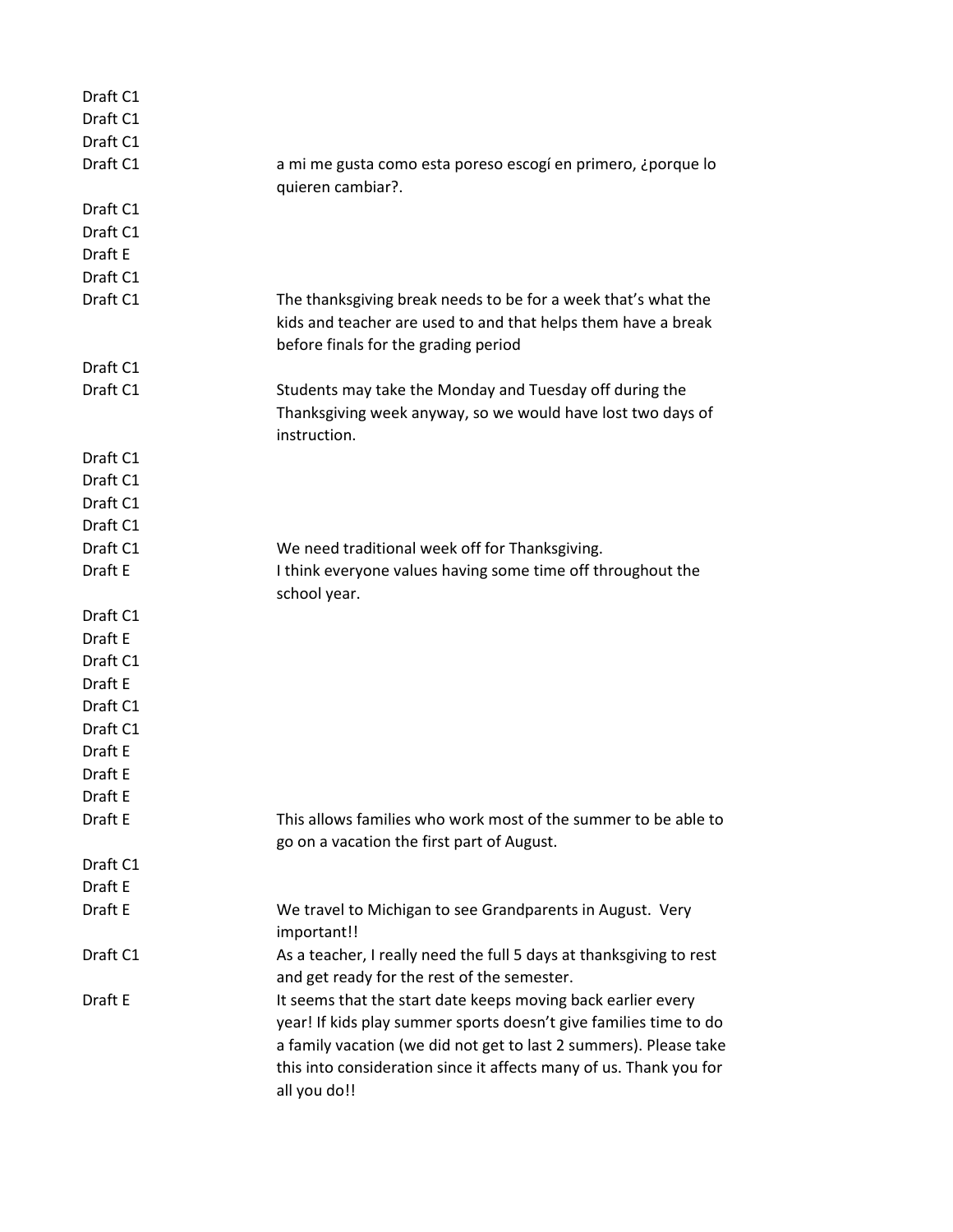| Draft E  | Why do we need the days off in Oct? Could we remove those<br>for a full week of thanksgiving break? If not I'd rather start later                                                                                                                                                                                                                                                                                                                                                             |
|----------|-----------------------------------------------------------------------------------------------------------------------------------------------------------------------------------------------------------------------------------------------------------------------------------------------------------------------------------------------------------------------------------------------------------------------------------------------------------------------------------------------|
|          | and have a shorter thanksgiving                                                                                                                                                                                                                                                                                                                                                                                                                                                               |
| Draft E  |                                                                                                                                                                                                                                                                                                                                                                                                                                                                                               |
| Draft C1 |                                                                                                                                                                                                                                                                                                                                                                                                                                                                                               |
| Draft E  |                                                                                                                                                                                                                                                                                                                                                                                                                                                                                               |
| Draft C1 |                                                                                                                                                                                                                                                                                                                                                                                                                                                                                               |
| Draft C1 |                                                                                                                                                                                                                                                                                                                                                                                                                                                                                               |
| Draft E  |                                                                                                                                                                                                                                                                                                                                                                                                                                                                                               |
| Draft C1 |                                                                                                                                                                                                                                                                                                                                                                                                                                                                                               |
|          | They need to start later. Draft E has no inclement weather dates. Draft C1 starts too early.                                                                                                                                                                                                                                                                                                                                                                                                  |
| Draft C1 | We are so accustomed to a week at thanksgiving and the breaks<br>are important.                                                                                                                                                                                                                                                                                                                                                                                                               |
| Draft C1 | I am a teacher with my entire family out of state. It is a 10+ hour<br>drive to see them. With two dogs flying is not an option. Cutting<br>Thanksgiving break to 5 days will make it almost impossible for<br>me to see my family during that holiday.                                                                                                                                                                                                                                       |
|          | Teachers need the full break. Kids need the full break. Parents                                                                                                                                                                                                                                                                                                                                                                                                                               |
|          | will still schedule week long vacations over that week.                                                                                                                                                                                                                                                                                                                                                                                                                                       |
| Draft C1 |                                                                                                                                                                                                                                                                                                                                                                                                                                                                                               |
| Draft E  |                                                                                                                                                                                                                                                                                                                                                                                                                                                                                               |
| Draft C1 | Love the well off at Thanksgiving                                                                                                                                                                                                                                                                                                                                                                                                                                                             |
| Draft C1 |                                                                                                                                                                                                                                                                                                                                                                                                                                                                                               |
| Draft C1 |                                                                                                                                                                                                                                                                                                                                                                                                                                                                                               |
| Draft C1 | I like having the whole week of Thanksgiving off. I am glad<br>school will end before Memorial Day.                                                                                                                                                                                                                                                                                                                                                                                           |
| Draft C1 |                                                                                                                                                                                                                                                                                                                                                                                                                                                                                               |
| Draft C1 |                                                                                                                                                                                                                                                                                                                                                                                                                                                                                               |
| Draft C1 |                                                                                                                                                                                                                                                                                                                                                                                                                                                                                               |
| Draft C1 | C1 looks like previous calendars. Draft E has been tried before.<br>If you approve Draft E, how many students will you have<br>present in school the week of Thanksgiving? How many<br>teachers will take personal days to be off the full week of<br>Thanksgiving? How many substitutes will fill in for teachers<br>who are out the 2 days leading up to Thanksgiving? I submit<br>Draft E will present more problems than Draft C1. Is Draft E<br>worth all the problems that could arise? |
| Draft C1 |                                                                                                                                                                                                                                                                                                                                                                                                                                                                                               |
| Draft C1 |                                                                                                                                                                                                                                                                                                                                                                                                                                                                                               |
| Draft C1 |                                                                                                                                                                                                                                                                                                                                                                                                                                                                                               |
| Draft E  |                                                                                                                                                                                                                                                                                                                                                                                                                                                                                               |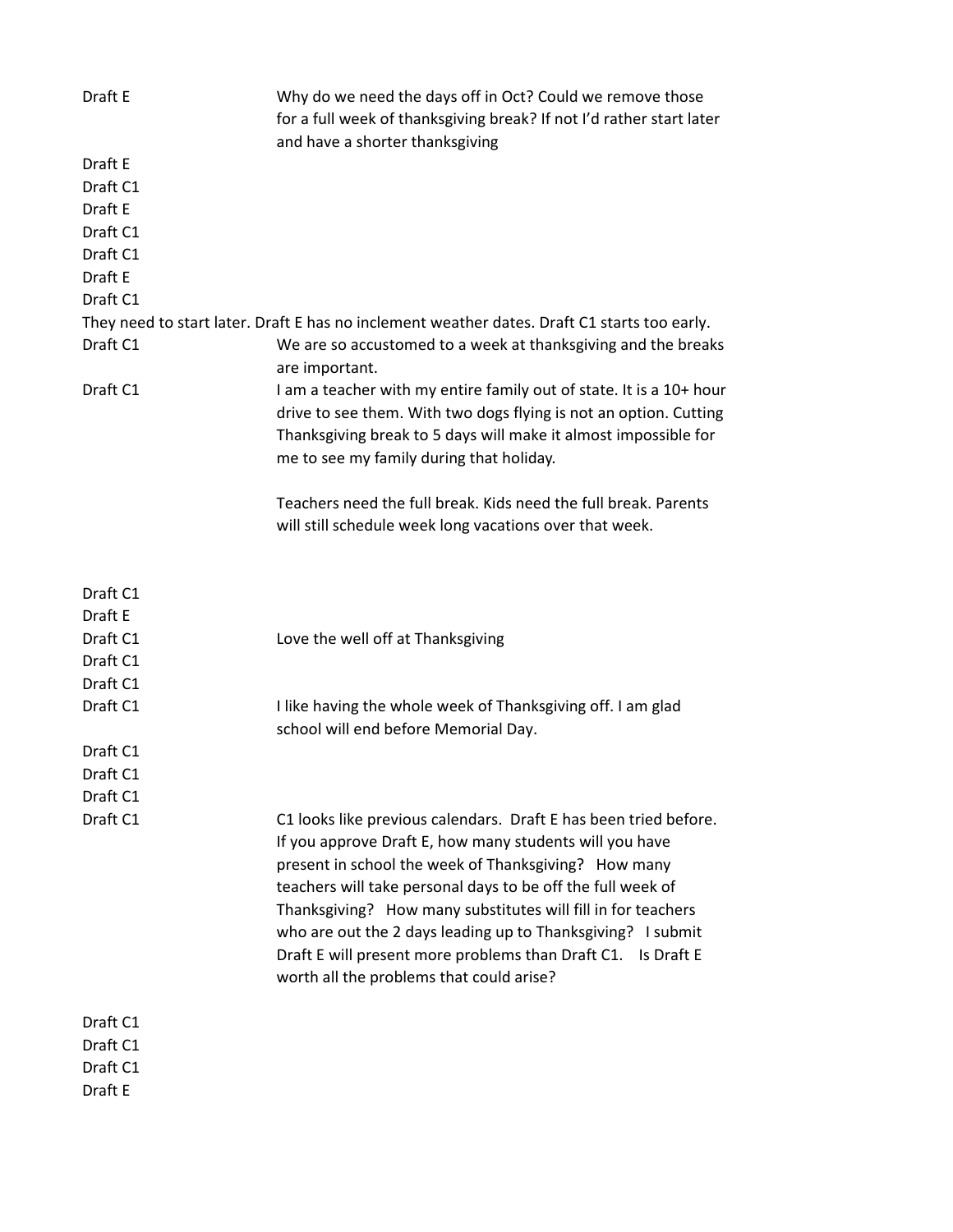| Draft C1 | The extra days off give time to the bus drivers to recharge after<br>hectic schedules and stressful situations we under!                                                                      |
|----------|-----------------------------------------------------------------------------------------------------------------------------------------------------------------------------------------------|
| Draft E  | This allows families who work most of the summer to be able to<br>go on a vacation the first part of August.                                                                                  |
| Draft C1 |                                                                                                                                                                                               |
| Draft C1 |                                                                                                                                                                                               |
| Draft C1 | We much prefer the full week at Thanksgiving. It's so much<br>better for traveling to see family.                                                                                             |
| Draft C1 | I like the earlier start date and the Friday and Monday off at<br>Easter. Either calendar would be fine though.                                                                               |
| Draft C1 | I really don't care when school ends or starts. However, I do<br>prefer to have a full week off for Thanksgiving and 2 weeks for<br>winter break.                                             |
| Draft C1 |                                                                                                                                                                                               |
| Draft C1 |                                                                                                                                                                                               |
| Draft E  | Hello, Eventhough I selected E, I still would like you to consider<br>a week long Thanksgiving break. Even if that means we need to<br>go beyond Memorial day. Appreciate your consideration. |
| Draft C1 |                                                                                                                                                                                               |
| Draft C1 |                                                                                                                                                                                               |
| Draft C1 |                                                                                                                                                                                               |
| Draft C1 |                                                                                                                                                                                               |
| Draft C1 | Teachers and students benefit from an entire week off for<br>Thanksgiving. It works better this way for mental health and<br>traveling.                                                       |
| Draft C1 |                                                                                                                                                                                               |
| Draft C1 |                                                                                                                                                                                               |
| Draft C1 |                                                                                                                                                                                               |
| Draft C1 |                                                                                                                                                                                               |
| Draft C1 | Students and teachers need the week at thanksgiving. It is such<br>a tough point of the year that having that full week is crucial to<br>recouping and resting.                               |
|          | The 4 day weekend at easter would be awesome.                                                                                                                                                 |
| Draft C1 | I feel that a full week off for Thanksgiving is a must.                                                                                                                                       |
| Draft C1 |                                                                                                                                                                                               |
| Draft C1 | I feel that it is important to give students a sufficient break at<br>Thanksgiving to allow additional family time.                                                                           |
| Draft C1 |                                                                                                                                                                                               |
| Draft C1 |                                                                                                                                                                                               |
| Draft E  |                                                                                                                                                                                               |
| Draft C1 | Having the entire week off for thanksgiving break is extremely<br>important.                                                                                                                  |
| Draft E  |                                                                                                                                                                                               |
| Draft E  |                                                                                                                                                                                               |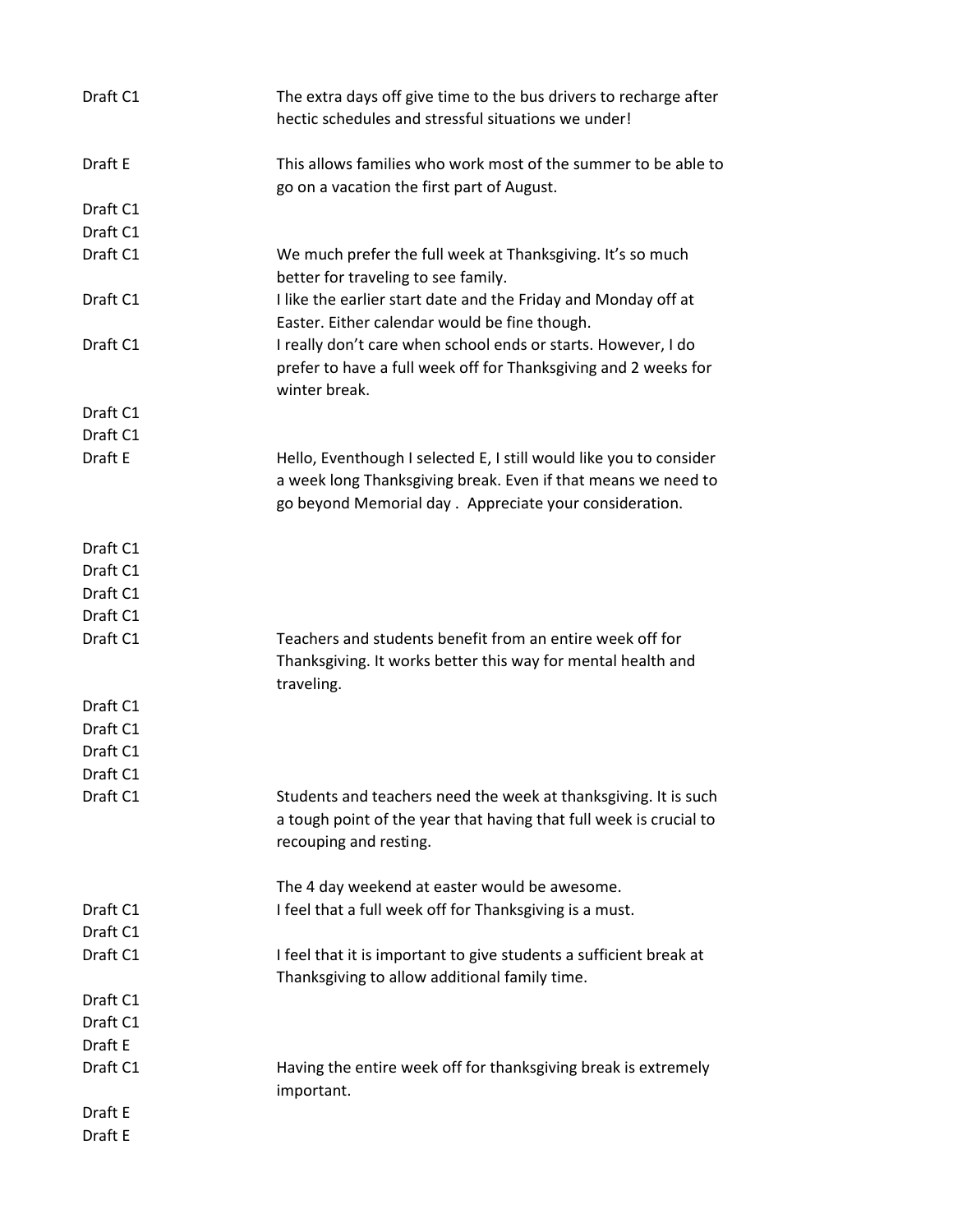| Draft C1           |                                                                                                                                                                                                                                                                                                                                                                                                                                                                                                                         |
|--------------------|-------------------------------------------------------------------------------------------------------------------------------------------------------------------------------------------------------------------------------------------------------------------------------------------------------------------------------------------------------------------------------------------------------------------------------------------------------------------------------------------------------------------------|
| Neither of these   | There were other calendars that were better than these two<br>options. Please consider your teachers. We are working under<br>mental fatigue and stress like never before. We are teaching in<br>person & online at the same time. There's NO work life balance.<br>To get everything on canvas & check with asynchronous<br>learning is beyond time consuming. Starting August 3 with<br>professional development is not ok. We need time with our<br>family's and holidays-or your best people are going to burn out. |
| Draft C1           | I am divorced, and my boys alternate Thanksgiving with their<br>dad and I. If we have a shortened Thanksgiving break, it will<br>make it more challenging for them to fly to see him. I prefer the<br>full week of Thanksgiving break.                                                                                                                                                                                                                                                                                  |
| Draft E            |                                                                                                                                                                                                                                                                                                                                                                                                                                                                                                                         |
| Draft C1           |                                                                                                                                                                                                                                                                                                                                                                                                                                                                                                                         |
| Draft C1           |                                                                                                                                                                                                                                                                                                                                                                                                                                                                                                                         |
| Draft C1           | Teachers and students deserve to have that full thanksgiving<br>week off. Students know break is coming and are not focused<br>and teachers worked too hard to not have a few extra days with<br>their families and recharging to be the best they can be for their<br>students. I do not see why we are starting so early if their year<br>we stated on the 12th, no need for that.                                                                                                                                    |
| Draft C1           |                                                                                                                                                                                                                                                                                                                                                                                                                                                                                                                         |
| Draft C1           |                                                                                                                                                                                                                                                                                                                                                                                                                                                                                                                         |
| Draft C1           |                                                                                                                                                                                                                                                                                                                                                                                                                                                                                                                         |
| Draft C1           |                                                                                                                                                                                                                                                                                                                                                                                                                                                                                                                         |
| Draft C1           |                                                                                                                                                                                                                                                                                                                                                                                                                                                                                                                         |
| Draft C1           |                                                                                                                                                                                                                                                                                                                                                                                                                                                                                                                         |
| Draft C1           | I REALLY prefere the full week off at Thanksgiving                                                                                                                                                                                                                                                                                                                                                                                                                                                                      |
| Draft E            |                                                                                                                                                                                                                                                                                                                                                                                                                                                                                                                         |
| Draft E            | I like starting later in August because extracurriculars, like band,<br>will start a month before. I think the exchange of a shorter<br>Thanksgiving is worth it.                                                                                                                                                                                                                                                                                                                                                       |
| Draft C1           |                                                                                                                                                                                                                                                                                                                                                                                                                                                                                                                         |
| Draft C1           | My older kids have to be here in early Aug anyway for Band and<br>Football so might as well start class then too and have a few<br>more/longer breaks during the school year. Hopefully we will<br>be able to travel again by then and the 4 day weekends are nice!                                                                                                                                                                                                                                                     |
| Draft E<br>Draft E | Please quit trying to move the first day of school up.                                                                                                                                                                                                                                                                                                                                                                                                                                                                  |
| Draft C1           |                                                                                                                                                                                                                                                                                                                                                                                                                                                                                                                         |
| Draft E            | Prefer a later start in August                                                                                                                                                                                                                                                                                                                                                                                                                                                                                          |
| Draft C1           | This way we be able to finish before heat and hurricane season<br>comes.                                                                                                                                                                                                                                                                                                                                                                                                                                                |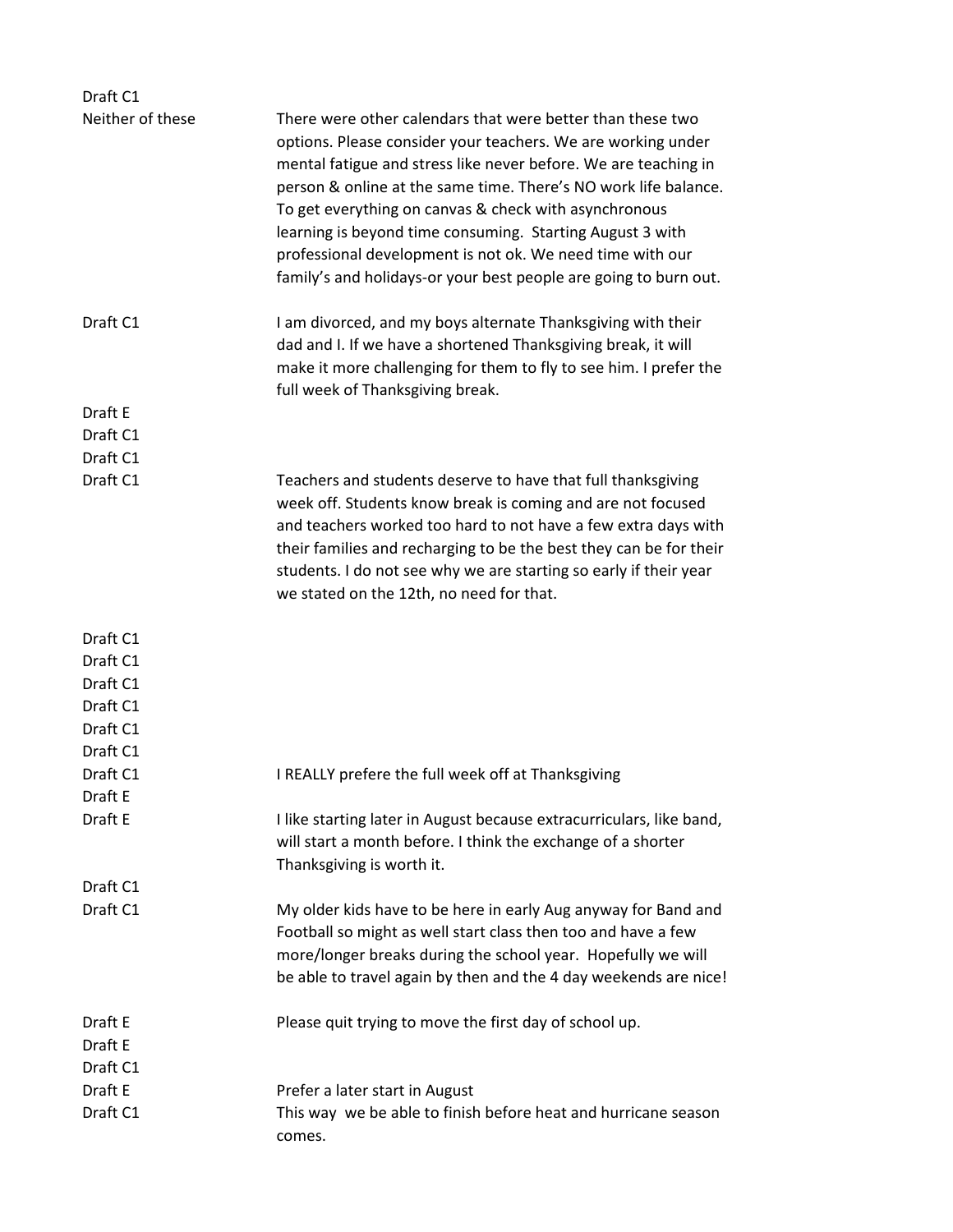| Draft C1 |                                                                                                                                                                                                                                                                                                                                                                                                                                                                                                                                    |
|----------|------------------------------------------------------------------------------------------------------------------------------------------------------------------------------------------------------------------------------------------------------------------------------------------------------------------------------------------------------------------------------------------------------------------------------------------------------------------------------------------------------------------------------------|
| Draft C1 |                                                                                                                                                                                                                                                                                                                                                                                                                                                                                                                                    |
| Draft C1 |                                                                                                                                                                                                                                                                                                                                                                                                                                                                                                                                    |
| Draft C1 |                                                                                                                                                                                                                                                                                                                                                                                                                                                                                                                                    |
| Draft C1 | I like the earlier start date and the Friday and Monday off at<br>Easter. Either calendar would be fine though.                                                                                                                                                                                                                                                                                                                                                                                                                    |
| Draft C1 |                                                                                                                                                                                                                                                                                                                                                                                                                                                                                                                                    |
| Draft E  | The extra week of summer is a nice exchange for a few days of<br>Thanksgiving. Most people will probably not be traveling next<br>year anyway so this would be a good change.                                                                                                                                                                                                                                                                                                                                                      |
| Draft C1 | We have gotten accustomed to the week at Thanksgiving and<br>really appreciate that Fall downtime before mid terms. I'm<br>voting for Draft C1                                                                                                                                                                                                                                                                                                                                                                                     |
| Draft C1 | There are so few opportunities for real family time, travel and<br>enrichment in the school calendar. Partial weeks and single days<br>off do not allow for that. If the Thanksgiving holiday is cut short,<br>my children will be missing school days for life experiences that<br>are more valuable to us.                                                                                                                                                                                                                       |
| Draft C1 |                                                                                                                                                                                                                                                                                                                                                                                                                                                                                                                                    |
| Draft C1 |                                                                                                                                                                                                                                                                                                                                                                                                                                                                                                                                    |
| Draft C1 | Love the April Break                                                                                                                                                                                                                                                                                                                                                                                                                                                                                                               |
| Draft C1 | The calendar under C1, doesn't reflect the correct highlighted<br>holidays for April 15-18.                                                                                                                                                                                                                                                                                                                                                                                                                                        |
| Draft C1 |                                                                                                                                                                                                                                                                                                                                                                                                                                                                                                                                    |
| Draft C1 |                                                                                                                                                                                                                                                                                                                                                                                                                                                                                                                                    |
| Draft C1 |                                                                                                                                                                                                                                                                                                                                                                                                                                                                                                                                    |
| Draft C1 | In the future, it may be a good idea to incorporate early release<br>days when report cards are due. This would allow teachers a<br>half work day to grade assignments turned in late and make<br>parent phone calls for any failing students. As a counselor,<br>although prior teacher contact has been made, we often see<br>students turning in assignments on the very last day or parents<br>calling wanting to know what their child has to do to pass their<br>classes. The half day would give teachers much needed time. |
| Draft C1 |                                                                                                                                                                                                                                                                                                                                                                                                                                                                                                                                    |
| Draft E  | Prefer the short thanksgiving break                                                                                                                                                                                                                                                                                                                                                                                                                                                                                                |
| Draft C1 |                                                                                                                                                                                                                                                                                                                                                                                                                                                                                                                                    |
| Draft C1 |                                                                                                                                                                                                                                                                                                                                                                                                                                                                                                                                    |
| Draft C1 | As a teacher, I truly look forward to having an entire week off at<br>Thanksgiving. I am ready to go back to school at the start of<br>August anyways, so C1 would be the most ideal calendar to me<br>and my family.                                                                                                                                                                                                                                                                                                              |
| Draft C1 |                                                                                                                                                                                                                                                                                                                                                                                                                                                                                                                                    |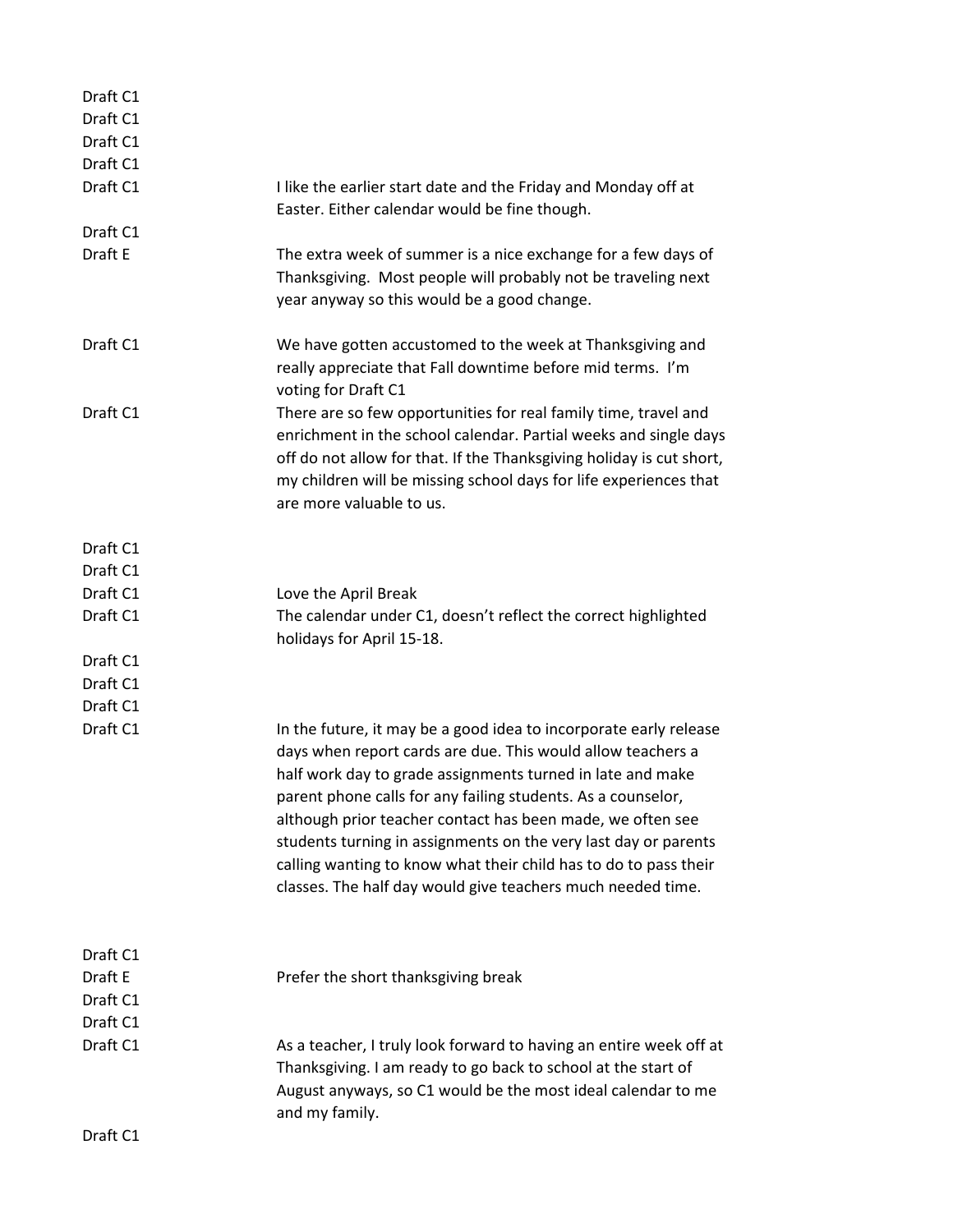| Draft E          |                                                                                                                                                                                                                                                                                                                                                                                                                                                                                                                         |
|------------------|-------------------------------------------------------------------------------------------------------------------------------------------------------------------------------------------------------------------------------------------------------------------------------------------------------------------------------------------------------------------------------------------------------------------------------------------------------------------------------------------------------------------------|
| Draft C1         |                                                                                                                                                                                                                                                                                                                                                                                                                                                                                                                         |
| Draft C1         |                                                                                                                                                                                                                                                                                                                                                                                                                                                                                                                         |
| Draft C1         |                                                                                                                                                                                                                                                                                                                                                                                                                                                                                                                         |
| Neither of these | There were other calendars that were better than these two<br>options. Please consider your teachers. We are working under<br>mental fatigue and stress like never before. We are teaching in<br>person & online at the same time. There's NO work life balance.<br>To get everything on canvas & check with asynchronous<br>learning is beyond time consuming. Starting August 3 with<br>professional development is not ok. We need time with our<br>family's and holidays-or your best people are going to burn out. |
| Draft C1         |                                                                                                                                                                                                                                                                                                                                                                                                                                                                                                                         |
| Draft C1         |                                                                                                                                                                                                                                                                                                                                                                                                                                                                                                                         |
| Draft C1         | The most important vacation days for my family are Good<br><b>Friday and Easter Monday</b>                                                                                                                                                                                                                                                                                                                                                                                                                              |
| Draft C1         |                                                                                                                                                                                                                                                                                                                                                                                                                                                                                                                         |
| Draft C1         |                                                                                                                                                                                                                                                                                                                                                                                                                                                                                                                         |
| Draft C1         |                                                                                                                                                                                                                                                                                                                                                                                                                                                                                                                         |
| Draft C1         | We appreciate the long breaks threw out the year. It help my<br>kids with burnout.                                                                                                                                                                                                                                                                                                                                                                                                                                      |
| Draft C1         |                                                                                                                                                                                                                                                                                                                                                                                                                                                                                                                         |
| Draft C1         |                                                                                                                                                                                                                                                                                                                                                                                                                                                                                                                         |
| Draft C1         |                                                                                                                                                                                                                                                                                                                                                                                                                                                                                                                         |
| Draft C1         | I like C1 for full week off at thanksgiving and wouldn't mind<br>starting the school year earlier!                                                                                                                                                                                                                                                                                                                                                                                                                      |
| Draft C1         |                                                                                                                                                                                                                                                                                                                                                                                                                                                                                                                         |
| Draft C1         |                                                                                                                                                                                                                                                                                                                                                                                                                                                                                                                         |
| Draft C1         | Not a fan of a limited Thanksgiving break. Restricted for those<br>that need to travel to see family.                                                                                                                                                                                                                                                                                                                                                                                                                   |
| Draft C1         | Please do not take away the week of Thanksgiving. Having two<br>High School students that break is very much needed.                                                                                                                                                                                                                                                                                                                                                                                                    |
| Draft C1         | I like the idea of starting school a little later but not if it cuts the<br>thanksgiving break.                                                                                                                                                                                                                                                                                                                                                                                                                         |
| Draft C1         |                                                                                                                                                                                                                                                                                                                                                                                                                                                                                                                         |
| Draft C1         |                                                                                                                                                                                                                                                                                                                                                                                                                                                                                                                         |
| Draft E          |                                                                                                                                                                                                                                                                                                                                                                                                                                                                                                                         |
| Draft C1         |                                                                                                                                                                                                                                                                                                                                                                                                                                                                                                                         |
| Draft C1         |                                                                                                                                                                                                                                                                                                                                                                                                                                                                                                                         |
| Draft C1         |                                                                                                                                                                                                                                                                                                                                                                                                                                                                                                                         |
| Draft C1         |                                                                                                                                                                                                                                                                                                                                                                                                                                                                                                                         |
| Draft C1         |                                                                                                                                                                                                                                                                                                                                                                                                                                                                                                                         |
| Draft C1         | We have gotten accustomed to the week at Thanksgiving and<br>really appreciate that Fall downtime before mid terms. I'm<br>voting for Draft C1                                                                                                                                                                                                                                                                                                                                                                          |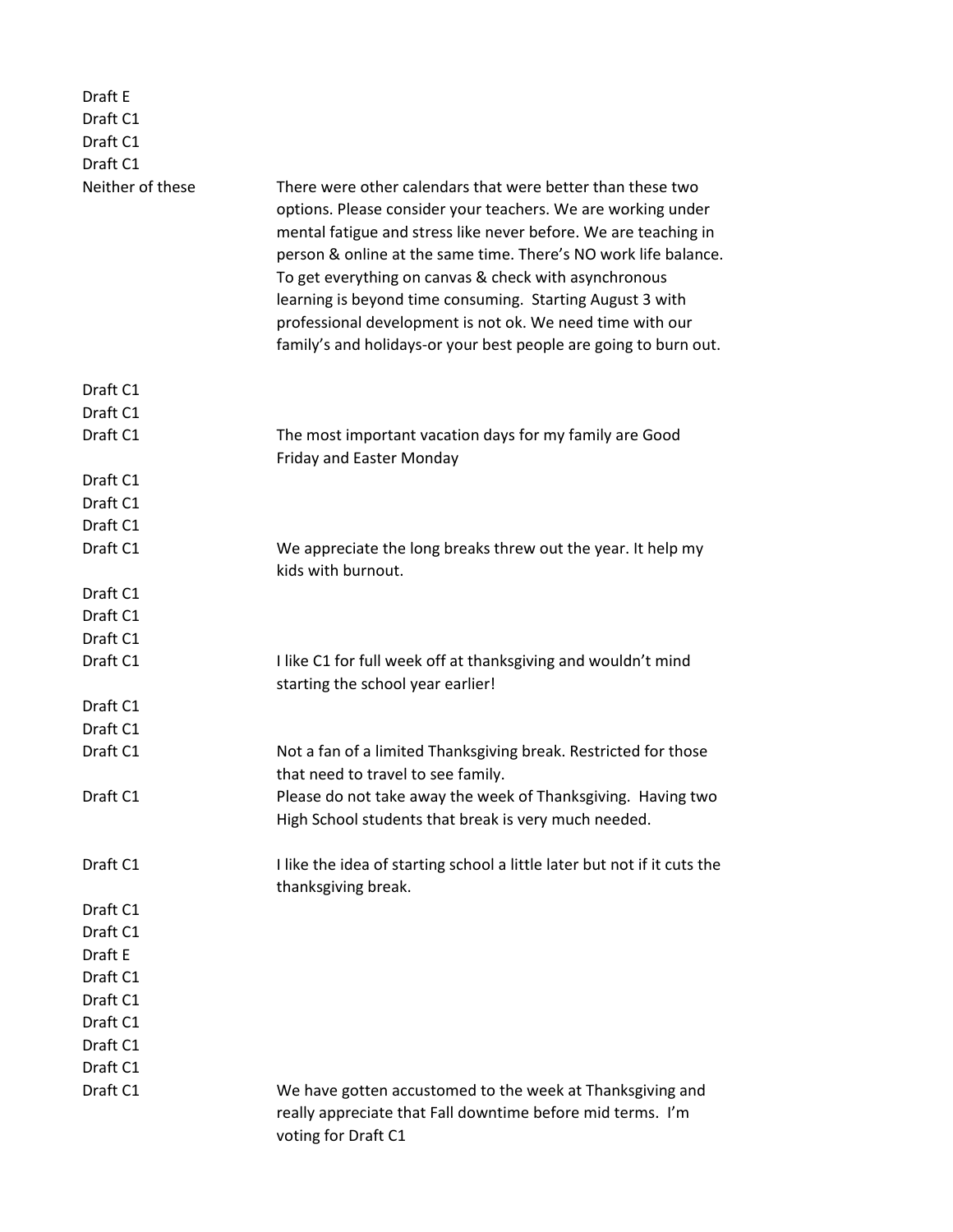| Draft C1             |                                                                                                                                    |
|----------------------|------------------------------------------------------------------------------------------------------------------------------------|
| Draft E              |                                                                                                                                    |
| Draft C1             | Students definitely need a week off at Thanksgiving. Normally                                                                      |
|                      | families are traveling. Everything else looks good                                                                                 |
| Draft C1             |                                                                                                                                    |
| Draft C1             |                                                                                                                                    |
| Draft C1             |                                                                                                                                    |
| Draft C1             |                                                                                                                                    |
| Draft C1             | We definitely want a full week at Thanksgiving. Thanks.                                                                            |
| Draft C1             |                                                                                                                                    |
| Draft C1             |                                                                                                                                    |
| Draft C1             |                                                                                                                                    |
| Draft C1             |                                                                                                                                    |
| Draft C1             |                                                                                                                                    |
| Draft C1             | Not having the full week off for Thanksgiving is just silly. Most<br>all families will just take their kids off those days anyway. |
| Draft C1             |                                                                                                                                    |
| Draft C1             | I would prefer a whole week off for Thanksgiving. This allows for                                                                  |
|                      | travel time and it is more time off for the kids to relax.                                                                         |
|                      |                                                                                                                                    |
| Draft C1             |                                                                                                                                    |
| Draft C1             |                                                                                                                                    |
| Draft E              |                                                                                                                                    |
| Draft C1             |                                                                                                                                    |
| Draft C1             |                                                                                                                                    |
| Draft E              | Draft E lines up better with work schedules for parents and                                                                        |
|                      | helps with summer childcare enrollment at the beginning of                                                                         |
|                      | June.                                                                                                                              |
| Draft C1<br>Draft C1 |                                                                                                                                    |
| Draft C1             |                                                                                                                                    |
| Draft E              |                                                                                                                                    |
| Draft C1             |                                                                                                                                    |
| Draft E              |                                                                                                                                    |
| Draft C1             | The extra days off give time to the bus drivers to recharge after                                                                  |
|                      | hectic schedules and stressful situations we under!                                                                                |
|                      |                                                                                                                                    |
| Draft C1             |                                                                                                                                    |
| Draft E              |                                                                                                                                    |
| Draft C1             |                                                                                                                                    |
| Draft C1             |                                                                                                                                    |
| Draft E              |                                                                                                                                    |
|                      |                                                                                                                                    |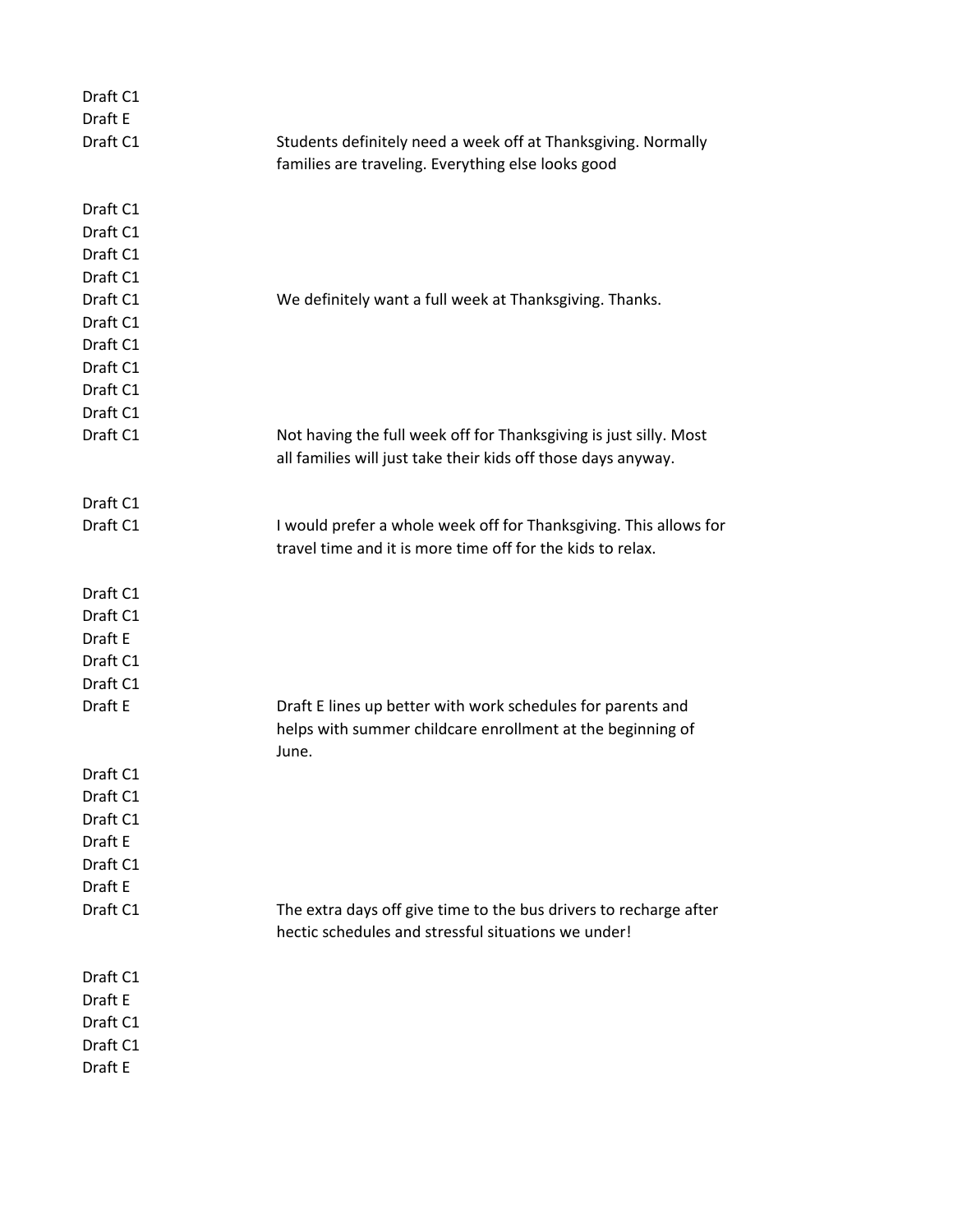| Draft C1             | I would prefer to start PD on August 9th.<br>I'd prefer to have a FULL week for Thanksgiving break. Consider<br>parents who have children in other districts or other states that<br>have a full week off.<br>Especially children who have divorced parents and are sharing<br>holiday time. Shortening the Thanksgiving break would affect<br>those share holiday visitation court orders. Please that this into<br>consideration because some children have to travel outside of<br>the state to visit their parents on holiday breaks. |
|----------------------|-------------------------------------------------------------------------------------------------------------------------------------------------------------------------------------------------------------------------------------------------------------------------------------------------------------------------------------------------------------------------------------------------------------------------------------------------------------------------------------------------------------------------------------------|
| Draft C1             |                                                                                                                                                                                                                                                                                                                                                                                                                                                                                                                                           |
| Draft E              | We prefer the school to start later in August and have a shorter<br>thanksgiving break. The draft E calendar is definitely our favorite.                                                                                                                                                                                                                                                                                                                                                                                                  |
| Draft E              | I would rather stay in school longer into June than start school<br>earlier in August, but since these are the only two options, I<br>would rather give up time during Thanksgiving than start earlier.<br>Every year the start date creeps up. This is absurd.                                                                                                                                                                                                                                                                           |
| Draft C1             |                                                                                                                                                                                                                                                                                                                                                                                                                                                                                                                                           |
| Draft C1             | I really don't like such an early start date but I do prefer the<br>week at Thanksgiving since so many travel at that time.                                                                                                                                                                                                                                                                                                                                                                                                               |
| Draft C1             |                                                                                                                                                                                                                                                                                                                                                                                                                                                                                                                                           |
| Draft C1             | I prefer the full week off at Thanksgiving                                                                                                                                                                                                                                                                                                                                                                                                                                                                                                |
| Draft C1             | It's better to have more days of vacation during the year, even if                                                                                                                                                                                                                                                                                                                                                                                                                                                                        |
|                      | they start the school year earlier.                                                                                                                                                                                                                                                                                                                                                                                                                                                                                                       |
| Draft C1             |                                                                                                                                                                                                                                                                                                                                                                                                                                                                                                                                           |
| Draft C1             |                                                                                                                                                                                                                                                                                                                                                                                                                                                                                                                                           |
| Draft C1             |                                                                                                                                                                                                                                                                                                                                                                                                                                                                                                                                           |
| Draft C1             |                                                                                                                                                                                                                                                                                                                                                                                                                                                                                                                                           |
| Draft E              |                                                                                                                                                                                                                                                                                                                                                                                                                                                                                                                                           |
| Draft C1<br>Draft C1 |                                                                                                                                                                                                                                                                                                                                                                                                                                                                                                                                           |
| Draft C1             |                                                                                                                                                                                                                                                                                                                                                                                                                                                                                                                                           |
| Draft C1             |                                                                                                                                                                                                                                                                                                                                                                                                                                                                                                                                           |
| Draft C1             | I would prefer a whole week off for Thanksgiving. This allows for                                                                                                                                                                                                                                                                                                                                                                                                                                                                         |
|                      | travel time and it is more time off for the kids to relax.                                                                                                                                                                                                                                                                                                                                                                                                                                                                                |
| Draft C1             |                                                                                                                                                                                                                                                                                                                                                                                                                                                                                                                                           |
| Draft C1             |                                                                                                                                                                                                                                                                                                                                                                                                                                                                                                                                           |
| Draft C1             |                                                                                                                                                                                                                                                                                                                                                                                                                                                                                                                                           |
| Draft C1             |                                                                                                                                                                                                                                                                                                                                                                                                                                                                                                                                           |
| Draft C1             |                                                                                                                                                                                                                                                                                                                                                                                                                                                                                                                                           |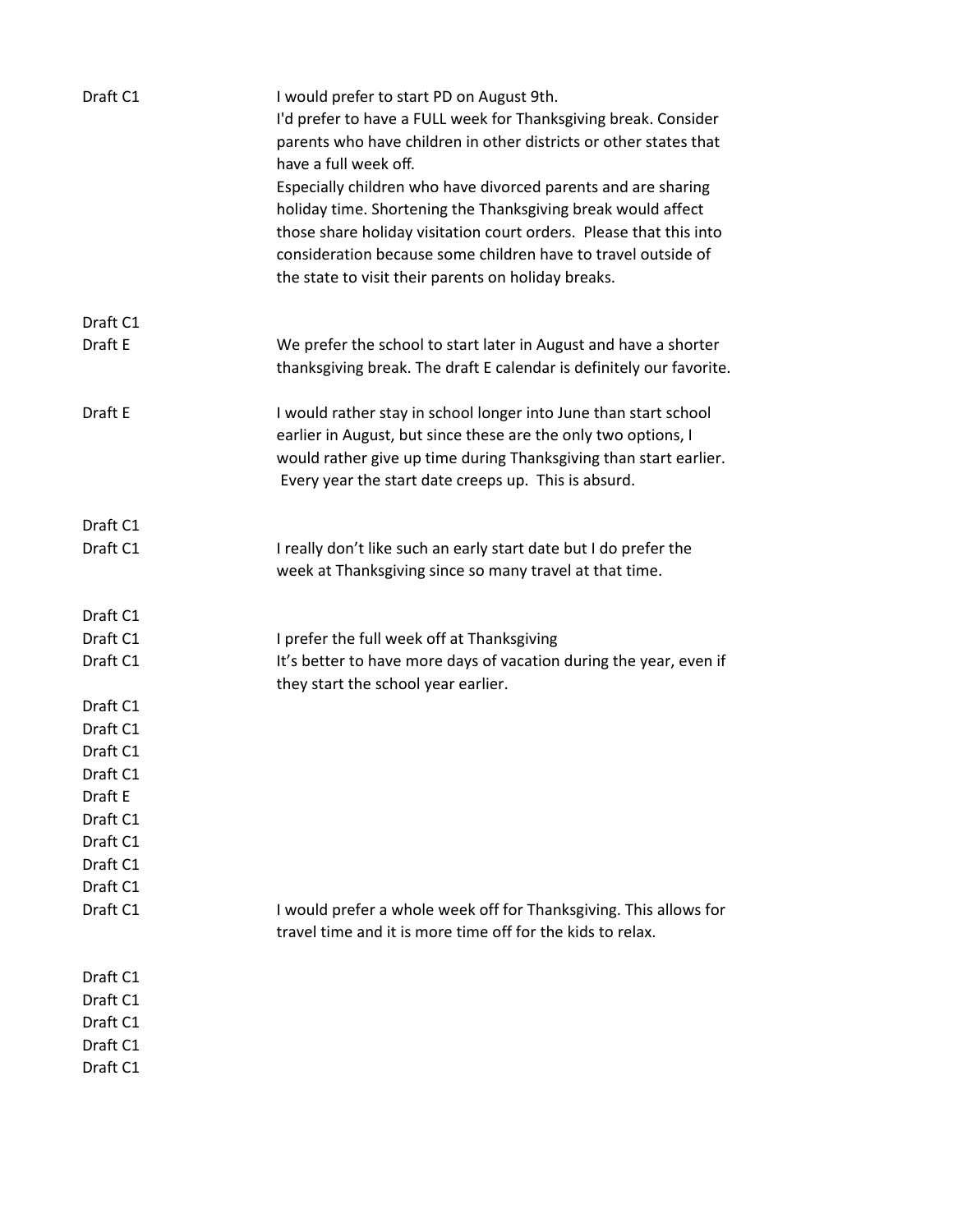| Draft C1 | I prefer continuing to shorten summer breaks and allow more<br>days off during the school year. The long summer break is an<br>antiquated concept and does not serve our kids' education.                                                                                                                                                                                 |
|----------|---------------------------------------------------------------------------------------------------------------------------------------------------------------------------------------------------------------------------------------------------------------------------------------------------------------------------------------------------------------------------|
| Draft E  |                                                                                                                                                                                                                                                                                                                                                                           |
| Draft C1 |                                                                                                                                                                                                                                                                                                                                                                           |
| Draft C1 | We should keep 1 full week off for Thanksgiving!                                                                                                                                                                                                                                                                                                                          |
| Draft C1 |                                                                                                                                                                                                                                                                                                                                                                           |
| Draft C1 | Prefer draft 1                                                                                                                                                                                                                                                                                                                                                            |
| Draft C1 |                                                                                                                                                                                                                                                                                                                                                                           |
| Draft C1 |                                                                                                                                                                                                                                                                                                                                                                           |
| Draft E  |                                                                                                                                                                                                                                                                                                                                                                           |
| Draft C1 |                                                                                                                                                                                                                                                                                                                                                                           |
| Draft E  |                                                                                                                                                                                                                                                                                                                                                                           |
| Draft C1 | I don't like either one but see one offers students and teachers<br>more breaks. If Covid is happening it will give both students and<br>teachers more frequent breaks so they may decompress and<br>return to school fresh. The start date is extremely early though<br>and I do not agree with it. In the other calendar, I don't like only<br>3 days for Thanksgiving. |
| Draft C1 |                                                                                                                                                                                                                                                                                                                                                                           |
| Draft C1 | Not having the full week off for Thanksgiving is just silly. Most<br>all families will just take their kids off those days anyway.                                                                                                                                                                                                                                        |
| Draft C1 |                                                                                                                                                                                                                                                                                                                                                                           |
| Draft C1 |                                                                                                                                                                                                                                                                                                                                                                           |
| Draft C1 |                                                                                                                                                                                                                                                                                                                                                                           |
| Draft C1 |                                                                                                                                                                                                                                                                                                                                                                           |
| Draft C1 |                                                                                                                                                                                                                                                                                                                                                                           |
| Draft C1 |                                                                                                                                                                                                                                                                                                                                                                           |
| Draft C1 |                                                                                                                                                                                                                                                                                                                                                                           |
| Draft E  | I rather start later in the year than have a full week for<br>Thanksgiving. Christmas is close enough                                                                                                                                                                                                                                                                     |
| Draft C1 |                                                                                                                                                                                                                                                                                                                                                                           |
| Draft E  |                                                                                                                                                                                                                                                                                                                                                                           |
| Draft C1 |                                                                                                                                                                                                                                                                                                                                                                           |
| Draft C1 |                                                                                                                                                                                                                                                                                                                                                                           |
| Draft C1 | I rather school start a few days early so the kids could have a full                                                                                                                                                                                                                                                                                                      |
|          | week off for Thanksgiving. They seem to really enjoy it.                                                                                                                                                                                                                                                                                                                  |
| Draft C1 | N/A                                                                                                                                                                                                                                                                                                                                                                       |
| Draft C1 | This gives children a break to unwind and enjoy family time.<br>Teachers do an outstanding job teaching and kids work so hard.<br>I like C1 because I enjoy having children home with me as this<br>calendar allows.                                                                                                                                                      |
| Draft C1 |                                                                                                                                                                                                                                                                                                                                                                           |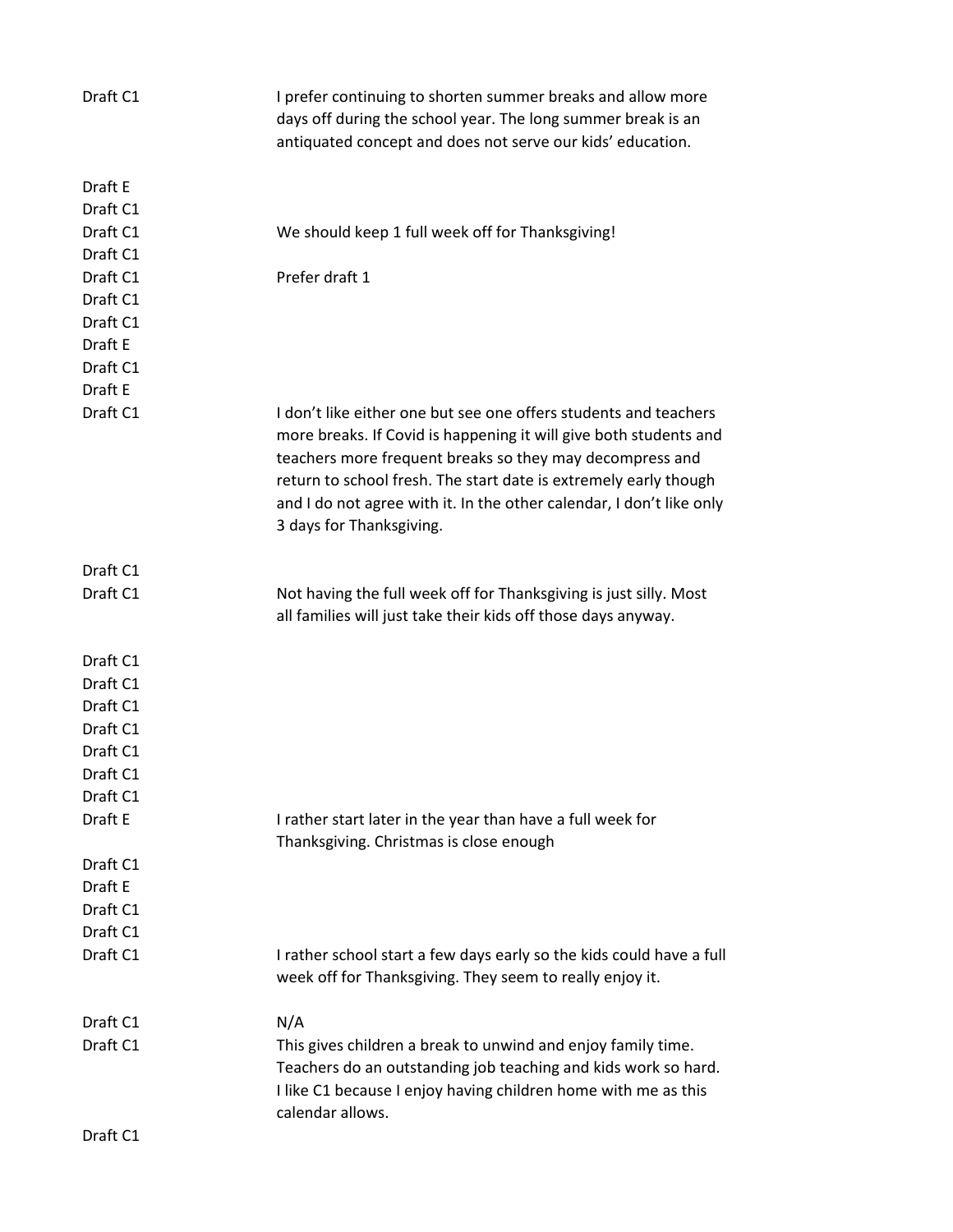| Draft E<br>Draft E |                                                                                                                                                                                                                                                                                                                                                                                                                                                                                                                                           |
|--------------------|-------------------------------------------------------------------------------------------------------------------------------------------------------------------------------------------------------------------------------------------------------------------------------------------------------------------------------------------------------------------------------------------------------------------------------------------------------------------------------------------------------------------------------------------|
| Draft E            |                                                                                                                                                                                                                                                                                                                                                                                                                                                                                                                                           |
| Draft C1           | Would rather see spring break coincide with Easter.                                                                                                                                                                                                                                                                                                                                                                                                                                                                                       |
| Draft C1           |                                                                                                                                                                                                                                                                                                                                                                                                                                                                                                                                           |
| Draft C1           |                                                                                                                                                                                                                                                                                                                                                                                                                                                                                                                                           |
| Draft C1           |                                                                                                                                                                                                                                                                                                                                                                                                                                                                                                                                           |
| Draft C1           |                                                                                                                                                                                                                                                                                                                                                                                                                                                                                                                                           |
| Draft C1           |                                                                                                                                                                                                                                                                                                                                                                                                                                                                                                                                           |
| Draft C1           |                                                                                                                                                                                                                                                                                                                                                                                                                                                                                                                                           |
| Draft C1           |                                                                                                                                                                                                                                                                                                                                                                                                                                                                                                                                           |
|                    | Thank you                                                                                                                                                                                                                                                                                                                                                                                                                                                                                                                                 |
| Draft C1           | Under normal circumstances families take the time to travel for<br>thanksgiving holiday and missing those two days will mess up<br>people's schedules. As a divorced parent, it's easier to take off<br>those extra two days and get a full week with my kids. I would<br>also vote to start school on Monday the 9th mix in two more<br>long weekends for students across the calendar. Starting mid<br>week also causes planning issues with working parents.                                                                           |
| Draft C1           |                                                                                                                                                                                                                                                                                                                                                                                                                                                                                                                                           |
| Draft C1           |                                                                                                                                                                                                                                                                                                                                                                                                                                                                                                                                           |
| Draft C1           | Better than the other one                                                                                                                                                                                                                                                                                                                                                                                                                                                                                                                 |
| Draft C1           |                                                                                                                                                                                                                                                                                                                                                                                                                                                                                                                                           |
| Draft C1           |                                                                                                                                                                                                                                                                                                                                                                                                                                                                                                                                           |
| Draft C1           | They both stink! I chose C1 not because it's so great, since it<br>starts school too early, but because of Thanksgiving. Draft E not<br>having a full week at Thanksgiving makes it unacceptable in<br>many ways: can't travel easily, kids and teachers just wouldn't<br>be present that week anyway, difficulty for divorced parents<br>with standard custody. Why does the number of days continue<br>to drop? Most states still 180, TX was and now doesn't have a<br>requirement. TX Student scores compared to national are falling |
| Draft E            |                                                                                                                                                                                                                                                                                                                                                                                                                                                                                                                                           |
| Draft C1           |                                                                                                                                                                                                                                                                                                                                                                                                                                                                                                                                           |
| Draft E            |                                                                                                                                                                                                                                                                                                                                                                                                                                                                                                                                           |
| Draft C1           |                                                                                                                                                                                                                                                                                                                                                                                                                                                                                                                                           |
| Draft C1           |                                                                                                                                                                                                                                                                                                                                                                                                                                                                                                                                           |
| Draft C1           |                                                                                                                                                                                                                                                                                                                                                                                                                                                                                                                                           |
|                    | C1 but start on September : C1 is OK but we need to not take away our kids summer school<br>should start September 1st                                                                                                                                                                                                                                                                                                                                                                                                                    |
| Draft C1           |                                                                                                                                                                                                                                                                                                                                                                                                                                                                                                                                           |
| Draft C1           |                                                                                                                                                                                                                                                                                                                                                                                                                                                                                                                                           |
| idk                | the differences in the two aren't signifecant enough for it to<br>matter one way or the other                                                                                                                                                                                                                                                                                                                                                                                                                                             |
| Draft C1           |                                                                                                                                                                                                                                                                                                                                                                                                                                                                                                                                           |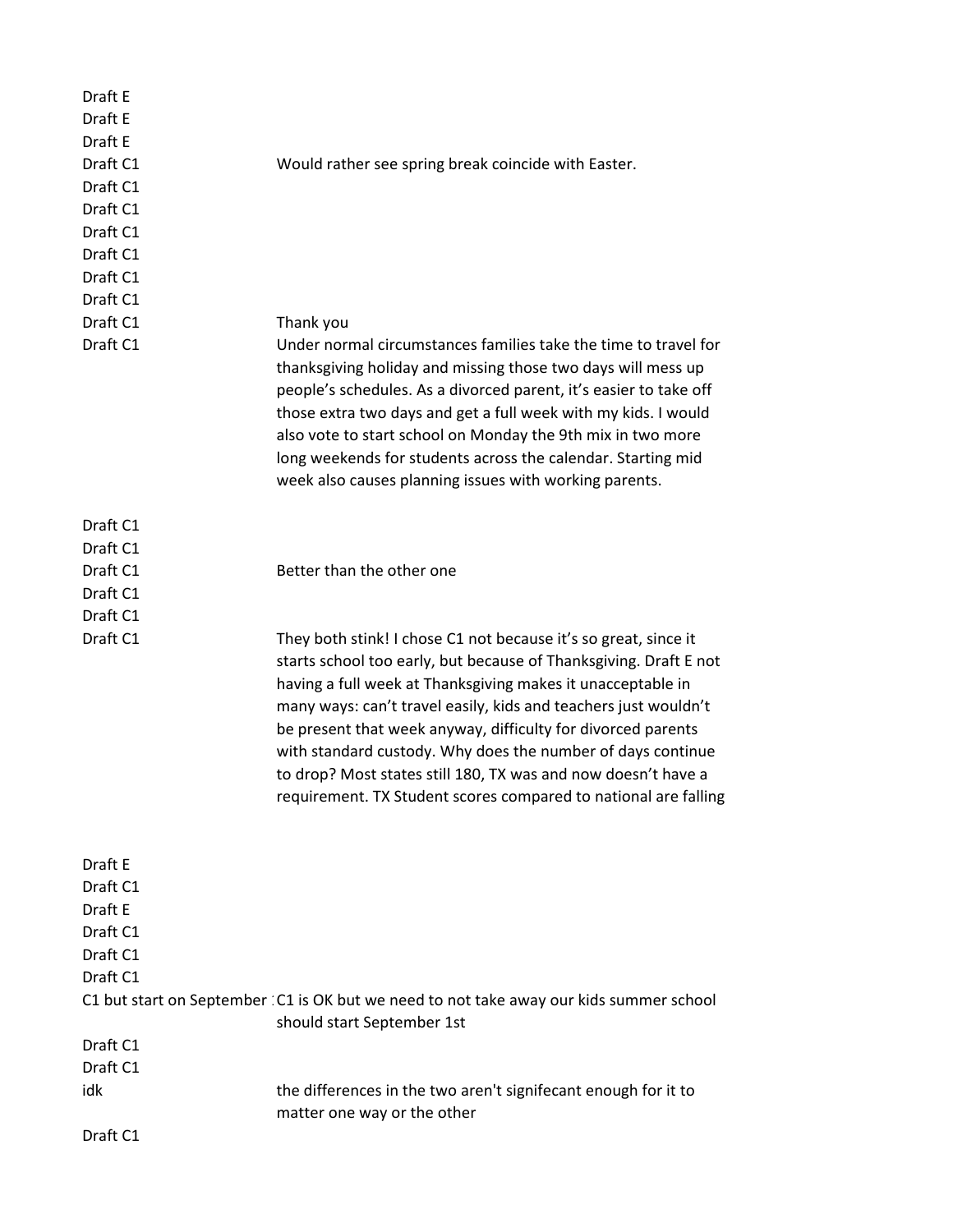| Draft C1 |                                                                                                                                                                                                                                                                                                                                                 |
|----------|-------------------------------------------------------------------------------------------------------------------------------------------------------------------------------------------------------------------------------------------------------------------------------------------------------------------------------------------------|
| Draft C1 |                                                                                                                                                                                                                                                                                                                                                 |
| Draft E  |                                                                                                                                                                                                                                                                                                                                                 |
| Draft E  |                                                                                                                                                                                                                                                                                                                                                 |
| Draft C1 |                                                                                                                                                                                                                                                                                                                                                 |
| Draft C1 |                                                                                                                                                                                                                                                                                                                                                 |
| Draft C1 |                                                                                                                                                                                                                                                                                                                                                 |
| Draft C1 |                                                                                                                                                                                                                                                                                                                                                 |
| Draft C1 |                                                                                                                                                                                                                                                                                                                                                 |
| Draft E  | I like that the children have an extra week for summer holidays<br>would have really liked this calendar to include the Thanksgiving<br>week as well. It would have been a perfect calendar year this<br>way.                                                                                                                                   |
| Draft C1 | Earlier start makes the summer time off reasonable and allows<br>for a longer Thanksgiving break to spend the holiday with out of<br>state family.                                                                                                                                                                                              |
| Draft C1 | The big difference for me is having the week at thanksgiving.<br>The start and end are not as big a deal.                                                                                                                                                                                                                                       |
| Draft E  |                                                                                                                                                                                                                                                                                                                                                 |
| Draft C1 |                                                                                                                                                                                                                                                                                                                                                 |
| Draft C1 | There are so many families in CISD from other places, the full<br>week at Thanksgiving is essential to have the time to travel and<br>visit them. Also the Spring/Easter holiday with a long weekend<br>is nice too. We would rather do that and start the school year a<br>week earlier.<br>Thank you!                                         |
| Draft C1 | Like to keep the whole week off at Thanksgiving                                                                                                                                                                                                                                                                                                 |
| Draft E  |                                                                                                                                                                                                                                                                                                                                                 |
| Draft C1 |                                                                                                                                                                                                                                                                                                                                                 |
| Draft E  |                                                                                                                                                                                                                                                                                                                                                 |
| Draft C1 |                                                                                                                                                                                                                                                                                                                                                 |
| Draft C1 |                                                                                                                                                                                                                                                                                                                                                 |
| Draft C1 |                                                                                                                                                                                                                                                                                                                                                 |
| Draft C1 |                                                                                                                                                                                                                                                                                                                                                 |
| Draft C1 | A week off for Thanksgiving should be a no brainer. The kids<br>deserve it by that time of the year, and you have families that<br>travel out of town. So regardless someone is either going to he<br>absent those first two days if we don't get the full week. I know<br>my kids would just have to take the two absences on their<br>record. |
| Draft C1 |                                                                                                                                                                                                                                                                                                                                                 |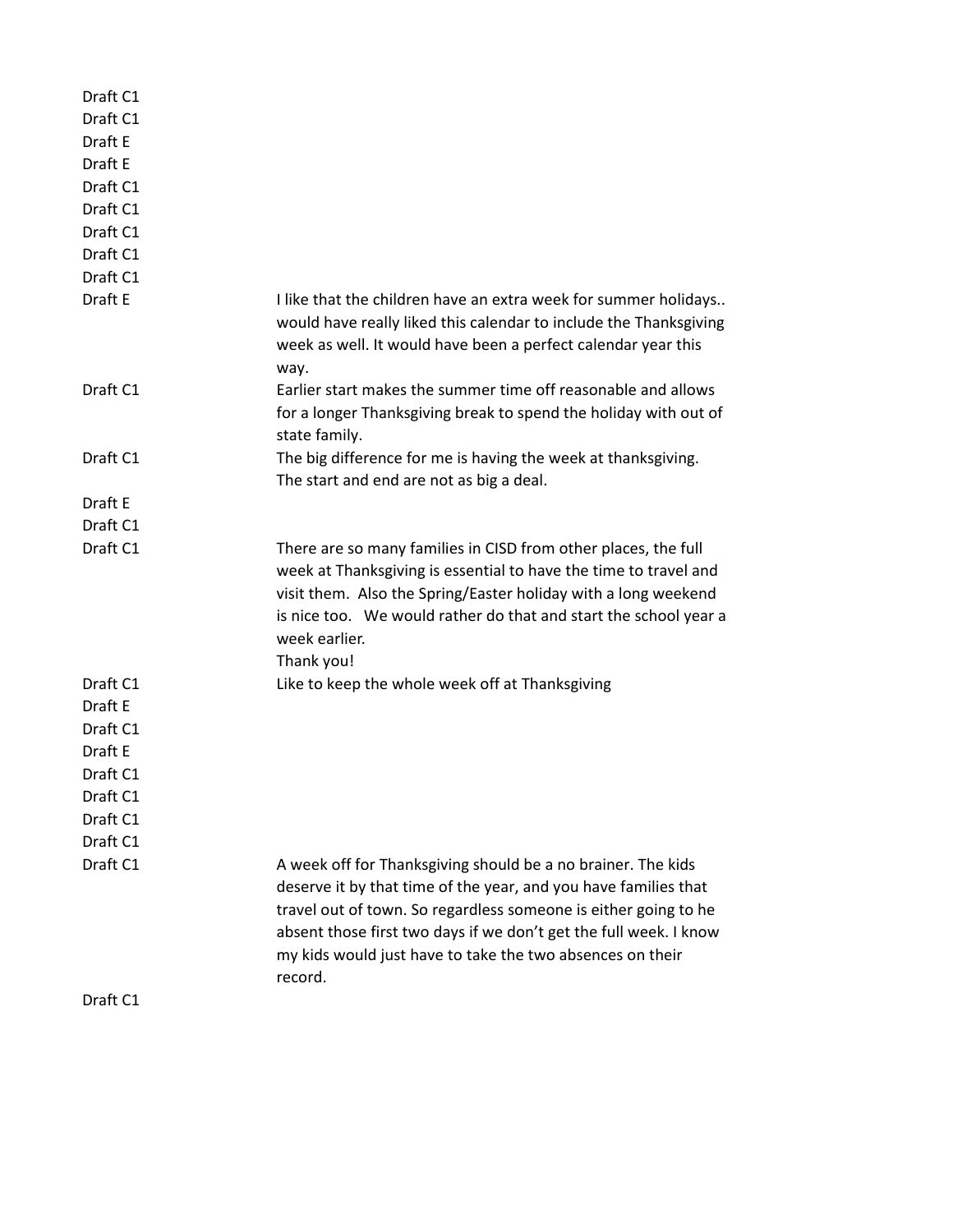| Draft C1                         | I wish that you would give staff more than 8 weeks of summer.<br>The average teacher spends a week before our report date in<br>their classrooms, and spends 2-5 days over the summer in<br>professional development. I would like to see a survey that asks<br>how much of our summer vacation is spent on work related<br>activities. Teachers need their breaks and summer gets shorter<br>and shorter each year. I would be willing to add instructional<br>minutes to have a longer summer.                                        |
|----------------------------------|-----------------------------------------------------------------------------------------------------------------------------------------------------------------------------------------------------------------------------------------------------------------------------------------------------------------------------------------------------------------------------------------------------------------------------------------------------------------------------------------------------------------------------------------|
| Draft C1<br>Draft C1<br>Draft C1 |                                                                                                                                                                                                                                                                                                                                                                                                                                                                                                                                         |
| Draft C1                         |                                                                                                                                                                                                                                                                                                                                                                                                                                                                                                                                         |
| See notes below                  | I don't think these two plans are fair to compare as Plan C1 has<br>the very popular week off of Thanksgiving while making it seem<br>I have to start school nearly an entire week early to get that. A<br>better alternative to plan E would be to give the extra 2 days off<br>for Thanksgiving (22nd and 23rd) with those two days being<br>picked up by starting kids one day earlier (Monday 16) and not<br>give October 8 off. But if I had to pick from the proposed<br>options it would be C1 (reason being Thanksgiving break) |
| Draft C1                         |                                                                                                                                                                                                                                                                                                                                                                                                                                                                                                                                         |
| Draft C1<br>Draft C1             |                                                                                                                                                                                                                                                                                                                                                                                                                                                                                                                                         |
| Draft C1                         | Please keep the full week off at Thanksgiving!!!!                                                                                                                                                                                                                                                                                                                                                                                                                                                                                       |
| Draft C1                         | The thanksgiving break needs to be for a week that's what the<br>kids and teacher are used to and that helps them have a break<br>before finals for the grading period                                                                                                                                                                                                                                                                                                                                                                  |
| Draft C1                         | We appreciate having an entire week off for Thanksgiving.                                                                                                                                                                                                                                                                                                                                                                                                                                                                               |
| Draft C1                         |                                                                                                                                                                                                                                                                                                                                                                                                                                                                                                                                         |
| Draft C1                         | I prefer the first one because having similar schedule every<br>school year helps the parents and students with planning<br>different activities and students are use to this schedule. I don't<br>see the need to change and have less day off in thanksgiving.                                                                                                                                                                                                                                                                        |
| Draft C1                         |                                                                                                                                                                                                                                                                                                                                                                                                                                                                                                                                         |
| Draft C1                         |                                                                                                                                                                                                                                                                                                                                                                                                                                                                                                                                         |
| Draft C1                         |                                                                                                                                                                                                                                                                                                                                                                                                                                                                                                                                         |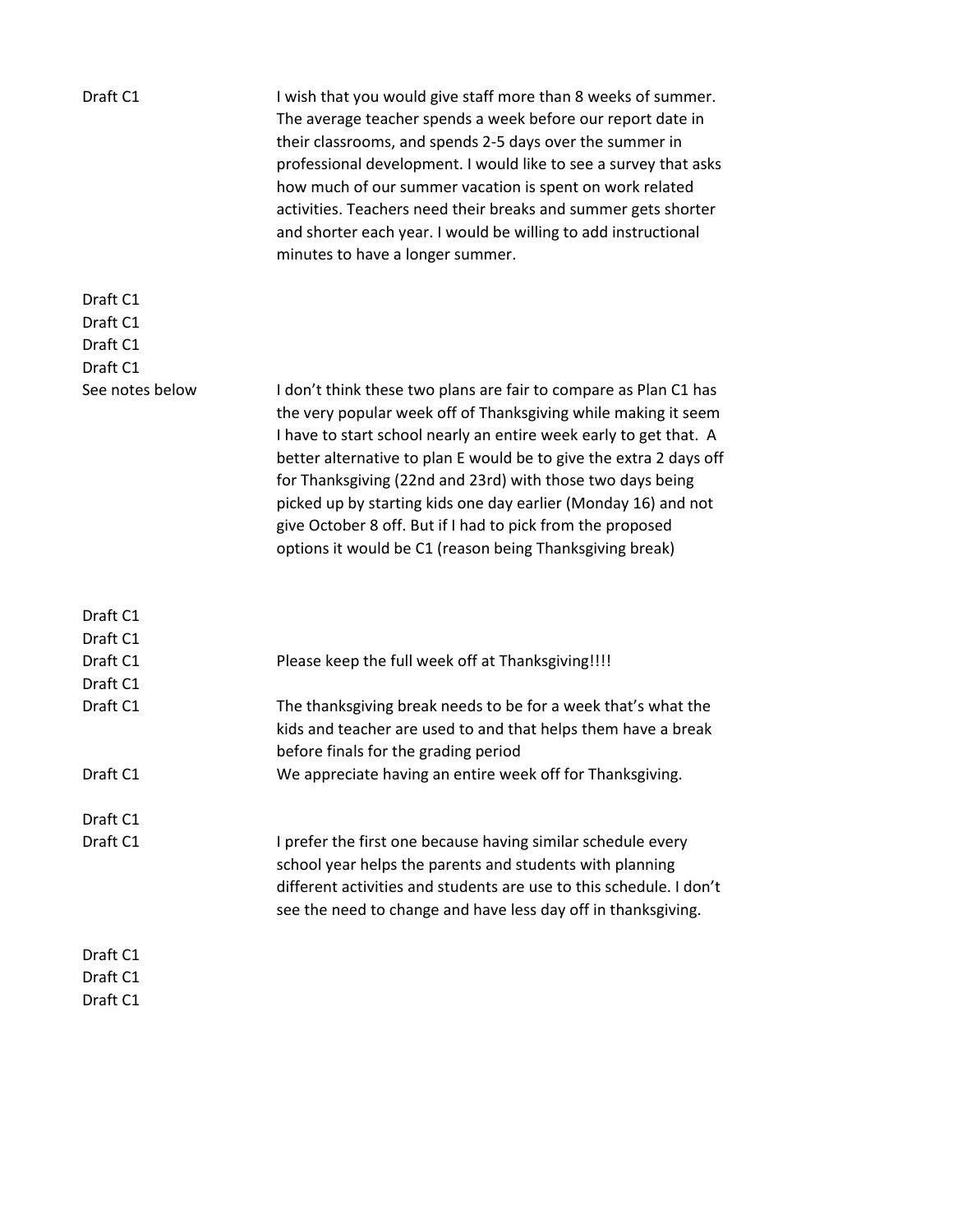| Draft C1             | I am a teacher with my entire family out of state. It is a 10+ hour<br>drive to see them. With two dogs flying is not an option. Cutting<br>Thanksgiving break to 5 days will make it almost impossible for<br>me to see my family during that holiday. |
|----------------------|---------------------------------------------------------------------------------------------------------------------------------------------------------------------------------------------------------------------------------------------------------|
|                      | Teachers need the full break. Kids need the full break. Parents<br>will still schedule week long vacations over that week.                                                                                                                              |
|                      |                                                                                                                                                                                                                                                         |
| Draft C1             |                                                                                                                                                                                                                                                         |
| Draft C1             |                                                                                                                                                                                                                                                         |
| Draft C1             |                                                                                                                                                                                                                                                         |
| Draft C1             |                                                                                                                                                                                                                                                         |
| Draft C1             |                                                                                                                                                                                                                                                         |
| Draft C1             |                                                                                                                                                                                                                                                         |
| Draft C1             |                                                                                                                                                                                                                                                         |
| Draft E              |                                                                                                                                                                                                                                                         |
| Draft E              | Many people have already made summer plans And after this                                                                                                                                                                                               |
|                      | terrible year, need as much time in the summer as possible                                                                                                                                                                                              |
| Draft C1             |                                                                                                                                                                                                                                                         |
| Draft E              |                                                                                                                                                                                                                                                         |
| Draft C1             |                                                                                                                                                                                                                                                         |
| Draft C1             |                                                                                                                                                                                                                                                         |
| Draft E              |                                                                                                                                                                                                                                                         |
| Draft C1             |                                                                                                                                                                                                                                                         |
| Draft C1             |                                                                                                                                                                                                                                                         |
| Draft C1             |                                                                                                                                                                                                                                                         |
| Draft C1             |                                                                                                                                                                                                                                                         |
| Draft C1             |                                                                                                                                                                                                                                                         |
| Draft C1             |                                                                                                                                                                                                                                                         |
| Draft C1             |                                                                                                                                                                                                                                                         |
| Draft E              |                                                                                                                                                                                                                                                         |
| Draft C1             |                                                                                                                                                                                                                                                         |
| Draft C1             | The full Thanksgiving week is important to my family.                                                                                                                                                                                                   |
| Draft C1<br>Draft C1 |                                                                                                                                                                                                                                                         |
| Draft C1             |                                                                                                                                                                                                                                                         |
| Draft C1             |                                                                                                                                                                                                                                                         |
| Draft C1             |                                                                                                                                                                                                                                                         |
| Draft C1             |                                                                                                                                                                                                                                                         |
| Draft C1             |                                                                                                                                                                                                                                                         |
| Draft C1             |                                                                                                                                                                                                                                                         |
| Draft C1             |                                                                                                                                                                                                                                                         |
| Draft C1             | Why aren't there any options to ending later and starting later?                                                                                                                                                                                        |
|                      | I would like to keep Thanksgiving break                                                                                                                                                                                                                 |
| Draft C1             |                                                                                                                                                                                                                                                         |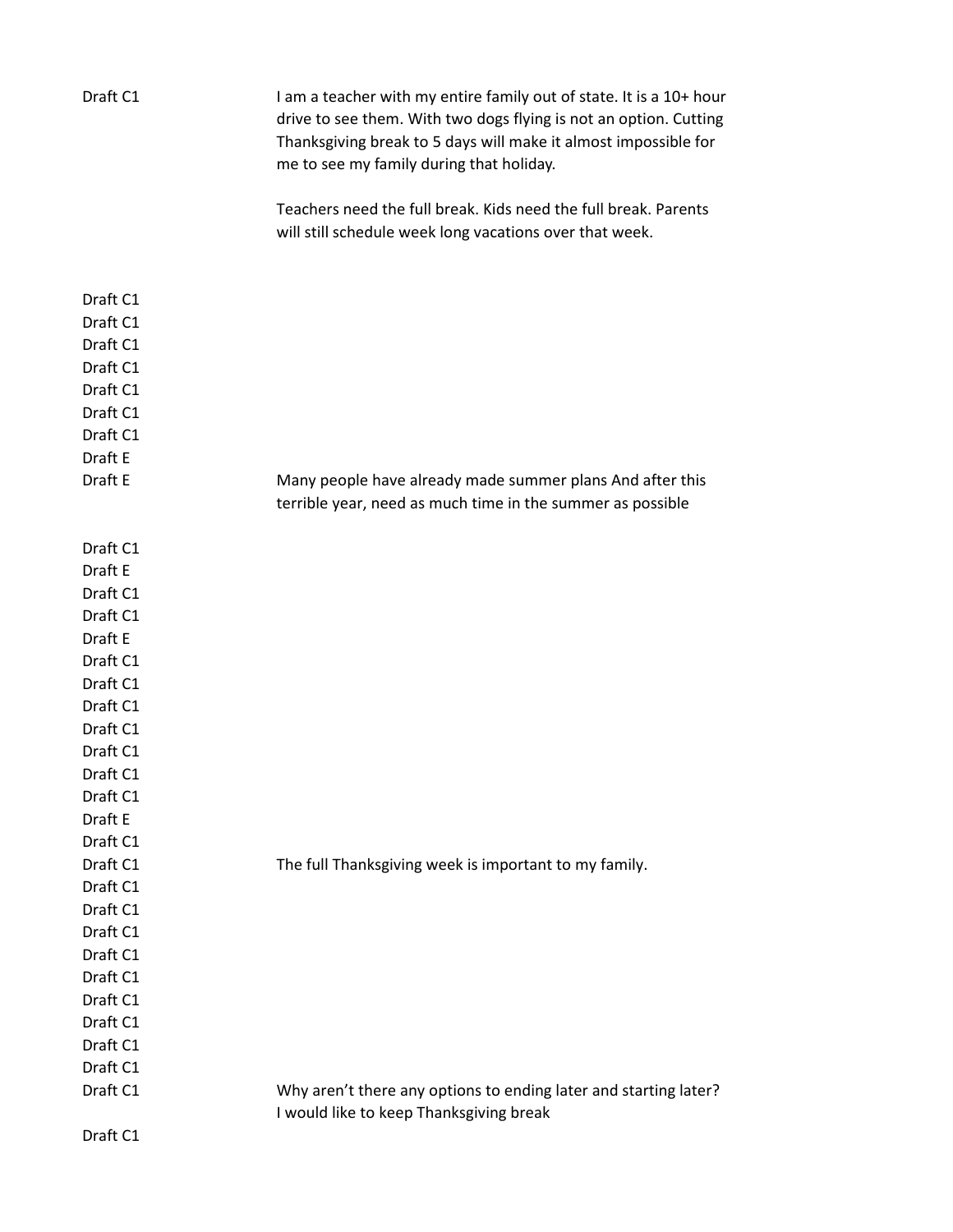| Draft C1             |                                                                                                                                                                                                                                                                                                                                                                                                                                                                                                                                              |
|----------------------|----------------------------------------------------------------------------------------------------------------------------------------------------------------------------------------------------------------------------------------------------------------------------------------------------------------------------------------------------------------------------------------------------------------------------------------------------------------------------------------------------------------------------------------------|
| Draft C1             |                                                                                                                                                                                                                                                                                                                                                                                                                                                                                                                                              |
| Draft C1             |                                                                                                                                                                                                                                                                                                                                                                                                                                                                                                                                              |
| Draft E              | I think a full week off for Thanksgiving is excessive. The later                                                                                                                                                                                                                                                                                                                                                                                                                                                                             |
|                      | start date makes more sense.                                                                                                                                                                                                                                                                                                                                                                                                                                                                                                                 |
| Draft E              |                                                                                                                                                                                                                                                                                                                                                                                                                                                                                                                                              |
| Draft C1             | Having two and a half weeks off around Christmas will be very<br>difficult for those of us that work even more during holidays.<br>I'm a single mom and while I think the 3 off for thanksgiving is<br>awesome the winter break is way to long if you go all the way to<br>January 4th                                                                                                                                                                                                                                                       |
| Draft C1             |                                                                                                                                                                                                                                                                                                                                                                                                                                                                                                                                              |
| Draft E              |                                                                                                                                                                                                                                                                                                                                                                                                                                                                                                                                              |
| Draft C1             |                                                                                                                                                                                                                                                                                                                                                                                                                                                                                                                                              |
| Draft C1             | My children and I would rather start earlier and have more days<br>off in the year. Better for mental health a d working parents.                                                                                                                                                                                                                                                                                                                                                                                                            |
| Draft C1             |                                                                                                                                                                                                                                                                                                                                                                                                                                                                                                                                              |
| Draft C1             | Please keep the full week off at Thanksgiving!!!!                                                                                                                                                                                                                                                                                                                                                                                                                                                                                            |
| Draft C1             |                                                                                                                                                                                                                                                                                                                                                                                                                                                                                                                                              |
| Draft C1             |                                                                                                                                                                                                                                                                                                                                                                                                                                                                                                                                              |
| Draft C1             | A week at Thanksgiving is vitally important for the kids and staff<br>to recharge!                                                                                                                                                                                                                                                                                                                                                                                                                                                           |
| Draft C1             |                                                                                                                                                                                                                                                                                                                                                                                                                                                                                                                                              |
| Draft E              |                                                                                                                                                                                                                                                                                                                                                                                                                                                                                                                                              |
| Draft E              | The reason I like this model is because it really is still so hot and                                                                                                                                                                                                                                                                                                                                                                                                                                                                        |
|                      | the longer they wait the less amount of days they spend on a<br>hot bus. I really prefer only 3 days off at Thanksgiving as it is<br>what most parents also have as time off from work.                                                                                                                                                                                                                                                                                                                                                      |
| Draft C1             |                                                                                                                                                                                                                                                                                                                                                                                                                                                                                                                                              |
| Draft C1             | I believe this to be the best schedule.                                                                                                                                                                                                                                                                                                                                                                                                                                                                                                      |
| Draft E              |                                                                                                                                                                                                                                                                                                                                                                                                                                                                                                                                              |
| Draft C1             | Please work towards making the next year as normal as possible<br>for our students. They have been through so much with online<br>school, activities cancelled. They need normalcy, working<br>parents need that normalcy as well. Our kids deserve a full,<br>robust education. I believe most parents support a return to<br>normal operations and normal activities for our kids. Those who<br>do not support such can choose home schooling. Please don't<br>punish all kids due to the fears of a few adults. Graduation,<br>prom, etc. |
| Draft C1<br>Draft C1 |                                                                                                                                                                                                                                                                                                                                                                                                                                                                                                                                              |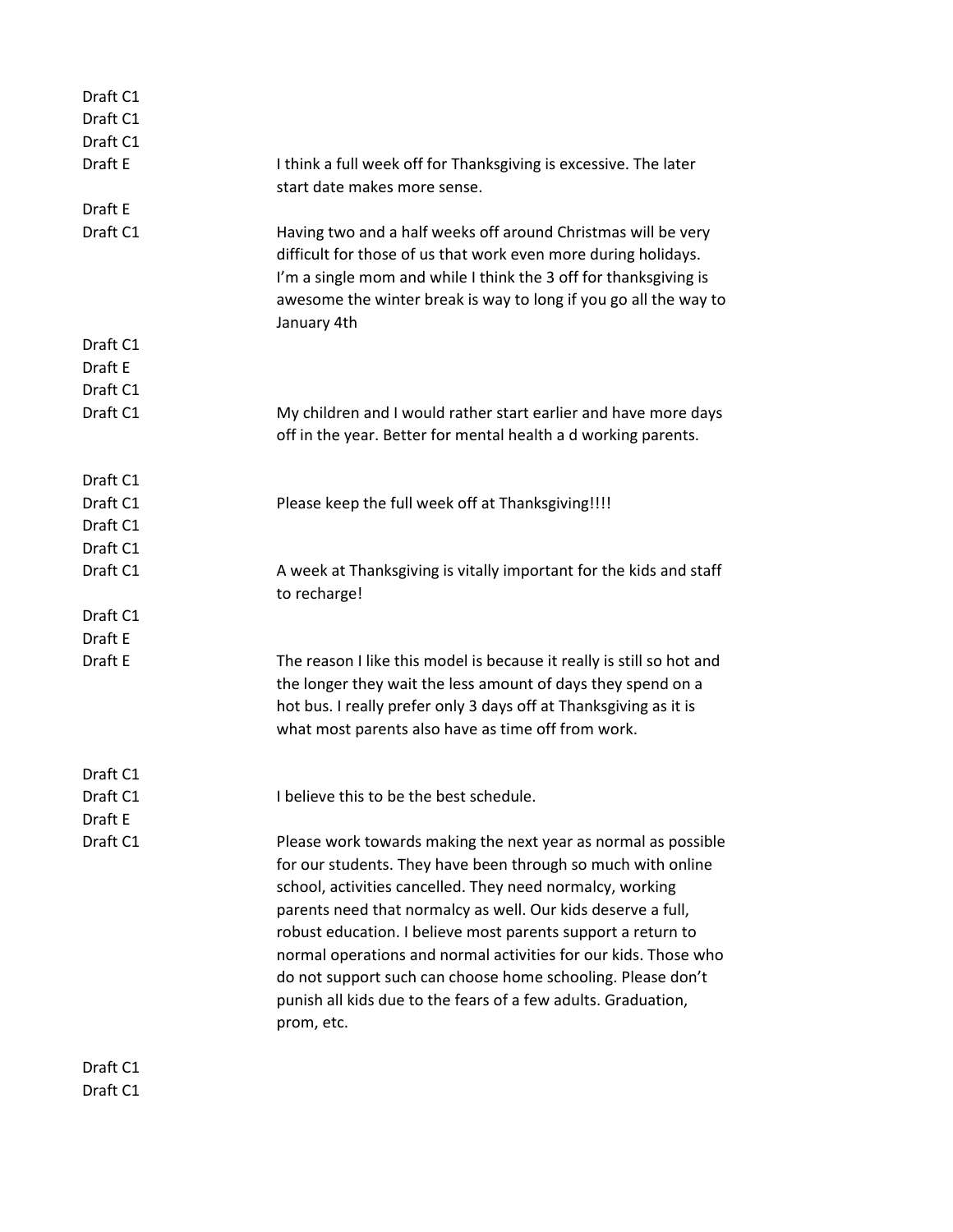| Draft E  | Many people have already made summer plans And after this<br>terrible year, need as much time in the summer as possible |
|----------|-------------------------------------------------------------------------------------------------------------------------|
| Draft C1 |                                                                                                                         |
| Draft C1 |                                                                                                                         |
| Draft C1 |                                                                                                                         |
| Draft C1 | Thanksgiving week is an important break for all.                                                                        |
| Draft E  | Later start is great with still getting out in May.                                                                     |
| Draft C1 | Students and Teachers really enjoy and need a week off at<br>Thanksgiving.                                              |
| Draft C1 |                                                                                                                         |
| Draft C1 | I like to have a full week on thanksgiving<br>Thank you!                                                                |
| Draft C1 |                                                                                                                         |
| Draft C1 |                                                                                                                         |
| Draft C1 | Much better with long week for Thanksgiving break for travels                                                           |
| Draft C1 | April 4 day weekend I get it. Maybe another idea is two 3 day<br>weekends that month instead of a 4 day.                |
| Draft C1 |                                                                                                                         |
| Draft C1 |                                                                                                                         |
| Draft C1 |                                                                                                                         |
| Draft E  | Many people have already made summer plans And after this                                                               |
|          | terrible year, need as much time in the summer as possible                                                              |
| Draft C1 |                                                                                                                         |
| Draft C1 | Love the full week for thanksgiving off.                                                                                |
| Draft C1 |                                                                                                                         |
| Draft C1 |                                                                                                                         |
| Draft C1 |                                                                                                                         |
| Draft C1 |                                                                                                                         |
| Draft C1 |                                                                                                                         |
| Draft C1 |                                                                                                                         |
| Draft C1 |                                                                                                                         |
| Draft C1 |                                                                                                                         |
| Draft C1 |                                                                                                                         |
| Draft C1 | I prefer the week at Thanksgiving.                                                                                      |
| Draft E  |                                                                                                                         |
| Draft C1 |                                                                                                                         |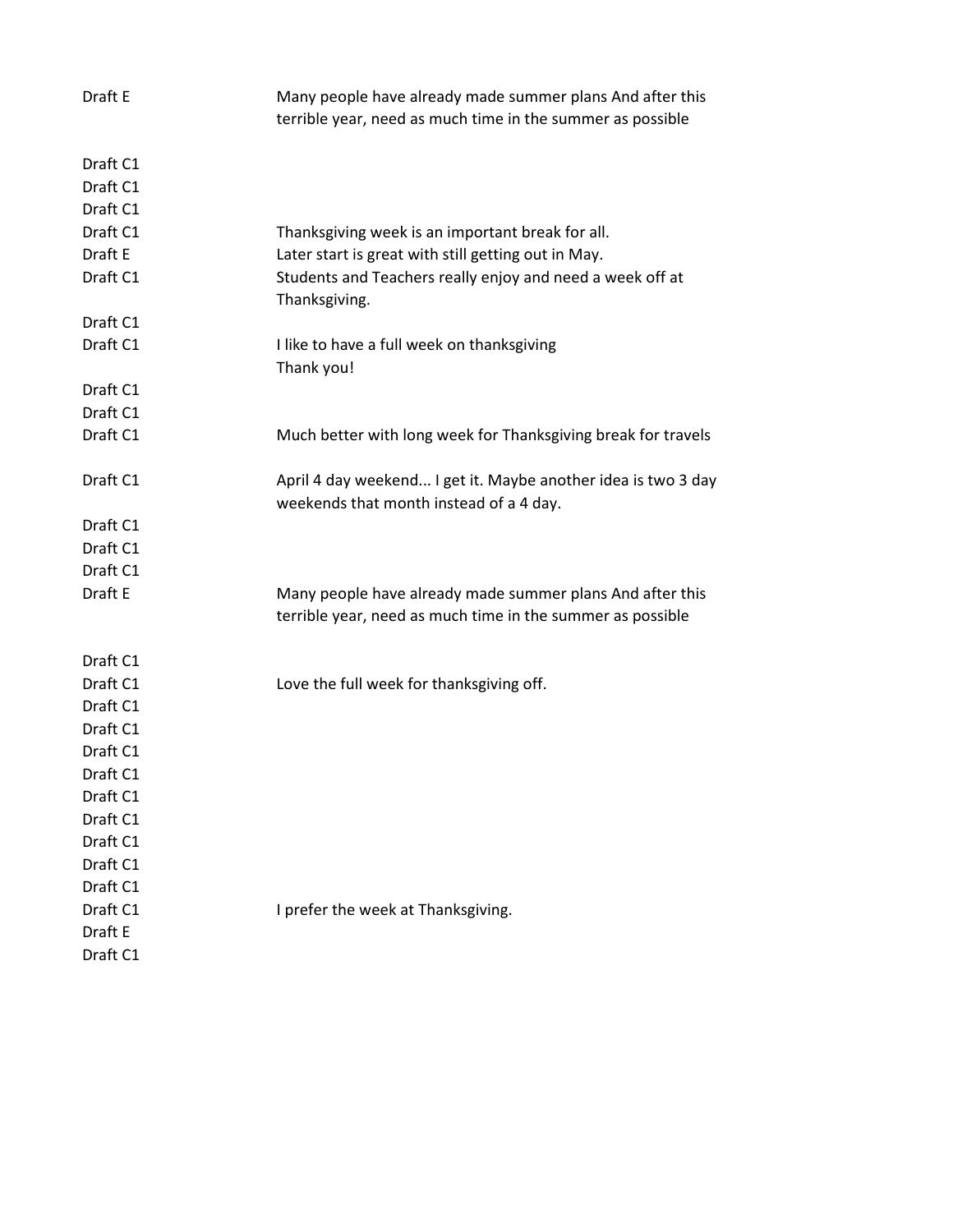| Draft B             | We prefer a late start and last day before Memorial Day.                                                                                                                  |
|---------------------|---------------------------------------------------------------------------------------------------------------------------------------------------------------------------|
|                     | We prefer Draft B than Draft E. We believe Draft B is a better<br>option. The Teachers and Students both get a full week of<br>Thanksgiving.                              |
|                     | The Teacher's lose a Staff Development day March 11 and the<br>Student start school 1 day earlier. Each group gives up 1 day to<br>get a full week off for Thanksgiving.  |
| Draft C1<br>Draft B | We prefer a late start and last day before Memorial Day.                                                                                                                  |
|                     | We prefer Draft B than Draft E. We believe Draft B is a better<br>option. The Teachers and Students both get a full week of<br>Thanksgiving.                              |
|                     | The Teacher's lose a Staff Development day March 11 and the<br>Student start school 1 day earlier. Each group gives up 1 day to<br>get a full week off for Thanksgiving.  |
| Draft E             | I don't think we really need an entire week off for Thanksgiving.<br>3 days is plenty of time! A lot of parents have trouble finding<br>childcare or can't take off work. |
| Draft B             | The long Christmas break is hard as well.<br>We prefer a late start and last day before Memorial Day.                                                                     |
|                     | We prefer Draft B than Draft E. We believe Draft B is a better<br>option. The Teachers and Students both get a full week of<br>Thanksgiving.                              |
|                     | The Teacher's lose a Staff Development day March 11 and the<br>Student start school 1 day earlier. Each group gives up 1 day to<br>get a full week off for Thanksgiving.  |
| Draft B             | We prefer a late start and last day before Memorial Day.                                                                                                                  |
|                     | We prefer Draft B than Draft E. We believe Draft B is a better<br>option. The Teachers and Students both get a full week of<br>Thanksgiving.                              |
|                     | The Teacher's lose a Staff Development day March 11 and the<br>Student start school 1 day earlier. Each group gives up 1 day to<br>get a full week off for Thanksgiving.  |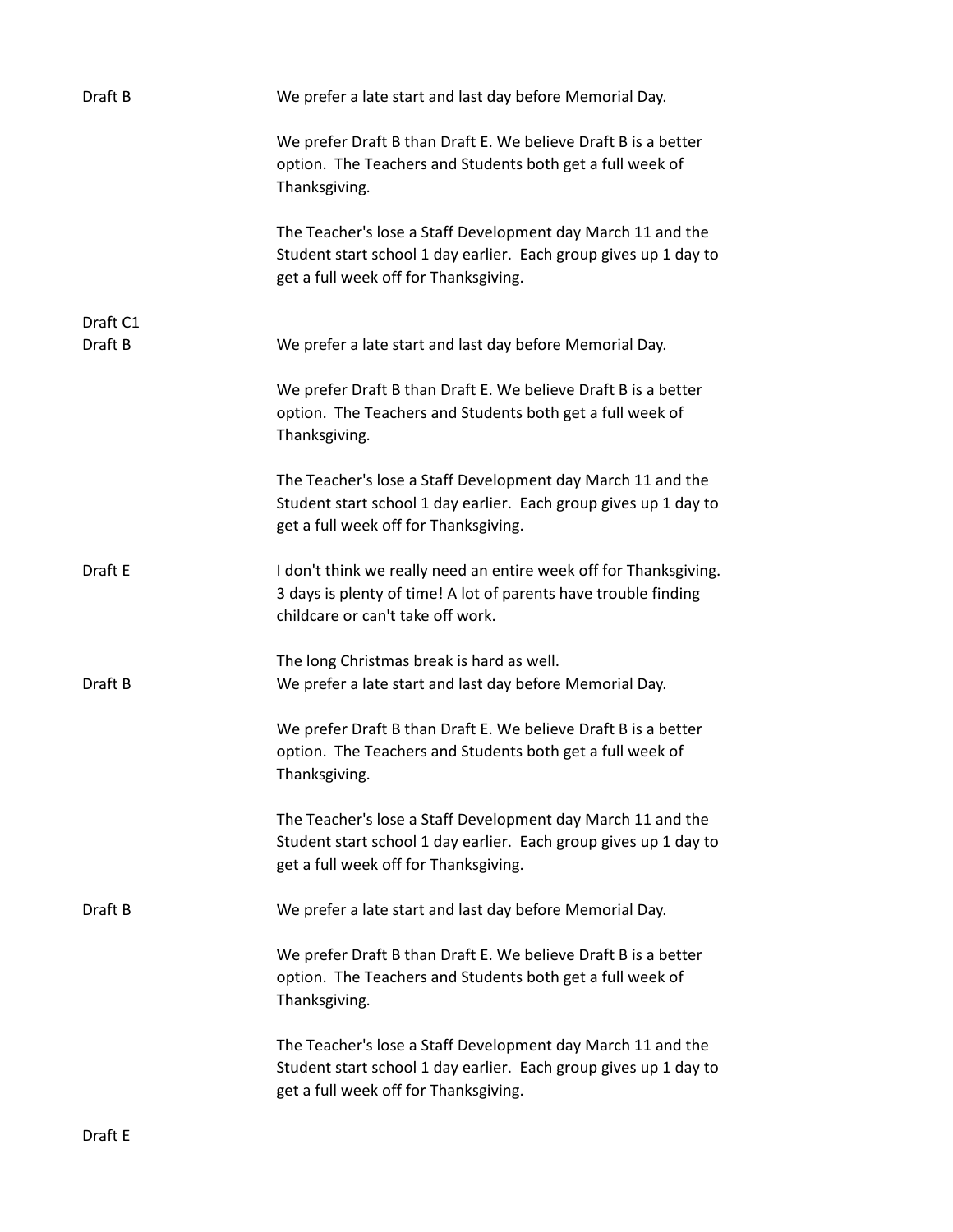| Draft E<br>Draft E<br>Draft E<br>Draft E<br>Draft C1<br>Draft E | I like starting later in august.                                                                                       |
|-----------------------------------------------------------------|------------------------------------------------------------------------------------------------------------------------|
| Draft C1                                                        | Leave it as the same.                                                                                                  |
| Draft C1                                                        |                                                                                                                        |
| Draft C1                                                        |                                                                                                                        |
| Draft E                                                         |                                                                                                                        |
| Draft C1                                                        |                                                                                                                        |
| Draft C1                                                        | It is important for families to have an entire week for                                                                |
| Draft C1                                                        | Thanksgiving break.                                                                                                    |
| Draft E                                                         | I like to leave the first days of classes to start similarly to other                                                  |
|                                                                 | years.                                                                                                                 |
| Draft C1                                                        | Draft C1 is similar to the calendar we have always followed. I                                                         |
|                                                                 | think keeping it the way it has always been is best.                                                                   |
| Draft C1                                                        |                                                                                                                        |
| Draft C1                                                        | Consider doing a winter break like other local schools. Think<br>about the health of your staff.                       |
| Draft C1                                                        |                                                                                                                        |
| Draft E                                                         | Thanksgiving week is better just give a couple days instead of<br>whole week.                                          |
| Draft C1                                                        |                                                                                                                        |
| Draft C1                                                        |                                                                                                                        |
| Draft C1                                                        |                                                                                                                        |
| Draft C1                                                        |                                                                                                                        |
| Draft C1                                                        |                                                                                                                        |
| Draft C1                                                        | It is important for families to have an entire week for<br>Thanksgiving break.                                         |
| Draft E                                                         |                                                                                                                        |
| Draft E                                                         |                                                                                                                        |
| Draft E                                                         |                                                                                                                        |
| Draft C1                                                        |                                                                                                                        |
| Draft C1                                                        | Draft C1 is similar to the calendar we have always followed. I<br>think keeping it the way it has always been is best. |
| Draft C1                                                        |                                                                                                                        |
| Draft C1                                                        |                                                                                                                        |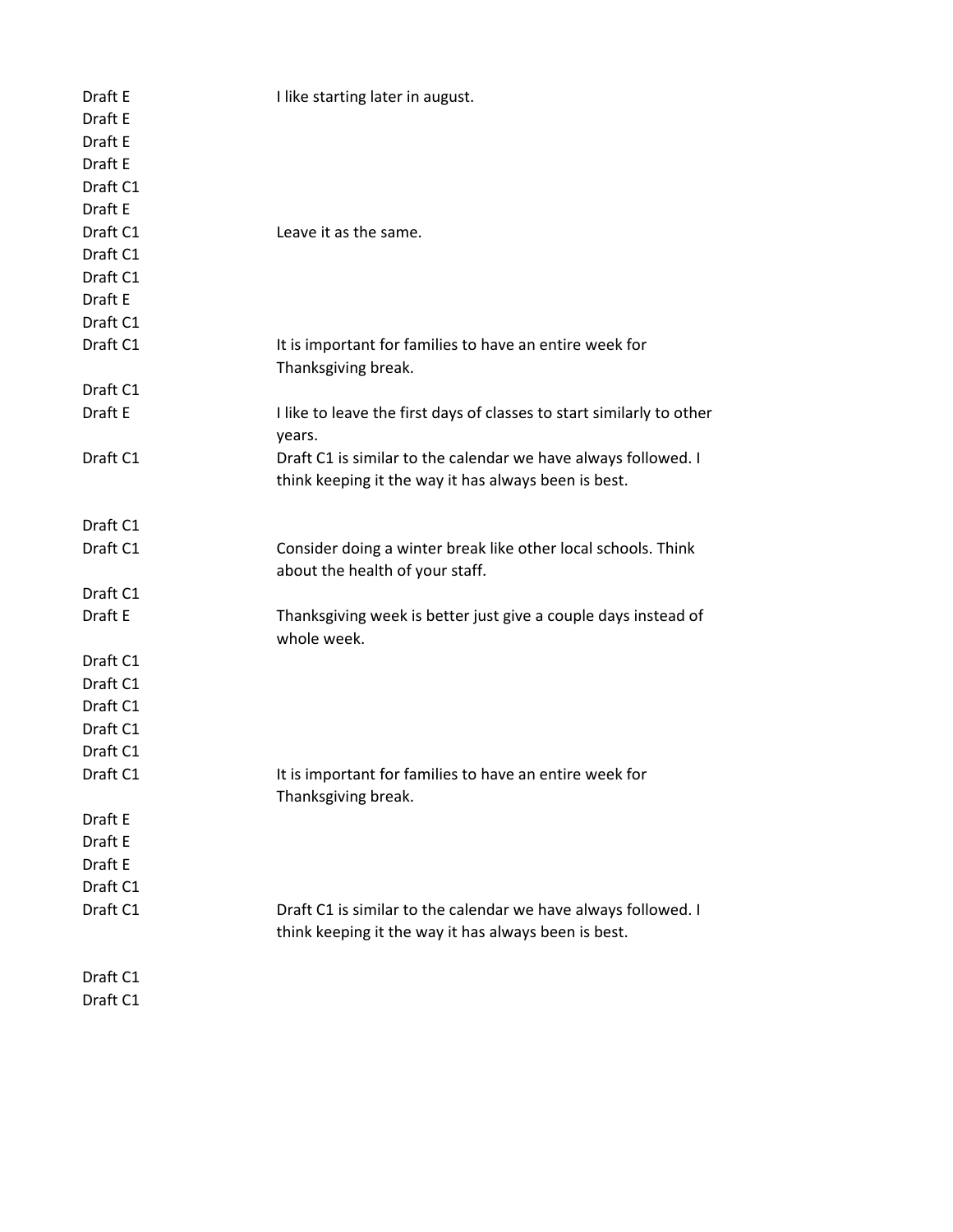| Draft C1 | I prefer C1 school year for our children because it is what the<br>parents and children have been used to and if we start changing<br>it now it will then become year around school. The school<br>calendar that is has been has always worked best and it is<br>familiar to parents and children. And familiarity in a time with so<br>many unfamiliar happenings it unsettling and not healthy for<br>our children. It does not need to be changed. Thanks, Hannah<br>Dacus |
|----------|-------------------------------------------------------------------------------------------------------------------------------------------------------------------------------------------------------------------------------------------------------------------------------------------------------------------------------------------------------------------------------------------------------------------------------------------------------------------------------|
| Draft C1 |                                                                                                                                                                                                                                                                                                                                                                                                                                                                               |
| Draft C1 |                                                                                                                                                                                                                                                                                                                                                                                                                                                                               |
| Draft C1 |                                                                                                                                                                                                                                                                                                                                                                                                                                                                               |
| Draft E  |                                                                                                                                                                                                                                                                                                                                                                                                                                                                               |
| Draft E  |                                                                                                                                                                                                                                                                                                                                                                                                                                                                               |
| Draft C1 | Thank you for considering our input.                                                                                                                                                                                                                                                                                                                                                                                                                                          |
| Draft C1 |                                                                                                                                                                                                                                                                                                                                                                                                                                                                               |
| Draft E  |                                                                                                                                                                                                                                                                                                                                                                                                                                                                               |
| Draft C1 |                                                                                                                                                                                                                                                                                                                                                                                                                                                                               |
| Draft C1 | Thanksgiving break needs to stay at a full week off.                                                                                                                                                                                                                                                                                                                                                                                                                          |
| Draft C1 |                                                                                                                                                                                                                                                                                                                                                                                                                                                                               |
| Draft C1 | It's better than the other                                                                                                                                                                                                                                                                                                                                                                                                                                                    |
| Draft C1 |                                                                                                                                                                                                                                                                                                                                                                                                                                                                               |
| Draft C1 |                                                                                                                                                                                                                                                                                                                                                                                                                                                                               |
| Draft C1 |                                                                                                                                                                                                                                                                                                                                                                                                                                                                               |
| Draft C1 |                                                                                                                                                                                                                                                                                                                                                                                                                                                                               |
| Draft C1 |                                                                                                                                                                                                                                                                                                                                                                                                                                                                               |
| Draft E  | There's no reason to have a full week off during Thanksgiving.                                                                                                                                                                                                                                                                                                                                                                                                                |
| Draft C1 |                                                                                                                                                                                                                                                                                                                                                                                                                                                                               |
| Draft C1 |                                                                                                                                                                                                                                                                                                                                                                                                                                                                               |
| Draft E  |                                                                                                                                                                                                                                                                                                                                                                                                                                                                               |
| Draft C1 |                                                                                                                                                                                                                                                                                                                                                                                                                                                                               |
| Draft C1 |                                                                                                                                                                                                                                                                                                                                                                                                                                                                               |
| Draft E  | We would happily trade a week off at Thanksgiving for a later<br>start. The break in December is plenty long.                                                                                                                                                                                                                                                                                                                                                                 |
| Draft C1 |                                                                                                                                                                                                                                                                                                                                                                                                                                                                               |
| Draft C1 |                                                                                                                                                                                                                                                                                                                                                                                                                                                                               |
| Draft C1 |                                                                                                                                                                                                                                                                                                                                                                                                                                                                               |
| Draft C1 |                                                                                                                                                                                                                                                                                                                                                                                                                                                                               |
| Draft C1 |                                                                                                                                                                                                                                                                                                                                                                                                                                                                               |
| Draft C1 | Longer breaks during the school year is better for the kids<br>learning to take a break and rejuvenate. Having the break<br>shorter in the summer gives less time to digress from what<br>they'd learned as well.                                                                                                                                                                                                                                                             |
| Draft C1 |                                                                                                                                                                                                                                                                                                                                                                                                                                                                               |
| Draft C1 |                                                                                                                                                                                                                                                                                                                                                                                                                                                                               |
| Draft C1 | I am not a fan of starting so early in August.                                                                                                                                                                                                                                                                                                                                                                                                                                |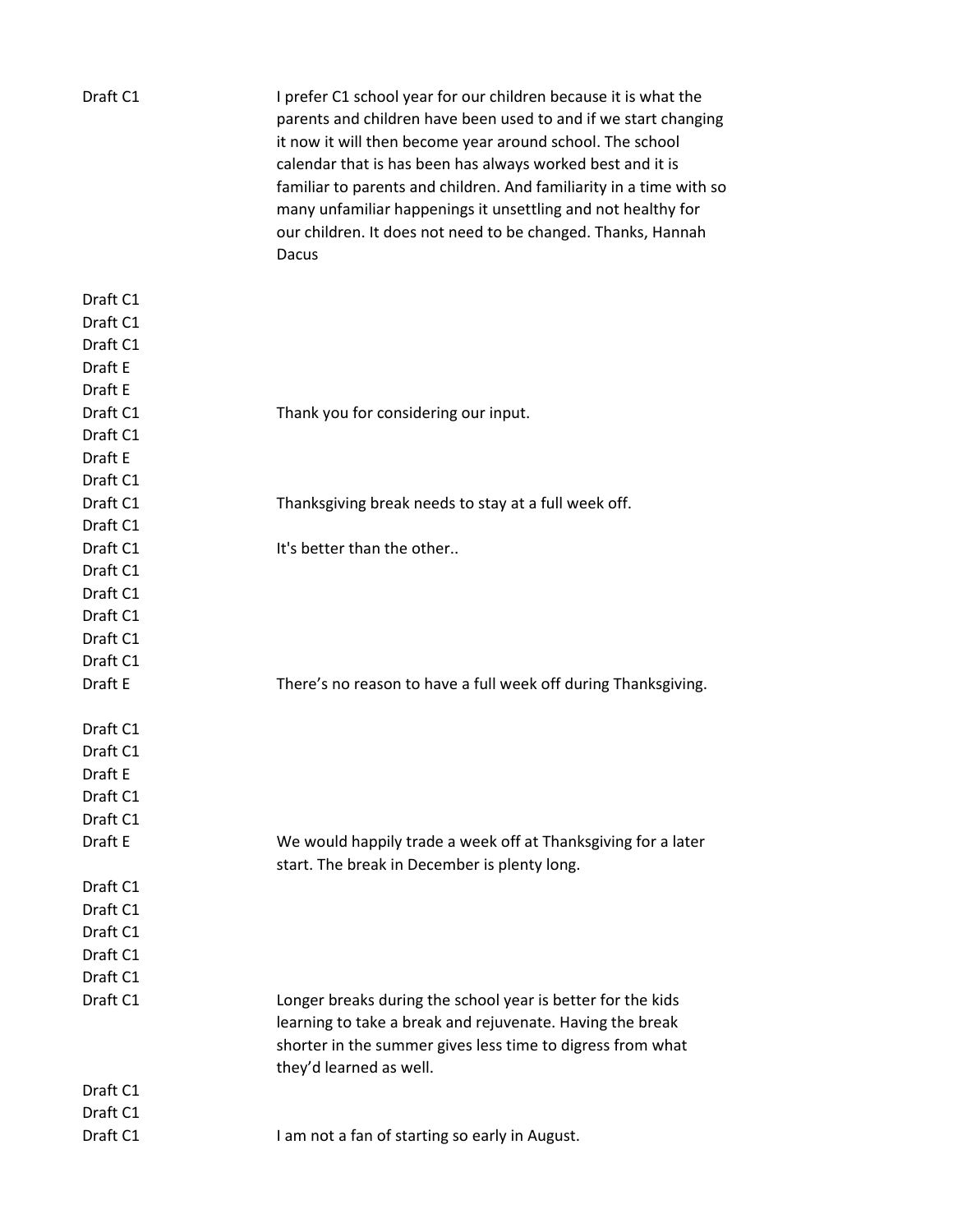| Draft C1             |                                                                    |
|----------------------|--------------------------------------------------------------------|
| Draft C1             |                                                                    |
| Draft C1             |                                                                    |
| Draft C1             |                                                                    |
| Draft C1             |                                                                    |
| Draft E              |                                                                    |
| <b>United States</b> |                                                                    |
| Draft C1             |                                                                    |
| Draft C1             |                                                                    |
| Draft C1             |                                                                    |
| Draft C1             |                                                                    |
| Draft C1             | Absolutely need the full week for Thanksgiving! (3)                |
| Draft C1             |                                                                    |
| Draft C1             |                                                                    |
| Draft E              | I believe the shorter break for Thanksgiving will benefit          |
|                      | students. An entire week off disrupts routines just before an      |
|                      | even longer winter break.                                          |
| Draft C1             |                                                                    |
| Draft C1             | Why the have to many holidays is no necessary for the kids they    |
|                      | not learning nothing more in this day why the put more day for     |
|                      | school                                                             |
| Draft C1             |                                                                    |
| Draft C1             |                                                                    |
| Draft C1             |                                                                    |
| Draft C1             |                                                                    |
| Draft C1             |                                                                    |
| Draft E              |                                                                    |
| Draft E              |                                                                    |
| Draft C1             |                                                                    |
| Draft C1             |                                                                    |
| Draft C1             | Please don't take away the full week off for Thanksgiving. It's    |
|                      | such a nice break for everyone, and allows families to travel,     |
|                      | especially those with split families; one parent gets Thanksgiving |
|                      | and one parent gets Christmas.                                     |
|                      |                                                                    |
| Draft C1             |                                                                    |
| Draft C1             |                                                                    |
| Draft E              |                                                                    |
| Draft C1             |                                                                    |
| Draft C1             |                                                                    |
| Draft C1             |                                                                    |
| Draft C1             | Full of week for thanksgiving is important. Thank you!             |
| Draft E              |                                                                    |
| Draft C1             | Please leave the whole week for thanksgiving. Also having the      |
|                      | Monday off after Easter is nice too. Summer is too long. Kids      |
|                      | loose information and it's nice to have more breaks during the     |
|                      | school year.                                                       |
|                      |                                                                    |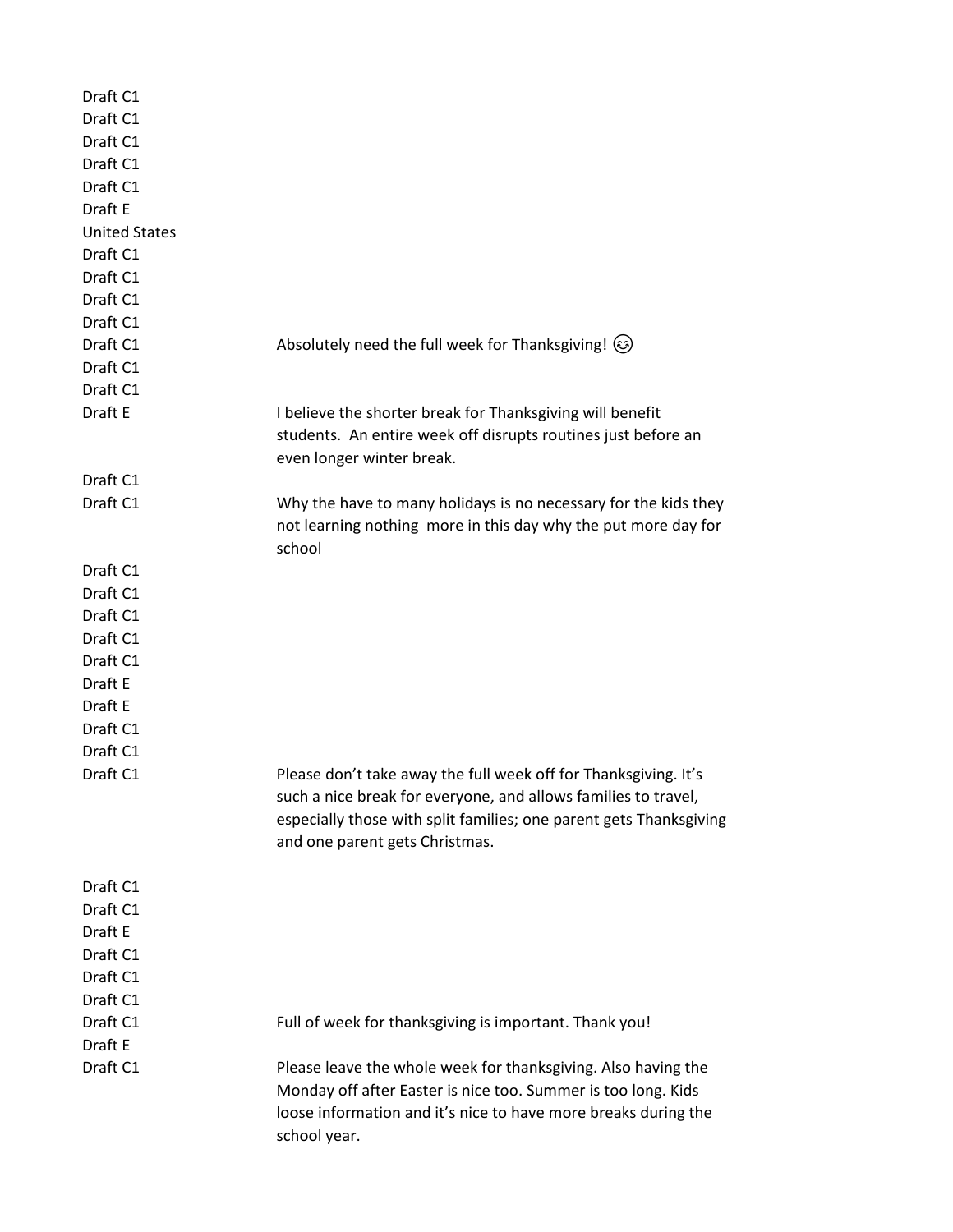| Draft C1<br>Draft C1<br>Draft C1<br>Draft C1<br>Draft C1<br>Draft C1<br>Draft C1<br>Draft C1<br>Draft C1 | Instead of having April 15-18 why not have a longer spring break<br>and only April 15 off                                                                                                                                                                                                                                                                                                                                                                                                                                   |
|----------------------------------------------------------------------------------------------------------|-----------------------------------------------------------------------------------------------------------------------------------------------------------------------------------------------------------------------------------------------------------------------------------------------------------------------------------------------------------------------------------------------------------------------------------------------------------------------------------------------------------------------------|
| Draft E<br>Draft C1                                                                                      |                                                                                                                                                                                                                                                                                                                                                                                                                                                                                                                             |
| Draft C1<br>Draft C1<br>Draft E                                                                          | Kids need the full week off for Thanksgiving.                                                                                                                                                                                                                                                                                                                                                                                                                                                                               |
| Draft C1                                                                                                 | Starting in the middle of the week is the best students. It is like<br>acclimating them back into the year. Coming off a long summer<br>break going three days of school then the weekend then a full<br>week is just right. Teaching 30 years seen it both ways. The<br>ease into the year best. Students seem to have more focused<br>attention. On the teacher side I always feel more prepared with<br>half week start.<br>Personally, I also like this calendar because I want a full week off<br>for Thanksgiving.    |
| Draft C1                                                                                                 | I think it is important to have a full week off Thanksgiving week                                                                                                                                                                                                                                                                                                                                                                                                                                                           |
| Draft E<br>Draft E<br>Draft E<br>Draft C1<br>Draft C1                                                    | for travel                                                                                                                                                                                                                                                                                                                                                                                                                                                                                                                  |
| Draft C1                                                                                                 | As a teacher, I do prefer the week of Thanksgiving off as many<br>parents take their kids out anyway.                                                                                                                                                                                                                                                                                                                                                                                                                       |
| Draft C1<br>Draft C1                                                                                     | The C1 draft appears to meet the majority of people's response<br>to the first survey. The layout of this draft works more<br>smoothly, as well addressing many people's needs. For our<br>family the C1 draft will suit all our needs. Also, we really like<br>having the full week at Thanksgiving and the 4 day weekends.<br>The other great aspect worth noting is the semester ending<br>prior to Winter break! Having included this into the schedule<br>will better prepare our kids for what it is like in college. |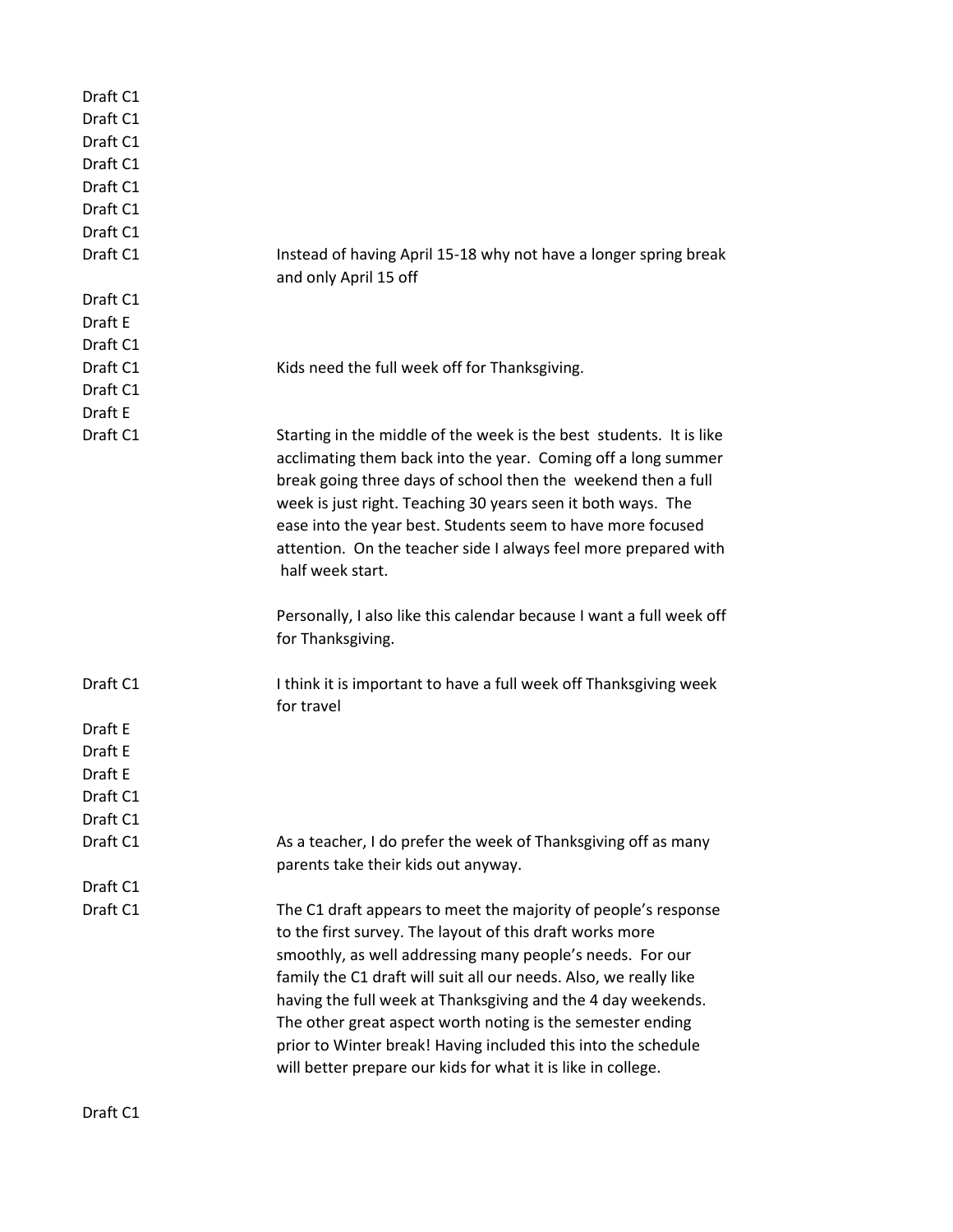| Draft C1 | Students and teachers need the week at thanksgiving. It is such<br>a tough point of the year that having that full week is crucial to<br>recouping and resting.                                                                          |
|----------|------------------------------------------------------------------------------------------------------------------------------------------------------------------------------------------------------------------------------------------|
|          | The 4 day weekend at easter would be awesome.                                                                                                                                                                                            |
| Draft E  |                                                                                                                                                                                                                                          |
| Draft C1 | C1 is best because no one wants to return the day after a<br>holiday such as Easter. This also puts us starting the school year<br>mid week which is always nice.                                                                        |
| Draft C1 |                                                                                                                                                                                                                                          |
| Draft C1 | We recently moved to this district from Humble ISD and really<br>liked how they had a week of each month. We are really missing<br>that school calendar this year. It was really nice for vacations<br>and just a good break each month. |
| Draft C1 |                                                                                                                                                                                                                                          |
| Draft C1 |                                                                                                                                                                                                                                          |
| Draft C1 |                                                                                                                                                                                                                                          |
| Draft E  |                                                                                                                                                                                                                                          |
| Draft C1 |                                                                                                                                                                                                                                          |
| Draft C1 | I like the week off at thanksgiving                                                                                                                                                                                                      |
| Draft C1 |                                                                                                                                                                                                                                          |
| Draft C1 |                                                                                                                                                                                                                                          |
| Draft C1 | Please do not start school too early. It ruins our summer.                                                                                                                                                                               |
|          |                                                                                                                                                                                                                                          |
| Draft C1 | Preferable to get 1 week off in November for thanksgiving than<br>having a few more days off at the end of summer vacation.                                                                                                              |
| Draft C1 |                                                                                                                                                                                                                                          |
| Draft C1 | I like the shorter thanksgiving break, but more break throughout<br>the year like C.                                                                                                                                                     |
| Draft C1 |                                                                                                                                                                                                                                          |
| Draft C1 |                                                                                                                                                                                                                                          |
| Draft C1 |                                                                                                                                                                                                                                          |
| Draft C1 |                                                                                                                                                                                                                                          |
| Draft C1 |                                                                                                                                                                                                                                          |
| Draft C1 |                                                                                                                                                                                                                                          |
| Draft C1 |                                                                                                                                                                                                                                          |
| Draft C1 |                                                                                                                                                                                                                                          |
| Draft C1 |                                                                                                                                                                                                                                          |
| Draft E  |                                                                                                                                                                                                                                          |
| Draft C1 |                                                                                                                                                                                                                                          |
| Draft C1 | Really like the week off for Thanksgiving                                                                                                                                                                                                |
| Draft C1 |                                                                                                                                                                                                                                          |
| Draft C1 |                                                                                                                                                                                                                                          |
| Draft E  |                                                                                                                                                                                                                                          |
| Draft E  |                                                                                                                                                                                                                                          |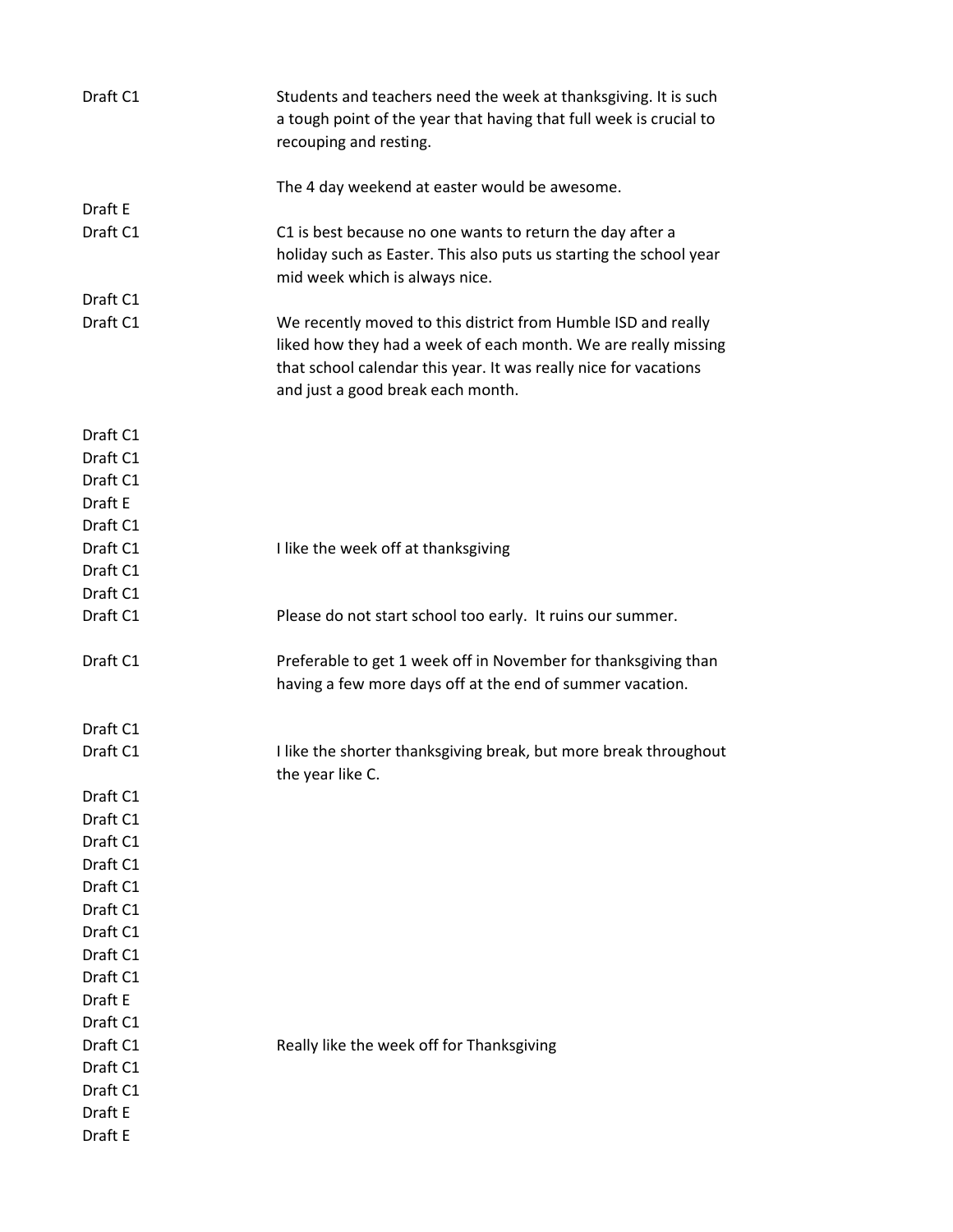| Draft C1 | So happy to see 4 days Easter break                              |
|----------|------------------------------------------------------------------|
| Draft C1 | My child will miss school days if the calendar is changed to not |
|          | be a full week off at Thanksgiving.                              |
| Draft C1 | Me parece mejor la primera opcion                                |
| Draft E  |                                                                  |
| Draft C1 |                                                                  |
| Draft E  |                                                                  |
| Draft C1 |                                                                  |
| Draft C1 |                                                                  |
| Draft C1 |                                                                  |
| Draft C1 |                                                                  |
| Draft C1 |                                                                  |
| Draft C1 |                                                                  |
| Draft E  |                                                                  |
| Draft C1 |                                                                  |
| Draft C1 |                                                                  |
| Draft C1 |                                                                  |
| Draft E  | We like starting school later in August but still want the full  |
|          | week for Thanksgiving break. Please remove the October           |
|          | holiday and add to the Thanksgiving week in Draft E. Having an   |
|          | October holiday is not necessary and should be low priority.     |
|          |                                                                  |
| Draft C1 |                                                                  |
| Draft C1 | We need the 1 week Thanksgiving Break!                           |
| Draft C1 |                                                                  |
| Draft C1 | I like C1 for the week off for Thanksgiving                      |
| Draft E  |                                                                  |
| Draft C1 |                                                                  |
| Draft C1 | I want the full week of Thanksgiving off for families.           |
|          |                                                                  |
|          | Thanks                                                           |
| Draft C1 |                                                                  |
| Draft C1 |                                                                  |
| Draft C1 |                                                                  |
| Draft C1 |                                                                  |
| Draft C1 |                                                                  |
| Draft C1 |                                                                  |
| Draft C1 |                                                                  |
| Draft C1 |                                                                  |
| Draft C1 |                                                                  |
| Draft C1 |                                                                  |
| Draft C1 |                                                                  |
| Draft C1 |                                                                  |
| Draft C1 |                                                                  |
| Draft C1 |                                                                  |
| Draft C1 |                                                                  |
| Draft E  |                                                                  |
|          |                                                                  |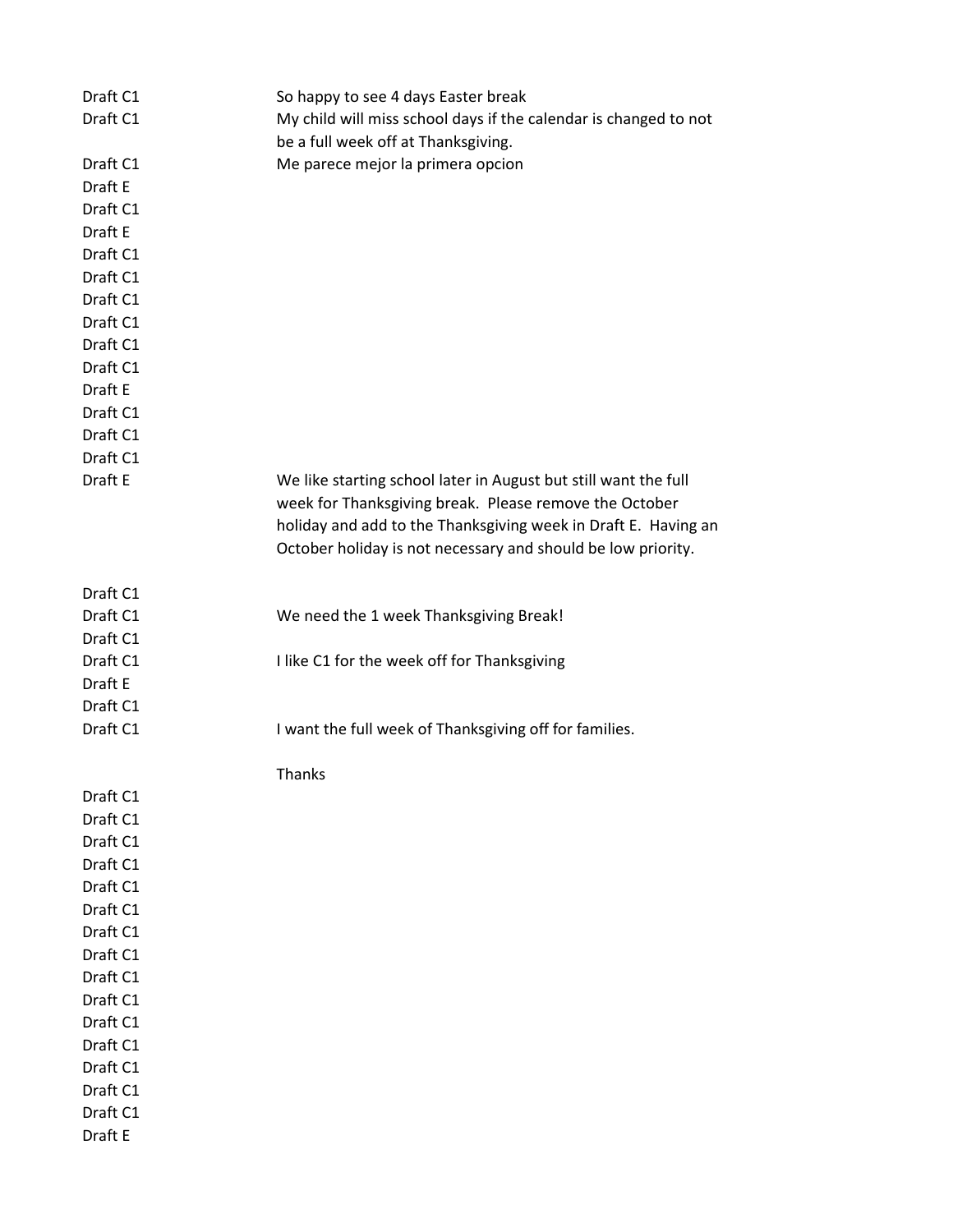| Draft C1           | We like the four-day weekend in October, three days off for<br>Thanksgiving, 2 1/2 weeks off for Christmas, four-day weekend<br>in April, getting out for memorial weekend                                                                                                                     |
|--------------------|------------------------------------------------------------------------------------------------------------------------------------------------------------------------------------------------------------------------------------------------------------------------------------------------|
| Draft C1           |                                                                                                                                                                                                                                                                                                |
| Draft C1           |                                                                                                                                                                                                                                                                                                |
| Draft C1           |                                                                                                                                                                                                                                                                                                |
| Draft C1           |                                                                                                                                                                                                                                                                                                |
| Draft C1           |                                                                                                                                                                                                                                                                                                |
| Draft C1           | It is important for my kids to have the week of Thanksgiving off.<br>Not only because they need a little down time after 3 months of<br>being back in school, but because it allows for us them to spend<br>extra holiday time at their Dad (we are divorced) for the<br>Thanksgiving holiday. |
| Draft C1           | Calendar seems very similar to this year, I think it's nice for the<br>kids to be off for a whole week on thanksgiving.                                                                                                                                                                        |
| Draft C1           |                                                                                                                                                                                                                                                                                                |
| Draft C1           |                                                                                                                                                                                                                                                                                                |
| Draft E            |                                                                                                                                                                                                                                                                                                |
| Draft C1           |                                                                                                                                                                                                                                                                                                |
| Draft C1           |                                                                                                                                                                                                                                                                                                |
| Draft C1           |                                                                                                                                                                                                                                                                                                |
| Draft E            |                                                                                                                                                                                                                                                                                                |
| Draft E            |                                                                                                                                                                                                                                                                                                |
| Draft C1           |                                                                                                                                                                                                                                                                                                |
| Draft C1           |                                                                                                                                                                                                                                                                                                |
| Draft C1           |                                                                                                                                                                                                                                                                                                |
| Draft C1           |                                                                                                                                                                                                                                                                                                |
| Draft C1           |                                                                                                                                                                                                                                                                                                |
| Draft C1           |                                                                                                                                                                                                                                                                                                |
| Draft C1           |                                                                                                                                                                                                                                                                                                |
| Draft C1           |                                                                                                                                                                                                                                                                                                |
| Draft E<br>Draft E |                                                                                                                                                                                                                                                                                                |
| Draft C1           |                                                                                                                                                                                                                                                                                                |
| Draft C1           | Thanksgiving break needs to stay at a full week off.                                                                                                                                                                                                                                           |
| Draft E            |                                                                                                                                                                                                                                                                                                |
| Draft C1           |                                                                                                                                                                                                                                                                                                |
| Draft C1           |                                                                                                                                                                                                                                                                                                |
| Draft C1           |                                                                                                                                                                                                                                                                                                |
| Draft C1           |                                                                                                                                                                                                                                                                                                |
| Draft C1           |                                                                                                                                                                                                                                                                                                |
| Draft C1           |                                                                                                                                                                                                                                                                                                |
| Draft C1           |                                                                                                                                                                                                                                                                                                |
|                    |                                                                                                                                                                                                                                                                                                |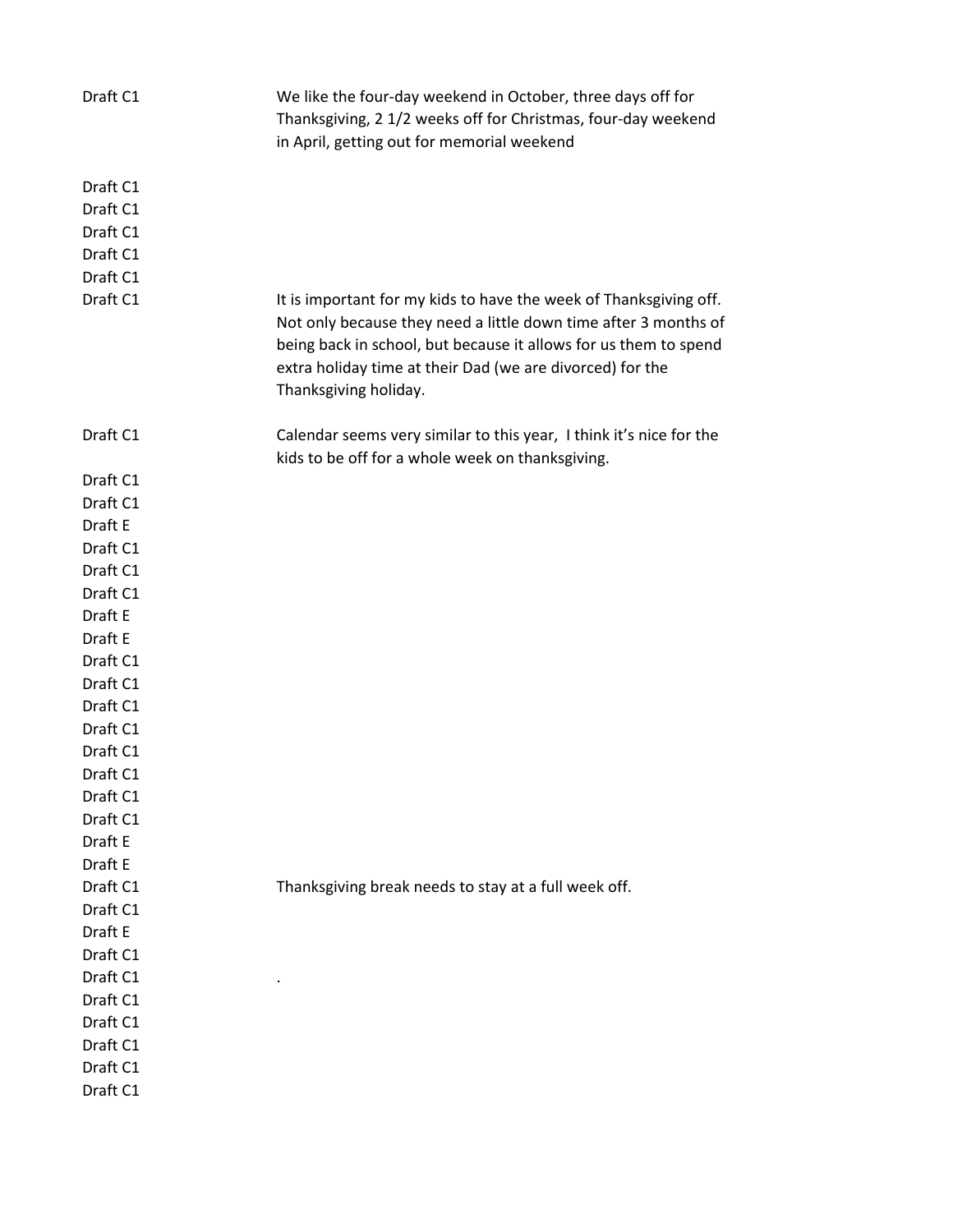| Draft C1 | I prefer the calendar we had this year so I don't know why we<br>are changing it again. Thanksgiving break has been a tradition<br>far too long to change now. I feel like school starts a little too<br>early, but if I had to choose, I prefer ending school in May.                                                               |
|----------|--------------------------------------------------------------------------------------------------------------------------------------------------------------------------------------------------------------------------------------------------------------------------------------------------------------------------------------|
| Draft C1 |                                                                                                                                                                                                                                                                                                                                      |
| Draft C1 |                                                                                                                                                                                                                                                                                                                                      |
| Draft C1 |                                                                                                                                                                                                                                                                                                                                      |
| Draft C1 |                                                                                                                                                                                                                                                                                                                                      |
| Draft C1 |                                                                                                                                                                                                                                                                                                                                      |
| Draft C1 | I believe C1 calendar is best for us cause if there are any issues<br>thru out the year then we will have a chance to make things up                                                                                                                                                                                                 |
| Draft C1 | Coming from South Africa the one thing I miss are the Southern<br>Hemisphere school holidays. So much more family time and 183<br>days of school.                                                                                                                                                                                    |
| Draft C1 | I definitely think a full week off at Thanksgiving is nice for not<br>only the students, but especially the teachers. I am not currently<br>a teacher, but used to teacher and it was so nice to recharge<br>during that week.                                                                                                       |
| Draft C1 | I know that my kids look forward to the full week at<br>Thanksgiving break and if we travel we would need more time<br>than just 3 or 4 days.                                                                                                                                                                                        |
| Draft E  | Please try to make sure spring break is same as HISD spring<br>break!                                                                                                                                                                                                                                                                |
| Draft C1 |                                                                                                                                                                                                                                                                                                                                      |
| Draft C1 | Really like full week at thanksgiving and the extra day at Easter.<br>Esp since we couldn't do anything this year.                                                                                                                                                                                                                   |
| Draft C1 |                                                                                                                                                                                                                                                                                                                                      |
| Draft C1 |                                                                                                                                                                                                                                                                                                                                      |
| Draft C1 |                                                                                                                                                                                                                                                                                                                                      |
| Draft E  | The start date for C1 seems entirely too early. It will end<br>summer for students early and teachers even earlier. Most<br>working parents do not get off of work for an entire week at<br>Thanksgiving. I know families with two working parents would<br>benefit more from Draft E. Please consider this when making<br>decision. |
| Draft C1 |                                                                                                                                                                                                                                                                                                                                      |
| Draft C1 |                                                                                                                                                                                                                                                                                                                                      |
| Draft C1 | Really like full week at thanksgiving and the extra day at Easter.<br>Esp since we couldn't do anything this year.                                                                                                                                                                                                                   |
| Draft C1 |                                                                                                                                                                                                                                                                                                                                      |
| Draft C1 | I like the full week of Thanksgiving off as well as the more equal<br>number of days per semester.                                                                                                                                                                                                                                   |
| Draft C1 |                                                                                                                                                                                                                                                                                                                                      |
| Draft C1 |                                                                                                                                                                                                                                                                                                                                      |
| Draft E  |                                                                                                                                                                                                                                                                                                                                      |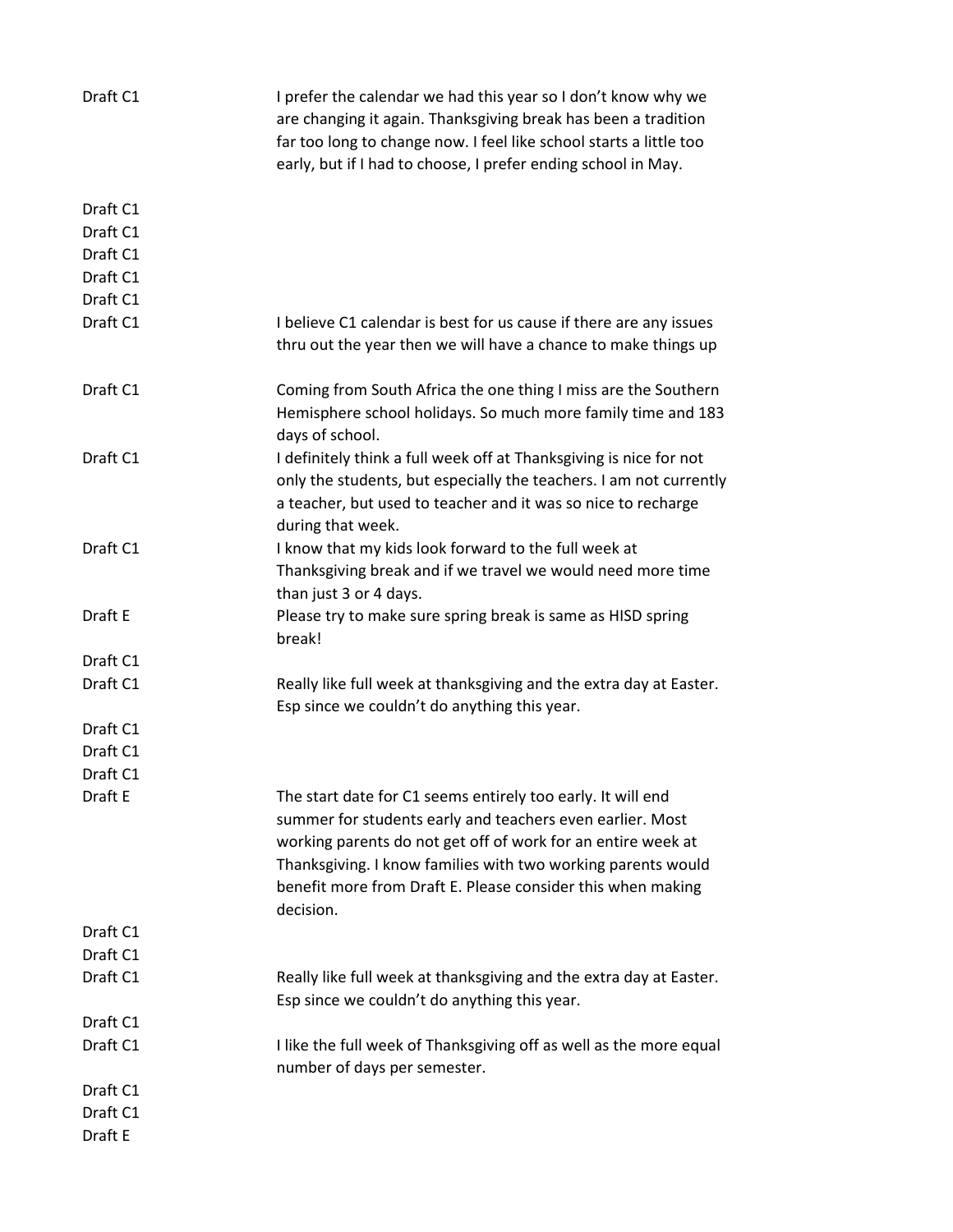| Draft C1 |                                                                                                                                                                                                                                                     |
|----------|-----------------------------------------------------------------------------------------------------------------------------------------------------------------------------------------------------------------------------------------------------|
| Draft E  |                                                                                                                                                                                                                                                     |
| Draft C1 |                                                                                                                                                                                                                                                     |
| Draft C1 |                                                                                                                                                                                                                                                     |
| Draft C1 | Coming from South Africa the one thing I miss are the Southern<br>Hemisphere school holidays. So much more family time and 183<br>days of school.                                                                                                   |
| Draft C1 | I would prefer the earlier start of school and full week off for<br>Thanksgiving.                                                                                                                                                                   |
| Draft C1 |                                                                                                                                                                                                                                                     |
| Draft E  | I prefer starting school later but would add the days of<br>thanksgiving as all off and take the days from Christmas break.<br>It's too long.                                                                                                       |
| Draft C1 |                                                                                                                                                                                                                                                     |
| Draft C1 |                                                                                                                                                                                                                                                     |
| Draft E  |                                                                                                                                                                                                                                                     |
| Draft C1 | I prefer the full week off for thanksgiving. Please do not take<br>that away from the kids.                                                                                                                                                         |
| Draft C1 | Draft C1<br>Is the best plan                                                                                                                                                                                                                        |
| Draft C1 |                                                                                                                                                                                                                                                     |
| Draft C1 |                                                                                                                                                                                                                                                     |
| Draft C1 |                                                                                                                                                                                                                                                     |
| Draft E  |                                                                                                                                                                                                                                                     |
| Draft C1 | Students and teachers need the week at thanksgiving. It is such<br>a tough point of the year that having that full week is crucial to<br>recouping and resting.                                                                                     |
| Draft E  | The 4 day weekend at easter would be awesome.<br>I think a few more days (2 or 3) should be added during winter<br>break as lots of families have to travel to other states or even<br>internationally to meet family over Christmas and New Years. |
| Draft E  |                                                                                                                                                                                                                                                     |
| Draft C1 |                                                                                                                                                                                                                                                     |
| Draft C1 |                                                                                                                                                                                                                                                     |
| Draft C1 |                                                                                                                                                                                                                                                     |
| Draft C1 | I feel like 1 week off at thanksgiving is important for families!                                                                                                                                                                                   |
|          |                                                                                                                                                                                                                                                     |
| Draft E  |                                                                                                                                                                                                                                                     |
| Draft E  |                                                                                                                                                                                                                                                     |
| Draft E  | Too hot to start school in mid August : (                                                                                                                                                                                                           |
| Draft C1 |                                                                                                                                                                                                                                                     |
| Draft C1 |                                                                                                                                                                                                                                                     |
| Draft C1 | Get rid of the STAAR too.                                                                                                                                                                                                                           |
| Draft E  | I fine with the shorter thanksgiving break in exchange for a later<br>start date.                                                                                                                                                                   |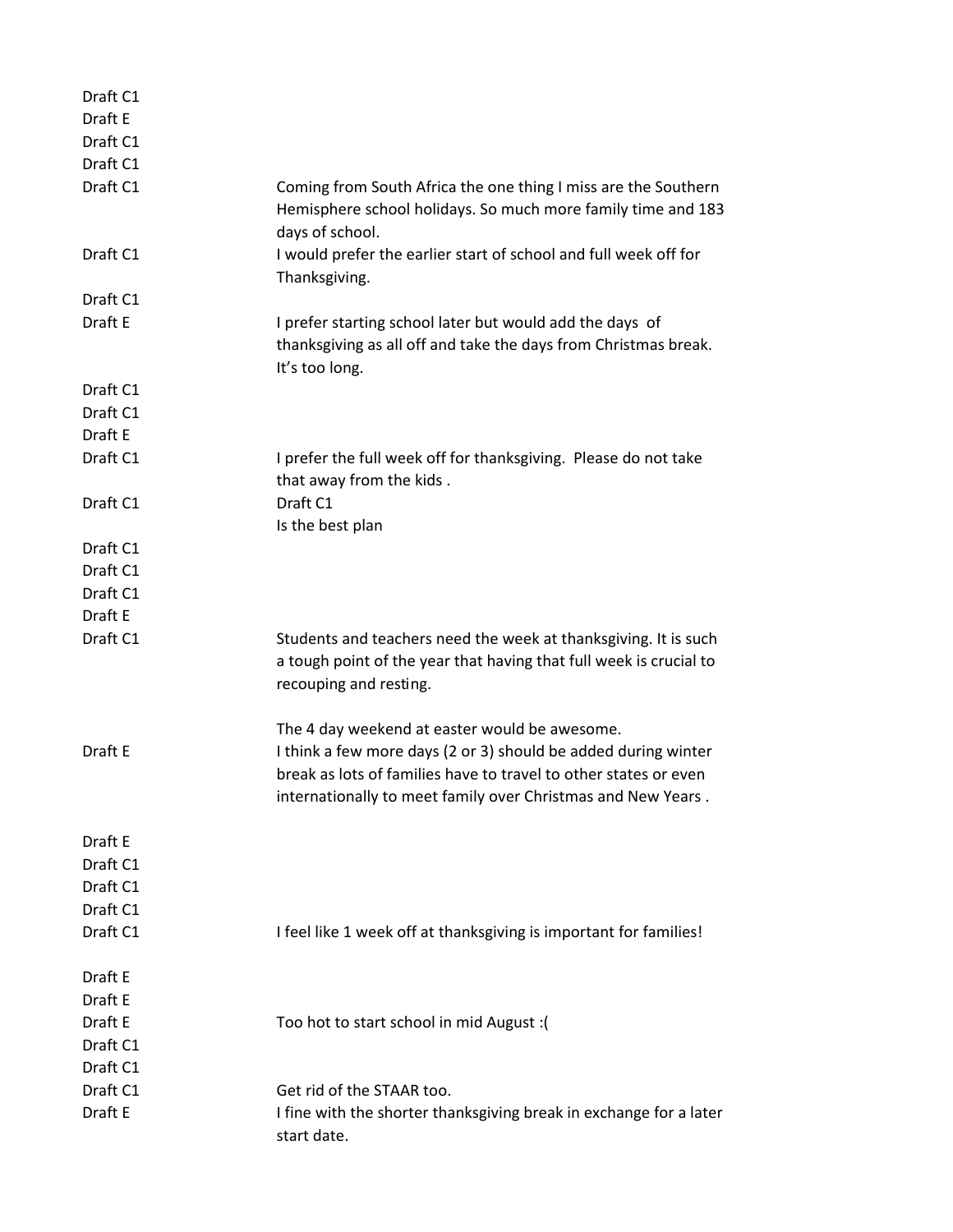| Draft C1 |                                                                                                                                                                                                                                                                                                                                                                                                                                                                                                                                              |
|----------|----------------------------------------------------------------------------------------------------------------------------------------------------------------------------------------------------------------------------------------------------------------------------------------------------------------------------------------------------------------------------------------------------------------------------------------------------------------------------------------------------------------------------------------------|
| Draft E  |                                                                                                                                                                                                                                                                                                                                                                                                                                                                                                                                              |
| Draft C1 |                                                                                                                                                                                                                                                                                                                                                                                                                                                                                                                                              |
| Draft C1 |                                                                                                                                                                                                                                                                                                                                                                                                                                                                                                                                              |
| Draft C1 |                                                                                                                                                                                                                                                                                                                                                                                                                                                                                                                                              |
| Draft C1 |                                                                                                                                                                                                                                                                                                                                                                                                                                                                                                                                              |
| Draft C1 | The week off for Thanksgiving is needed. My kids would most<br>likely miss school days if we aren't given the week off due to<br>holiday travel.                                                                                                                                                                                                                                                                                                                                                                                             |
| Draft E  |                                                                                                                                                                                                                                                                                                                                                                                                                                                                                                                                              |
| Draft C1 |                                                                                                                                                                                                                                                                                                                                                                                                                                                                                                                                              |
| Draft C1 |                                                                                                                                                                                                                                                                                                                                                                                                                                                                                                                                              |
| Draft C1 |                                                                                                                                                                                                                                                                                                                                                                                                                                                                                                                                              |
| Draft E  | The ideal arrangement would be to have school begin for<br>students on Monday, August 16 rather than on Tuesday, August<br>17. A full week makes more sense than the partial weeks<br>currently used. Students do not have enough time to acclimate<br>to the schedule before they are off again for two days<br>otherwise. School could also end for students on Friday, May 27<br>rather than Thursday, May 26. Again, why not a full week? That<br>would allow the district to keep the full week of Thanksgiving as<br>a school holiday. |
| Draft C1 |                                                                                                                                                                                                                                                                                                                                                                                                                                                                                                                                              |
| Draft C1 |                                                                                                                                                                                                                                                                                                                                                                                                                                                                                                                                              |
| Draft C1 |                                                                                                                                                                                                                                                                                                                                                                                                                                                                                                                                              |
| Draft E  | Would much rather have an extra week of summer then a full                                                                                                                                                                                                                                                                                                                                                                                                                                                                                   |
|          | week for Thanksgiving. Thank you.                                                                                                                                                                                                                                                                                                                                                                                                                                                                                                            |
| Draft C1 | I have selected calendar C1 for my feed back, thanks!                                                                                                                                                                                                                                                                                                                                                                                                                                                                                        |
| Draft C1 | It's nice to have the week off for Thanksgiving.                                                                                                                                                                                                                                                                                                                                                                                                                                                                                             |
| Draft C1 |                                                                                                                                                                                                                                                                                                                                                                                                                                                                                                                                              |
| Draft E  | I like the later start date, but would like a full week at<br>Thanksgiving.                                                                                                                                                                                                                                                                                                                                                                                                                                                                  |
| Draft C1 | I prefer the week at Thanksgiving.                                                                                                                                                                                                                                                                                                                                                                                                                                                                                                           |
| Draft C1 | Would love to see a schedule similar to Humble ISD                                                                                                                                                                                                                                                                                                                                                                                                                                                                                           |
| Draft E  |                                                                                                                                                                                                                                                                                                                                                                                                                                                                                                                                              |
| Draft C1 |                                                                                                                                                                                                                                                                                                                                                                                                                                                                                                                                              |
|          | Coming from South Africa the one thing I miss are the Southern<br>Hemisphere school holidays. So much more family time and 183<br>days of school.                                                                                                                                                                                                                                                                                                                                                                                            |
| Draft C1 |                                                                                                                                                                                                                                                                                                                                                                                                                                                                                                                                              |
| Draft E  | Draft E is best                                                                                                                                                                                                                                                                                                                                                                                                                                                                                                                              |
| Draft C1 |                                                                                                                                                                                                                                                                                                                                                                                                                                                                                                                                              |
| Draft C1 |                                                                                                                                                                                                                                                                                                                                                                                                                                                                                                                                              |
| Draft E  |                                                                                                                                                                                                                                                                                                                                                                                                                                                                                                                                              |
| Draft C1 |                                                                                                                                                                                                                                                                                                                                                                                                                                                                                                                                              |
| Draft C1 |                                                                                                                                                                                                                                                                                                                                                                                                                                                                                                                                              |
| Draft C1 |                                                                                                                                                                                                                                                                                                                                                                                                                                                                                                                                              |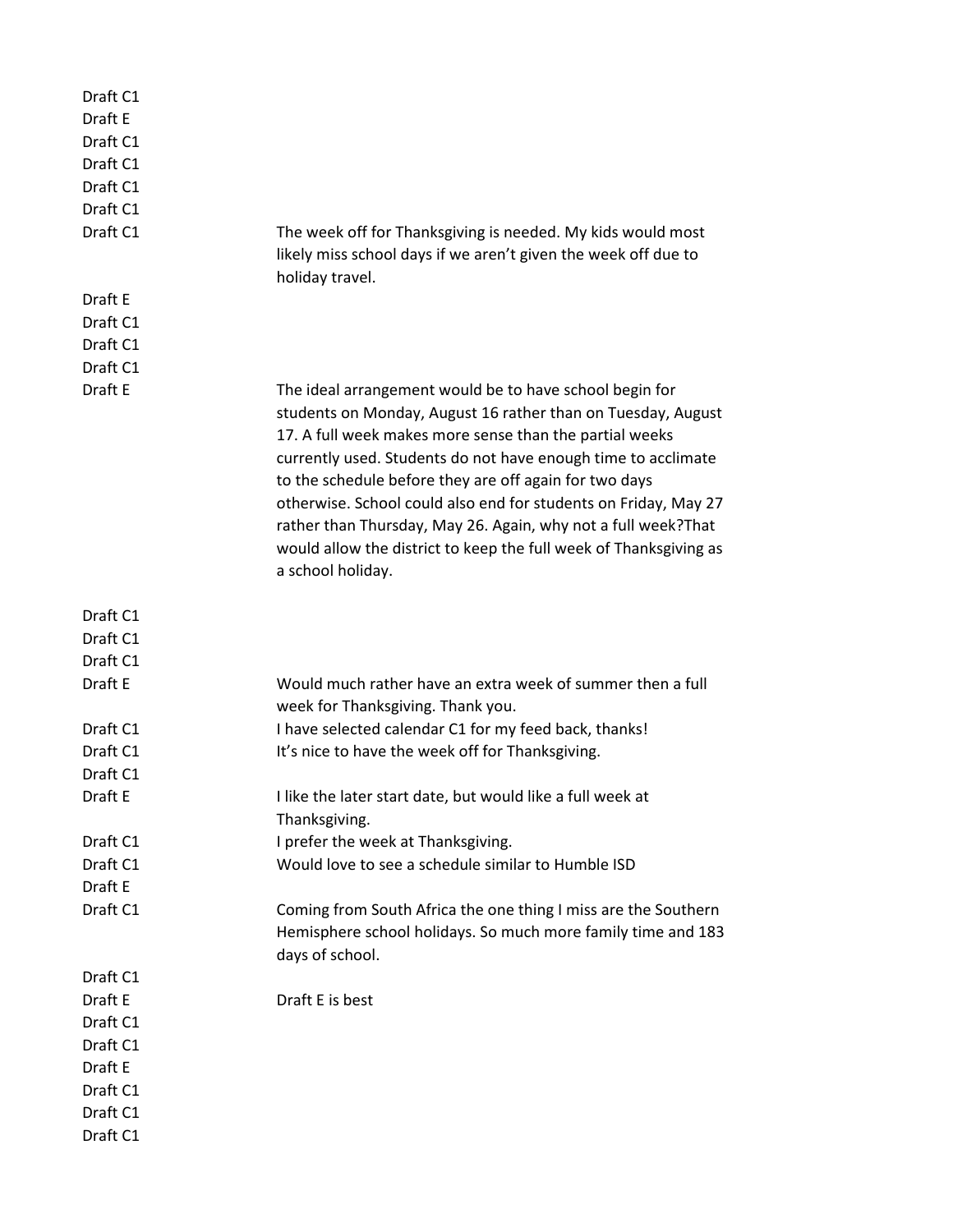| Draft C1                                    |                                                                                                                                                                                                                                                                                                                                                                                                                                                                                                               |
|---------------------------------------------|---------------------------------------------------------------------------------------------------------------------------------------------------------------------------------------------------------------------------------------------------------------------------------------------------------------------------------------------------------------------------------------------------------------------------------------------------------------------------------------------------------------|
| Draft C1                                    |                                                                                                                                                                                                                                                                                                                                                                                                                                                                                                               |
| Draft C1                                    | Draft C1 is very similar to this year's calendar. I do like the Start<br>and Ending Dates (just like this year, start early & end in May).<br>Having a full week of for Thanksgiving & 3 weekends allotted for<br>Christmas/Winter Break are a MUST, particularly for split<br>families! The four day weekend in April for Easter Holidays<br>looks great, especially for family gatherings.<br>Thank you for looking at all the options in creating the school<br>calendar and seeking community opinion!!!! |
| Draft E                                     |                                                                                                                                                                                                                                                                                                                                                                                                                                                                                                               |
| Draft C1                                    |                                                                                                                                                                                                                                                                                                                                                                                                                                                                                                               |
| Draft C1                                    |                                                                                                                                                                                                                                                                                                                                                                                                                                                                                                               |
| Draft C1                                    |                                                                                                                                                                                                                                                                                                                                                                                                                                                                                                               |
| Draft C1                                    |                                                                                                                                                                                                                                                                                                                                                                                                                                                                                                               |
| Draft C1                                    |                                                                                                                                                                                                                                                                                                                                                                                                                                                                                                               |
| Draft C1                                    |                                                                                                                                                                                                                                                                                                                                                                                                                                                                                                               |
| Draft E                                     |                                                                                                                                                                                                                                                                                                                                                                                                                                                                                                               |
| Draft E                                     |                                                                                                                                                                                                                                                                                                                                                                                                                                                                                                               |
| Draft C1                                    |                                                                                                                                                                                                                                                                                                                                                                                                                                                                                                               |
| Draft C1                                    | Gives the kids a few breaks each grading period which helps<br>them not get me tally drained.                                                                                                                                                                                                                                                                                                                                                                                                                 |
| Draft C1                                    |                                                                                                                                                                                                                                                                                                                                                                                                                                                                                                               |
| Draft C1                                    |                                                                                                                                                                                                                                                                                                                                                                                                                                                                                                               |
| Draft C1                                    | I used to live in Vegas and they had a similar schedule to E.<br>There were always a ton of absent students that week of<br>Thanksgiving during the first 3 days. So much so that they<br>actually changed it to a similar schedule to C1. C1 should be the<br>schedule                                                                                                                                                                                                                                       |
| Draft C1                                    | Need a week for Thanksgiving                                                                                                                                                                                                                                                                                                                                                                                                                                                                                  |
| Draft C1                                    |                                                                                                                                                                                                                                                                                                                                                                                                                                                                                                               |
| Draft C1                                    | Please don't take away the kids longer Thanksgiving break                                                                                                                                                                                                                                                                                                                                                                                                                                                     |
| Draft E                                     |                                                                                                                                                                                                                                                                                                                                                                                                                                                                                                               |
| Draft C1<br>Draft C1<br>Draft E<br>Draft C1 |                                                                                                                                                                                                                                                                                                                                                                                                                                                                                                               |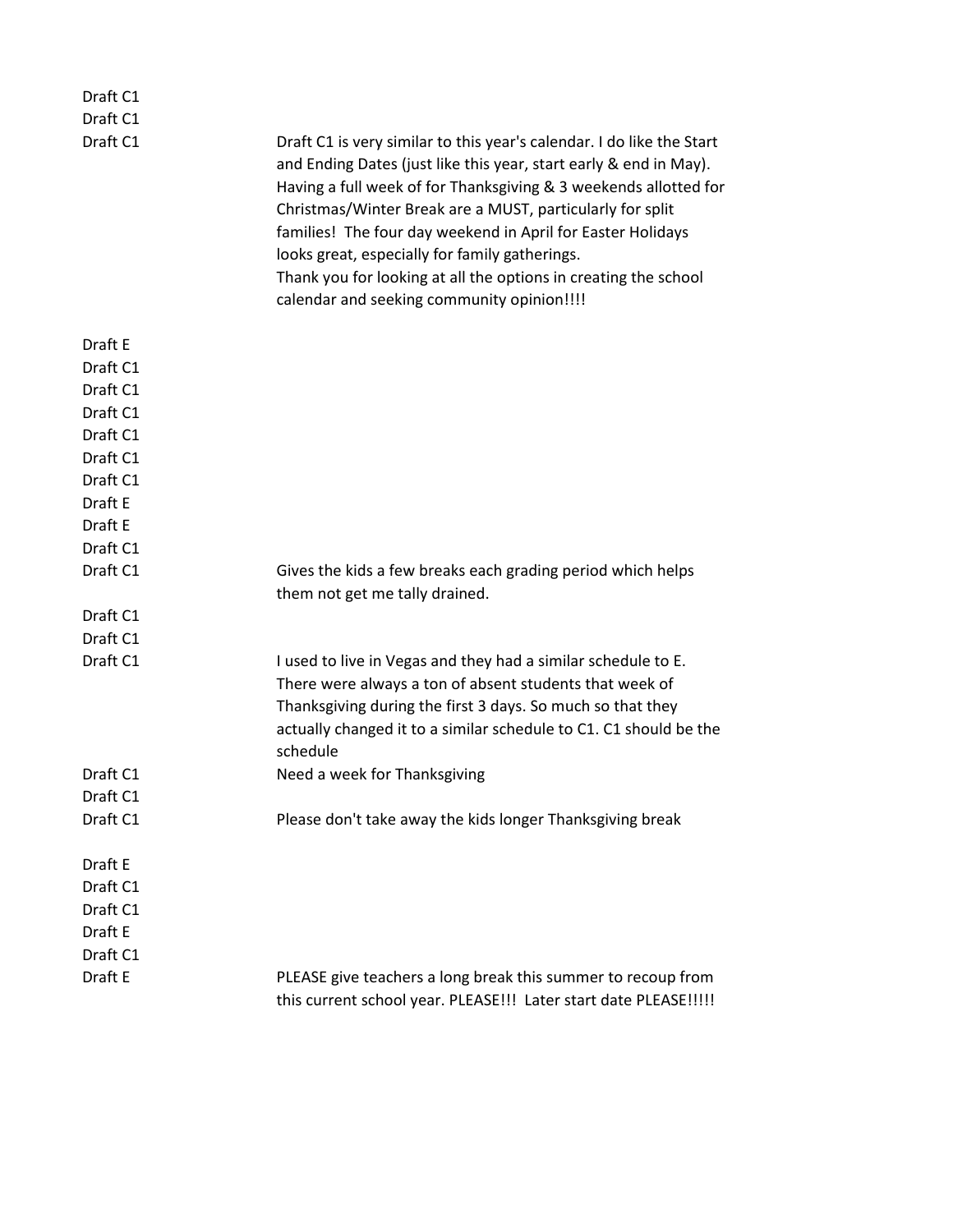| Draft C1 | We were one of the last district's in the area to switch to having<br>a full week off at Thanksgiving, and its definitely appreciated<br>when school starts in August. This year we have Covid but if we<br>can travel next year it would be great to have the time to spend<br>with family rather than start school a few days later. And, I<br>think having school that week causes a lot of kids to skip those<br>days if they are traveling. |
|----------|--------------------------------------------------------------------------------------------------------------------------------------------------------------------------------------------------------------------------------------------------------------------------------------------------------------------------------------------------------------------------------------------------------------------------------------------------|
| Draft C1 | I think that having days off during the year is a nice break for the<br>kids. I feel they need the breaks. I do not feel that an extra week<br>in summer helps the kids. They have stress during the year. It is<br>nice to rest for a day and regroup.                                                                                                                                                                                          |
| Draft E  |                                                                                                                                                                                                                                                                                                                                                                                                                                                  |
| Draft C1 |                                                                                                                                                                                                                                                                                                                                                                                                                                                  |
| Draft C1 |                                                                                                                                                                                                                                                                                                                                                                                                                                                  |
| Draft C1 |                                                                                                                                                                                                                                                                                                                                                                                                                                                  |
| Draft C1 | I prefer the full week off at thanksgiving.                                                                                                                                                                                                                                                                                                                                                                                                      |
| Draft C1 |                                                                                                                                                                                                                                                                                                                                                                                                                                                  |
| Draft C1 | The starting school earlier but getting the full week off for                                                                                                                                                                                                                                                                                                                                                                                    |
|          | Thankgiving really helps parents out who have busy work<br>schedules during the Holidays                                                                                                                                                                                                                                                                                                                                                         |
| Draft C1 |                                                                                                                                                                                                                                                                                                                                                                                                                                                  |
| Draft C1 |                                                                                                                                                                                                                                                                                                                                                                                                                                                  |
| Draft C1 | We need this Thanksgiving week break!                                                                                                                                                                                                                                                                                                                                                                                                            |
| Draft C1 |                                                                                                                                                                                                                                                                                                                                                                                                                                                  |
| Draft C1 | I like the overall set up. It allows for families to visit each other                                                                                                                                                                                                                                                                                                                                                                            |
|          | in TX or out during holidays.                                                                                                                                                                                                                                                                                                                                                                                                                    |
| Draft C1 |                                                                                                                                                                                                                                                                                                                                                                                                                                                  |
| Draft E  |                                                                                                                                                                                                                                                                                                                                                                                                                                                  |
| Draft E  |                                                                                                                                                                                                                                                                                                                                                                                                                                                  |
| Draft C1 |                                                                                                                                                                                                                                                                                                                                                                                                                                                  |
| Draft C1 |                                                                                                                                                                                                                                                                                                                                                                                                                                                  |
| Draft E  |                                                                                                                                                                                                                                                                                                                                                                                                                                                  |
| Draft C1 |                                                                                                                                                                                                                                                                                                                                                                                                                                                  |
| Draft C1 |                                                                                                                                                                                                                                                                                                                                                                                                                                                  |
| Draft C1 |                                                                                                                                                                                                                                                                                                                                                                                                                                                  |
| Draft C1 |                                                                                                                                                                                                                                                                                                                                                                                                                                                  |
| Draft C1 |                                                                                                                                                                                                                                                                                                                                                                                                                                                  |
| Draft C1 |                                                                                                                                                                                                                                                                                                                                                                                                                                                  |
| Draft C1 |                                                                                                                                                                                                                                                                                                                                                                                                                                                  |
| Draft C1 |                                                                                                                                                                                                                                                                                                                                                                                                                                                  |
| Draft C1 |                                                                                                                                                                                                                                                                                                                                                                                                                                                  |
| Draft C1 | Hopeful that Draft C1 is picked. I am THANKFUL for the full                                                                                                                                                                                                                                                                                                                                                                                      |
|          | week off for Thanksgiving and the nice Long break for Christmas<br>& New Years.                                                                                                                                                                                                                                                                                                                                                                  |
| Draft C1 |                                                                                                                                                                                                                                                                                                                                                                                                                                                  |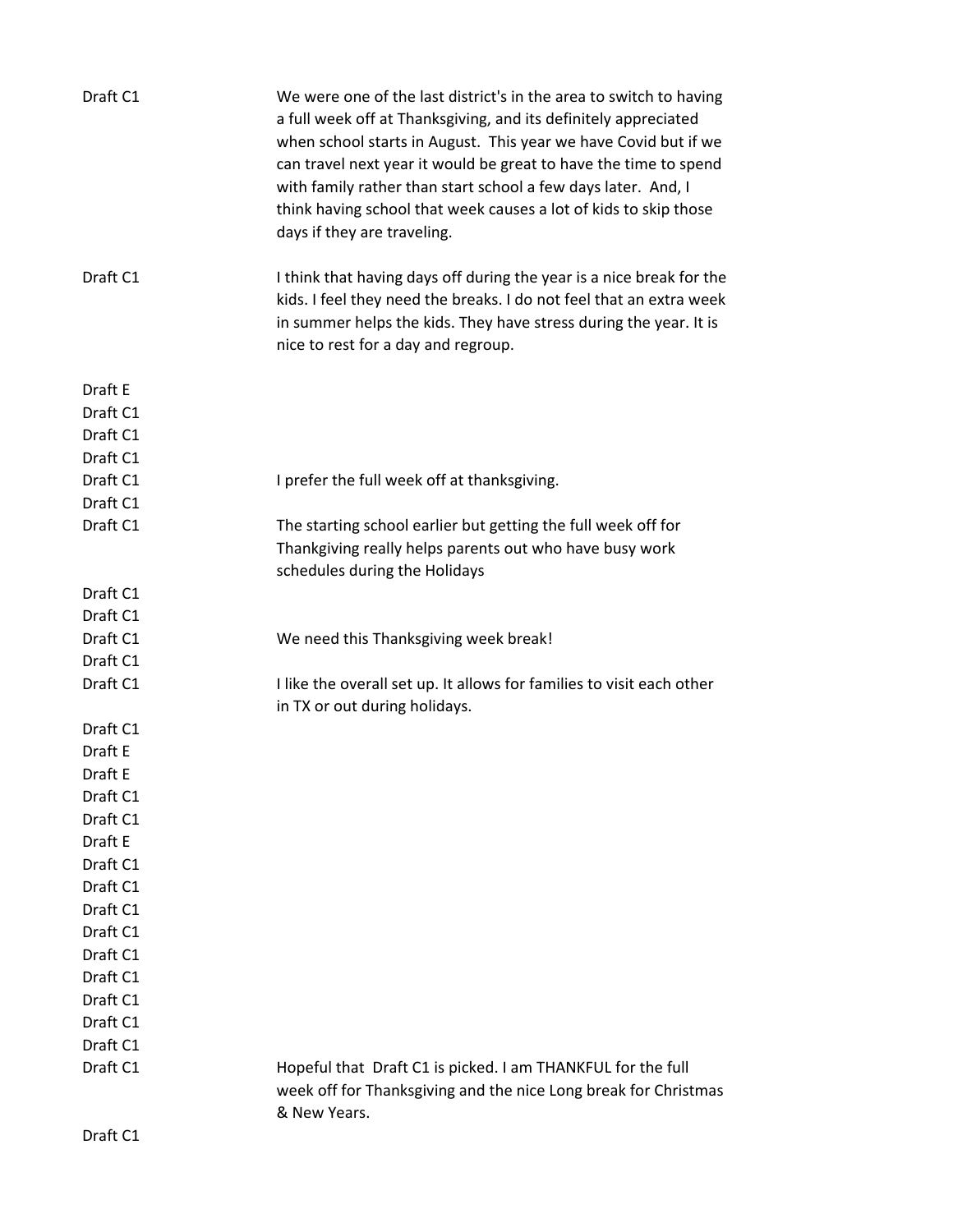| Draft C1 |                                                                    |
|----------|--------------------------------------------------------------------|
| Draft C1 |                                                                    |
| Draft C1 |                                                                    |
| Draft C1 |                                                                    |
| Draft C1 |                                                                    |
| Draft C1 |                                                                    |
| Draft C1 |                                                                    |
| Draft C1 |                                                                    |
| Draft C1 |                                                                    |
| Draft C1 |                                                                    |
| Draft C1 |                                                                    |
| Draft C1 |                                                                    |
| Draft C1 | I prefer C1 draft because it gives the kids a few more days off    |
|          | during the year. This helps our anxious kiddos with more           |
|          | opportunity to recharge their batteries. ;)                        |
| Draft E  | Would much rather have an extra week of summer then a full         |
|          | week for Thanksgiving. Thank you.                                  |
| Draft C1 |                                                                    |
| Draft C1 |                                                                    |
| Neither  |                                                                    |
|          | Both of these options are not ideal. Starting school Aug 11 gives  |
|          | us a very short summer. Kids need to learn real life skills during |
|          | the summer! They are too overloaded with school work to            |
|          | learn life skills during the school year and they need a mental    |
|          | break. Kids need summer jobs and for the younger kids they         |
|          | need time to be creative! The other calendar option of             |
|          | shortening Thanksgiving week will guarantee you high               |
|          | absenteeism as that is family time. Conroe isd, please do better!  |
|          |                                                                    |
| Draft C1 | the student need to have there regular vacation like all the       |
|          | years they can not change the calendar they need to leave the      |
|          | calendar how it is.                                                |
| Draft E  |                                                                    |
| Draft C1 |                                                                    |
| Draft E  | This calendar reflects more of how it was done when I was          |
|          | young. Starting later in August is much better. The first of       |
|          | August is just too soon as well as it is so very hot outside and   |
|          | the buses are miserable. Less days for Thanksgiving break is       |
|          | better because they will be out so long in December. This is the   |
|          |                                                                    |
|          | better calendar in my opinion.                                     |
| Draft C1 |                                                                    |
| Draft E  |                                                                    |
| Draft C1 |                                                                    |
| Draft C1 |                                                                    |
| Draft C1 |                                                                    |
|          |                                                                    |
| Draft C1 |                                                                    |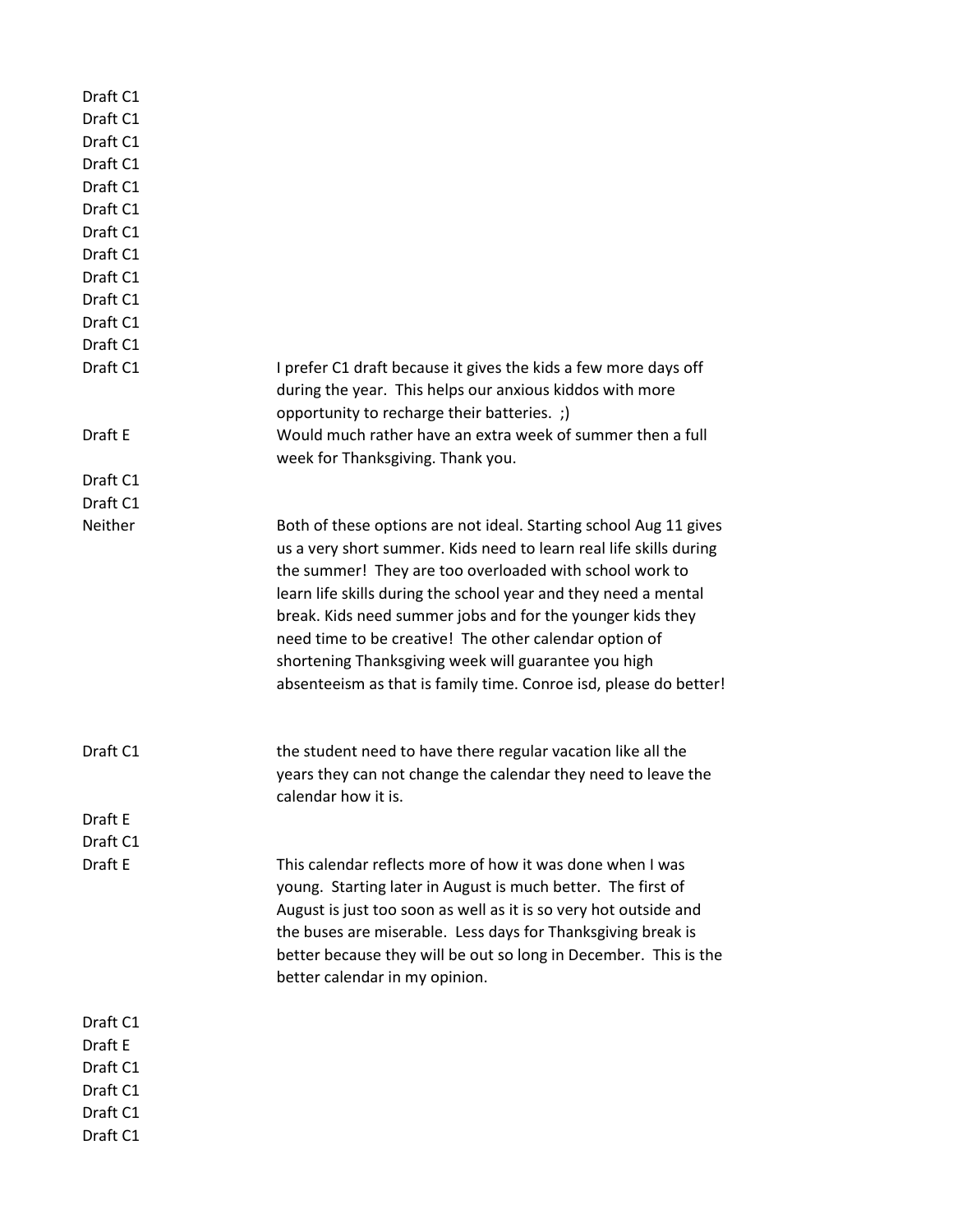| Draft C1             |                                                                                                                                                                                                                                                                                                                                                                                                                                                             |
|----------------------|-------------------------------------------------------------------------------------------------------------------------------------------------------------------------------------------------------------------------------------------------------------------------------------------------------------------------------------------------------------------------------------------------------------------------------------------------------------|
| Draft C1             |                                                                                                                                                                                                                                                                                                                                                                                                                                                             |
| Draft C1             |                                                                                                                                                                                                                                                                                                                                                                                                                                                             |
| Draft C1<br>Draft E  |                                                                                                                                                                                                                                                                                                                                                                                                                                                             |
|                      | 3 days at Thanksgiving is plenty of time. Starting so early in<br>August is difficult and too hot for the students to go outside for<br>recess and PE.                                                                                                                                                                                                                                                                                                      |
| Draft C1             |                                                                                                                                                                                                                                                                                                                                                                                                                                                             |
| Draft C1             | Teachers and kids alike need that week off at Thanksgiving.                                                                                                                                                                                                                                                                                                                                                                                                 |
| Draft C1             |                                                                                                                                                                                                                                                                                                                                                                                                                                                             |
| Draft C1             |                                                                                                                                                                                                                                                                                                                                                                                                                                                             |
| Draft C1             | The calendar with the longer Thanksgiving break is a better<br>option. Having a shorter Thanksgiving break after having the<br>entire week off for many years will just lead to a lot of absences<br>as people travel that week for the holiday. As a teacher, all I see<br>if the significant number of absences that will occur due to this<br>shorter break as we've had the entire week off for at least the<br>last 11 years that I've worked in CISD. |
| Draft C1             |                                                                                                                                                                                                                                                                                                                                                                                                                                                             |
| Draft E              |                                                                                                                                                                                                                                                                                                                                                                                                                                                             |
| Draft C1             | Thank you for giving us the option.                                                                                                                                                                                                                                                                                                                                                                                                                         |
| Draft C1<br>Draft C1 | Keep the week for thanksgiving.                                                                                                                                                                                                                                                                                                                                                                                                                             |
| Draft C1             |                                                                                                                                                                                                                                                                                                                                                                                                                                                             |
| Draft C1             |                                                                                                                                                                                                                                                                                                                                                                                                                                                             |
| Draft C1             |                                                                                                                                                                                                                                                                                                                                                                                                                                                             |
| Draft C1             |                                                                                                                                                                                                                                                                                                                                                                                                                                                             |
| Draft C1             |                                                                                                                                                                                                                                                                                                                                                                                                                                                             |
| Draft C1             | Teacher burnout is real. What happened to all of our workdays                                                                                                                                                                                                                                                                                                                                                                                               |
|                      | during the school year to get done all that is expected of us?<br>If the district doesn't give the community off the entire week of<br>Thanksgiving, the district will pay for it negatively with the loss<br>of funding due to poor attendance on those days.                                                                                                                                                                                              |
| Draft C1             | I think it's more important to have small breaks throughout the<br>year, for both students and staff, than to start school later by a<br>week.                                                                                                                                                                                                                                                                                                              |
| Draft C1             |                                                                                                                                                                                                                                                                                                                                                                                                                                                             |
| Draft C1             | Please don't take away our week at Thanksgiving.                                                                                                                                                                                                                                                                                                                                                                                                            |
| Draft C1             |                                                                                                                                                                                                                                                                                                                                                                                                                                                             |
| Draft C1             |                                                                                                                                                                                                                                                                                                                                                                                                                                                             |
| Draft C1             |                                                                                                                                                                                                                                                                                                                                                                                                                                                             |
| Draft C1             |                                                                                                                                                                                                                                                                                                                                                                                                                                                             |
| Draft C1             |                                                                                                                                                                                                                                                                                                                                                                                                                                                             |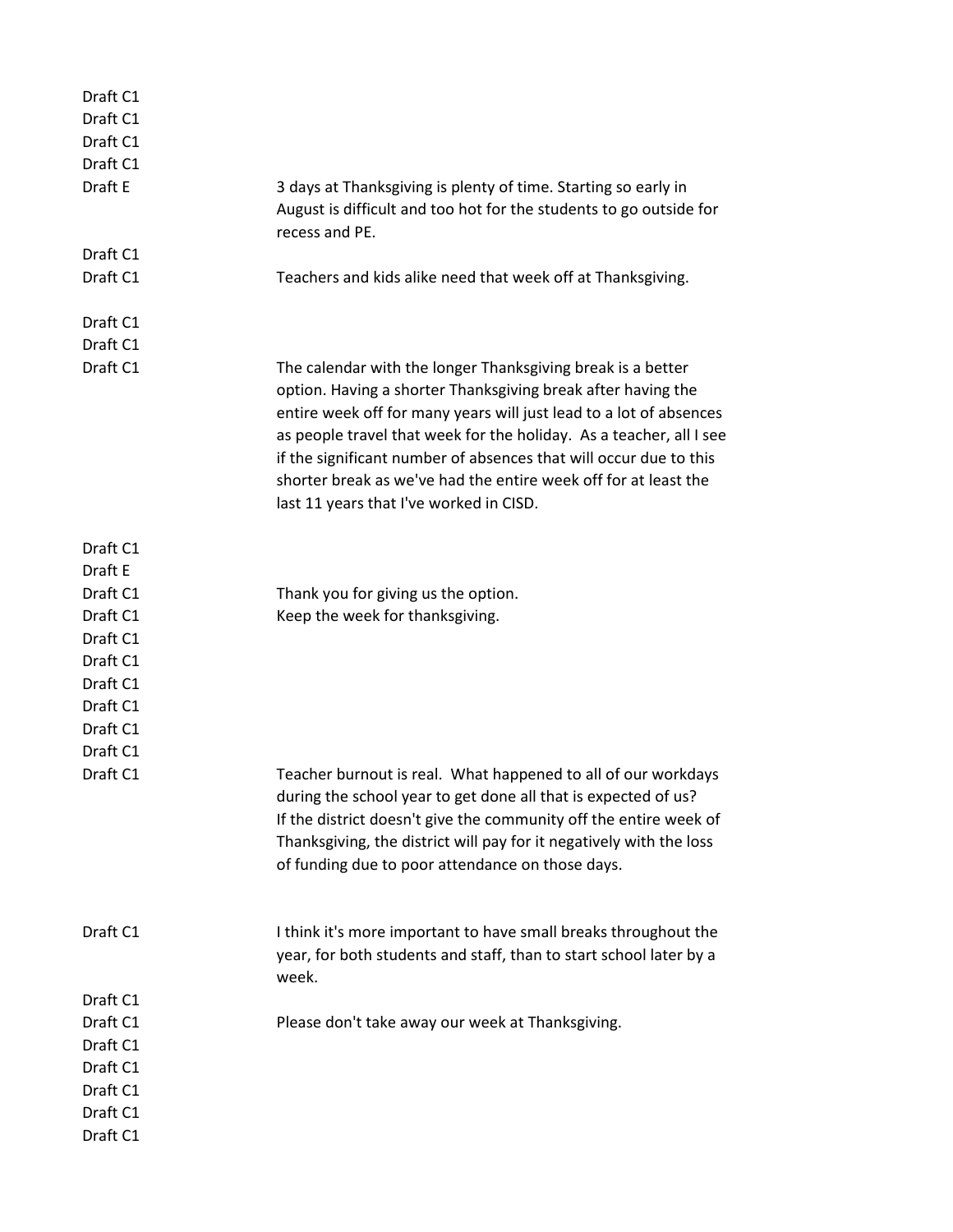| Draft C1 |                                                                                                                                                                                                                                                                                                                                 |
|----------|---------------------------------------------------------------------------------------------------------------------------------------------------------------------------------------------------------------------------------------------------------------------------------------------------------------------------------|
| Draft E  | Would like to shuffle days elsewhere and be able to have<br>additional 2 days off for Thanksgiving Break.                                                                                                                                                                                                                       |
| Draft C1 |                                                                                                                                                                                                                                                                                                                                 |
| Draft C1 |                                                                                                                                                                                                                                                                                                                                 |
| Draft C1 | I like C calendar with days off each month.                                                                                                                                                                                                                                                                                     |
|          | I DO NOT like E with only 3 days off for Thanksgivng.                                                                                                                                                                                                                                                                           |
| Draft E  | I love that both calendar options have the kids out before<br>Memorial Day. I prefer the later start to the year with a shorter<br>thanksgiving break. It is difficult for families with two working<br>parents to find childcare for the entire week of Thanksgiving. It<br>is much easier to have care for the summer months. |
| Draft C1 | These are two drastically different calendars. The only reason<br>why I picked this calendar is because I do not want the off week<br>at Thanksgiving to change.                                                                                                                                                                |
| Draft C1 | I wish we didn't have to start so early but the week at                                                                                                                                                                                                                                                                         |
|          | Thanksgiving is not something I want to see changed!                                                                                                                                                                                                                                                                            |
| Draft C1 |                                                                                                                                                                                                                                                                                                                                 |
| Draft C1 |                                                                                                                                                                                                                                                                                                                                 |
| Draft C1 |                                                                                                                                                                                                                                                                                                                                 |
| Draft C1 |                                                                                                                                                                                                                                                                                                                                 |
| Draft C1 |                                                                                                                                                                                                                                                                                                                                 |
| Draft C1 | 14 weeks from start of school to first week off is too long for<br>any child to do maybe a longer break in October would be<br>better for both mental and physical well being! There is no<br>coincidence that children get tired, sick, less motivated and<br>worse grades end of 2nd 9 weeks                                  |
| Draft C1 |                                                                                                                                                                                                                                                                                                                                 |
| Draft C1 |                                                                                                                                                                                                                                                                                                                                 |
| Draft C1 |                                                                                                                                                                                                                                                                                                                                 |
| Draft C1 |                                                                                                                                                                                                                                                                                                                                 |
| Draft C1 |                                                                                                                                                                                                                                                                                                                                 |
| Draft C1 |                                                                                                                                                                                                                                                                                                                                 |
| Draft E  |                                                                                                                                                                                                                                                                                                                                 |
| Draft C1 |                                                                                                                                                                                                                                                                                                                                 |
| Draft C1 |                                                                                                                                                                                                                                                                                                                                 |
| Draft C1 |                                                                                                                                                                                                                                                                                                                                 |
| Draft C1 |                                                                                                                                                                                                                                                                                                                                 |
| Draft C1 |                                                                                                                                                                                                                                                                                                                                 |
| Draft C1 | we as parents have gotten used to having the entire week off<br>for Thanksgiving, we usually travel and would not be here for<br>that week.                                                                                                                                                                                     |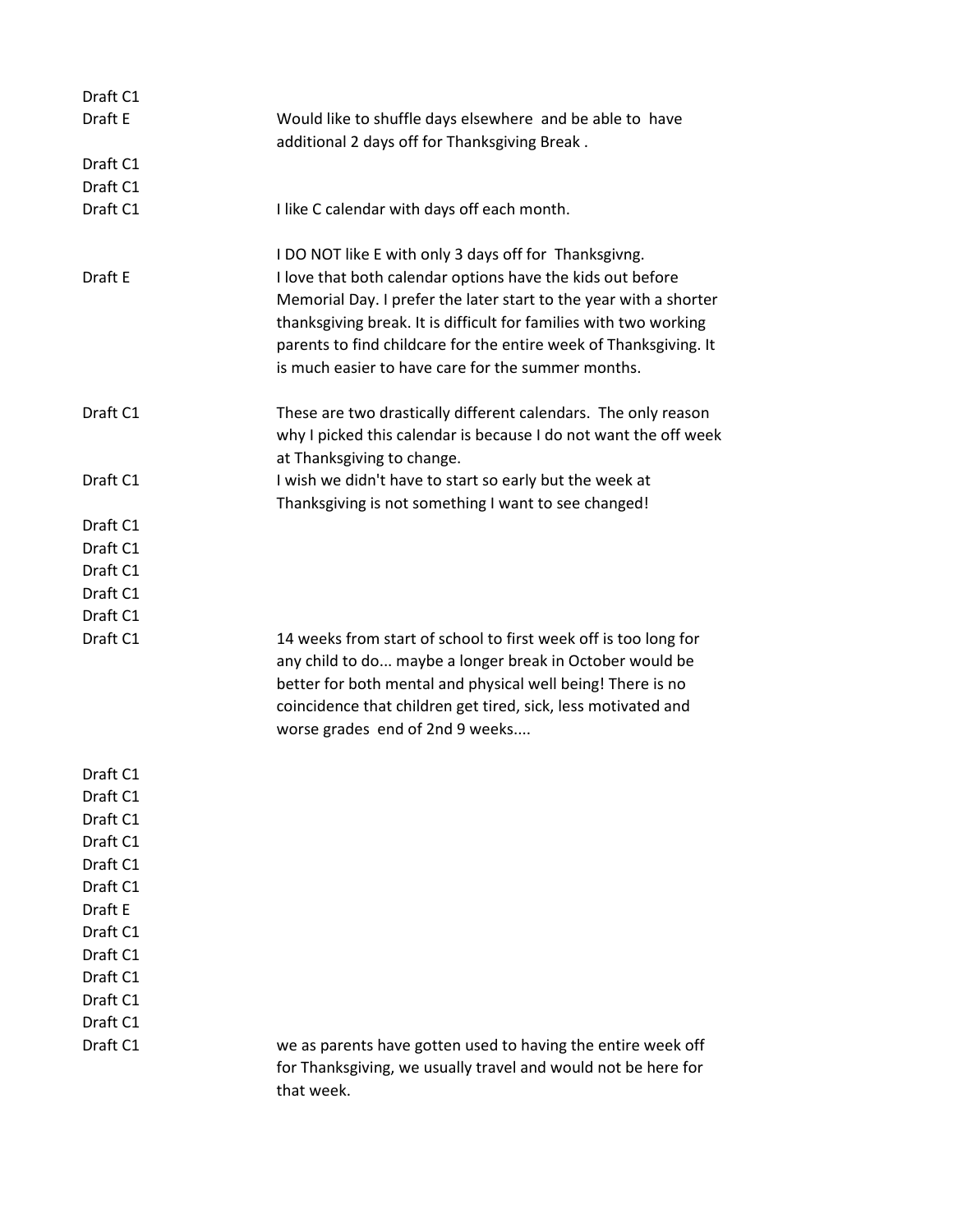| Draft C1 | I do not want my Thanksgiving break to be three days long. As a<br>teacher, I need this time to regain my mental strength for the<br>end of the semester.                                                                                                                                                                                                                                                                                                                                                                              |
|----------|----------------------------------------------------------------------------------------------------------------------------------------------------------------------------------------------------------------------------------------------------------------------------------------------------------------------------------------------------------------------------------------------------------------------------------------------------------------------------------------------------------------------------------------|
| Draft C1 | For the love of God please give us a week at Thanksgiving.                                                                                                                                                                                                                                                                                                                                                                                                                                                                             |
| Draft C1 |                                                                                                                                                                                                                                                                                                                                                                                                                                                                                                                                        |
| Draft C1 |                                                                                                                                                                                                                                                                                                                                                                                                                                                                                                                                        |
| Draft C1 | If I had to choose between the 2 drafts, I'm more inclined with<br>draft C1. I would like to know why CISD does not adopt adding<br>time to each school day by like 10min so that the summers<br>could be 1-2 weeks longer? Other districts have done this and<br>seem to have great success. Could someone provide me<br>feedback as to why this has not been proposed?                                                                                                                                                               |
| Draft C1 |                                                                                                                                                                                                                                                                                                                                                                                                                                                                                                                                        |
| Draft C1 |                                                                                                                                                                                                                                                                                                                                                                                                                                                                                                                                        |
| Draft C1 |                                                                                                                                                                                                                                                                                                                                                                                                                                                                                                                                        |
| Draft E  | Draft E would give us Peims clerks a longer summer, it's short as<br>it is. We work the week after school gets out and we come back<br>3 weeks before starts. C1 would shorting our break even<br>more                                                                                                                                                                                                                                                                                                                                 |
| Draft C1 |                                                                                                                                                                                                                                                                                                                                                                                                                                                                                                                                        |
| Draft C1 |                                                                                                                                                                                                                                                                                                                                                                                                                                                                                                                                        |
| Draft C1 |                                                                                                                                                                                                                                                                                                                                                                                                                                                                                                                                        |
| Draft C1 |                                                                                                                                                                                                                                                                                                                                                                                                                                                                                                                                        |
| Draft C1 |                                                                                                                                                                                                                                                                                                                                                                                                                                                                                                                                        |
| Draft C1 |                                                                                                                                                                                                                                                                                                                                                                                                                                                                                                                                        |
| Draft C1 |                                                                                                                                                                                                                                                                                                                                                                                                                                                                                                                                        |
| Draft C1 |                                                                                                                                                                                                                                                                                                                                                                                                                                                                                                                                        |
| Draft E  |                                                                                                                                                                                                                                                                                                                                                                                                                                                                                                                                        |
| Draft C1 |                                                                                                                                                                                                                                                                                                                                                                                                                                                                                                                                        |
| Draft C1 |                                                                                                                                                                                                                                                                                                                                                                                                                                                                                                                                        |
| Draft C1 | Full week for thanksgiving is important, people will take it<br>anyways.                                                                                                                                                                                                                                                                                                                                                                                                                                                               |
| Draft C1 |                                                                                                                                                                                                                                                                                                                                                                                                                                                                                                                                        |
| Draft C1 |                                                                                                                                                                                                                                                                                                                                                                                                                                                                                                                                        |
| Draft F  | These were, by far, the worst 2 versions of the calendars<br>offered initially. Now, we have the choice of returning to school<br>earlier than ever, or not getting a full week of Thanksgiving<br>break. Both these options sound terrible. After speaking to<br>many other teachers on my campus and others, we simply can<br>not understand how the drafts that NONE of us would choose<br>can get pushed through year after year. We'd rather stay thru<br>the 1st week of June. As a CISD parent and employee this<br>saddens me. |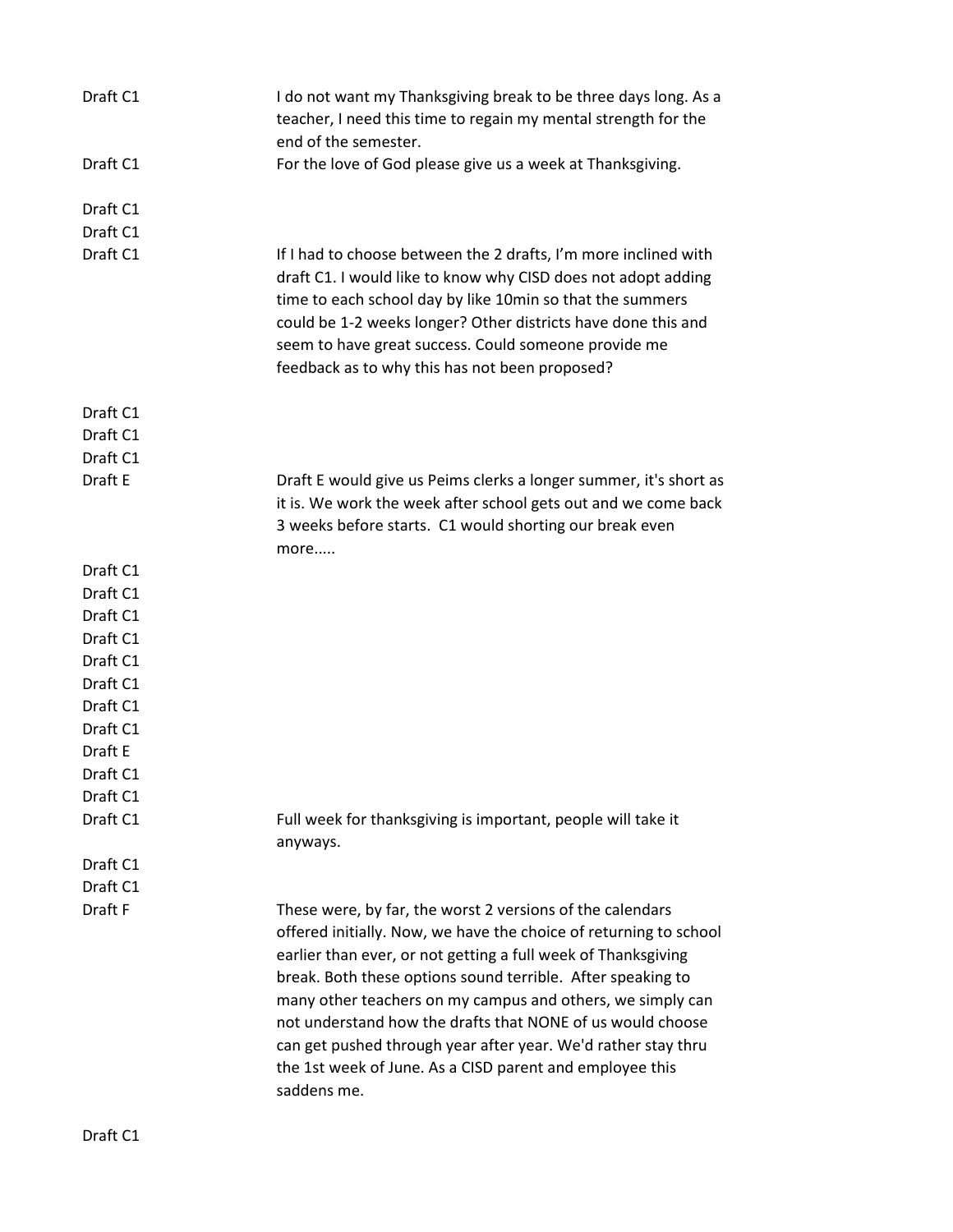| Draft C1<br>Draft C1 |                                                                                                                                                                                                             |
|----------------------|-------------------------------------------------------------------------------------------------------------------------------------------------------------------------------------------------------------|
| Draft C1             |                                                                                                                                                                                                             |
| Draft C1             | I love the idea of the students having the longer four day<br>weekend holidays in April and October.                                                                                                        |
| Draft C1             |                                                                                                                                                                                                             |
| Draft C1             |                                                                                                                                                                                                             |
| Draft C1             |                                                                                                                                                                                                             |
| Draft C1             |                                                                                                                                                                                                             |
| Draft E              |                                                                                                                                                                                                             |
| Draft E              |                                                                                                                                                                                                             |
| Draft C1             |                                                                                                                                                                                                             |
| Draft C1             |                                                                                                                                                                                                             |
| Draft C1             |                                                                                                                                                                                                             |
| Draft C1             |                                                                                                                                                                                                             |
| Draft C1             |                                                                                                                                                                                                             |
| Draft C1             |                                                                                                                                                                                                             |
| Draft C1             |                                                                                                                                                                                                             |
| Draft C1             |                                                                                                                                                                                                             |
| Draft C1             |                                                                                                                                                                                                             |
| Draft C1             |                                                                                                                                                                                                             |
| Draft C1             |                                                                                                                                                                                                             |
| Draft E              |                                                                                                                                                                                                             |
| Draft C1             |                                                                                                                                                                                                             |
| Draft E              | I like not having the full week of thanksgiving off and giving the<br>kiddos more summer break.                                                                                                             |
| Draft C1             | Don't love either of these but would prefer full week off at<br>Thanksgiving.                                                                                                                               |
| Draft C1             | We need a week at thanksgiving. If not, those two days will only<br>become filler days with little instruction and several kids will<br>miss anyway.                                                        |
| Draft C1             |                                                                                                                                                                                                             |
| Draft C1             |                                                                                                                                                                                                             |
| Draft E              |                                                                                                                                                                                                             |
| Draft C1             | If you do not give five days off at Thanksgiving folks will take<br>them anyway and you will lose money on average daily<br>attendance from the state<br>This is why this was instituted in the first place |
| Draft C1             |                                                                                                                                                                                                             |
| Draft C1             |                                                                                                                                                                                                             |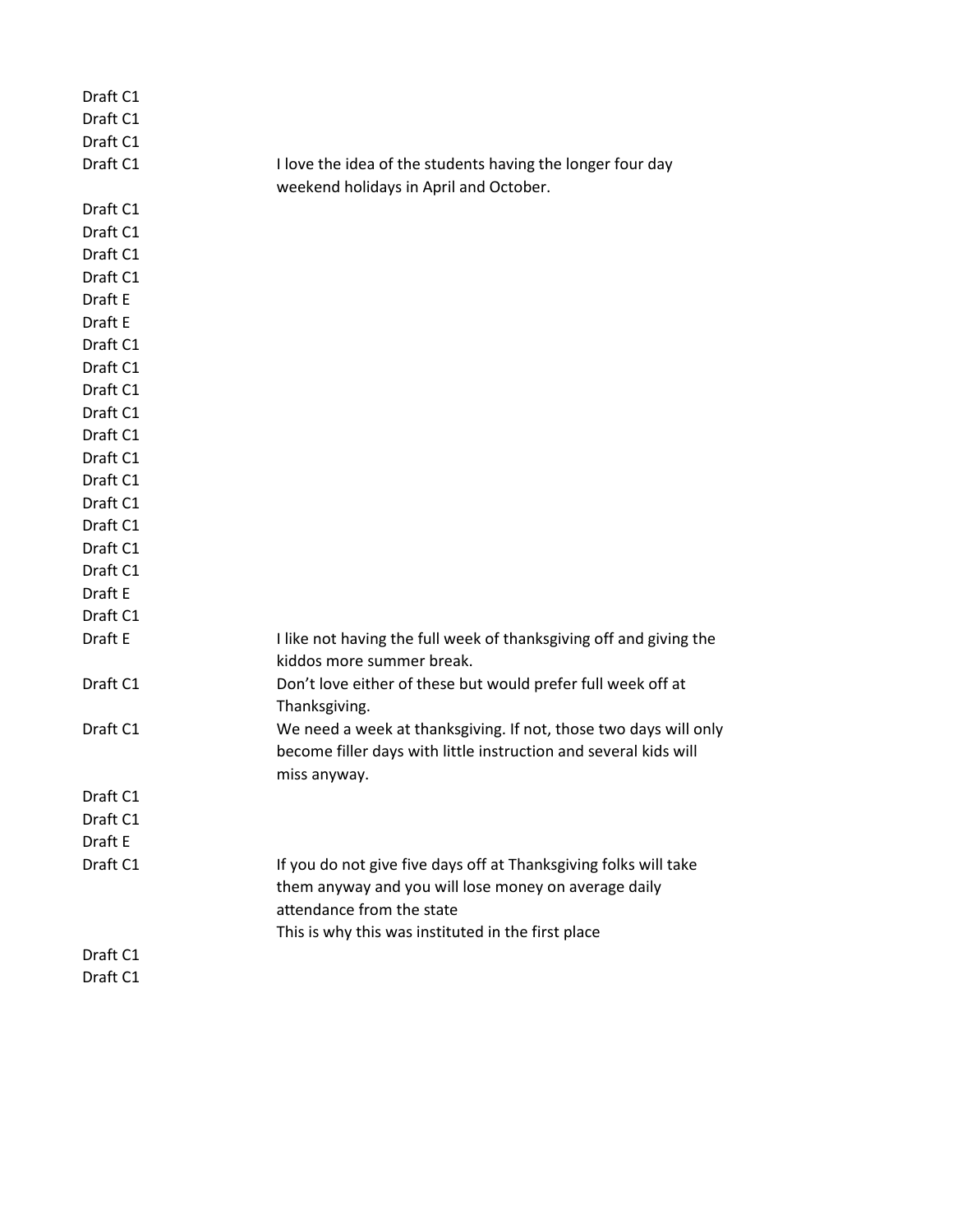| Draft C1                                                                                            | I am a teacher in CISD. I taught in Nevada prior to moving to<br>Texas, and just like Draft E, we did not get the whole week off<br>for Thanksgiving. This led to many students absences for the<br>week. I am hoping we go with Draft C1 so that students will<br>have the whole week off for Thanksgiving, we won't get hit with<br>low attendance, and teachers will get the break they deserve<br>especially after this year.                                                                                      |
|-----------------------------------------------------------------------------------------------------|------------------------------------------------------------------------------------------------------------------------------------------------------------------------------------------------------------------------------------------------------------------------------------------------------------------------------------------------------------------------------------------------------------------------------------------------------------------------------------------------------------------------|
| Draft C1<br>Draft C1<br>Draft E<br>Draft E<br>Draft E<br>Draft C1<br>Draft E<br>Draft C1<br>Draft E | Please don't take away the Thanksgiving week.                                                                                                                                                                                                                                                                                                                                                                                                                                                                          |
| Draft C1                                                                                            | Full week for thanksgiving is important, people will take it<br>anyways.                                                                                                                                                                                                                                                                                                                                                                                                                                               |
| Draft E                                                                                             |                                                                                                                                                                                                                                                                                                                                                                                                                                                                                                                        |
| Draft C1                                                                                            | Many families go out of town the week of Thanksgiving so our<br>attendance would surely drop that week if we opt to have<br>school on the two days prior to the vacation.                                                                                                                                                                                                                                                                                                                                              |
| Draft C1                                                                                            | Wow not sure how things got so convoluted vs the past several<br>years the 1 week for Thanksgiving a must PERIOD!<br>Need the long Christmas break with family scattered all over<br>and to make up for lost visits during Covid.<br>Start does seem awful early, but we are in Band so doesn't<br>make much difference to us. Don't understand the driving<br>forces to make the semesters equal days and end before winter<br>break seems arbitrary so you work a little harder in one<br>semester to cover material |
| Draft C1                                                                                            |                                                                                                                                                                                                                                                                                                                                                                                                                                                                                                                        |
| Draft C1                                                                                            |                                                                                                                                                                                                                                                                                                                                                                                                                                                                                                                        |
| Draft C1                                                                                            | As a teacher I would prefer to get the full week off for<br>Thanksgiving break.                                                                                                                                                                                                                                                                                                                                                                                                                                        |
| Draft C1                                                                                            | I'd prefer if the kids could start later in August, like the 17th and<br>still be able to have a full week off for Thanksgiving, but if it's<br>one or the other I definitely prefer the full week at Thanksgiving!                                                                                                                                                                                                                                                                                                    |
| Draft C1                                                                                            |                                                                                                                                                                                                                                                                                                                                                                                                                                                                                                                        |
| Draft E                                                                                             | We have a long winter break in December we don't need a<br>week off in November. I would rather have a longer summer.                                                                                                                                                                                                                                                                                                                                                                                                  |
| Draft C1                                                                                            |                                                                                                                                                                                                                                                                                                                                                                                                                                                                                                                        |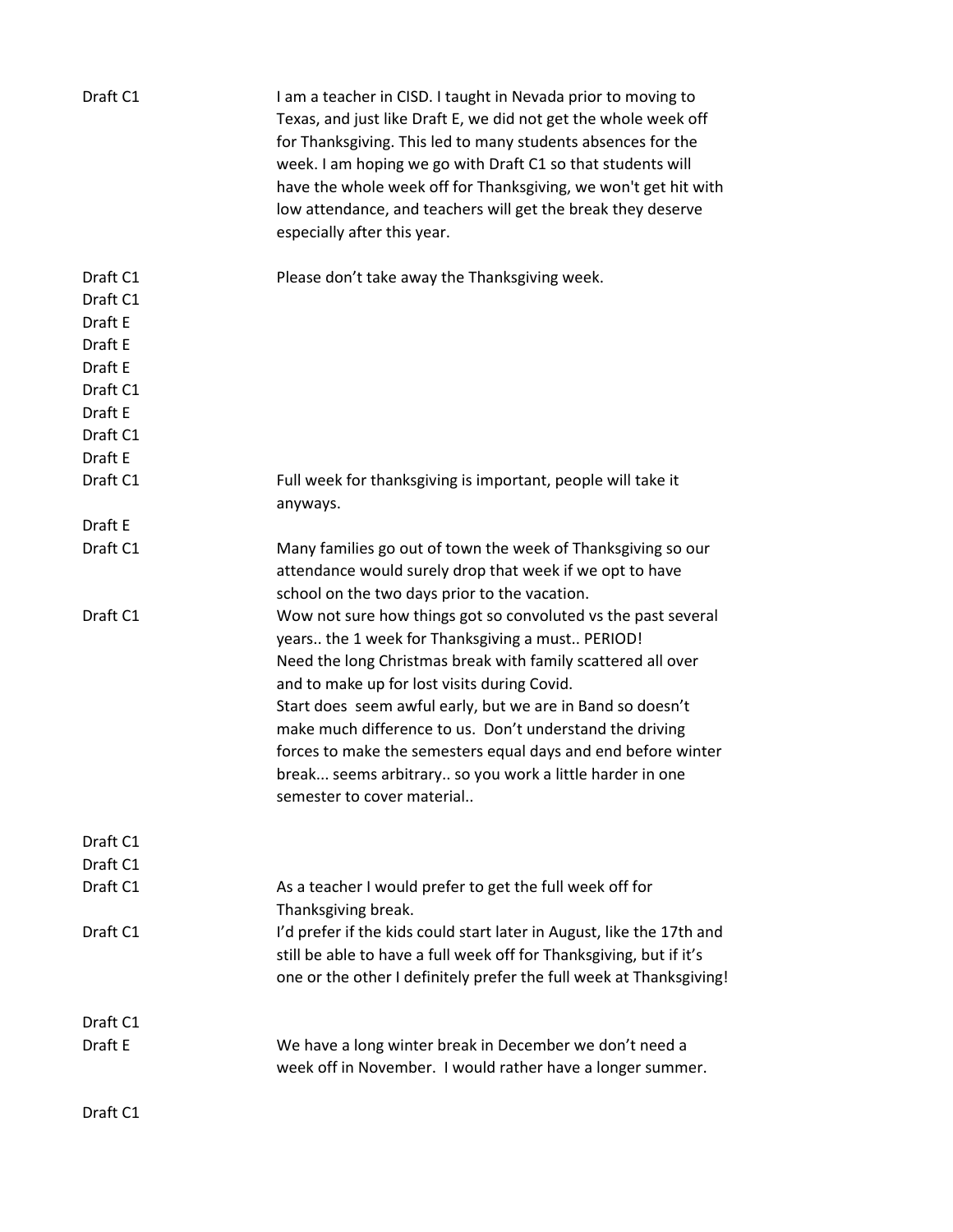| Draft C1                                                 | love mid week start, may wnding and full week at Thanksgiving.                                                                                                                                                                                                                                                                                                                                                                                                                        |
|----------------------------------------------------------|---------------------------------------------------------------------------------------------------------------------------------------------------------------------------------------------------------------------------------------------------------------------------------------------------------------------------------------------------------------------------------------------------------------------------------------------------------------------------------------|
| Draft C1<br>Draft C1<br>Draft C1<br>Draft C1<br>Draft C1 |                                                                                                                                                                                                                                                                                                                                                                                                                                                                                       |
| Draft C1                                                 | Could we add more minutes to each day so we can start 8/9 and                                                                                                                                                                                                                                                                                                                                                                                                                         |
|                                                          | still finish in May?                                                                                                                                                                                                                                                                                                                                                                                                                                                                  |
|                                                          | A blend of the two. See con Neither of these calendars are acceptable. Let's blend the two<br>together. Starting 8/11 is ridiculous. Start August 18th, have a<br>full week off at Thanksgiving, but attend school on 10/8, 1/4,<br>3/11 and have the last day of school be 5/27. Figure out<br>different ways to fit in staff development besides making us<br>start at the beginning of August or by losing Thanksgiving<br>vacation time which we've always had. Do better please. |
| Draft C1                                                 | Teachers NEED a week off at Thanksgiving.                                                                                                                                                                                                                                                                                                                                                                                                                                             |
| Draft C1                                                 | Similar to E but a full week Aug 11 is WAY to earlyto start school.                                                                                                                                                                                                                                                                                                                                                                                                                   |
| Draft C1                                                 |                                                                                                                                                                                                                                                                                                                                                                                                                                                                                       |
| Draft C1                                                 |                                                                                                                                                                                                                                                                                                                                                                                                                                                                                       |
| Draft E                                                  | I would prefer starting school the 17th and have a few extra                                                                                                                                                                                                                                                                                                                                                                                                                          |
|                                                          | days off during the year.                                                                                                                                                                                                                                                                                                                                                                                                                                                             |
| Draft C1                                                 |                                                                                                                                                                                                                                                                                                                                                                                                                                                                                       |
| Draft C1                                                 | As a teacher I would prefer to get the full week off for<br>Thanksgiving break.                                                                                                                                                                                                                                                                                                                                                                                                       |
| Draft C1                                                 |                                                                                                                                                                                                                                                                                                                                                                                                                                                                                       |
| Draft E                                                  |                                                                                                                                                                                                                                                                                                                                                                                                                                                                                       |
| Draft E                                                  |                                                                                                                                                                                                                                                                                                                                                                                                                                                                                       |
| Draft C1                                                 |                                                                                                                                                                                                                                                                                                                                                                                                                                                                                       |
| Draft C1                                                 |                                                                                                                                                                                                                                                                                                                                                                                                                                                                                       |
| Draft C1                                                 |                                                                                                                                                                                                                                                                                                                                                                                                                                                                                       |
| Draft C1                                                 |                                                                                                                                                                                                                                                                                                                                                                                                                                                                                       |
| No preference, they're basically the same.               |                                                                                                                                                                                                                                                                                                                                                                                                                                                                                       |
| Draft C1                                                 | Consider doing a winter break like other local schools. Think<br>about the health of your staff.                                                                                                                                                                                                                                                                                                                                                                                      |
| Draft C1                                                 |                                                                                                                                                                                                                                                                                                                                                                                                                                                                                       |
| Draft C1                                                 |                                                                                                                                                                                                                                                                                                                                                                                                                                                                                       |
| Draft C1                                                 | Families and Staff enjoy and need the full week of Thanksgiving<br>off, & it makes more since for the district with attendance.                                                                                                                                                                                                                                                                                                                                                       |
| Draft C1                                                 |                                                                                                                                                                                                                                                                                                                                                                                                                                                                                       |
| Draft C1                                                 |                                                                                                                                                                                                                                                                                                                                                                                                                                                                                       |
| Draft C1                                                 | I would rather add some e tra minutes per day and start later in<br>the summer                                                                                                                                                                                                                                                                                                                                                                                                        |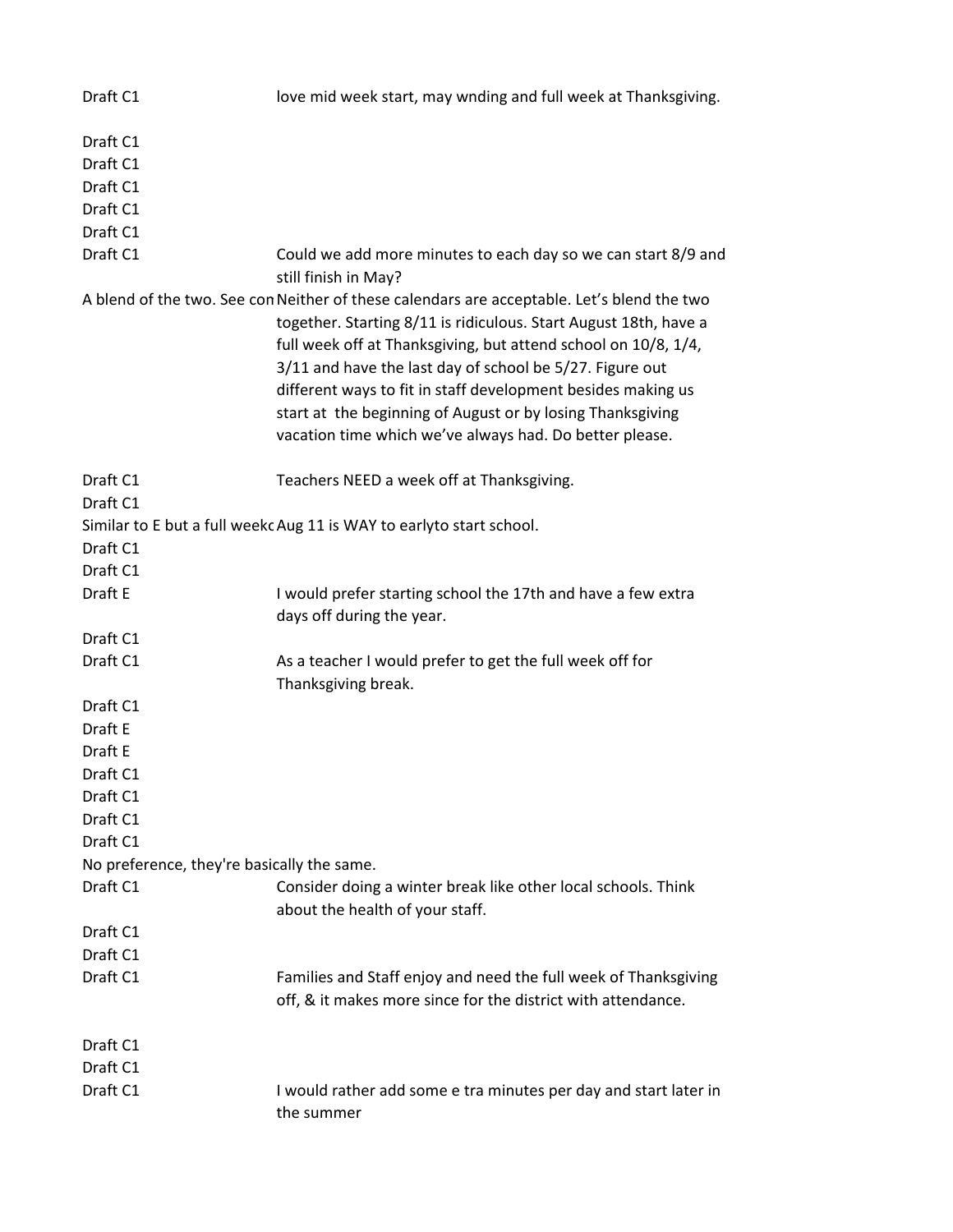| Draft C1<br>Draft C1<br>I would rather have an entire week off at Thanksgiving.<br>Draft C1<br>Draft E<br>Draft C1<br>Draft C1<br>Draft E<br>Draft C1<br>Draft C1<br>Draft C1<br>Really don't like either of these what happened to all the<br>other choices?<br>Draft E<br>Draft C1<br>I strongly dislike both options but if I have to pick. Nothing new,<br>I never care for any of the calendars the school district comes<br>up with.<br>Draft C1<br>Draft C1<br>Draft C1<br>Draft C1<br>Draft E<br>Draft C1<br>Draft C1<br>Prefer a full week at Thanksgiving and starting the school year<br>on a Wednesday.<br>Draft C1<br>Draft C1<br>Draft C1<br>I would rather have draft e but have a full week at Thanksgiving<br>and end the school year later.<br>Draft C1<br>Draft C1<br>Draft C1<br>Draft C1<br>Draft C1<br>There are many families who plan on vacation during<br>Thanksgiving week. Many students would miss classes. Having<br>the extra Monday after Easter off would be more relaxing at<br>that time of year. Since there are no inclement weather days on<br>draft E, when would they occur?<br>Draft C1<br>Draft C1<br>Draft C1<br>Draft C1 | Draft C1 | Only because we need Thanksgiving break a whole week, start<br>school later as in the second calender choice Aug 17th. |
|----------------------------------------------------------------------------------------------------------------------------------------------------------------------------------------------------------------------------------------------------------------------------------------------------------------------------------------------------------------------------------------------------------------------------------------------------------------------------------------------------------------------------------------------------------------------------------------------------------------------------------------------------------------------------------------------------------------------------------------------------------------------------------------------------------------------------------------------------------------------------------------------------------------------------------------------------------------------------------------------------------------------------------------------------------------------------------------------------------------------------------------------------------------------|----------|------------------------------------------------------------------------------------------------------------------------|
|                                                                                                                                                                                                                                                                                                                                                                                                                                                                                                                                                                                                                                                                                                                                                                                                                                                                                                                                                                                                                                                                                                                                                                      |          |                                                                                                                        |
|                                                                                                                                                                                                                                                                                                                                                                                                                                                                                                                                                                                                                                                                                                                                                                                                                                                                                                                                                                                                                                                                                                                                                                      |          |                                                                                                                        |
|                                                                                                                                                                                                                                                                                                                                                                                                                                                                                                                                                                                                                                                                                                                                                                                                                                                                                                                                                                                                                                                                                                                                                                      |          |                                                                                                                        |
|                                                                                                                                                                                                                                                                                                                                                                                                                                                                                                                                                                                                                                                                                                                                                                                                                                                                                                                                                                                                                                                                                                                                                                      |          |                                                                                                                        |
|                                                                                                                                                                                                                                                                                                                                                                                                                                                                                                                                                                                                                                                                                                                                                                                                                                                                                                                                                                                                                                                                                                                                                                      |          |                                                                                                                        |
|                                                                                                                                                                                                                                                                                                                                                                                                                                                                                                                                                                                                                                                                                                                                                                                                                                                                                                                                                                                                                                                                                                                                                                      |          |                                                                                                                        |
|                                                                                                                                                                                                                                                                                                                                                                                                                                                                                                                                                                                                                                                                                                                                                                                                                                                                                                                                                                                                                                                                                                                                                                      |          |                                                                                                                        |
|                                                                                                                                                                                                                                                                                                                                                                                                                                                                                                                                                                                                                                                                                                                                                                                                                                                                                                                                                                                                                                                                                                                                                                      |          |                                                                                                                        |
|                                                                                                                                                                                                                                                                                                                                                                                                                                                                                                                                                                                                                                                                                                                                                                                                                                                                                                                                                                                                                                                                                                                                                                      |          |                                                                                                                        |
|                                                                                                                                                                                                                                                                                                                                                                                                                                                                                                                                                                                                                                                                                                                                                                                                                                                                                                                                                                                                                                                                                                                                                                      |          |                                                                                                                        |
|                                                                                                                                                                                                                                                                                                                                                                                                                                                                                                                                                                                                                                                                                                                                                                                                                                                                                                                                                                                                                                                                                                                                                                      |          |                                                                                                                        |
|                                                                                                                                                                                                                                                                                                                                                                                                                                                                                                                                                                                                                                                                                                                                                                                                                                                                                                                                                                                                                                                                                                                                                                      |          |                                                                                                                        |
|                                                                                                                                                                                                                                                                                                                                                                                                                                                                                                                                                                                                                                                                                                                                                                                                                                                                                                                                                                                                                                                                                                                                                                      |          |                                                                                                                        |
|                                                                                                                                                                                                                                                                                                                                                                                                                                                                                                                                                                                                                                                                                                                                                                                                                                                                                                                                                                                                                                                                                                                                                                      |          |                                                                                                                        |
|                                                                                                                                                                                                                                                                                                                                                                                                                                                                                                                                                                                                                                                                                                                                                                                                                                                                                                                                                                                                                                                                                                                                                                      |          |                                                                                                                        |
|                                                                                                                                                                                                                                                                                                                                                                                                                                                                                                                                                                                                                                                                                                                                                                                                                                                                                                                                                                                                                                                                                                                                                                      |          |                                                                                                                        |
|                                                                                                                                                                                                                                                                                                                                                                                                                                                                                                                                                                                                                                                                                                                                                                                                                                                                                                                                                                                                                                                                                                                                                                      |          |                                                                                                                        |
|                                                                                                                                                                                                                                                                                                                                                                                                                                                                                                                                                                                                                                                                                                                                                                                                                                                                                                                                                                                                                                                                                                                                                                      |          |                                                                                                                        |
|                                                                                                                                                                                                                                                                                                                                                                                                                                                                                                                                                                                                                                                                                                                                                                                                                                                                                                                                                                                                                                                                                                                                                                      |          |                                                                                                                        |
|                                                                                                                                                                                                                                                                                                                                                                                                                                                                                                                                                                                                                                                                                                                                                                                                                                                                                                                                                                                                                                                                                                                                                                      |          |                                                                                                                        |
|                                                                                                                                                                                                                                                                                                                                                                                                                                                                                                                                                                                                                                                                                                                                                                                                                                                                                                                                                                                                                                                                                                                                                                      |          |                                                                                                                        |
|                                                                                                                                                                                                                                                                                                                                                                                                                                                                                                                                                                                                                                                                                                                                                                                                                                                                                                                                                                                                                                                                                                                                                                      |          |                                                                                                                        |
|                                                                                                                                                                                                                                                                                                                                                                                                                                                                                                                                                                                                                                                                                                                                                                                                                                                                                                                                                                                                                                                                                                                                                                      |          |                                                                                                                        |
|                                                                                                                                                                                                                                                                                                                                                                                                                                                                                                                                                                                                                                                                                                                                                                                                                                                                                                                                                                                                                                                                                                                                                                      |          |                                                                                                                        |
|                                                                                                                                                                                                                                                                                                                                                                                                                                                                                                                                                                                                                                                                                                                                                                                                                                                                                                                                                                                                                                                                                                                                                                      |          |                                                                                                                        |
|                                                                                                                                                                                                                                                                                                                                                                                                                                                                                                                                                                                                                                                                                                                                                                                                                                                                                                                                                                                                                                                                                                                                                                      |          |                                                                                                                        |
|                                                                                                                                                                                                                                                                                                                                                                                                                                                                                                                                                                                                                                                                                                                                                                                                                                                                                                                                                                                                                                                                                                                                                                      |          |                                                                                                                        |
|                                                                                                                                                                                                                                                                                                                                                                                                                                                                                                                                                                                                                                                                                                                                                                                                                                                                                                                                                                                                                                                                                                                                                                      |          |                                                                                                                        |
|                                                                                                                                                                                                                                                                                                                                                                                                                                                                                                                                                                                                                                                                                                                                                                                                                                                                                                                                                                                                                                                                                                                                                                      |          |                                                                                                                        |
|                                                                                                                                                                                                                                                                                                                                                                                                                                                                                                                                                                                                                                                                                                                                                                                                                                                                                                                                                                                                                                                                                                                                                                      |          |                                                                                                                        |
|                                                                                                                                                                                                                                                                                                                                                                                                                                                                                                                                                                                                                                                                                                                                                                                                                                                                                                                                                                                                                                                                                                                                                                      |          |                                                                                                                        |
|                                                                                                                                                                                                                                                                                                                                                                                                                                                                                                                                                                                                                                                                                                                                                                                                                                                                                                                                                                                                                                                                                                                                                                      |          |                                                                                                                        |
|                                                                                                                                                                                                                                                                                                                                                                                                                                                                                                                                                                                                                                                                                                                                                                                                                                                                                                                                                                                                                                                                                                                                                                      |          |                                                                                                                        |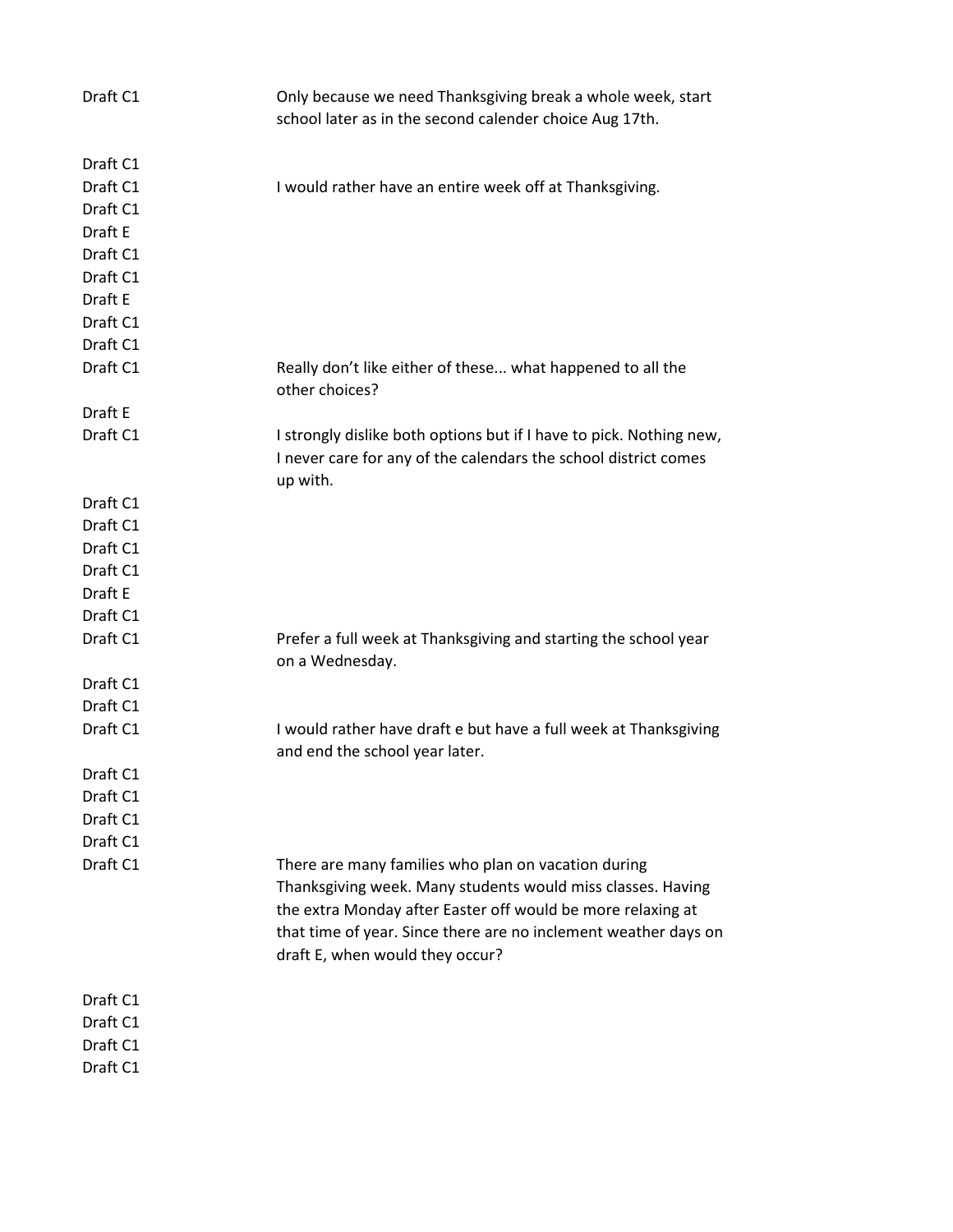| Draft C1 | Draft E is absurd. A large % of students will not come for the<br>M/TU of Thanksgiving. It'll end up just continuing the tradition<br>of punishing teachers by making them work when students are<br>either absent or largely absent. Before too long the jig is up and<br>they are converted to those oh-so-productive prodev days. Just<br>keep the week off. |
|----------|-----------------------------------------------------------------------------------------------------------------------------------------------------------------------------------------------------------------------------------------------------------------------------------------------------------------------------------------------------------------|
| Draft C1 |                                                                                                                                                                                                                                                                                                                                                                 |
| Draft C1 |                                                                                                                                                                                                                                                                                                                                                                 |
| Draft C1 |                                                                                                                                                                                                                                                                                                                                                                 |
| Draft C1 |                                                                                                                                                                                                                                                                                                                                                                 |
| Draft C1 | Please do not shorten our thanksgiving break just so we start a<br>little later in the year!!!! Teachers need that full week to rest<br>and recuperate!                                                                                                                                                                                                         |
| Draft C1 |                                                                                                                                                                                                                                                                                                                                                                 |
| Draft C1 |                                                                                                                                                                                                                                                                                                                                                                 |
| Draft C1 | Week off for Thanksgiving is mandatory                                                                                                                                                                                                                                                                                                                          |
| Draft C1 |                                                                                                                                                                                                                                                                                                                                                                 |
| Draft E  |                                                                                                                                                                                                                                                                                                                                                                 |
| Draft C1 | Full week off for Thanksgiving! We always travel the whole<br>week for vacation.                                                                                                                                                                                                                                                                                |
| Draft C1 |                                                                                                                                                                                                                                                                                                                                                                 |
| Draft C1 |                                                                                                                                                                                                                                                                                                                                                                 |
| Draft E  |                                                                                                                                                                                                                                                                                                                                                                 |
| Draft C1 |                                                                                                                                                                                                                                                                                                                                                                 |
| Draft C1 |                                                                                                                                                                                                                                                                                                                                                                 |
| Draft C1 |                                                                                                                                                                                                                                                                                                                                                                 |
| Draft C1 | Please don't take our week of Thanksgiving. A lot of us have<br>family that lives out of town and we alternate holidays.                                                                                                                                                                                                                                        |
| Draft C1 |                                                                                                                                                                                                                                                                                                                                                                 |
| Draft C1 |                                                                                                                                                                                                                                                                                                                                                                 |
| Draft C1 |                                                                                                                                                                                                                                                                                                                                                                 |
| Draft C1 |                                                                                                                                                                                                                                                                                                                                                                 |
| Draft C1 | Should definitely consider year round schedules by now; really<br>gives kids ongoing continuous learning while getting well<br>deserved breaks every 6 or 9 weeks. We appreciate the remote<br>learning opportunity very much, maybe consider this as<br>permanent option as well!                                                                              |
| Draft C1 | The full week for Thanksgiving is a must.                                                                                                                                                                                                                                                                                                                       |
| Draft C1 |                                                                                                                                                                                                                                                                                                                                                                 |
| Draft C1 |                                                                                                                                                                                                                                                                                                                                                                 |
| Draft C1 |                                                                                                                                                                                                                                                                                                                                                                 |
| Draft C1 |                                                                                                                                                                                                                                                                                                                                                                 |
| Draft C1 |                                                                                                                                                                                                                                                                                                                                                                 |
| Draft C1 |                                                                                                                                                                                                                                                                                                                                                                 |
| Draft E  |                                                                                                                                                                                                                                                                                                                                                                 |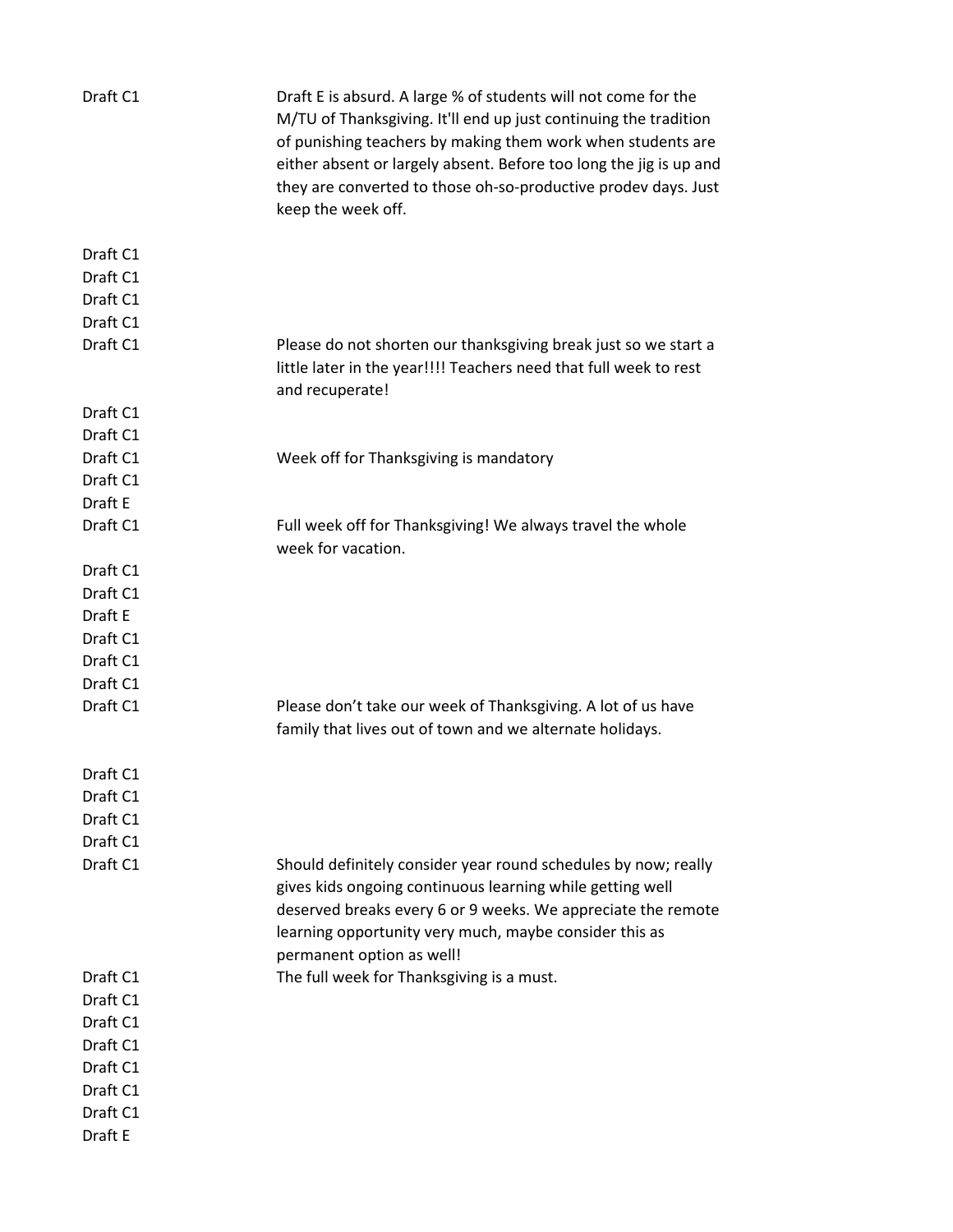| Draft C1 |                                                                                                                                                                                                                                                                                                                                                                          |
|----------|--------------------------------------------------------------------------------------------------------------------------------------------------------------------------------------------------------------------------------------------------------------------------------------------------------------------------------------------------------------------------|
| Draft C1 |                                                                                                                                                                                                                                                                                                                                                                          |
| Draft C1 |                                                                                                                                                                                                                                                                                                                                                                          |
| Draft C1 |                                                                                                                                                                                                                                                                                                                                                                          |
| Draft C1 |                                                                                                                                                                                                                                                                                                                                                                          |
| Draft C1 |                                                                                                                                                                                                                                                                                                                                                                          |
| Draft C1 | If I had to choose between the 2 drafts, I'm more inclined with<br>draft C1. I would like to know why CISD does not adopt adding<br>time to each school day by like 10min so that the summers<br>could be 1-2 weeks longer? Other districts have done this and<br>seem to have great success. Could someone provide me<br>feedback as to why this has not been proposed? |
| Draft C1 |                                                                                                                                                                                                                                                                                                                                                                          |
| Draft E  |                                                                                                                                                                                                                                                                                                                                                                          |
| Draft C1 | Thanks                                                                                                                                                                                                                                                                                                                                                                   |
| Draft C1 |                                                                                                                                                                                                                                                                                                                                                                          |
| Draft C1 | We like the full week off at Thanksgiving.                                                                                                                                                                                                                                                                                                                               |
| Draft C1 | We like the full week off at Thanksgiving.                                                                                                                                                                                                                                                                                                                               |
| Draft C1 |                                                                                                                                                                                                                                                                                                                                                                          |
| Draft C1 | Prefer an earlier start date and a full week off at Thanksgiving                                                                                                                                                                                                                                                                                                         |
|          | than starting later and only having 3 days off at Thanksgiving.                                                                                                                                                                                                                                                                                                          |
| Draft C1 |                                                                                                                                                                                                                                                                                                                                                                          |
| Draft C1 |                                                                                                                                                                                                                                                                                                                                                                          |
| Draft C1 |                                                                                                                                                                                                                                                                                                                                                                          |
| Draft E  |                                                                                                                                                                                                                                                                                                                                                                          |
| Draft C1 |                                                                                                                                                                                                                                                                                                                                                                          |
| Draft C1 |                                                                                                                                                                                                                                                                                                                                                                          |
| Draft C1 | The reason why I'm choosing draft C1 is because students and                                                                                                                                                                                                                                                                                                             |
|          | teachers need a complete week off for Thanksgiving break and                                                                                                                                                                                                                                                                                                             |
|          | not just three days.                                                                                                                                                                                                                                                                                                                                                     |
| Draft C1 |                                                                                                                                                                                                                                                                                                                                                                          |
| Draft C1 |                                                                                                                                                                                                                                                                                                                                                                          |
| Draft C1 | Thank you so much for all of your work on this and for                                                                                                                                                                                                                                                                                                                   |
|          | considering the parents' input!                                                                                                                                                                                                                                                                                                                                          |
| Draft C1 |                                                                                                                                                                                                                                                                                                                                                                          |
| Draft C1 | Should definitely consider year round schedules by now; really                                                                                                                                                                                                                                                                                                           |
|          | gives kids ongoing continuous learning while getting well                                                                                                                                                                                                                                                                                                                |
|          | deserved breaks every 6 or 9 weeks. We appreciate the remote                                                                                                                                                                                                                                                                                                             |
|          | learning opportunity very much, maybe consider this as                                                                                                                                                                                                                                                                                                                   |
|          | permanent option as well!                                                                                                                                                                                                                                                                                                                                                |
| Question | Why can't the children be off on Veteran's Day instead of                                                                                                                                                                                                                                                                                                                |
|          | Columbus day? It's not like anyone actually celebrates                                                                                                                                                                                                                                                                                                                   |
|          | Columbus day. Just a thought.                                                                                                                                                                                                                                                                                                                                            |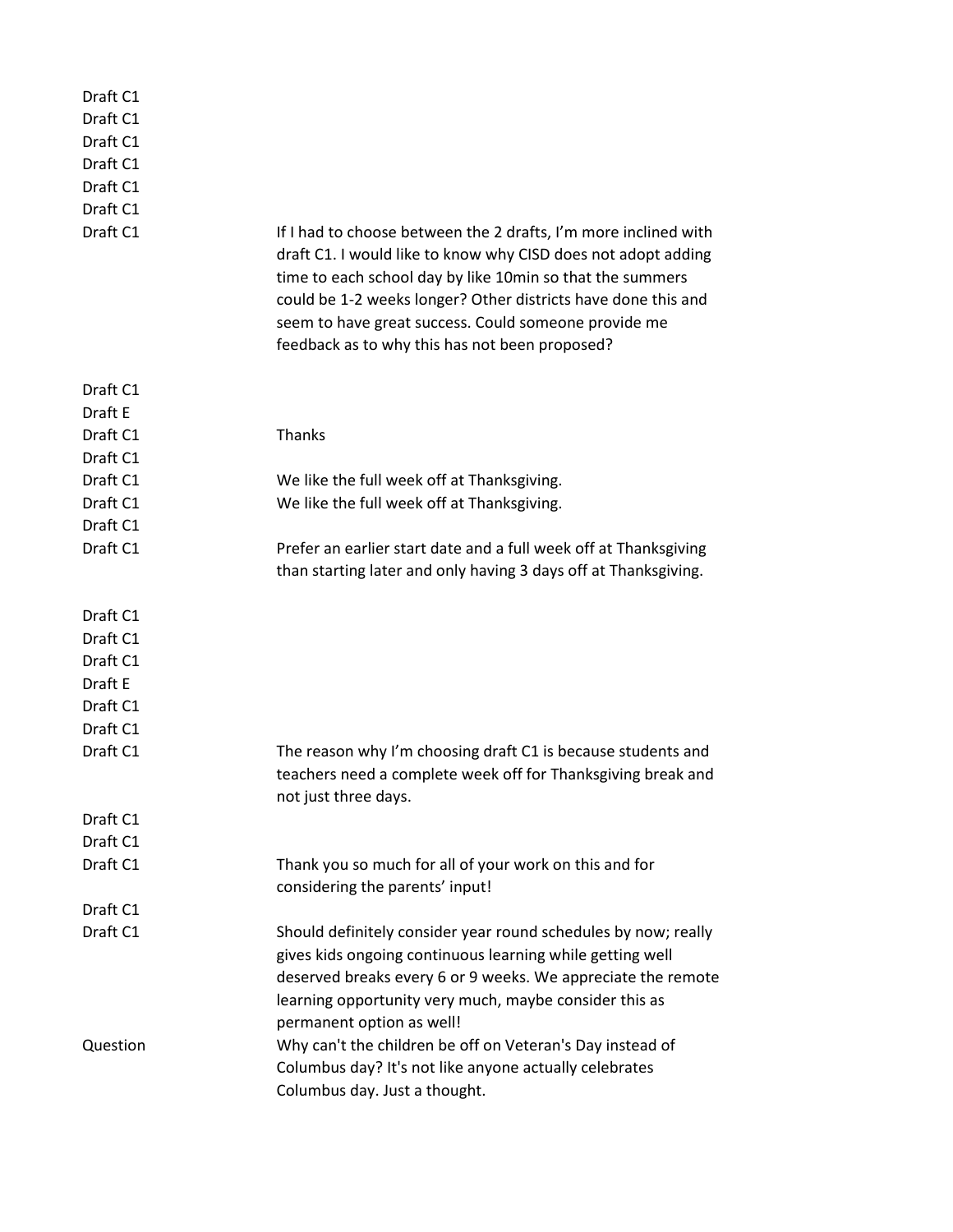| Draft C1             | I think students should have a full week for Thanksgiving break<br>off to give them time to regroup and take a break from studies,<br>tests, etc                                                |
|----------------------|-------------------------------------------------------------------------------------------------------------------------------------------------------------------------------------------------|
| Draft E              |                                                                                                                                                                                                 |
| Draft C1             | Need the week for Thanksgiving to prepare or go out of town.                                                                                                                                    |
| Draft E<br>Draft C1  | Prefer that school starts 3rd week of august.                                                                                                                                                   |
| Draft C1             | In this community where the majority of people are not from                                                                                                                                     |
|                      | here it is very important to have a full week off for Thanksgiving<br>to allow for traveling to see family                                                                                      |
| Draft C1<br>Draft C1 |                                                                                                                                                                                                 |
| Draft C1             |                                                                                                                                                                                                 |
| Draft C1             |                                                                                                                                                                                                 |
| Draft C1             |                                                                                                                                                                                                 |
| Draft C1             |                                                                                                                                                                                                 |
| Draft C1             | Please keep the Thanksgiving week!                                                                                                                                                              |
| Draft C1             | When the school year begins the first week of August teachers<br>often voluntarily spend the last week of July beginning the                                                                    |
|                      | process of setting up their classrooms. This creates a very long                                                                                                                                |
|                      | three months of August - October and leads to an early burnout.                                                                                                                                 |
|                      | If there was room for additional days off in October it would be                                                                                                                                |
|                      | greatly appreciated. Additionally, Asking teachers to prepare for                                                                                                                               |
|                      | the Thanksgiving holidays with one day before is asking a lot for                                                                                                                               |
|                      | so many families. Especially for those who travel.                                                                                                                                              |
| Draft C1             | I would like the whole week of Thanksgiving and 4 days at                                                                                                                                       |
|                      | Easter.                                                                                                                                                                                         |
| Draft E              | Honestly they're both awful, but I'd pick "E". Summer seems to<br>be the only break my kids get these days as their evenings are<br>filled with homework and weekends sports teams now are more |
|                      | and more okay scheduling on family time. So, we essentially                                                                                                                                     |
|                      | have zero family time during the year. Summer gets shorter                                                                                                                                      |
|                      | and shorter and we wonder why kids are stressingthere's no                                                                                                                                      |
|                      | break. Mine even get told they're required to go to practices                                                                                                                                   |
|                      | during holidays. If its a holiday there shouldn't be allowed prax.                                                                                                                              |
| Draft C1             |                                                                                                                                                                                                 |
| Draft C1             |                                                                                                                                                                                                 |
| Draft C1             |                                                                                                                                                                                                 |
| Draft C1             |                                                                                                                                                                                                 |
| Draft C1             |                                                                                                                                                                                                 |
| Draft C1             |                                                                                                                                                                                                 |
| Draft C1             |                                                                                                                                                                                                 |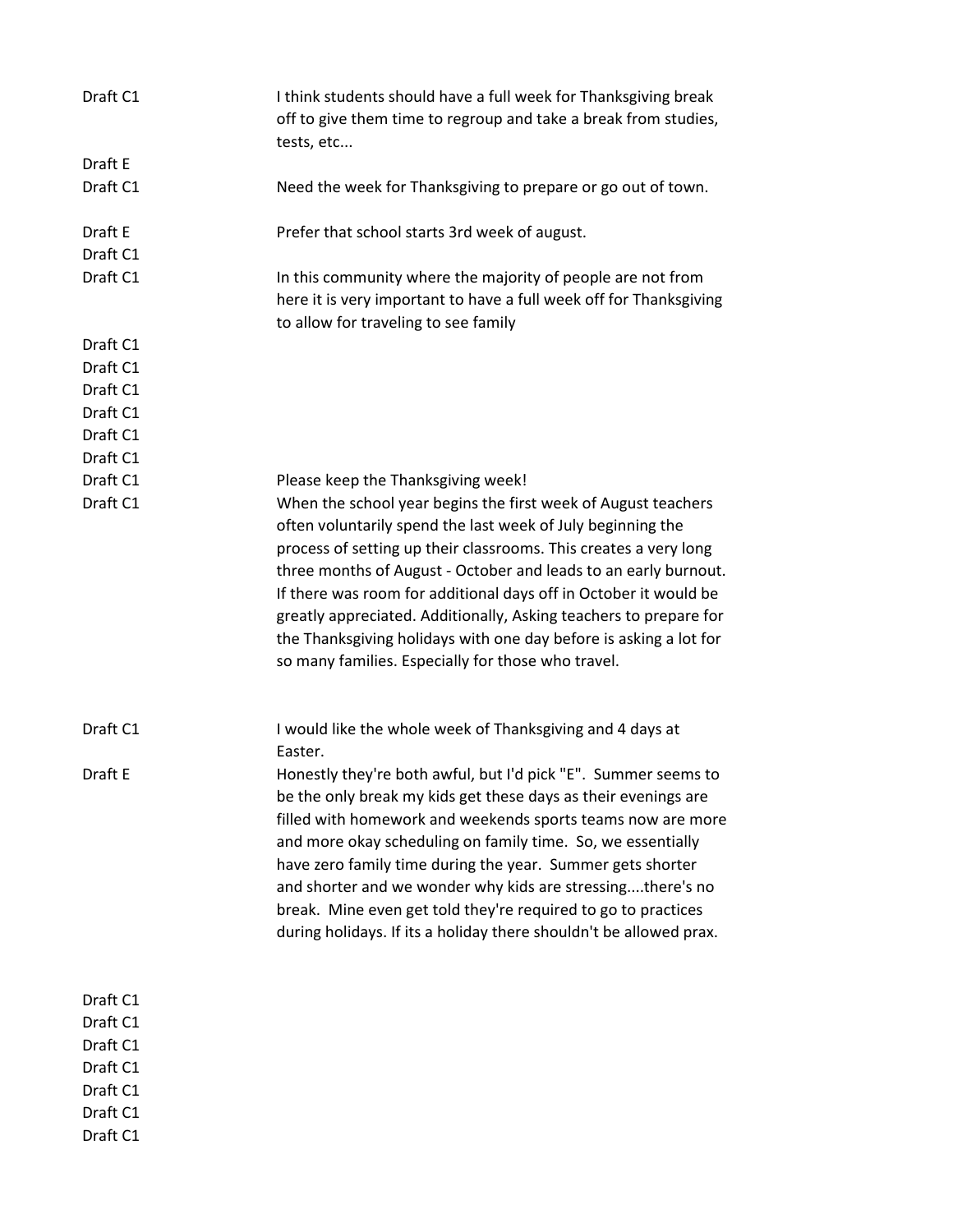| Draft E  |                                                                                                                                                                                                                             |
|----------|-----------------------------------------------------------------------------------------------------------------------------------------------------------------------------------------------------------------------------|
| Draft C1 | Need that week off at Thanksgiving!! (3)                                                                                                                                                                                    |
| Draft C1 |                                                                                                                                                                                                                             |
| Draft E  | Looks good. Would love a Spring Break closer to the end of<br>March/first week of April                                                                                                                                     |
| Draft C1 |                                                                                                                                                                                                                             |
| Draft C1 | I want a whole week at Thanksgiving. We need it to mentally<br>rest.                                                                                                                                                        |
| Draft C1 |                                                                                                                                                                                                                             |
| Draft C1 |                                                                                                                                                                                                                             |
| Draft C1 |                                                                                                                                                                                                                             |
| Draft E  |                                                                                                                                                                                                                             |
| Draft C1 |                                                                                                                                                                                                                             |
| Draft C1 |                                                                                                                                                                                                                             |
| Draft C1 | We really need the full week at Thanksgiving.                                                                                                                                                                               |
| Draft C1 |                                                                                                                                                                                                                             |
| Draft C1 |                                                                                                                                                                                                                             |
| Draft C1 | Please do not take away the thanksgiving break week. the kids<br>need this break to recoup and families use this time to get<br>together. it's important to have the extra time.                                            |
| Draft C1 |                                                                                                                                                                                                                             |
| Draft C1 | I do not like the Draft E because so many people leave on<br>vacation for Thanksgiving Break. We will have lots of kids out to<br>leave for out of town. Please consider Draft C1 for the teachers<br>and for the students. |
| Draft C1 |                                                                                                                                                                                                                             |
| Draft C1 |                                                                                                                                                                                                                             |
| Draft C1 |                                                                                                                                                                                                                             |
| Draft C1 |                                                                                                                                                                                                                             |
| Draft C1 | I would prefer to start school earlier and get to have the whole<br>week of Thanksgiving off.                                                                                                                               |
| Draft C1 |                                                                                                                                                                                                                             |
| Draft E  | August 11th is too early to start school. It cuts out summer<br>break short by a week.                                                                                                                                      |
|          | A lot, probably most of the IEP's that have been written for next<br>and accepted by the ARD committees will probably be out of<br>compliance by a week if started on August 11th.                                          |
| Draft C1 |                                                                                                                                                                                                                             |
| Draft C1 |                                                                                                                                                                                                                             |
| Draft C1 |                                                                                                                                                                                                                             |
| Draft C1 |                                                                                                                                                                                                                             |
| Draft C1 |                                                                                                                                                                                                                             |
| Draft C1 | Both are not the best choices. You are slowly taking away their                                                                                                                                                             |
|          | summers.                                                                                                                                                                                                                    |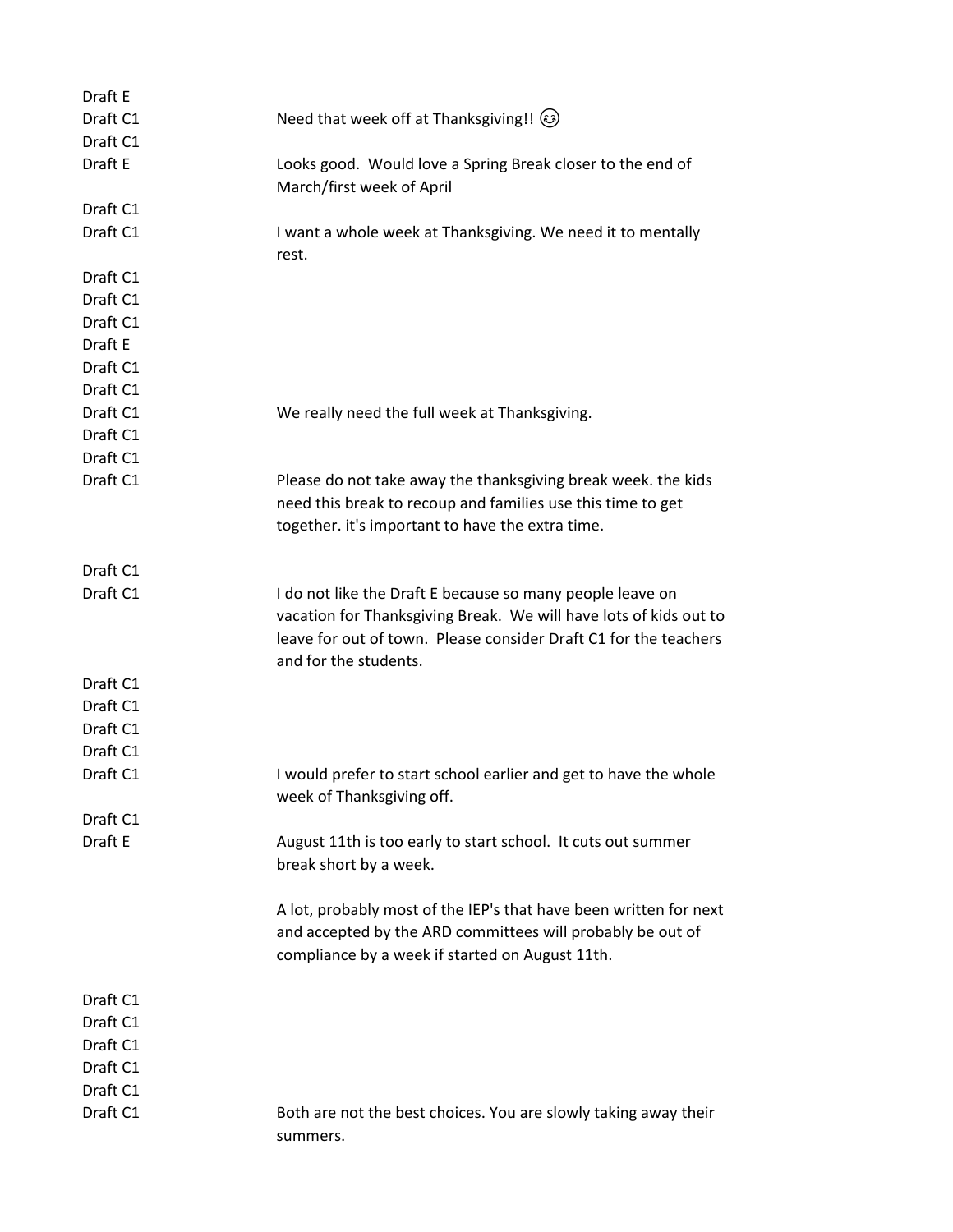| Draft C1 |                                                                                                                                                                                                                                                                                                                                                                                                                                                                                                                              |
|----------|------------------------------------------------------------------------------------------------------------------------------------------------------------------------------------------------------------------------------------------------------------------------------------------------------------------------------------------------------------------------------------------------------------------------------------------------------------------------------------------------------------------------------|
| Draft C1 | It is confusing to me how other districts are able to start later                                                                                                                                                                                                                                                                                                                                                                                                                                                            |
|          | than us, end later or at the same time as us, and still get a full                                                                                                                                                                                                                                                                                                                                                                                                                                                           |
|          | week off at Thanksgiving.                                                                                                                                                                                                                                                                                                                                                                                                                                                                                                    |
| Draft C1 |                                                                                                                                                                                                                                                                                                                                                                                                                                                                                                                              |
| Draft C1 |                                                                                                                                                                                                                                                                                                                                                                                                                                                                                                                              |
| Draft C1 | I hate going back earlier every year but I enjoy more so the long<br>weekends, the week of Thanksgiving off and having the extra<br>breaks in between so they have time to rest up. I don't see any<br>advantage to starting mid week, makes more sense to go on a<br>Monday. I wish we could have long weekends and a week at<br>Thanksgiving but not have to start so early so I chose the one<br>with more days off even though it starts so early. We moved<br>here and started 8/26 and now 9 years late we're at 8/11. |
| Draft C1 | Just a question why does the school start is early every year?<br>The only change I would do in draft C1 is start on august 16.<br>Thanks                                                                                                                                                                                                                                                                                                                                                                                    |
| Draft C1 |                                                                                                                                                                                                                                                                                                                                                                                                                                                                                                                              |
| Draft C1 | Definitely prefer a whole week off for Thanksgiving, allows time                                                                                                                                                                                                                                                                                                                                                                                                                                                             |
|          | to plan travel for family gathering.                                                                                                                                                                                                                                                                                                                                                                                                                                                                                         |
| Draft C1 | Full week off at Thanksgiving please                                                                                                                                                                                                                                                                                                                                                                                                                                                                                         |
| Draft E  |                                                                                                                                                                                                                                                                                                                                                                                                                                                                                                                              |
| Draft C1 | I need a week off at Thanksgiving. That is when I travel.                                                                                                                                                                                                                                                                                                                                                                                                                                                                    |
| Draft E  |                                                                                                                                                                                                                                                                                                                                                                                                                                                                                                                              |
| Draft E  |                                                                                                                                                                                                                                                                                                                                                                                                                                                                                                                              |
| Draft C1 |                                                                                                                                                                                                                                                                                                                                                                                                                                                                                                                              |
| Draft C1 | My children come to Tennessee for that fall break. It's very<br>important they get that week for both mental reprieve and to<br>visit family they wouldn't get to see for thanksgiving.                                                                                                                                                                                                                                                                                                                                      |
|          | Thank you for the option to have a say!                                                                                                                                                                                                                                                                                                                                                                                                                                                                                      |
| Draft C1 |                                                                                                                                                                                                                                                                                                                                                                                                                                                                                                                              |
| Draft C1 |                                                                                                                                                                                                                                                                                                                                                                                                                                                                                                                              |
| Draft C1 |                                                                                                                                                                                                                                                                                                                                                                                                                                                                                                                              |
| Draft C1 |                                                                                                                                                                                                                                                                                                                                                                                                                                                                                                                              |
| Draft C1 | Neither are good, Idk why you are taking more summer away                                                                                                                                                                                                                                                                                                                                                                                                                                                                    |
|          | from kids when 99% of us parents enroll our kids in summer<br>stuff. This is there get away from school and all your doing is<br>eventually taking it away like trying to make us a charter school.<br>I'm sorry but charter school schedules won't work for a lot of us<br>thats why we put them in these schools. We look forward to the<br>summer for family events and vacations not have longer ones<br>during Christmas also if the 2nd pass tons will be absent $\bigcirc$                                            |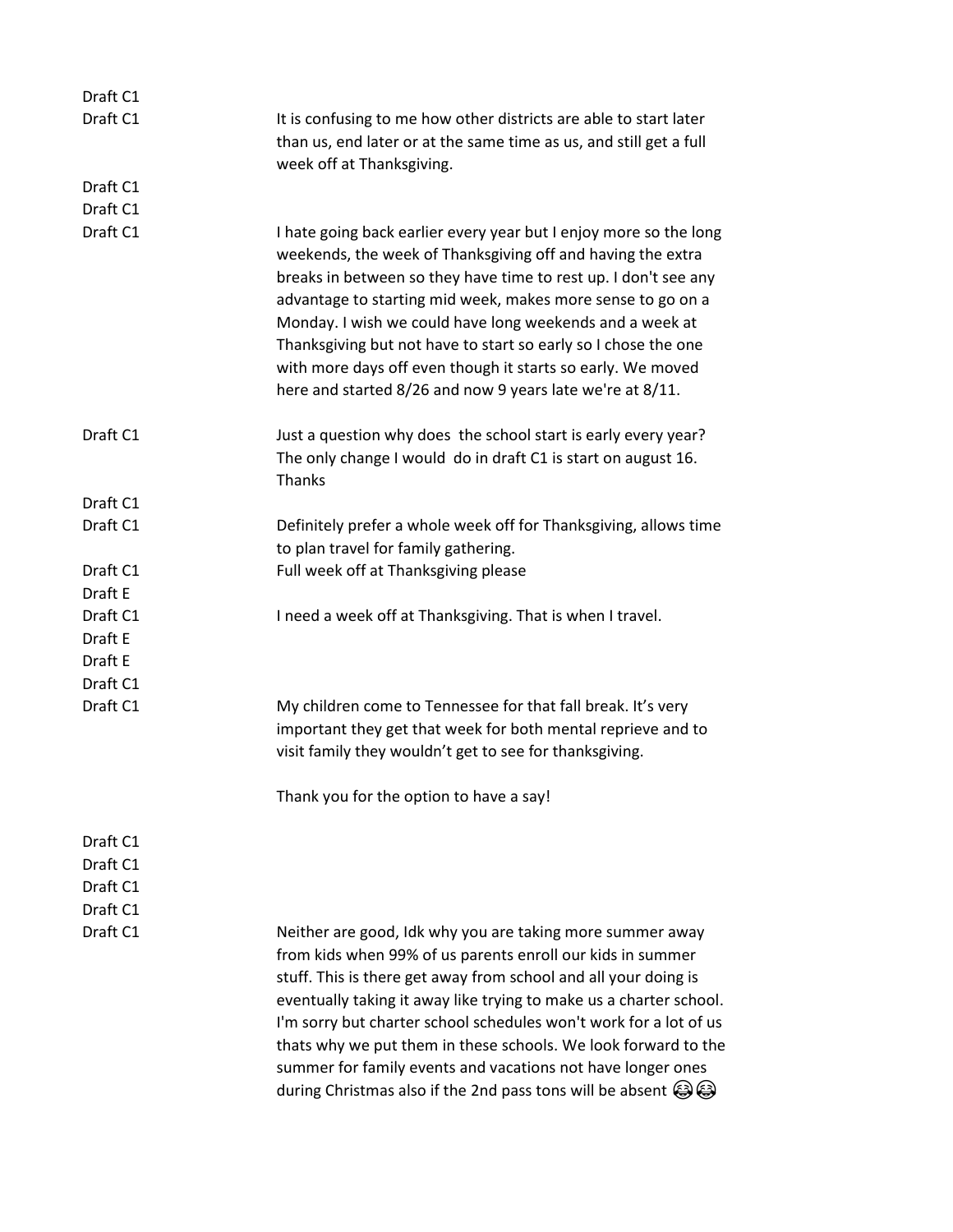| Draft E                                                                                      | Thank you for allowing parents to have a say in the making of<br>the calendar.                                                                                                                                                                                                                   |
|----------------------------------------------------------------------------------------------|--------------------------------------------------------------------------------------------------------------------------------------------------------------------------------------------------------------------------------------------------------------------------------------------------|
| Draft C1<br>Draft C1<br>Draft C1<br>Draft C1                                                 |                                                                                                                                                                                                                                                                                                  |
| Draft C1                                                                                     | I would hate to lose the week off for Thanksgiving. It is much<br>needed time with family to rest and recharge.                                                                                                                                                                                  |
| Draft C1<br>Draft C1<br>Draft C1<br>Draft C1<br>Draft C1                                     | Need full week off Thanksgiving                                                                                                                                                                                                                                                                  |
| Draft C1                                                                                     | Prefer starting earlier with more breaks. A 3 day week is perfect<br>for younger grades to start the year. 4 days is a struggle for staff<br>and students to complete the first week of school. Great to<br>have Thanksgiving Break for the full week and then also Easter<br>Monday off!        |
| Draft C1                                                                                     | Thank you for your time and effort.<br>Neither are the best choices in my opinion but C1 is a bit better<br>than draft E. Too early of a school year start                                                                                                                                       |
| Draft C1<br>Draft C1<br>Draft C1                                                             | Need full week off for Thanksgiving.                                                                                                                                                                                                                                                             |
| Draft C1                                                                                     |                                                                                                                                                                                                                                                                                                  |
| Draft C1                                                                                     | Students and teachers need a full week for thanksgiving and<br>they need 4 days for Easter.                                                                                                                                                                                                      |
| Draft C1<br>Draft C1                                                                         |                                                                                                                                                                                                                                                                                                  |
| Draft C1                                                                                     | I have worked in districts that don't give the full week off for<br>Thanksgiving and attendance is abysmal that week. As a result,<br>the days end up being a loss of educational time. Coming to<br>school for two days where many students will be absent is<br>unproductive to say the least. |
| Draft C1<br>Draft C1<br>Draft C1<br>Draft C1<br>Draft C1<br>Draft C1<br>Draft C1<br>Draft C1 | I like the long Thanksgiving break.                                                                                                                                                                                                                                                              |
| Draft C1<br>Draft C1                                                                         | Holiday break is more important                                                                                                                                                                                                                                                                  |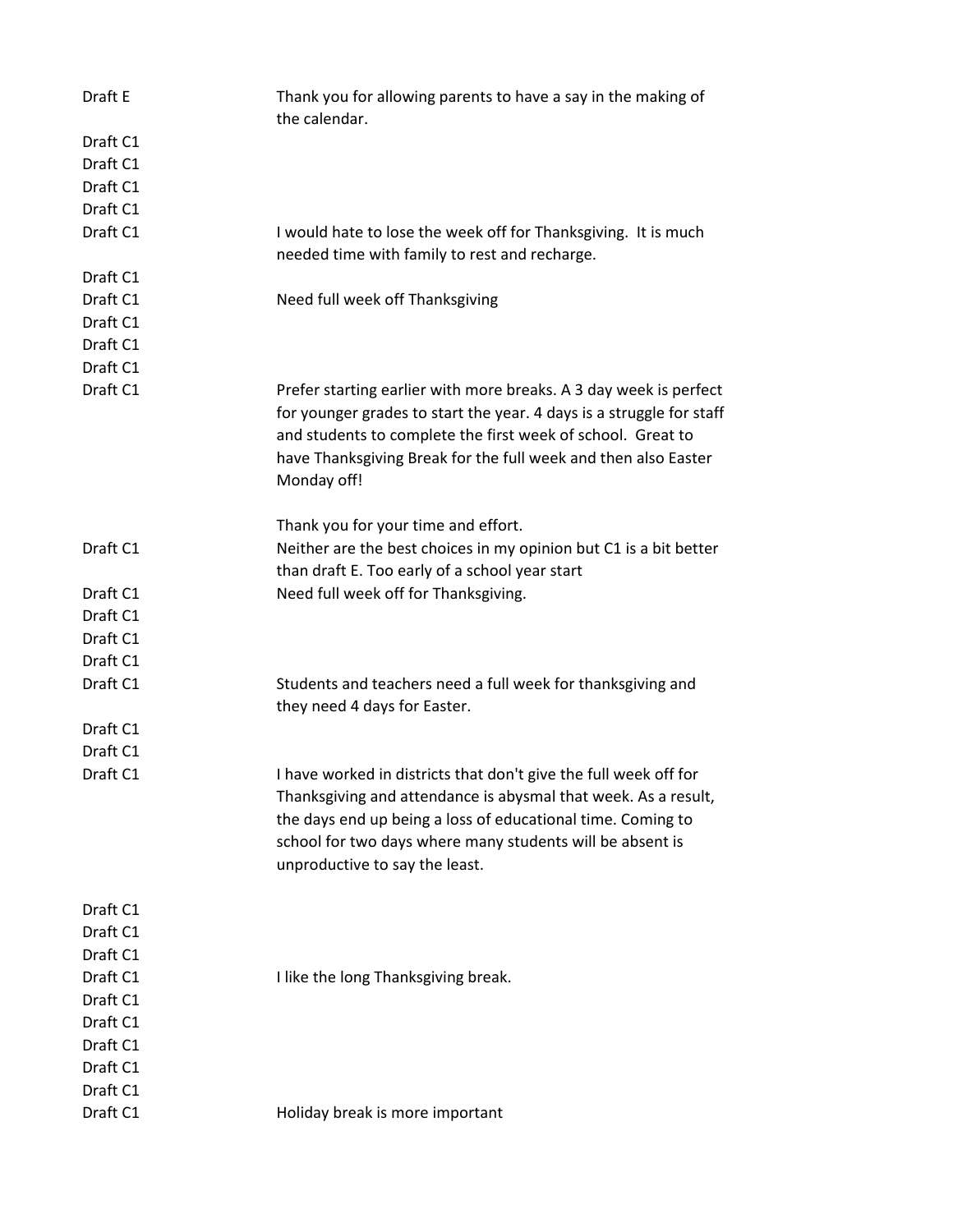| Draft C1                        | I prefer to have a week off for Thanksgiving break. I would also<br>prefer to have no school on Fridays and not Monday's.                                                                                                                                     |
|---------------------------------|---------------------------------------------------------------------------------------------------------------------------------------------------------------------------------------------------------------------------------------------------------------|
| Draft C1<br>Draft E<br>Draft C1 |                                                                                                                                                                                                                                                               |
| Draft C1                        | To hard to visit away family with only a day before Thanksgiving<br>to get there. Need the week. As for the summer already ha e<br>had 2 months those few extra days don't matter as much as<br>time with family during a holiday.                            |
| Draft E                         |                                                                                                                                                                                                                                                               |
| Draft C1                        | I prefer the Draft C1 and the earlier start date for the reasons<br>listed below:<br>ending the semester prior to the winter break<br>having an October holiday<br>having a full week off at Thanksgiving<br>having a more balanced semester in terms of days |
|                                 | Thank you.                                                                                                                                                                                                                                                    |
| Draft C1                        |                                                                                                                                                                                                                                                               |
| Draft C1                        | I would prefer the full week for Thanksgiving!                                                                                                                                                                                                                |
| Draft C1                        | Good morning                                                                                                                                                                                                                                                  |
| Draft C1                        |                                                                                                                                                                                                                                                               |
| Draft C1                        | I vote for option C1                                                                                                                                                                                                                                          |
| Draft C1                        |                                                                                                                                                                                                                                                               |
| Draft C1                        | Full week at Thanksgiving is what sold me on C1 over E.                                                                                                                                                                                                       |
| Draft E                         |                                                                                                                                                                                                                                                               |
| Draft E                         |                                                                                                                                                                                                                                                               |
| Draft C1                        | We need a week off at Thanksgiving. I do not understand how<br>neighboring districts can start after us and end before us and<br>still have a week off at Thanksgiving but we can't.                                                                          |
| Draft C1                        |                                                                                                                                                                                                                                                               |
| Draft C1                        |                                                                                                                                                                                                                                                               |
| Draft C1                        |                                                                                                                                                                                                                                                               |
| Draft C1                        |                                                                                                                                                                                                                                                               |
| Draft C1                        |                                                                                                                                                                                                                                                               |
| Draft C1                        | A full week at Thanksgiving, please!                                                                                                                                                                                                                          |
| Draft C1                        |                                                                                                                                                                                                                                                               |
| Draft C1                        | C 1 draft seems to have the days off a little more evenly                                                                                                                                                                                                     |
|                                 | distributed. I also like the early start because it allows time in<br>the year to make up days if we need to. My family also enjoys<br>having the entire week of Thanksgiving off.                                                                            |
| Draft C1                        |                                                                                                                                                                                                                                                               |

Draft C1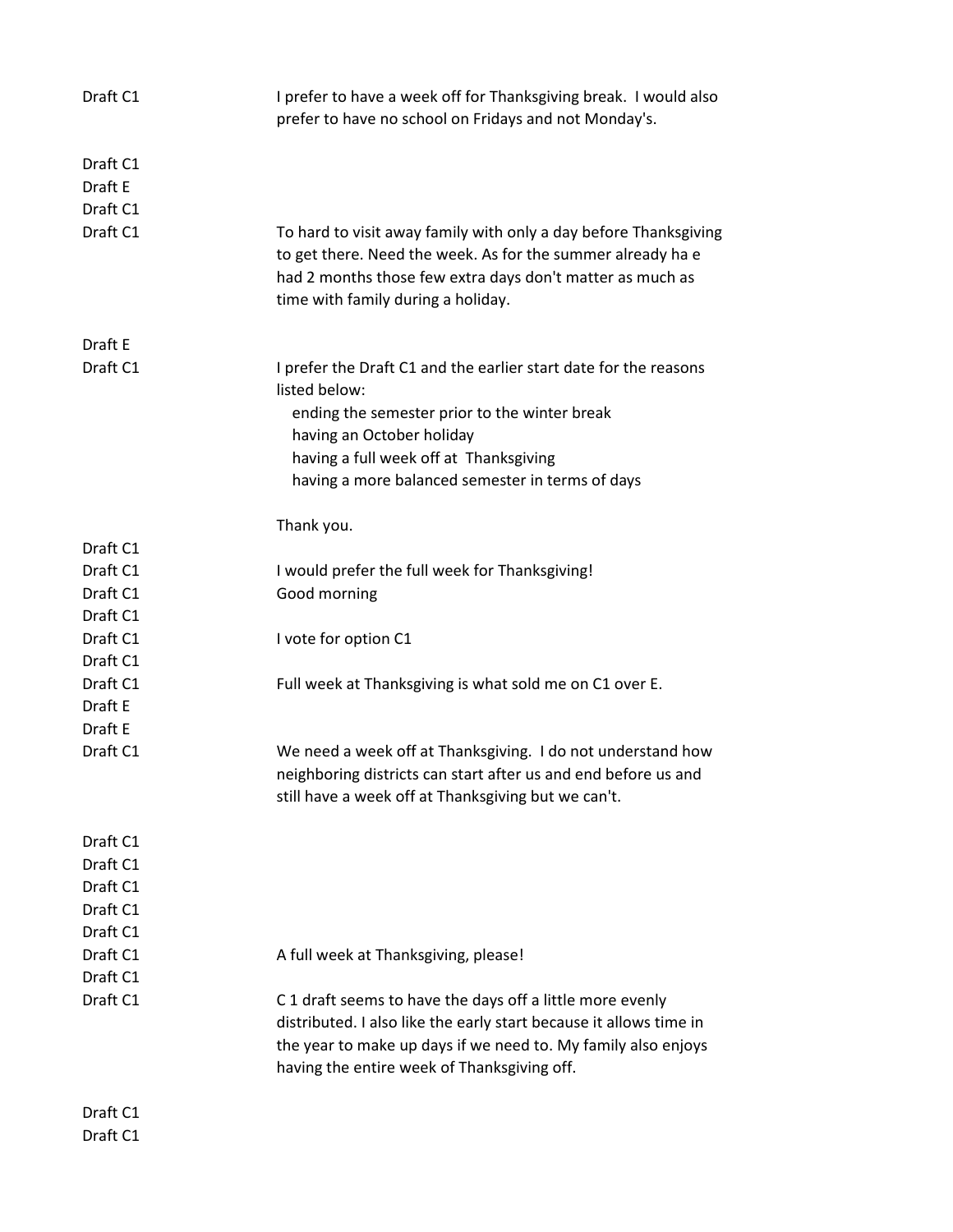| Draft C1 |                                                                      |
|----------|----------------------------------------------------------------------|
| Draft C1 |                                                                      |
| Draft C1 | More breaks throughout the year, this makes it easier and more       |
|          | attainable for teachers.                                             |
| Draft C1 |                                                                      |
| Draft C1 |                                                                      |
| Draft C1 |                                                                      |
| Draft C1 |                                                                      |
| Draft C1 | I like the week off at Thanksgiving                                  |
| Draft C1 |                                                                      |
| Draft C1 |                                                                      |
| Draft E  |                                                                      |
| Draft C1 |                                                                      |
| Draft C1 |                                                                      |
| Draft C1 |                                                                      |
| Draft C1 |                                                                      |
| Draft E  | I like having a full week off at Thanksgiving. This allows me to     |
|          | visit family and/or go on vacation.                                  |
| Draft C1 |                                                                      |
| Draft C1 |                                                                      |
| Draft C1 |                                                                      |
| Draft C1 |                                                                      |
| Draft C1 |                                                                      |
| Draft C1 |                                                                      |
| Draft C1 |                                                                      |
| Draft C1 |                                                                      |
| Draft C1 | Thank you!                                                           |
| Draft C1 |                                                                      |
| Draft C1 |                                                                      |
| Draft C1 |                                                                      |
| Draft E  | I prefer Draft E due to the fact that it means I will have 10 off-   |
|          | duty days instead of only 7 with Draft C1. I prefer to use my        |
|          | vacation days when it's most economical and convenient for my        |
|          | family's schedule.                                                   |
| Draft C1 |                                                                      |
| Draft C1 | We want a full week at Thanksgiving. That's the best thing about     |
|          | our calendar every year.                                             |
| Draft C1 | People will still take off the whole week of thanksgiving to travel. |
|          |                                                                      |
| Draft C1 |                                                                      |
| Draft C1 |                                                                      |
| Draft C1 |                                                                      |
| Draft C1 |                                                                      |
| Draft C1 | Thank you for adding a calendar break for each month!                |
| Draft C1 |                                                                      |
| Draft C1 |                                                                      |
| Draft C1 |                                                                      |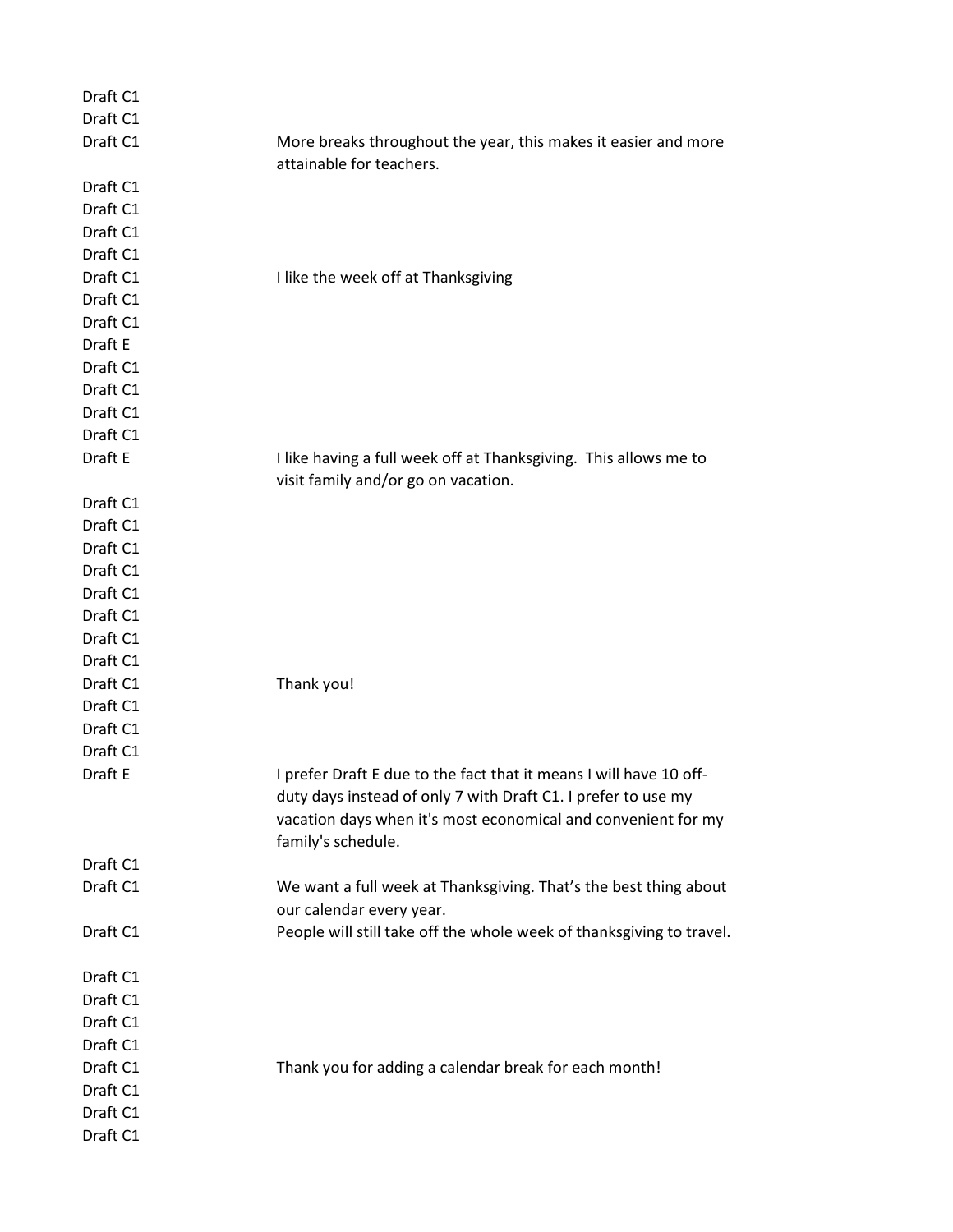| Draft C1<br>Draft E<br>Draft E<br>Draft C1                          |                                                                                                                                                                                                                                                                                                                                                             |
|---------------------------------------------------------------------|-------------------------------------------------------------------------------------------------------------------------------------------------------------------------------------------------------------------------------------------------------------------------------------------------------------------------------------------------------------|
| Draft C1<br>Draft C1<br>Draft E<br>Draft C1<br>Draft C1             | Early start. Later dismiss. More holidays throughout.                                                                                                                                                                                                                                                                                                       |
| Draft C1                                                            | The pros are that we maintain the week off for Thanksgiving<br>and still have about a holiday each month which is nice for kids<br>and teachers/staff. The cons is that there is no August break<br>essentially. But summer is two full months so there is that! So,<br>C1 seems like the best option as a staff member and parent of<br>two CISD students. |
| Draft C1<br>Draft E                                                 | Although I like the week off during Thanksgiving, I prefer having<br>more days in the off duty pool as a 226 employee to use at my<br>desecration. Appending days to the end of a built in vacation<br>often forces us to take vacation at high peak/price/crowded                                                                                          |
|                                                                     | times.<br>Would love the option to work the holiday in October/February                                                                                                                                                                                                                                                                                     |
|                                                                     | so these days could be added back to the off-duty pool.                                                                                                                                                                                                                                                                                                     |
| Draft C1<br>Draft E<br>Draft C1<br>Draft C1<br>Draft C1<br>Draft C1 | The longer thanksgiving break is not necessary.                                                                                                                                                                                                                                                                                                             |
| Draft C1                                                            | We like the week off at Thanksgiving and want to keep it.                                                                                                                                                                                                                                                                                                   |
| Draft C1<br>Draft C1<br>Draft C1                                    | I do not like having only 3 days for Thanksgiving Break.                                                                                                                                                                                                                                                                                                    |
| Draft C1                                                            | I'd prefer to start earlier and have the additional days during the<br>year.                                                                                                                                                                                                                                                                                |
| Draft C1                                                            | Definitely a week off for thanksgiving.                                                                                                                                                                                                                                                                                                                     |
| Draft C1                                                            | Thanks for the opportunity to share our preference.                                                                                                                                                                                                                                                                                                         |
| Draft C1                                                            |                                                                                                                                                                                                                                                                                                                                                             |
| Draft C1                                                            |                                                                                                                                                                                                                                                                                                                                                             |
| Draft E                                                             |                                                                                                                                                                                                                                                                                                                                                             |
| Draft C1                                                            |                                                                                                                                                                                                                                                                                                                                                             |
| Draft C1                                                            |                                                                                                                                                                                                                                                                                                                                                             |
| Draft C1                                                            |                                                                                                                                                                                                                                                                                                                                                             |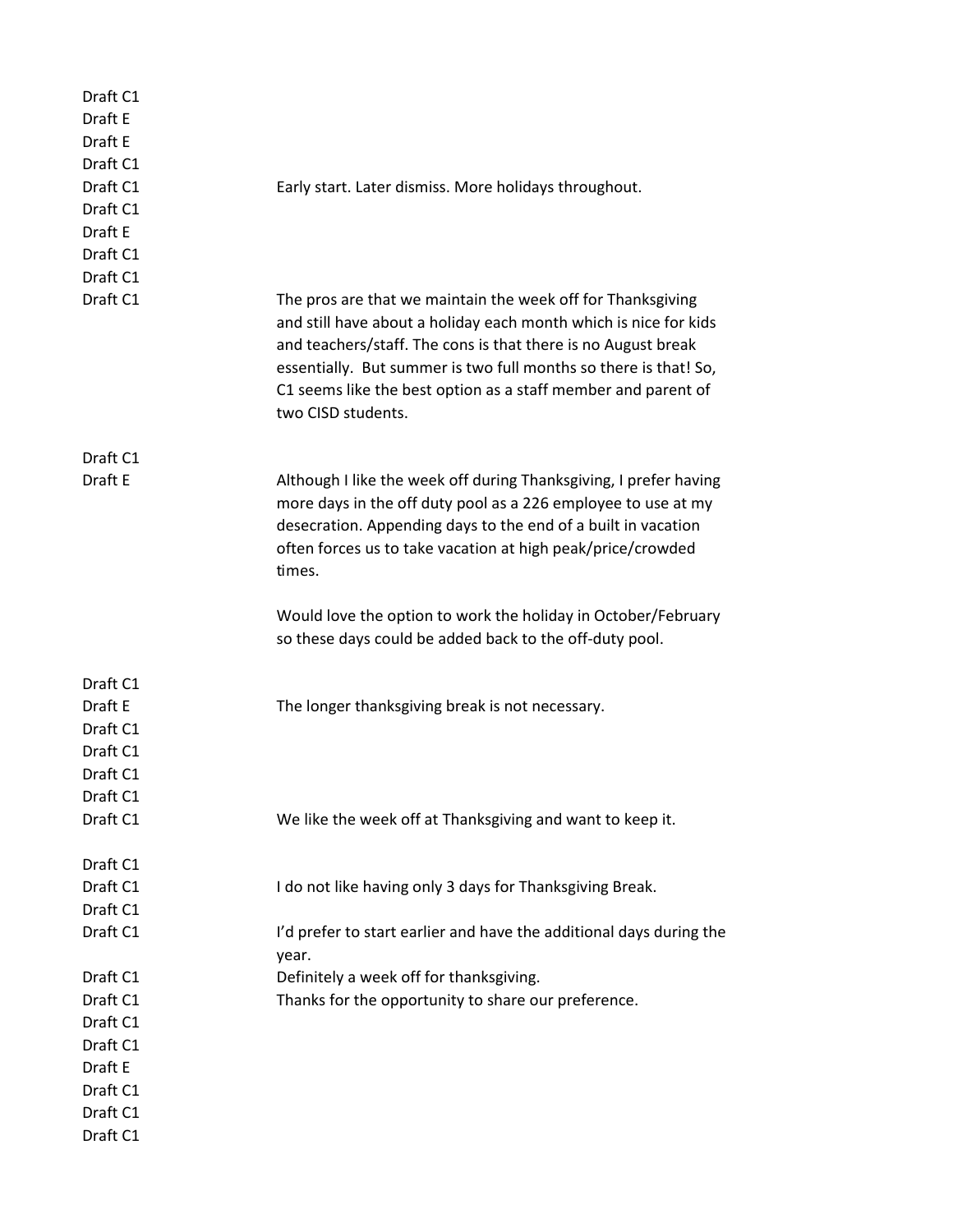| Draft C1 |                                                                                                                                                                                                                                                                                        |
|----------|----------------------------------------------------------------------------------------------------------------------------------------------------------------------------------------------------------------------------------------------------------------------------------------|
| Draft C1 |                                                                                                                                                                                                                                                                                        |
| Draft C1 | I would like a full week off for Thanksgiving, it allows you to<br>travel to spend time with family when needed/appropriate.                                                                                                                                                           |
| Draft C1 | The week off at Thanksgiving is important to our family.                                                                                                                                                                                                                               |
| Draft C1 | I rather keep Thanksgiving break as a week rather than 3 days.                                                                                                                                                                                                                         |
| Draft C1 |                                                                                                                                                                                                                                                                                        |
| Draft C1 |                                                                                                                                                                                                                                                                                        |
| Draft C1 |                                                                                                                                                                                                                                                                                        |
| Draft C1 | Draft C has the appropriate length of days to be able to prepare<br>for the Thanksgiving festivities.                                                                                                                                                                                  |
| Draft E  |                                                                                                                                                                                                                                                                                        |
| Draft E  |                                                                                                                                                                                                                                                                                        |
| Draft C1 |                                                                                                                                                                                                                                                                                        |
| Draft E  |                                                                                                                                                                                                                                                                                        |
| Draft C1 |                                                                                                                                                                                                                                                                                        |
| Draft E  | While I would prefer to continue on with a full week at<br>Thanksgiving, starting back on 8/3 (or 8/4 with the Safe Schools<br>Day) is SO EARLY to start the school year for teachers. It also<br>reduces planning time for Admin and PLCs that typically get<br>done over the summer. |
| Draft C1 |                                                                                                                                                                                                                                                                                        |
| Draft E  |                                                                                                                                                                                                                                                                                        |
| Draft C1 | This is nice it allows students to have a break between Labor<br>Day and Thanksgiving. Also, hopefully we will be able to travel<br>next year and this calendar allows for that.                                                                                                       |
|          | Thank you!                                                                                                                                                                                                                                                                             |
| Draft E  | Consider shorter winter break - go back first Monday after the<br>holidays.                                                                                                                                                                                                            |
| Draft C1 |                                                                                                                                                                                                                                                                                        |
| Draft C1 |                                                                                                                                                                                                                                                                                        |
| Draft C1 |                                                                                                                                                                                                                                                                                        |
| Draft C1 | On Draft E - Thanksgiving Break is only 3 days. I'm afraid if you<br>don't give a week, they will take it anyway, and we will have<br>many absences.                                                                                                                                   |
| Draft C1 | More family time together.                                                                                                                                                                                                                                                             |
| Draft C1 | Keep one week off for Thanksgiving PLEASE                                                                                                                                                                                                                                              |
| Draft C1 |                                                                                                                                                                                                                                                                                        |
| Draft C1 | Very good                                                                                                                                                                                                                                                                              |
| Draft C1 |                                                                                                                                                                                                                                                                                        |
| Draft C1 |                                                                                                                                                                                                                                                                                        |
| Draft C1 |                                                                                                                                                                                                                                                                                        |
| Draft C1 |                                                                                                                                                                                                                                                                                        |
| Draft C1 |                                                                                                                                                                                                                                                                                        |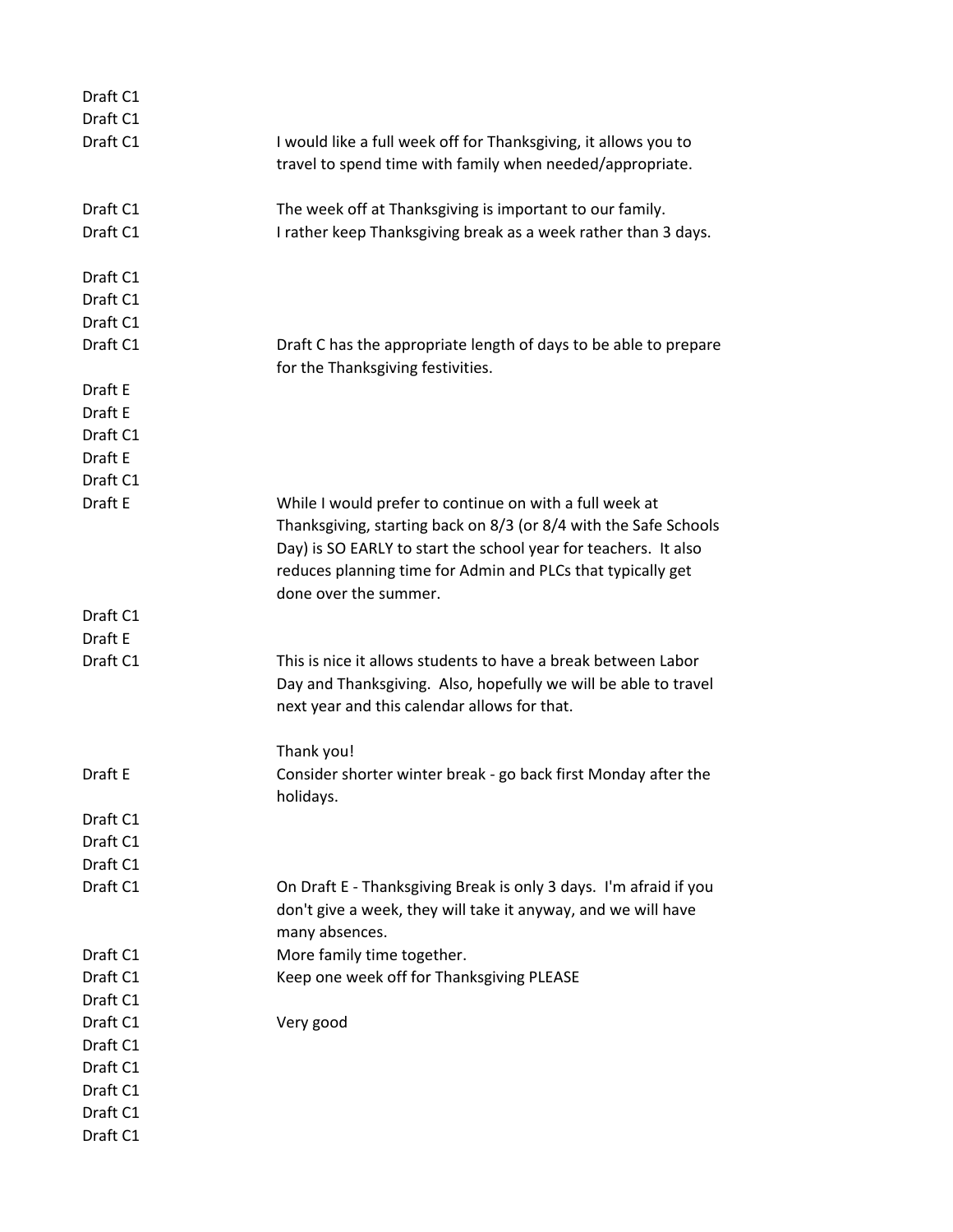| Draft C1 |                                                                                                                                                                                                                                                                                                                                                                              |
|----------|------------------------------------------------------------------------------------------------------------------------------------------------------------------------------------------------------------------------------------------------------------------------------------------------------------------------------------------------------------------------------|
| Draft C1 |                                                                                                                                                                                                                                                                                                                                                                              |
| Draft C1 |                                                                                                                                                                                                                                                                                                                                                                              |
| Draft E  | Consider shorter winter break - go back first Monday after the<br>holidays.                                                                                                                                                                                                                                                                                                  |
| Draft C1 | I prefer a full week off at Thanksgiving. We have had that for<br>quite a while now and if we go back to only having 3 days, many<br>students will be absent that Monday and Tuesday. I also like on<br>this calendar having the Monday after Easter off. That was very<br>nice when we had it previously. I personally don't mind starting<br>earlier to have these things. |
| Draft E  |                                                                                                                                                                                                                                                                                                                                                                              |
| Draft C1 |                                                                                                                                                                                                                                                                                                                                                                              |
| Draft C1 |                                                                                                                                                                                                                                                                                                                                                                              |
| Draft E  | Can we consider shorter Christmas/holiday break and go back<br>the first Monday after New Years instead of a Wednesday                                                                                                                                                                                                                                                       |
| Draft C1 | The Thanksgiving Break should be a week to give students a<br>much-needed break at that point of the academic year and to<br>allow travel to see family.                                                                                                                                                                                                                     |
| Draft C1 | Want the whole week at Thanksgiving over a later start date.                                                                                                                                                                                                                                                                                                                 |
| Draft C1 |                                                                                                                                                                                                                                                                                                                                                                              |
| Draft C1 |                                                                                                                                                                                                                                                                                                                                                                              |
| Draft C1 |                                                                                                                                                                                                                                                                                                                                                                              |
| Draft C1 |                                                                                                                                                                                                                                                                                                                                                                              |
| Draft C1 |                                                                                                                                                                                                                                                                                                                                                                              |
| Draft C1 |                                                                                                                                                                                                                                                                                                                                                                              |
| Draft C1 | They are still some things I would change about C1 but overall it<br>is the better choice in my opinion                                                                                                                                                                                                                                                                      |
| Draft C1 |                                                                                                                                                                                                                                                                                                                                                                              |
| Draft C1 | 4 day weekend in April is much needed.                                                                                                                                                                                                                                                                                                                                       |
| Draft C1 |                                                                                                                                                                                                                                                                                                                                                                              |
| Draft C1 |                                                                                                                                                                                                                                                                                                                                                                              |
| Draft C1 |                                                                                                                                                                                                                                                                                                                                                                              |
| Draft C1 |                                                                                                                                                                                                                                                                                                                                                                              |
| Draft C1 |                                                                                                                                                                                                                                                                                                                                                                              |
| Draft E  |                                                                                                                                                                                                                                                                                                                                                                              |
| Draft E  |                                                                                                                                                                                                                                                                                                                                                                              |
| Draft E  |                                                                                                                                                                                                                                                                                                                                                                              |
| Draft C1 | Even if students do not have an official week at Thanksgiving,<br>many of them will miss school anyway.                                                                                                                                                                                                                                                                      |
| Draft C1 | We love thanksgiving break!                                                                                                                                                                                                                                                                                                                                                  |
| Draft E  |                                                                                                                                                                                                                                                                                                                                                                              |
| Draft C1 |                                                                                                                                                                                                                                                                                                                                                                              |
| Draft C1 |                                                                                                                                                                                                                                                                                                                                                                              |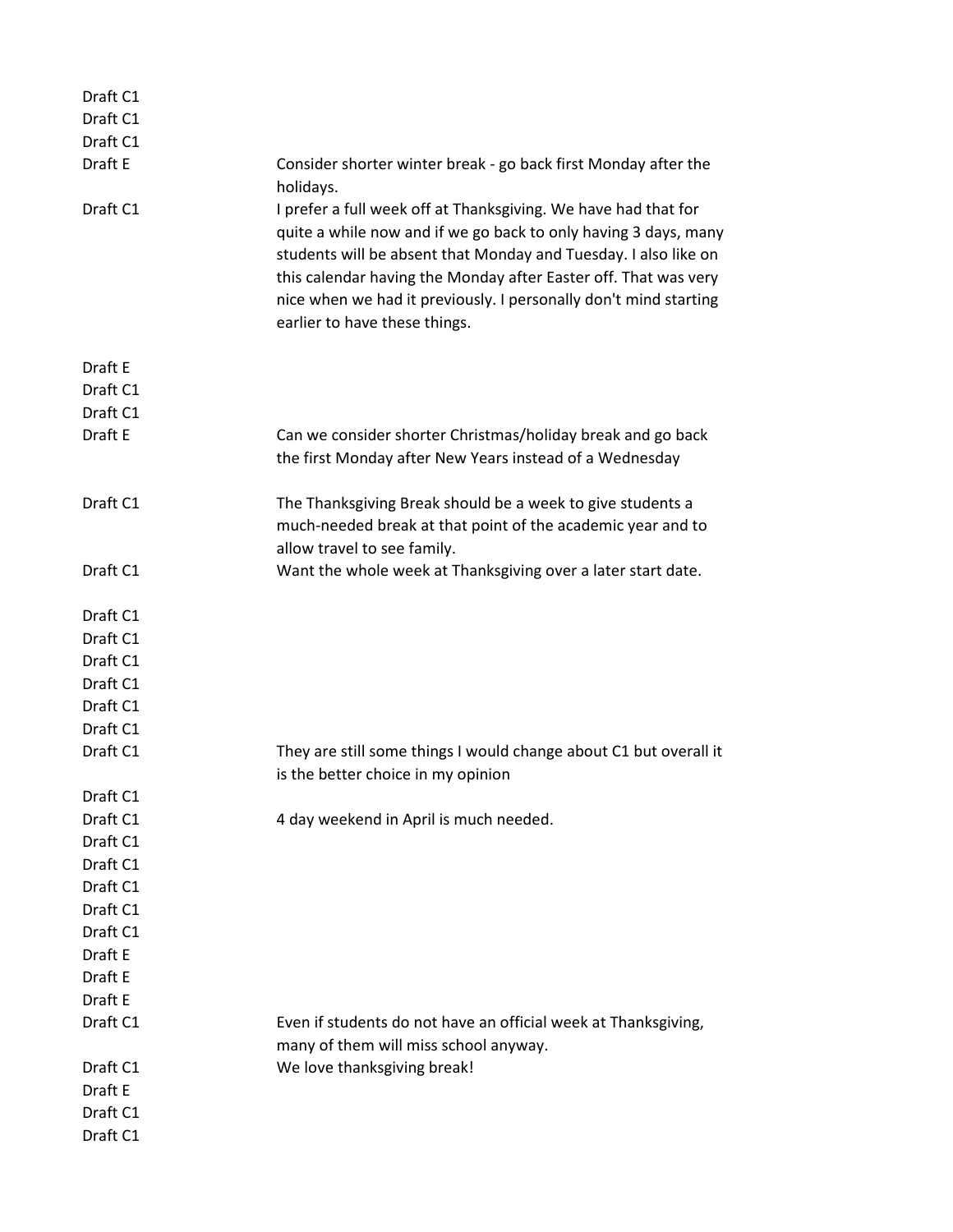| Draft C1            | Thank you for your work on creating a District calendar.                        |
|---------------------|---------------------------------------------------------------------------------|
| Draft C1            |                                                                                 |
| Draft C1            |                                                                                 |
| Draft E             |                                                                                 |
| Draft C1            |                                                                                 |
| Draft E             |                                                                                 |
| Draft C1            |                                                                                 |
| Draft C1            |                                                                                 |
| Draft C1            |                                                                                 |
| Draft E             |                                                                                 |
| Draft C1            |                                                                                 |
| Draft C1            |                                                                                 |
| Draft C1            | While the start date is early having a week off at Thanksgiving is<br>worth it. |
| Draft C1            |                                                                                 |
| Draft C1            | The full week off at Thanksgiving has become something family                   |
|                     | plans vacations and visits around. Also the Monday and Friday                   |
|                     | off in April in draft E not needed.                                             |
| Draft C1            |                                                                                 |
| Draft C1            |                                                                                 |
| Draft C1            | I like the week off for Thanksgiving.                                           |
| Draft C1            |                                                                                 |
| Draft E             |                                                                                 |
| Draft E             |                                                                                 |
| Draft C1            |                                                                                 |
| Draft C1            | It is so nice to have a full week at Thanksgiving!                              |
| Draft C1            |                                                                                 |
| Draft C1            | Way better!!!!!                                                                 |
| Draft C1            |                                                                                 |
| Draft C1            |                                                                                 |
| Draft C1            |                                                                                 |
| Draft C1            | Please do not take away the full week for Thanksgiving.                         |
| Draft C1            |                                                                                 |
| Draft C1            | A partial week at Thanksgiving equates to lost instruction time                 |
|                     | because of the number of students who are absent on these 2                     |
|                     |                                                                                 |
|                     | days.                                                                           |
| Draft C1            | I like the option for C1 starting school early is a really good idea.           |
|                     | Students have less time away from school, this way what they                    |
|                     | have learned is retained for a loger period of time.                            |
|                     | Thanks,                                                                         |
|                     | Jennifer Rogers                                                                 |
|                     | Teacher                                                                         |
|                     | <b>Grand Oaks High School</b>                                                   |
|                     |                                                                                 |
| Draft E<br>Draft C1 |                                                                                 |
| Draft E             |                                                                                 |
|                     |                                                                                 |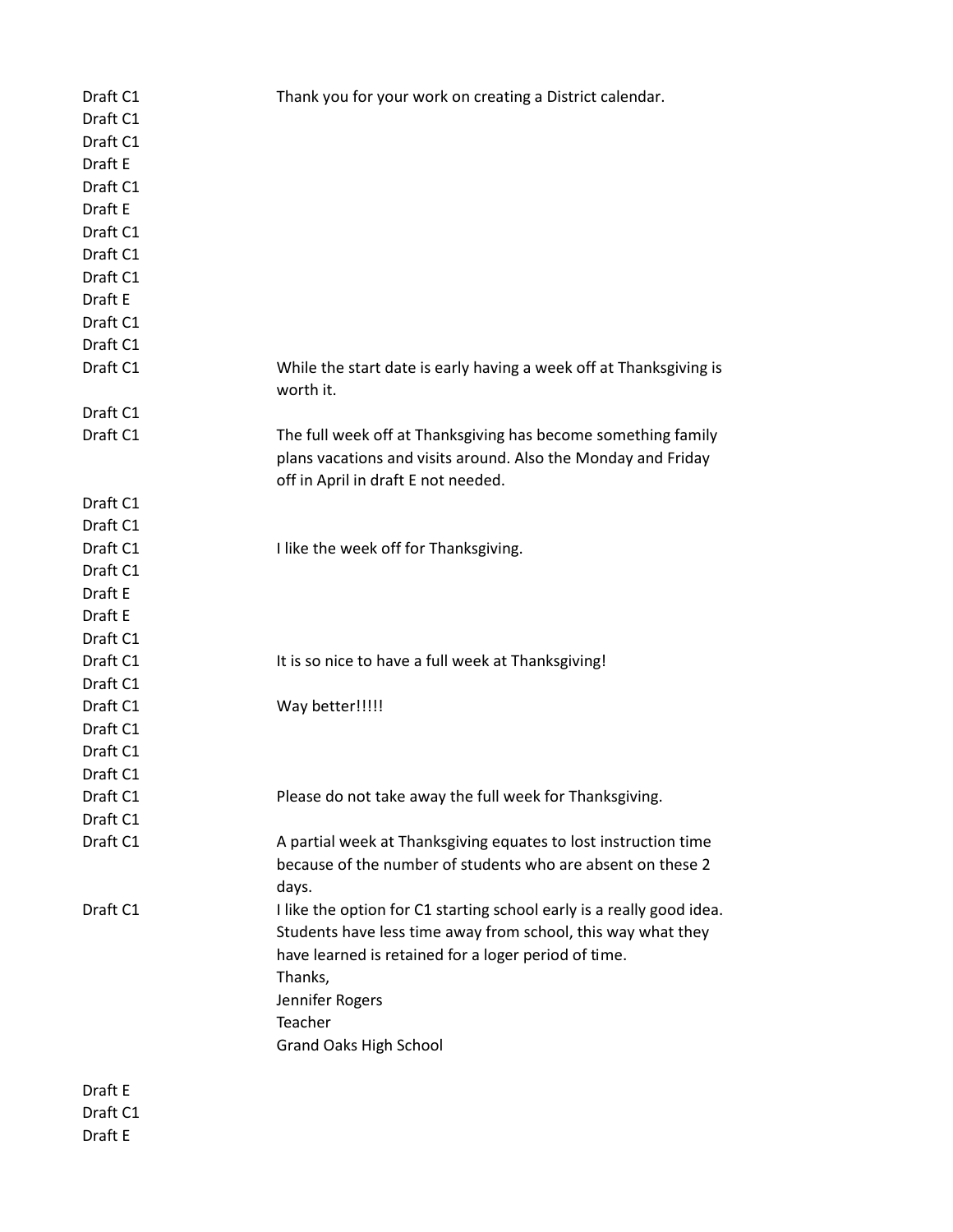| Draft C1 |                                                                                                                                                                                                                                                                                                                                                                                                                                                        |
|----------|--------------------------------------------------------------------------------------------------------------------------------------------------------------------------------------------------------------------------------------------------------------------------------------------------------------------------------------------------------------------------------------------------------------------------------------------------------|
| Draft C1 |                                                                                                                                                                                                                                                                                                                                                                                                                                                        |
| Draft C1 |                                                                                                                                                                                                                                                                                                                                                                                                                                                        |
| Draft C1 |                                                                                                                                                                                                                                                                                                                                                                                                                                                        |
| Draft C1 | Reducing the number of days for the week of Thanksgiving is a<br>waste. Attendance is low, the students and staff are distracted<br>with pending events and utility usage will be higher for no<br>reason. Please pick C1. Thank you                                                                                                                                                                                                                   |
| Draft C1 | CISD should always allow a week break at Thanksgiving.                                                                                                                                                                                                                                                                                                                                                                                                 |
|          | Also, I am disappointed that the November election day is not a<br>staff development day next year. I do realize it is not a national<br>election, but the fact remains that many schools that are used<br>as polling places cannot be secured to keep students and staff<br>safe and separate from the public. I was hopeful that we as a<br>district had turned a corner on understanding the safety issues<br>with using schools as polling places. |
| Draft C1 |                                                                                                                                                                                                                                                                                                                                                                                                                                                        |
| Draft C1 | I don't like going back that first week in August. Maybe start on<br>a Wednesday. I like the week for Thanksgiving. I think if we go<br>with E students will be absent that week anyways.                                                                                                                                                                                                                                                              |
| Draft E  |                                                                                                                                                                                                                                                                                                                                                                                                                                                        |
| Draft C1 |                                                                                                                                                                                                                                                                                                                                                                                                                                                        |
| Draft C1 |                                                                                                                                                                                                                                                                                                                                                                                                                                                        |
| Draft C1 |                                                                                                                                                                                                                                                                                                                                                                                                                                                        |
| Draft C1 | Despite starting early in August, I prefer having an entire week<br>off at Thanksgiving.                                                                                                                                                                                                                                                                                                                                                               |
| Draft C1 |                                                                                                                                                                                                                                                                                                                                                                                                                                                        |
| Draft C1 |                                                                                                                                                                                                                                                                                                                                                                                                                                                        |
| Draft E  |                                                                                                                                                                                                                                                                                                                                                                                                                                                        |
| Draft C1 |                                                                                                                                                                                                                                                                                                                                                                                                                                                        |
| Draft E  |                                                                                                                                                                                                                                                                                                                                                                                                                                                        |
| Draft C1 | Honestly think if we do not take the full week on Thanksgiving,<br>attendance will be very low on that Monday & Tuesday. So you<br>might as well take it off.                                                                                                                                                                                                                                                                                          |
| Draft C1 |                                                                                                                                                                                                                                                                                                                                                                                                                                                        |
| Draft C1 |                                                                                                                                                                                                                                                                                                                                                                                                                                                        |
| Draft C1 |                                                                                                                                                                                                                                                                                                                                                                                                                                                        |
| Draft C1 |                                                                                                                                                                                                                                                                                                                                                                                                                                                        |
| Draft C1 |                                                                                                                                                                                                                                                                                                                                                                                                                                                        |
| Draft C1 | Better with more breaks throughout the year.                                                                                                                                                                                                                                                                                                                                                                                                           |
| Draft C1 |                                                                                                                                                                                                                                                                                                                                                                                                                                                        |
| Draft C1 | I would prefer a whole week of thanksgiving not 3 days!                                                                                                                                                                                                                                                                                                                                                                                                |
| Draft C1 |                                                                                                                                                                                                                                                                                                                                                                                                                                                        |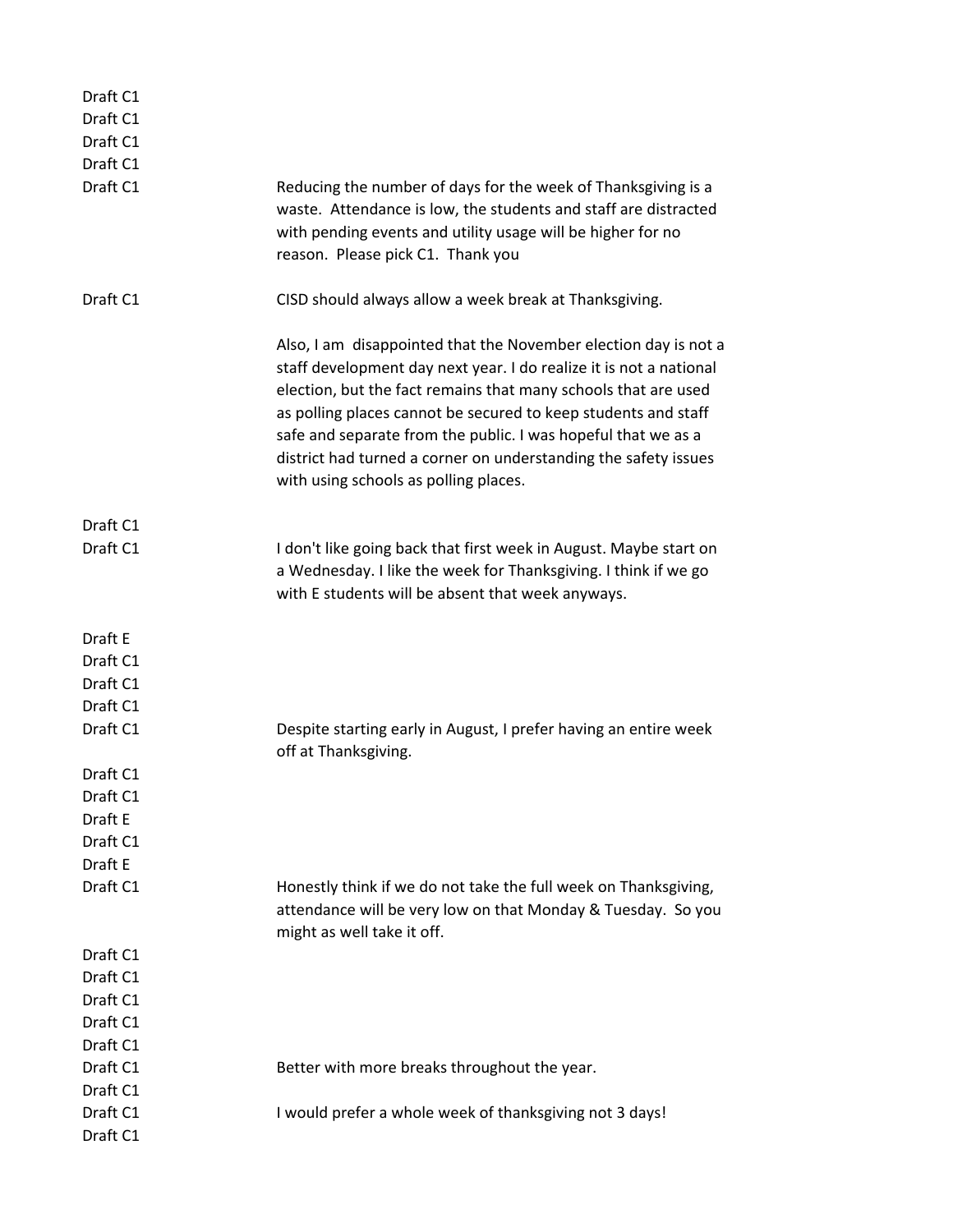| Draft C1 |                                                               |
|----------|---------------------------------------------------------------|
| Draft E  |                                                               |
| Draft C1 |                                                               |
| Draft C1 |                                                               |
| Draft C1 |                                                               |
| Draft C1 |                                                               |
| Draft C1 |                                                               |
| Draft C1 |                                                               |
| Draft C1 |                                                               |
| Draft C1 |                                                               |
| Draft C1 |                                                               |
| Draft C1 | That week at Thanksgiving is really important!                |
| Draft C1 |                                                               |
| Draft C1 | The full week for Thanksgiving is nice. I would rather have a |
|          | shorter summer with longer breaks during the year. Thanks so  |
|          | much.                                                         |
| Draft C1 |                                                               |
| Draft C1 |                                                               |
| Draft E  |                                                               |
| Draft C1 |                                                               |
| Draft C1 |                                                               |
| Draft C1 | I love this one! I enjoy the full week off at Thanksgiving.   |
| Draft C1 |                                                               |
| Draft C1 |                                                               |
| Draft C1 |                                                               |
| Draft C1 | Want the whole week at Thanksgiving                           |
| Draft C1 |                                                               |
| Draft C1 |                                                               |
| Draft C1 |                                                               |
| Draft C1 | I like having the full week at Thanksgiving!                  |
| Draft C1 |                                                               |
| Draft C1 |                                                               |
| Draft C1 |                                                               |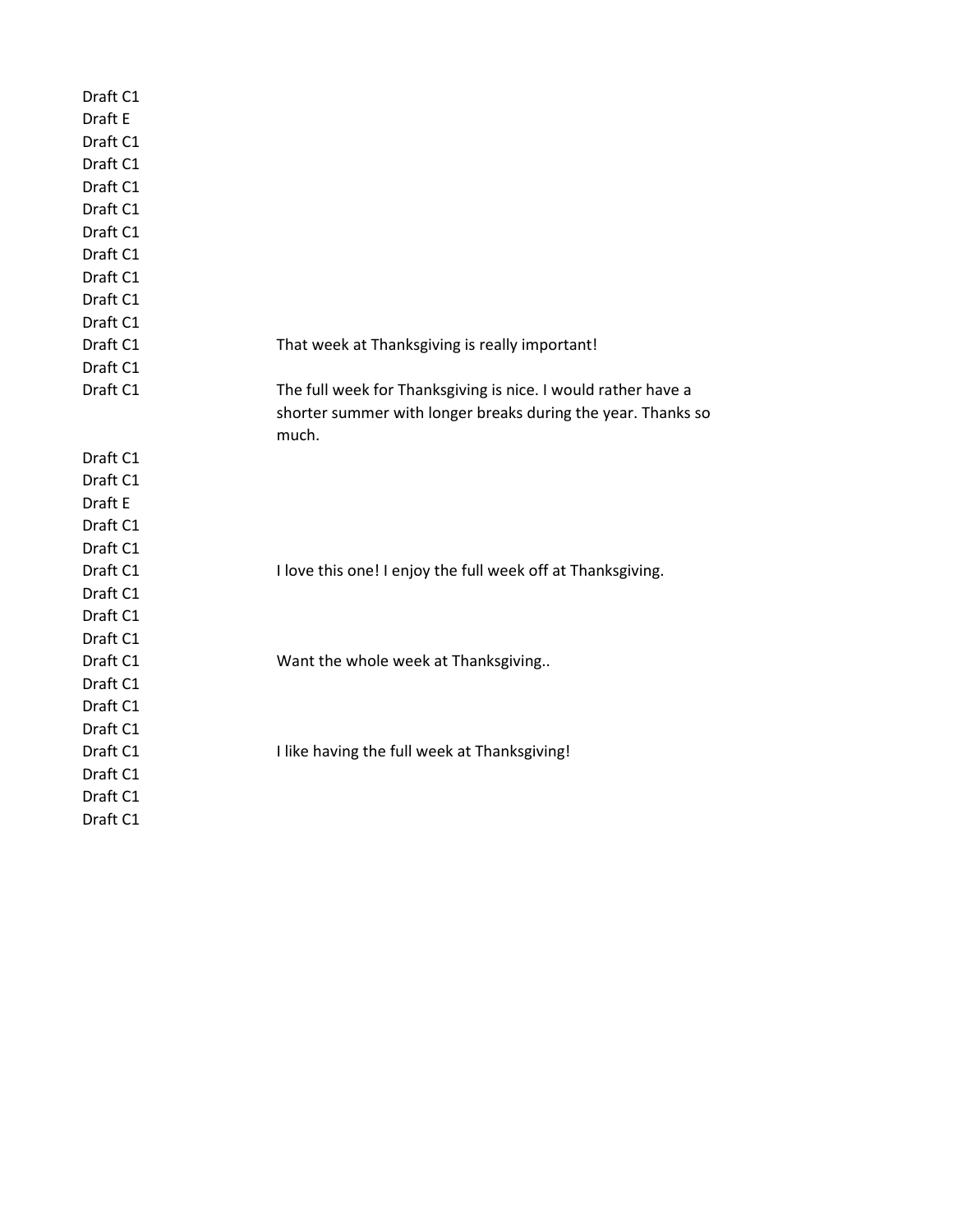| TOTAL             |  |
|-------------------|--|
| Draft $C1 = 2274$ |  |
| Draft $F = 536$   |  |